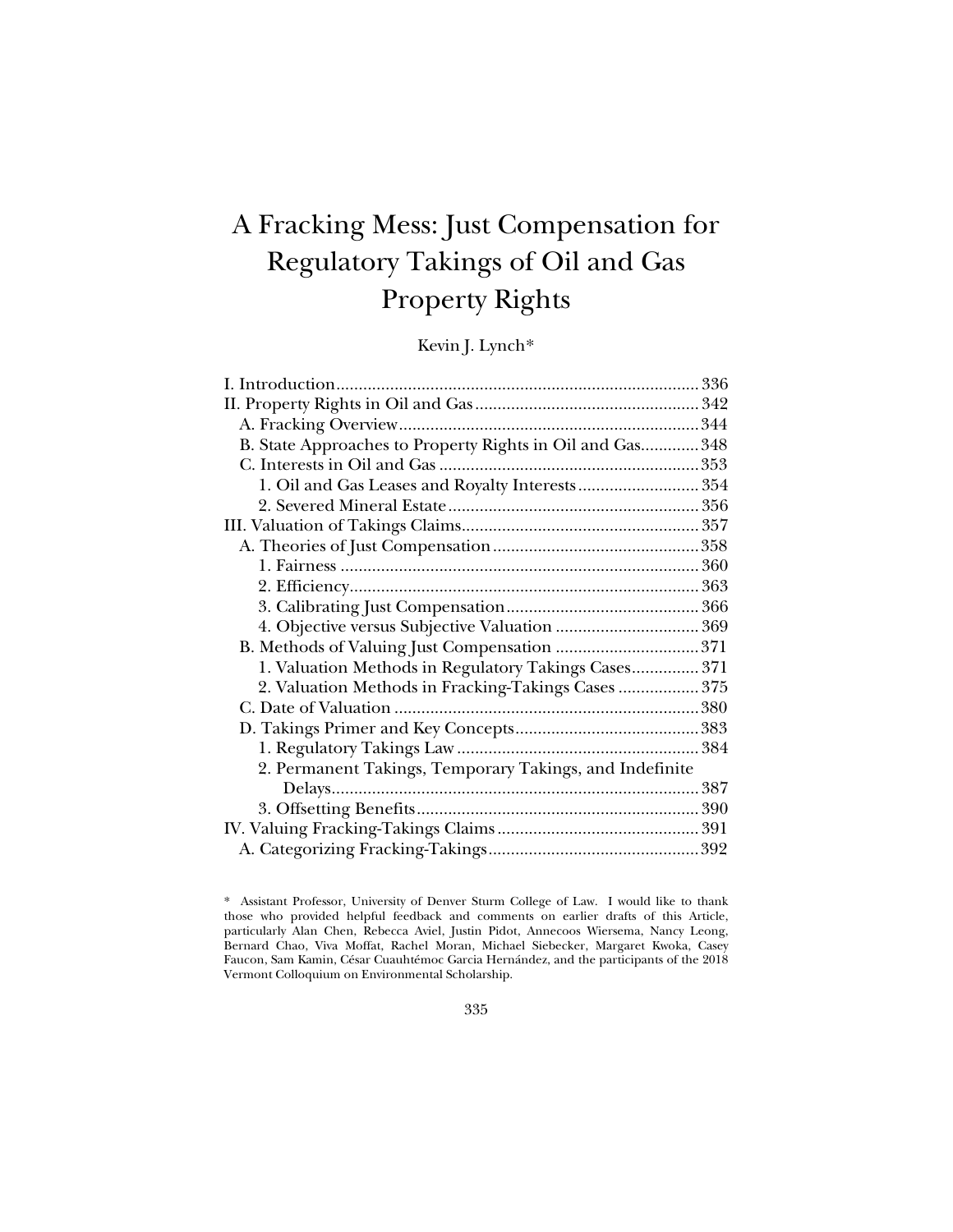| COLUMBIA JOURNAL OF ENVIRONMENTAL LAW<br>336                | [Vol. $43:2$ ] |
|-------------------------------------------------------------|----------------|
|                                                             |                |
|                                                             |                |
|                                                             |                |
|                                                             |                |
|                                                             |                |
| 2. Efficiency Concerns in Fracking-Takings 403              |                |
| 3. Deference to Regulation in Fracking-Takings 409          |                |
| 4. Against Hostility to Regulation in Fracking-Takings  411 |                |
|                                                             |                |

# <span id="page-1-4"></span>I. INTRODUCTION

<span id="page-1-3"></span>The law of takings receives much attention from courts and scholars.<sup>[1](#page-1-0)</sup> Yet much of that attention focuses on the questions of whether or not a taking has occurred, or whether the taking was for a public use.<sup>[2](#page-1-1)</sup> Less attention has focused on the appropriate measure of just compensation.<sup>[3](#page-1-2)</sup> This is understandable, because in many cases the requirement to pay just compensation would be too burdensome on the government, particularly in the more recent line of regulatory takings cases, and so if a taking is found, the government simply abandons its regulation and pays no or reduced

<span id="page-1-1"></span>2. The bulk of attention by both courts and scholars focuses on the thorny question of when a taking of private property has occurred. *See, e.g.*, Lucas v. S.C. Coastal Council, 505 U.S. 1003 (1992); Penn Cent. Transp. Co. v. City of New York, 438 U.S. 104 (1978); Pa. Coal Co. v. Mahon, 260 U.S. 393 (1922); RICHARD ALLEN EPSTEIN, TAKINGS: PRIVATE PROPERTY AND THE POWER OF EMINENT DOMAIN (1985); Joseph L. Sax, *Takings and the Police Power*, 74 YALE L.J. 36 (1964); William Michael Treanor, *The Original Understanding of the Takings Clause and the Political Process*, 95 COLUM. L. REV. 782 (1995). On the question of public use, see for example Kelo v. City of New London, 545 U.S. 469 (2005); Eric R. Claeys, *Public-Use Limitations and Natural Property Rights*, 2004 MICH. ST. L. REV. 877; Nicole Stelle Garnett, *The Public-Use Question as a Takings Problem*, 71 GEO. WASH. L. REV. 934 (2003); Thomas W. Merrill, *The Economics of Public Use*, 72 CORNELL L. REV. 61 (1986); Christopher Supino, *The Police Power and "Public Use": Balancing the Public Interest Against Private Rights Through Principled Constitutional Distinctions*, 110 W. VA. L. REV. 711 (2008).

<span id="page-1-2"></span>3. Katrina Miriam Wyman, *The Measure of Just Compensation*, 41 U.C. DAVIS L. REV. 239, 286 (2007) ("While there is a mass of scholarship about takings, relatively little of it is about how much takers should pay when they take property."); *contra* Frank I. Michelman, *Property, Utility, and Fairness: Comments on the Ethical Foundations of "Just Compensation" Law*, 80 HARV. L. REV. 1165, 1166 (1967) (arguing that "the compensation problem—has received a generous share of attention from courts" and scholars).

<span id="page-1-0"></span><sup>1.</sup> The most recent pronouncement from the United States Supreme Court was Murr v. Wisconsin, 137 S. Ct. 1933, 1943–44 (2017) (addressing the parcel as a whole rule as applied to neighboring properties jointly owned).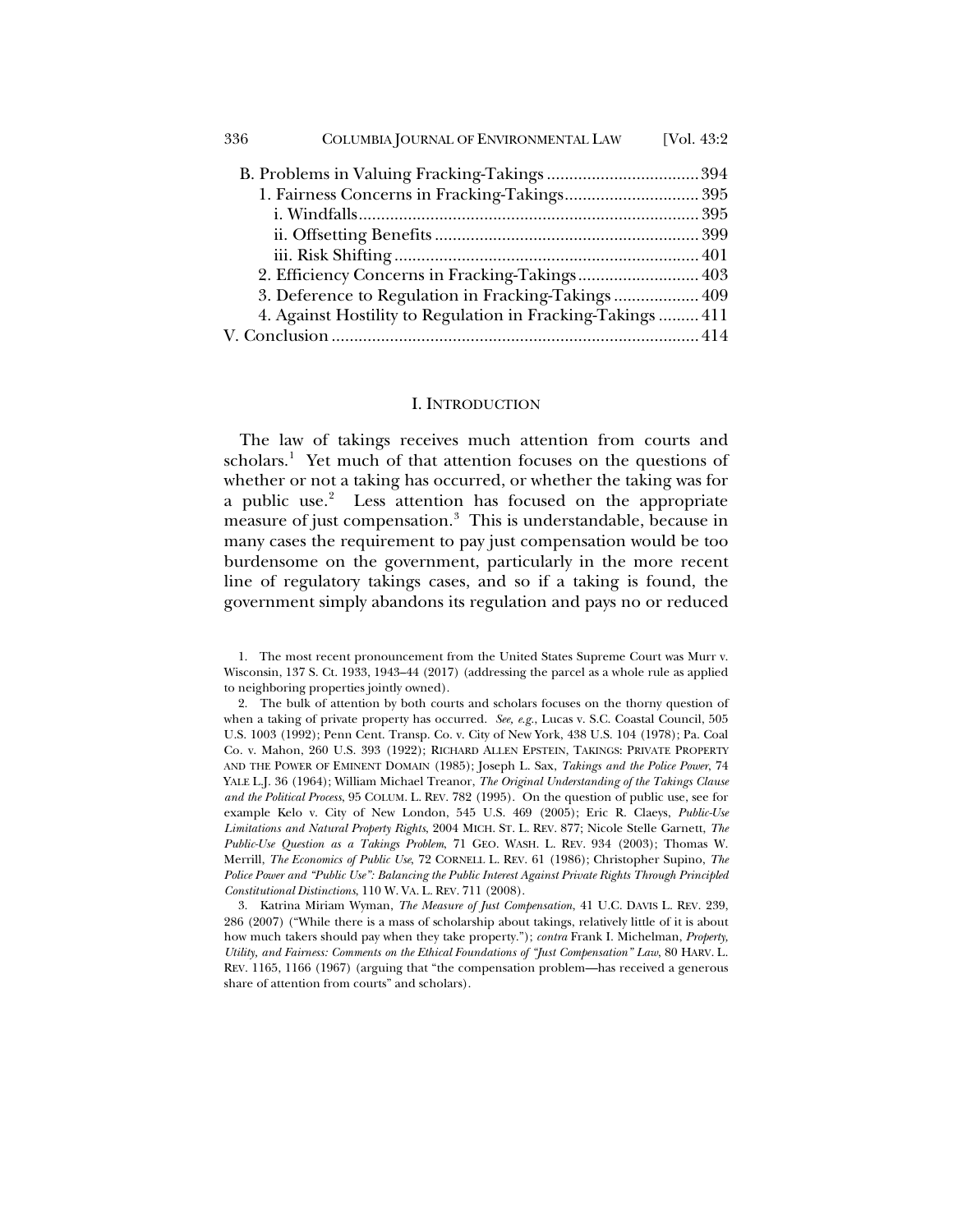compensation.[4](#page-2-0) Nevertheless, courts have attempted to grapple with the just compensation question and developed a variety of approaches that might be used to determine damages for takings on a case-by-case basis.<sup>5</sup> Yet the lack of clear guidance from the courts and the potential for high damages awards due to the value of oil and gas likely means that government regulators are hesitant to step in to address the concerns of neighboring communities. Oftentimes, government officials operate on the misguided and incorrect assumption that mineral rights owners have an unqualified "right" to extract oil and gas, and this inhibits the creation or enforcement of rules that would interfere with fracking.<sup>[6](#page-2-2)</sup>

Although the oil and gas industry has historically been lightly regulated, $^7$  $^7$  and therefore only a handful of takings claims related to oil and gas have ever been brought, $\delta$  that may change going

<span id="page-2-1"></span>5. *See e.g.*, SDDS, Inc. v. South Dakota, 650 N.W.2d 1, 19 (S.D. 2002); J. Margaret Tretbar, Comment, *Calculating Compensation for Temporary Regulatory Takings*, 42 U. KAN. L. REV. 201, 217–19 (1993).

<span id="page-2-2"></span>6. CITY OF GREELEY, COLO., MINUTES OF SPECIAL CITY COUNCIL PROCEEDINGS 31 (2016) (showing that city council members reversed Planning Commission denial of approval for urban oil and gas development, stating that industry "has a right to development [sic] their property"); *see also* Aldo Svaldi, *Drilling and Development Are on Collision Course in Northeastern Colorado*, DENV. POST (Aug. 7, 2017, 9:30 AM), https://www.denverpost.com/2017/08/06/oi l-gas-drilling-permits-development-construction-northeast-colorado/ [https://perma.cc/UH E2-869E] (Weld County, Colorado statement that reads: "These [oil and gas] resources are protected property rights and mineral owners should be afforded the opportunity to extract the mineral resource.").

<span id="page-2-3"></span>7. The early regulation of oil and gas by the states is discussed in more detail below. *See infra* notes [79](#page-17-0)[–83](#page-18-0) and accompanying text. Much of the early regulation on oil and gas focused on maintaining the price of the resource or maximizing the potential production of oil and gas fields. Only recently has regulation begun to attempt to address the impacts that oil and gas development has on public health, safety, and welfare.

<span id="page-2-4"></span>8. The few oil and gas takings claims that have been brought are discussed in more detail in Part III. *See infra* note[s 226](#page-44-0)[–235](#page-45-0) and accompanying text.

<span id="page-2-0"></span><sup>4.</sup> Early regulatory takings cases did not even contemplate just compensation as a remedy, instead focusing on invalidation of the offending law. More recently, the United States Supreme Court has held that abandonment of the regulation does not automatically avoid the need for just compensation, and thus compensation may still be required for the time an invalidated law was in effect. However, in practice courts rarely resolve the question of what is required as just compensation for a regulatory taking claim. As an example, contrast the United States Supreme Court's pronouncement in *First English Evangelical Lutheran Church* with the subsequent ruling from the California courts that no compensation was required because the regulation did not amount to a taking. *Compare* First English Evangelical Lutheran Church v. County of Los Angeles, 482 U.S. 304, 322 (1987), *with* First English Evangelical Lutheran Church v. County of Los Angeles, 258 Cal. Rptr. 893, 906–07 (1989); *see also* Tahoe-Sierra Pres. Council, Inc. v. Tahoe Reg'l Planning Agency, 535 U.S. 302, 329 (2002).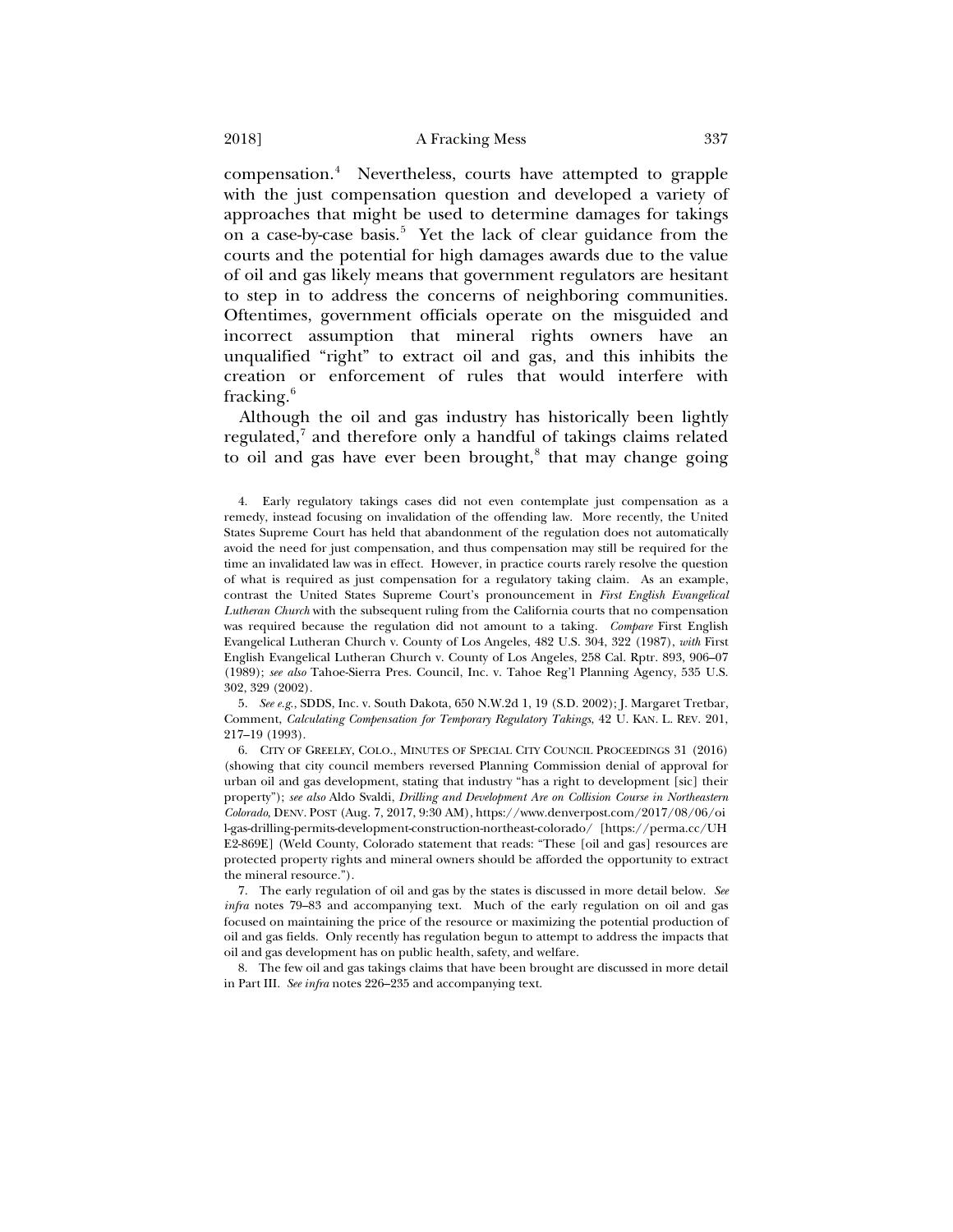forward. The technological developments that have enabled the latest fracking boom in oil and gas production in the United States have also dramatically increased the impacts that the industry has at the surface and on its neighbors.<sup>[9](#page-3-0)</sup> Thus, especially when oil and gas development occurs near residential areas, there is a growing demand for government regulation to address the worst of these impacts. These concerns are so great that some jurisdictions have gone so far as to ban fracking outright.<sup>[10](#page-3-1)</sup> As a result, the oil and gas industry and government regulators appear to be on a collision course that will only be resolved through takings litigation.

Although no plausible takings claim related to recent regulations on fracking has yet been presented to the courts, it is entirely conceivable that such a claim might be brought in the future in New York or other jurisdictions that decide to ban the use of fracking to protect public health.<sup>11</sup> For example, an owner of mineral rights in New York overlying the Marcellus or Utica Shale who has credible plans to extract oil and gas using fracking might be able to present a fracking-takings claim that could proceed to the merits. I have argued elsewhere that these restrictions on fracking should not be found to be a taking of private property. If courts reject these fracking-takings claims, then the compensation question is moot. However, if courts do find that regulation of fracking amounts to a taking, the question of how to measure just compensation presents numerous problems, as this Article will demonstrate. The main goal of this Article is to assess valuation of fracking-takings claims in light of the theory underpinning the Takings Clause, the nature of property interests in oil and gas, and the case law on regulatory takings.

Scholars have advanced a number of theoretical approaches to justify various measures of just compensation and have identified key questions raised by the methods and by particular examples of takings. The most prominent reasons for requiring payment of just compensation are fairness and efficiency.[12](#page-3-3) However, both scholars and courts have paid limited attention to the unique problems that

<sup>9.</sup> *See infra* note[s 48](#page-12-0)[–51](#page-12-1) and accompanying text.

<sup>10.</sup> *See infra* not[e 53.](#page-13-0)

<sup>11.</sup> *See infra* not[e 17](#page-5-0) and accompanying text.

<span id="page-3-3"></span><span id="page-3-2"></span><span id="page-3-1"></span><span id="page-3-0"></span><sup>12.</sup> As discussed in more detail in Part III.A, fairness deals primarily with deciding whether private parties or the public should bear the costs associated with a particular regulation, while efficiency is aimed at enabling the free market to function well absent market failures.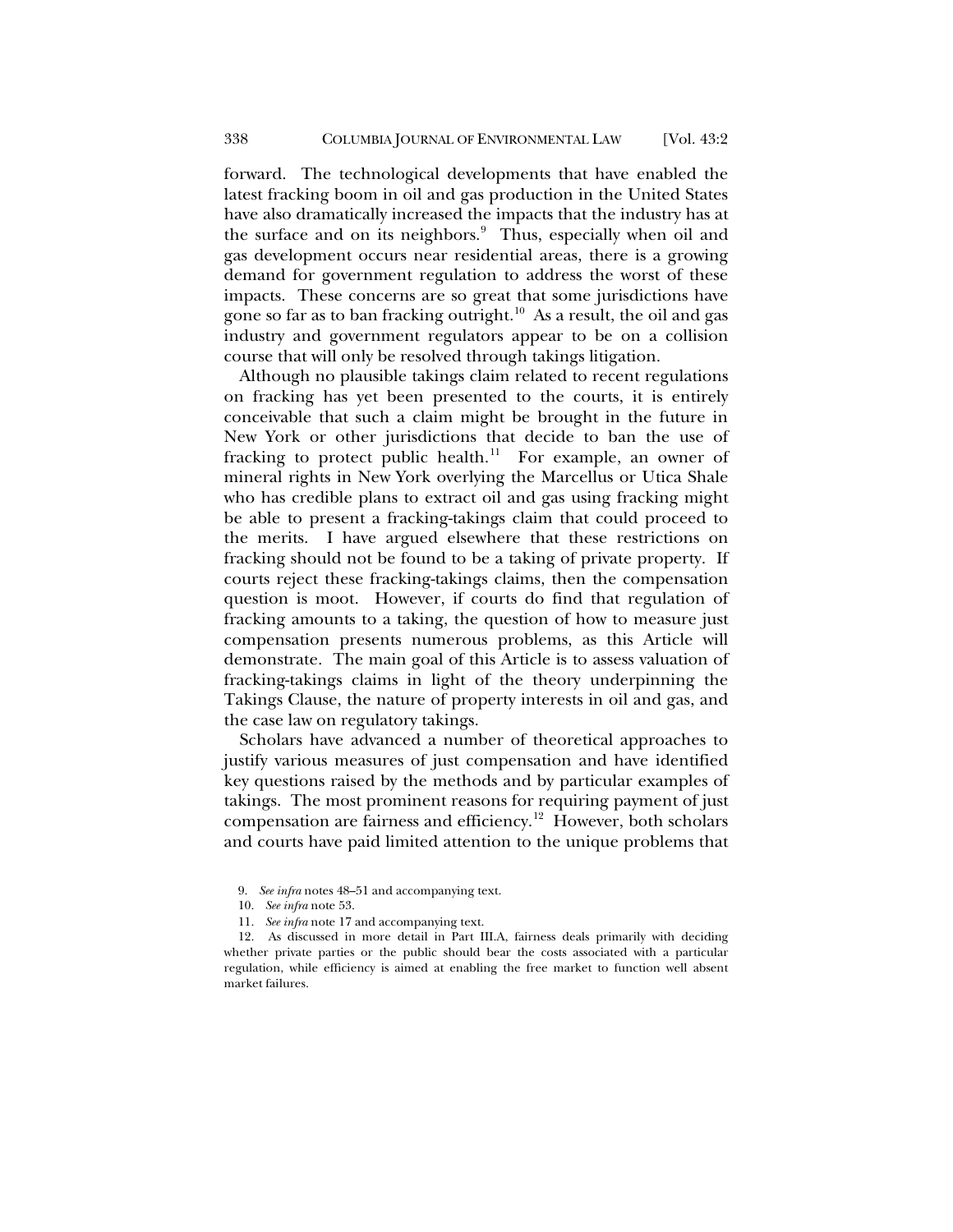arise in attempting to determine just compensation for a taking of property interests in oil and gas—which I have previously defined as a fracking-takings claim. $13$ 

<span id="page-4-4"></span><span id="page-4-3"></span><span id="page-4-2"></span>The vast majority of the literature deals with regulatory takings of real property interests, and most of that focuses on the question of whether a taking has occurred. For that portion of the literature addressing the measure of just compensation, the debate focuses on the best ways to determine just compensation for eminent domain or regulatory restrictions on developing property for residential or commercial use. Only a small handful of articles discuss the issue of whether regulation of fracking amounts to a taking, and none of them address in detail the question of how to value just compensation in those cases.<sup>[14](#page-4-1)</sup> This Article seeks to fill that gap in the literature by evaluating the match between existing takings law and fracking-takings claims—highlighting a number of difficulties that arise when calculating just compensation for oil and gas rights. Ultimately, existing valuation methods do not serve the underlying goals of fairness or efficiency, which calls into question the all-or-nothing approach to compensation under existing law. Specifically, theories requiring high compensation, when applied to the fracking-takings context, would break down by either unduly inhibiting appropriate government regulation or by shifting the enormous risk of fracking development from private entities to the public while creating windfalls for mineral interest

<span id="page-4-0"></span><sup>13.</sup> Kevin J. Lynch, *Regulation of Fracking Is Not a Taking of Private Property*, 84 U. CIN. L. REV. 39, 42 (2016).

<span id="page-4-1"></span><sup>14.</sup> *See, e.g.*, Robert A. Dunkelman, Note, *Consideration of Mineral Rights in Eminent Domain Proceedings*, 46 LA. L. REV. 827, 836–41 (1986) (discussing the analysis under the Louisiana constitution which requires compensation not only for taking but also for damaging property); Steven D. McGrew, Note, *Selected Issues in Federal Condemnations for Underground Natural Gas Storage Rights: Valuation Methods, Inverse Condemnation, and Trespass*, 51 CASE W. L. REV. 131 (2000); ALAN T. ACKERMAN & DARIUS W. DYNKOWSKI, CALCULATION OF DAMAGES IN TEMPORARY TAKINGS 26–28 (2009) (expert practitioners in eminent domain law examining question of damages for temporary takings of mineral rights). Other scholarly work has addressed the question of whether regulation of energy might constitute a taking, without delving into the question of valuing just compensation. *See* Patrick C. Mcginley, *Regulatory Takings in the Shale Gas Patch*, 19 PENN ST. ENVTL. L. REV. 193 (2011) (focusing on when constitutional takings principles might limit shale gas regulation); Michael Pappas, *Energy Versus Property*, 41 FLA. ST. U. L. REV. 435, 483–86 (2014) (discussing the "energy/property balance" as it relates to renewables regulation); Timothy Riley, Note, *Wrangling with Urban Wildcatters: Defending Texas Municipal Oil and Gas Development Ordinances Against Regulatory Takings* Challenges, 32 VT. L. REV. 349 (2007).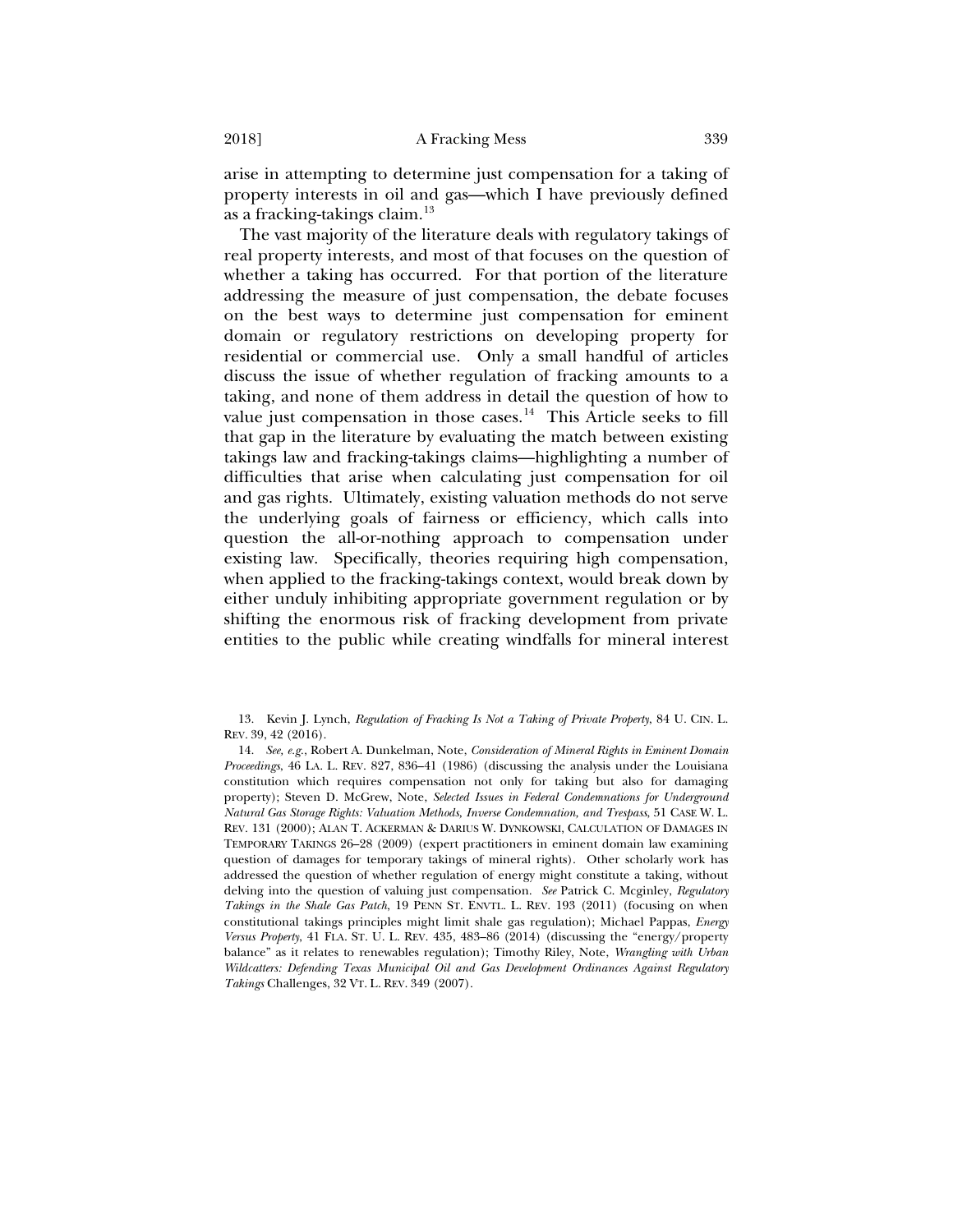owners at the public's expense.[15](#page-5-1) Instead, low or contextdependent compensation theories are better suited to resolving fracking-takings claims because they can still allow for some compensation when fairness requires it, but they do not reward private property owners who have invested neither labor nor capital to increase the value of their oil and gas rights.

Case law on this point is nearly as sparse as the literature. Only two cases have grappled seriously with the question of how to value a takings claim related to property rights in oil and gas, and in one of those the court ultimately concluded that no taking had occurred.[16](#page-5-2) This should not be surprising given the lack of significant public health restrictions on oil and gas extraction until recent times. Yet the expansion of regulation in many states with potential for oil and gas development means that governments may face takings challenges to their regulations going forward.<sup>[17](#page-5-3)</sup> Even the threat of potential takings litigation and liability can influence the decisions of governments who seek to balance concerns over fracking and its impacts on communities with the interests of

<span id="page-5-1"></span><span id="page-5-0"></span>15. See *infra* notes [300](#page-60-0)[–308](#page-63-0) and accompanying text, for a discussion of the concept of windfalls as used in this Article.

<span id="page-5-2"></span>16. Bass Enters. Prod. Co. v. United States, 381 F.3d 1360 (Fed. Cir. 2004) (finding no taking but discussing multiple calculation methods); Miller Bros. v. Depatment of Nat. Res., 513 N.W.2d 217, 222–23 (Mich. Ct. App. 1994) (awarding just compensation based on denial of permits to drill in protected area). In addition to these resolved cases, there are at least two pending in Dallas and New York State that have raised takings issues related to property interests in oil and gas. *See infra* notes [226–](#page-44-0)[231](#page-45-1) and accompanying text. Older oil and gas cases which refer to takings simply held that the law at issue was unconstitutional and therefore invalid, but did not require the payment of just compensation. *See, e.g.*, Texoma Nat. Gas Co. v. R.R. Comm'n, 59 F.2d 750, 753 (W.D. Tex. 1932) (striking down law requiring pipeline owners to operate as common purchasers of natural gas in order to avoid waste).

<span id="page-5-3"></span>17. Maryland recently joined New York and Vermont as states which have banned fracking. Devin Henry, *Maryland Governor Signs Fracking Ban Into Law*, THE HILL (Apr. 4, 2017, 4:27 PM), http://thehill.com/policy/energy-environment/327266-maryland-governorsigns-fracking-ban-into-law [https://perma.cc/5Y7C-6CKG]. Florida and Nevada have also recently considered legislation to ban fracking in their states. Although some states have struck down fracking bans by local governments, such as Colorado and Ohio, local efforts to regulate fracking continue to advance in other parts of the country, with Monterey County, California, becoming the first county in the country where the oil and gas industry was already well-established to ban fracking. Wenonah Hauter, *Fracking Bans Are Not a Partisan Issue*, ECOWATCH (Mar. 28, 2017, 4:57 PM), https://www.ecowatch.com/fracking-ban-notpartisan-2333486383.html [https://perma.cc/U4YR-7HUT]; Benjamin Spillman, *Nevada Considers Fracking* Ban, RENO GAZETTE J. (Feb. 21, 2017, 6:16 PM), https://www.rgj.com/story /news/2017/02/21/nevada-considers-fracking-ban/98226716/ [https://perma.cc/4U7M-HVWS].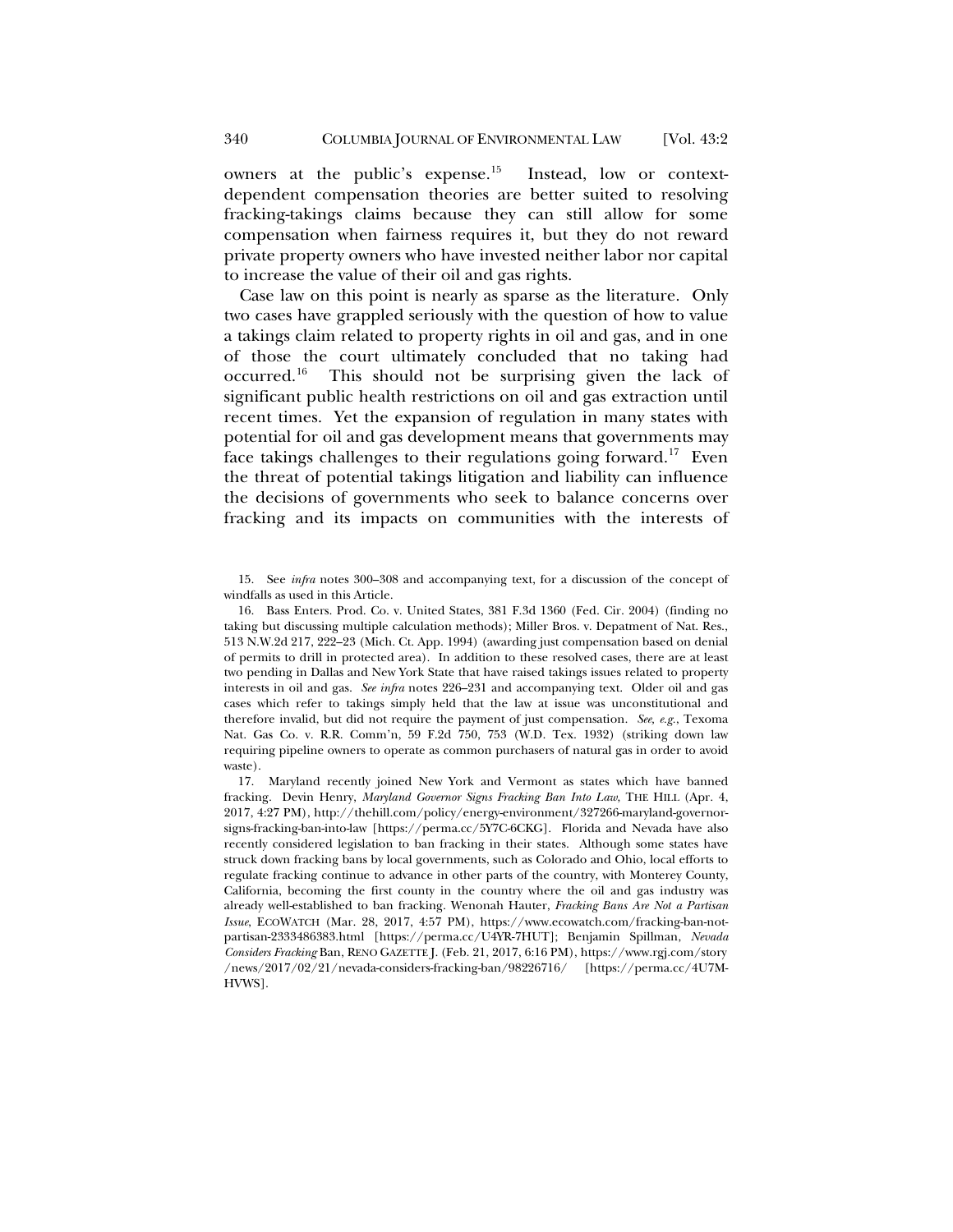mineral rights holders and oil and gas companies in pursuing the latest fracking boom.<sup>[18](#page-6-0)</sup>

A careful evaluation of the thorny question of valuing a frackingtakings claim reveals numerous problems which undercut the goals of both fairness and efficiency. These problems derive from the characteristics of oil and gas as property. The right to extract oil and gas is different from ownership of oil and gas that has been extracted from the ground. Yet oil and gas in place is highly uncertain, both in the quantity recoverable, the cost to extract it, and the highly volatile market price at the uncertain time of sale. Additionally, in most cases the owner of oil and gas rights will have invested little to no money or labor in extraction of oil and gas when such extraction is prohibited by a ban on fracking. Thus, the question of just compensation for the takings of these property rights include the potential for private windfalls at public expense, the need to account for offsetting benefits of the broad regulation of oil and gas, and the shifting of the risk associated with fracking from private parties to the public. Each of these problems raises serious fairness concerns by enriching private property owners at the public's expense. Additional problems of uncertainty, speculation, and gaming the system are present due to the high variability of the value of oil and gas reserves, which impair or perhaps utterly destroy the efficiency rationale.

These problems in valuing fracking-takings can be reduced by moving beyond the all-or-nothing approach to just compensation that is implied by the existing regulatory takings doctrine. The allor-nothing approach is reflected in the common statement that courts seek to put the property owner subject to a regulatory taking in the same position as if the property had not been taken. This is typically accomplished through calculating the fair market value of the taken property.[19](#page-6-1) However, this Article urges courts to move beyond fair market value. Rather than seeking to make the

<span id="page-6-0"></span><sup>18.</sup> *See* Jon Campbell, *Expected Lawsuits Don't Follow NY Fracking Ban,* LOHUD (Apr. 20, 2017, 3:10 PM), https://www.lohud.com/story/news/politics/politics-on-the-hudson/2017/ 04/20/ny-bans-fracking-but-lawsuits-dont-follow/100706352/ [https://perma.cc/AHC3ZTA 4] (discussing lack of expected takings litigation after New York banned fracking statewide in 2014); Robert Wilonsky, *Appeals Court Breathes New Life into \$30 Million Fracking Lawsuit Against Dallas,* DALL. NEWS (Feb. 8, 2017), https://www.dallasnews.com/opinion/commenta ry/2017/02/08/appeals-court-breathes-new-life-into30-million-fracking-lawsuit-dallas [https: //perma.cc/HSQ5-GUKM].

<span id="page-6-1"></span><sup>19.</sup> See *infra* not[e 189](#page-37-0) and accompanying text, for a definition of "fair market value."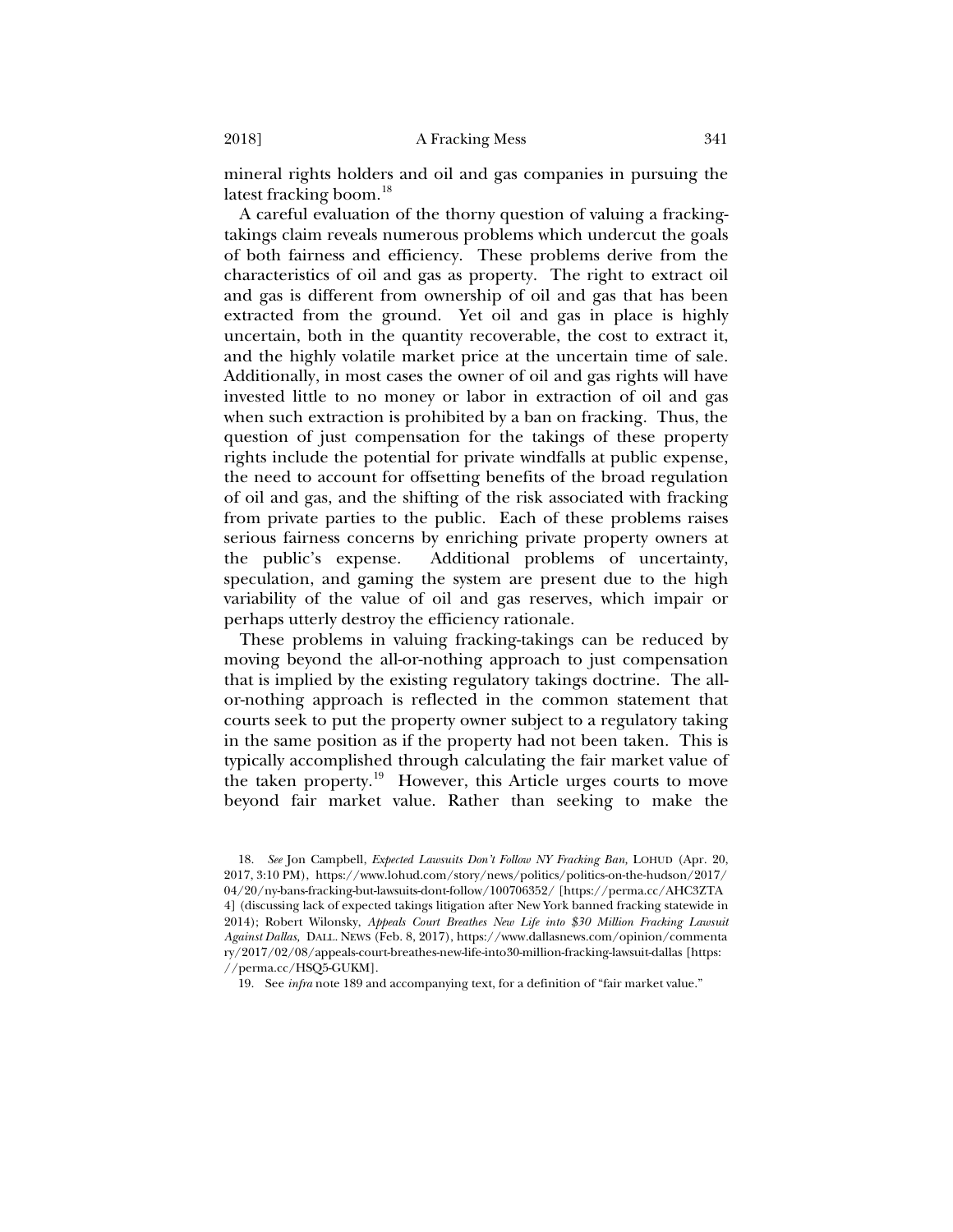property owner whole as a result of a taking of property, courts should use a variety of valuation mechanisms to carefully calibrate just compensation awards to provide a fair amount of compensation without unduly inhibiting necessary regulation of oil and gas. Courts should therefore resist calls for high damage awards as just compensation for fracking-takings and instead allow government to exercise its traditional police power authority to decide whether, when, and how oil and gas may be extracted in a manner that is consistent with public health and safety.

#### II. PROPERTY RIGHTS IN OIL AND GAS

In much of the world, mineral interests are owned by the government[.20](#page-7-0) If this were the case in the United States, then the takings doctrine would not be an impediment to government restrictions on oil and gas development deemed necessary to protect public health or address the pressing challenge of climate change.[21](#page-7-1) However, because many mineral rights are privately held in the United States, there is at least an open question and some uncertainty about the extent to which governments may regulate the oil and gas industry (whether the regulation "goes too far") as well as how much money governments would be required to pay to private developers or mineral rights holders ("just compensation"). $22$  As a result, governments in the United States

<span id="page-7-2"></span>22. This Article focuses on the latter question, although there is some unavoidable overlap between the arguments that support lower awards of just compensation and the arguments against finding a taking in the first place. As the author has explained previously, regulation of fracking in most cases should not amount to a taking of private property. Lynch, *supra* note [13,](#page-4-2) at 96–97. But assuming that a court already has found a taking, it is important to carefully think through how a calculation of just compensation would best support the efficiency and fairness goals of the Takings Clause. One critical distinction, discussed in more detail in Part III, is between physical and regulatory takings. Unlike eminent domain or other physical occupations of property, a regulatory taking is instead a restriction on property use that is analogized to actual transfer of property from a private party to the public. Yet this analogy breaks down for oil and gas, because the oil and gas is not extracted and transferred to the public, but rather remains in the ground for potential one-time extraction by the property owner in the future. The implications of these distinctions are discussed in Part IV.

<span id="page-7-0"></span><sup>20.</sup> 1 NORTHCUTT ELY, U.S. BUREAU OF MINES, SUMMARY OF MINING AND PETROLEUM LAWS OF THE WORLD 4 (1961).

<span id="page-7-1"></span><sup>21.</sup> This is not to say that disputes between the state and developers of oil and gas would go away entirely, as doctrines such as "security of tenure" may still limit post hoc restrictions on the ability to extract oil and gas. *See* A.R. Thompson, *Sovereignty and Natural Resources—A Study of Canadian Petroleum Legislation*, 1 VAL. U. L. REV. 284 (1967).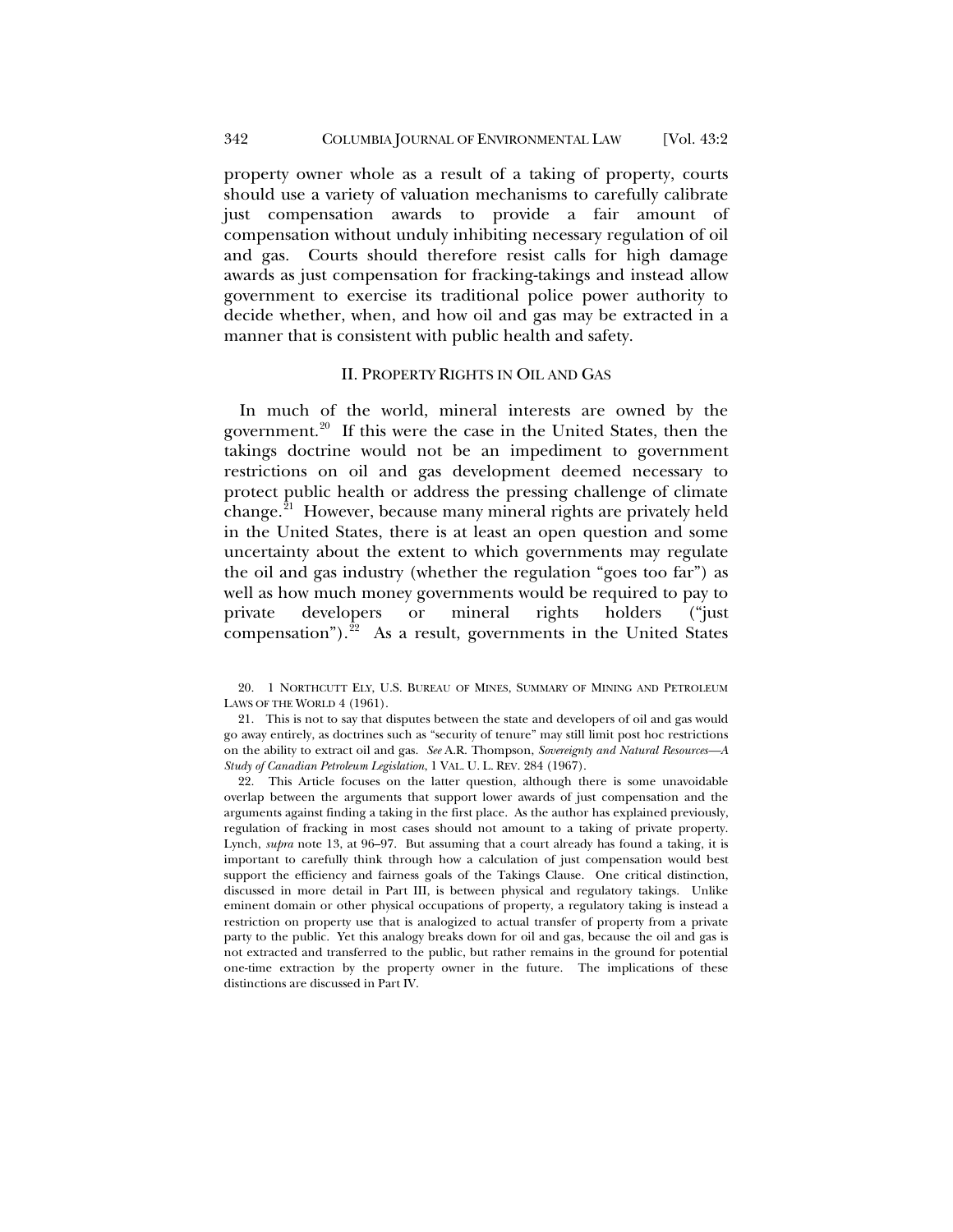<span id="page-8-4"></span><span id="page-8-3"></span>are likely under-regulating the industry, $23$  which has serious implications for local and regional public health as well as for global climate policy.<sup>24</sup> This Article attempts to reduce some of that uncertainty<sup>[25](#page-8-2)</sup> and to encourage government officials to more confidently develop appropriate and reasonable restrictions on oil and gas development to protect the local, regional, and global environments.

Some basic working knowledge of the oil and gas industry and the law's treatment of property rights in oil and gas is necessary in order to assess the proper measure of just compensation for a fracking-takings claim. This Part, therefore, first provides a brief introduction to fracking, including the developments in technology that have enabled economic extraction of oil and gas from

<span id="page-8-1"></span>24. A full accounting of the myriad ways in which the extraction and consumption of oil and gas impact society is beyond the scope of this Article. Some of the impacts stem from the special treatment that the oil and gas industry receives from legislatures and courts, which allows oil and gas development to often ignore zoning rules by siting industrial activity in residential or commercial areas. *See* Pappas, *supra* note [14,](#page-4-3) at 465–74 (discussing how in the "energy/property balance," energy usually wins). The industrial-scale nature of oil and gas extraction results in potential impacts to air, water, wildlife, noise, and even earthquakes on a local level. N.Y. STATE DEP'T OF HEALTH, A PUBLIC HEALTH REVIEW OF HIGH VOLUME HYDRAULIC FRACTURING FOR SHALE GAS DEVELOPMENT 4–11, 45 (2014). On a regional level, the pollution emitted from oil and gas extraction (or even just escaped natural gas) are considered volatile organic compounds, which is a precursor to ground-level ozone or smog. *Basic Information about Oil and Natural Gas Air Pollution Standards*, U.S. ENVTL. PROTECTION AGENCY, https://www.epa.gov/controlling-air-pollution-oil-and-natural-gas-industry/basicinformation-about-oil-and-natural-gas [https://perma.cc/5HME-9BNS]. Globally, both the release of natural gas (principally composed of methane) and the burning of both oil and natural gas, which releases carbon dioxide, are among the major contributors to climate change, which has numerous adverse effects and is only expected to worsen in the future. INTERGOVERNMENTAL PANEL ON CLIMATE CHANGE, FIFTH ASSESSMENT REPORT, CLIMATE CHANGE 2013: THE PHYSICAL SCIENCE BASIS 11–12 (Thomas F. Stocker et al. eds., 2013) (providing an overview of the rise in global carbon dioxide and methane levels, primarily from the combustion of these fossil fuels); Solomon Hsiang et al., *Estimating Economic Damage from Climate Change in the United States*, 356 SCI. 1362, 1362–69 (2017) (evaluating economic impacts from a changing climate across "agriculture, crime, coastal storms, energy, human mortality, and labor").

<span id="page-8-2"></span>25. As discussed in more detail later, *infra* Part IV.B.2, there is some level of uncertainty inherent in any case-by-case calculation of just compensation. Yet the effect of that uncertainty on government regulators, which most directly impacts the efficiency rationale for takings liability, would be minimized if courts were to adopt valuation mechanisms which limit takings liability and avoid astronomical takings awards. Any attempts to further reduce or perhaps even eliminate the uncertainty in just compensation calculations through the use of bright line rules would come at a cost of reduced fairness.

<span id="page-8-0"></span><sup>23.</sup> Susan Rose-Ackerman, *Against Ad Hocery: A Comment on Michelman*, 88 COLUM. L. REV. 1697, 1701 (1988) (arguing that the "incoherence and unpredictability of takings law" promotes conservatism and risk aversion among government officials).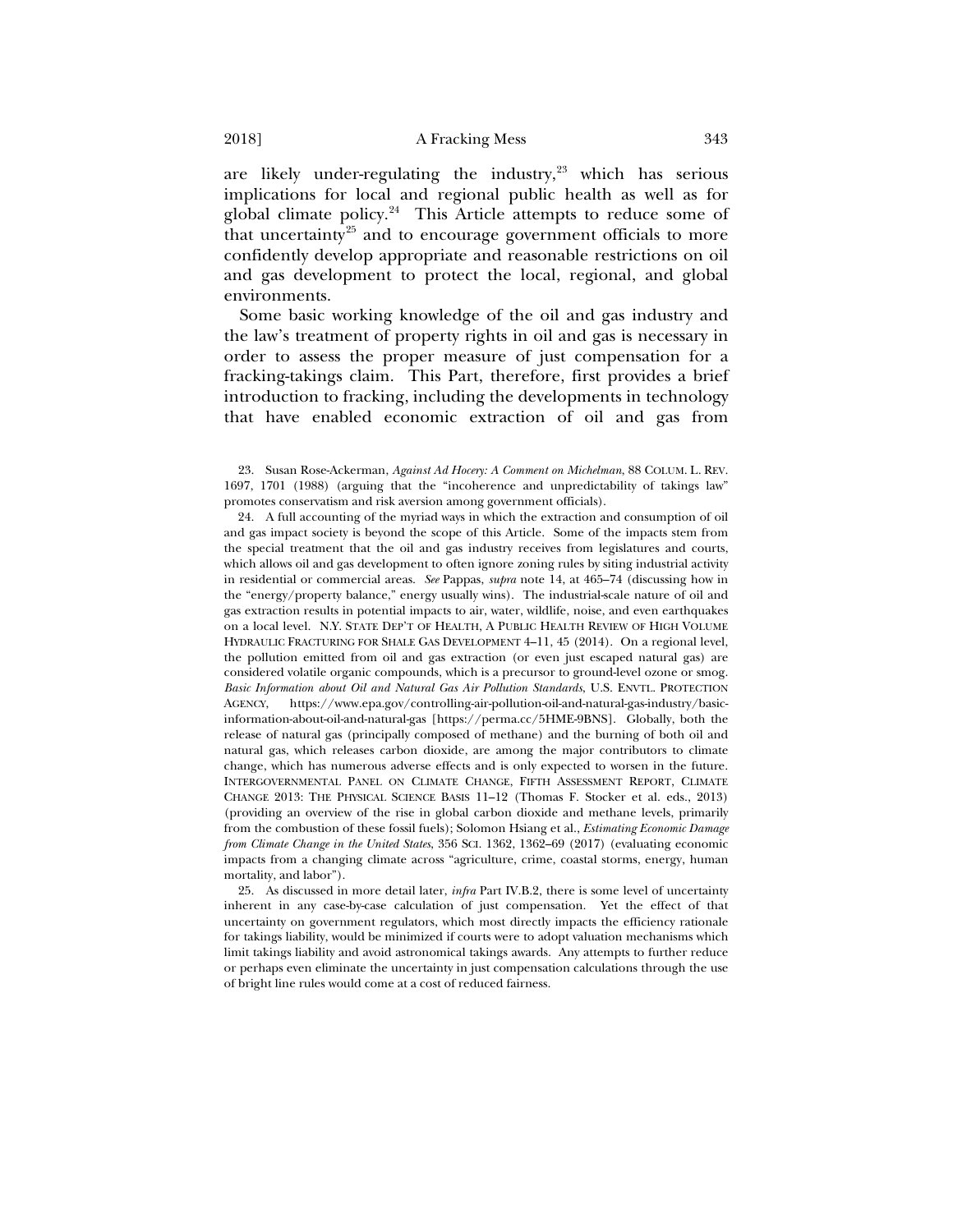different geologic formations. This Part also provides an overview of the historic and evolving treatment of oil and gas rights as property. This overview includes as clear a definition as possible of how oil and gas rights are defined as property among key oil and gas producing states where fracking is ongoing or might occur in the future. Finally, this Part explains the different interests in oil and gas rights that might form the basis of potential frackingtakings claims, from the basic fee simple estate in land to severed mineral estates on through to leases of those mineral rights by industry. These background points are important to understand the regulatory schemes for fracking in the various states, what kind of fracking-takings claims might be brought under those schemes, and how oil and gas property rights must be valued differently than traditional appraisals of the fair market value of real property. Any fracking regulation that prevents extraction of oil and gas and does not actually physically take the property from a private party and transfer it to the government. Therefore, this Article is concerned with regulatory takings of oil and gas property rights.

#### A. Fracking Overview

Fracking is the commonly used term which refers to a process used in the extraction of oil and gas called hydraulic fracturing.<sup>[26](#page-9-0)</sup> Variants on the term include fracturing,<sup>[27](#page-9-1)</sup> high-volume hydraulic fracturing,<sup>[28](#page-9-2)</sup> or fracing.<sup>29</sup> This Article uses the term fracking both in its technical sense as used in the industry, but also as a catch-all term to refer to the modern extraction of oil and gas in the United States, where fracking is by far the most common technique currently in use. $30$ 

<span id="page-9-5"></span>Modern fracking involves the use of large volumes of water mixed with sand and a number of chemicals, many of them toxic,

26. *See* Lynch, *supra* not[e 13,](#page-4-2) at 42–46.

<span id="page-9-1"></span><span id="page-9-0"></span>27. *Glossary of Oil and Gas Terms*, COLO. OIL & GAS CONSERVATION COMMISSION, https://cogcc.state.co.us/COGIS\_Help/glossary.htm [https://perma.cc/ET2J-YBL9] (last visited Apr. 5, 2018) (defining "fracturing" to be "[a] method of breaking down a formation by pumping fluid at very high pressures. The objective is to increase production rates from a reservoir.").

28. Mcginley, *supra* note [14,](#page-4-3) at 197.

<span id="page-9-3"></span><span id="page-9-2"></span>29. Thomas E. Kurth et al., *American Law and Jurisprudence on Fracing*, 47 ROCKY MOUNTAIN MIN. L. FOUND. J. 277, 278–79 (2010).

<span id="page-9-4"></span>30. John M. Golden & Hannah J. Wiseman, *The Fracking Revolution: Shale Gas as a Case Study in Innovation Policy*, 64 EMORY L.J. 955, 968–71 (2015) (discussing the "web of technologies" that compose fracking).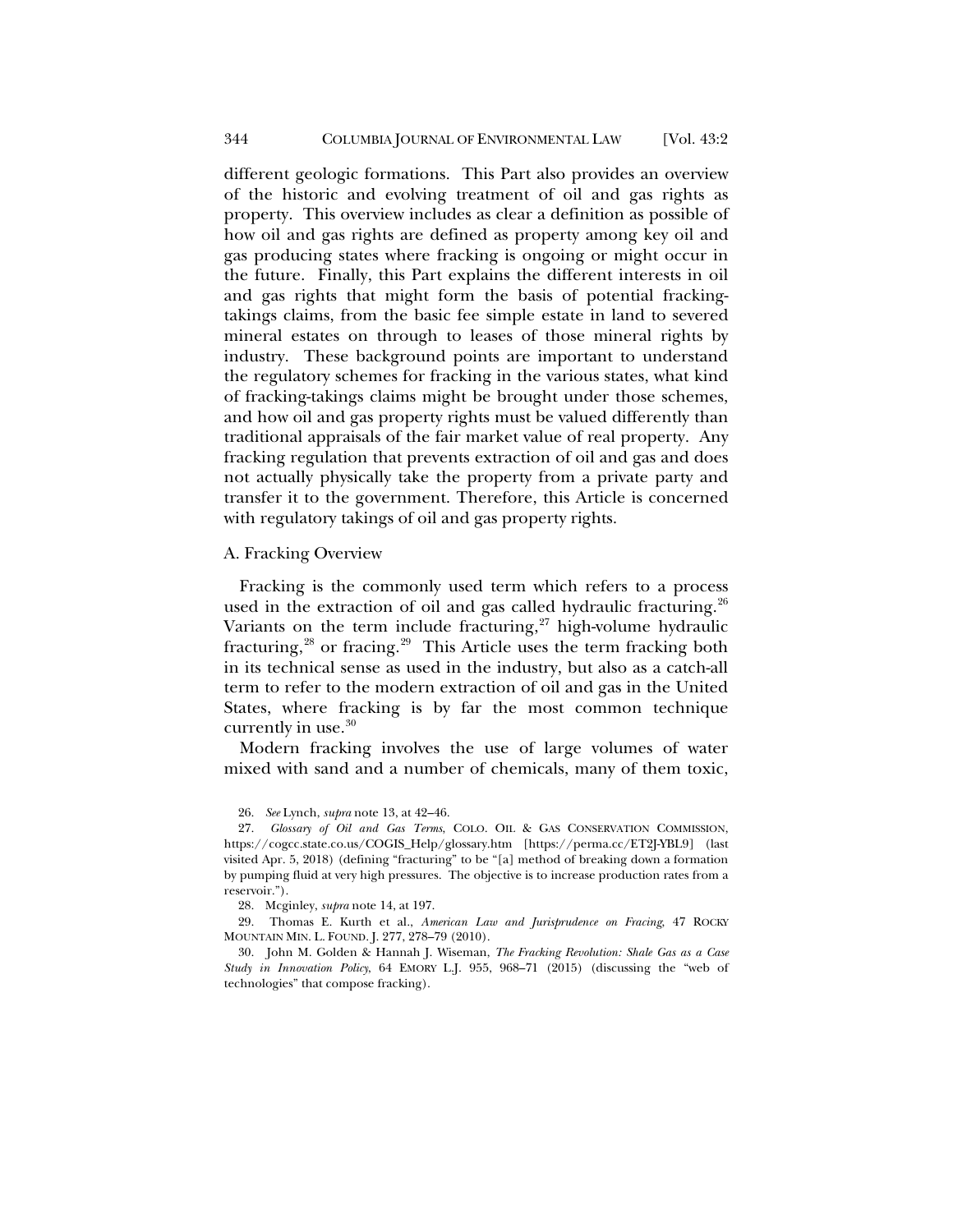<span id="page-10-0"></span>in order to break apart an underground formation of rock to facilitate the release of oil and/or gas that is stored in that formation.[31](#page-10-1) This method thus allows for oil and gas to be extracted economically from geologic formations that previously could not be tapped in a cost-effective manner.<sup>32</sup> These formations include shale or tight sand formations, which compose a relatively thin but expansive layer of rock at depths typically several thousand feet beneath the surface.<sup>33</sup> The depth and thinness of the formation had previously made it cost-prohibitive to extract the oil or gas, but that changed with the development of directional and horizontal drilling. With these new technologies, the industry could now drill multiple wells from a single location, using directional drilling to spread out from a single well site and reach different areas of the target formation. $34$  Once the target formation was reached, horizontal drilling meant that the well could travel for distances of a mile or more through the formation, dramatically increasing the area that could be drained by a single well. $35$  Fracking is then used to break up the formation so that the oil or gas is released at a higher rate.<sup>[36](#page-10-6)</sup>

All of these techniques have combined to make oil and gas development dramatically more expensive,<sup>[37](#page-10-7)</sup> and therefore more risky, $38$  but also potentially much more profitable. $39$  Fracking has

- 32. Mcginley, *supra* note [14,](#page-4-3) at 197.
- 33. *See* Wiseman, *supra* not[e 31,](#page-10-0) at 118.
- 34. Golden & Wiseman, *supra* not[e 30,](#page-9-5) at 971.
- 35. *Id*. at 971–72.
- 36. Spence, *supra* not[e 31,](#page-10-0) at 438.

<span id="page-10-7"></span><span id="page-10-6"></span><span id="page-10-5"></span><span id="page-10-4"></span><span id="page-10-3"></span>37. Thomas Covert, *When Global Oil Prices Tanked, Shale Production Didn't. Here's Why*, FORBES (Aug. 31, 2016, 9:45 AM), https://www.forbes.com/sites/ucenergy/2016/08/31/wh en-global-oil-prices-tanked-shale-oil-production-didnt-heres-why/#46b7bcd818ba [https://pe rma.cc/7LT9-6MG7] (noting that break-even costs for North American shale wells are about three times higher than costs for other wells and deplete faster as well).

<span id="page-10-8"></span>38. Schumpeter, *America's Shale Firms Don't Give a Frack About Financial Returns*, ECONOMIST (Mar. 25, 2017), https://www.economist.com/news/business-and-finance/21719 436-exploration-and-production-companies-are-poised-go-another-investment-spree-americas [https://perma.cc/3BMP-GKSP] (discussing the "unparalleled money-losing streak" of shale firms, which lost about \$11 billion in the most recent quarter as well as numerous bankruptcies in the most recent crash of 2014–16).

<span id="page-10-9"></span>39. Golden & Wiseman, *supra* note [30,](#page-9-5) at 1001 (noting the financial rewards for early movers who acquired land and mineral rights and established their profitability in the Marcellus Shale).

<span id="page-10-2"></span><span id="page-10-1"></span><sup>31.</sup> David B. Spence, *Federalism, Regulatory Lags, and the Political Economy of Energy Production*, 161 U. PA. L. REV. 431, 438 (2013); Hannah Wiseman, *Untested Waters: The Rise of Hydraulic Fracturing in Oil and Gas Production and the Need to Revisit Regulation*, 20 FORDHAM ENVTL. L. REV. 115, 118 (2009).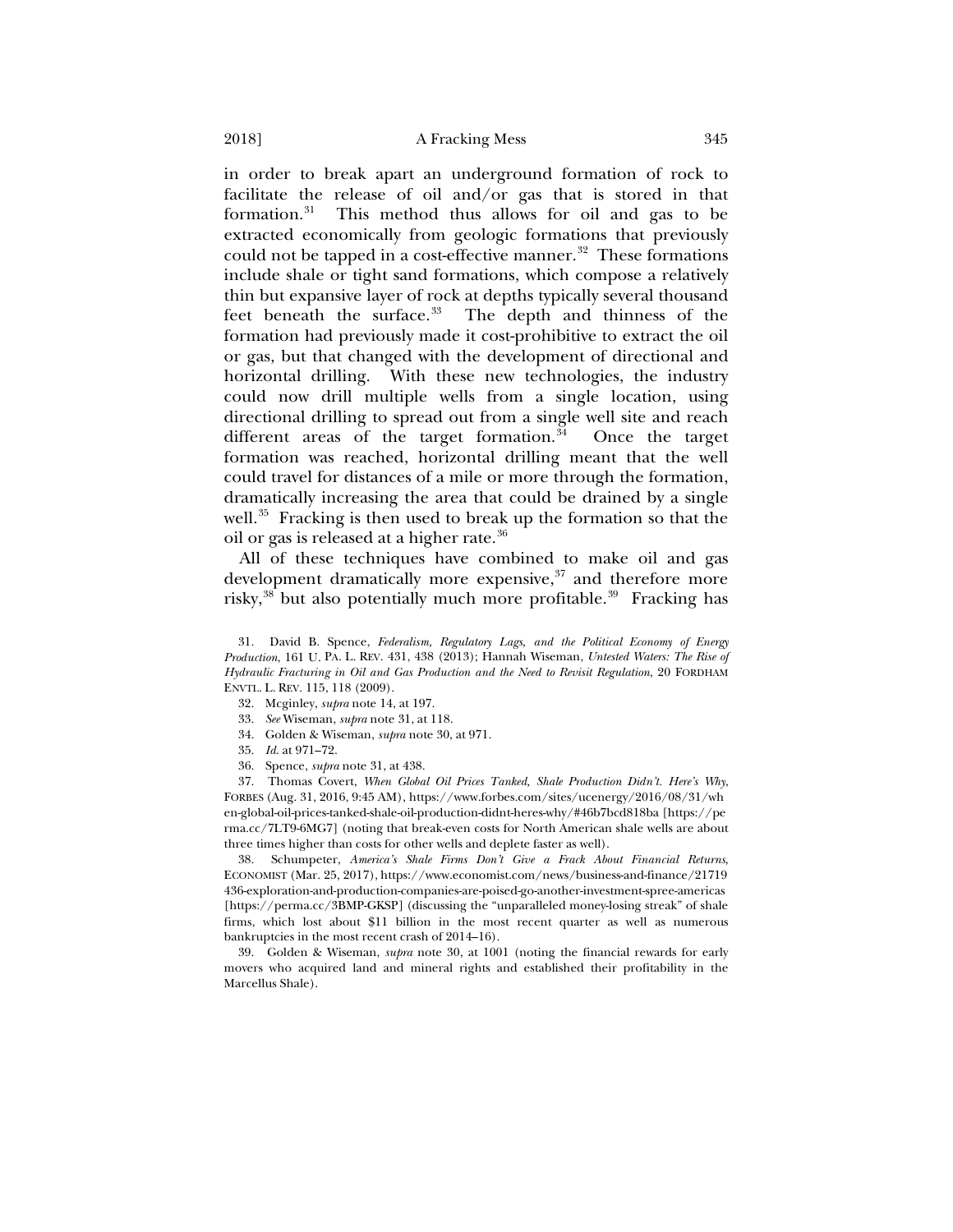enabled access to vast reserves of oil and gas contained in the Marcellus Shale in Pennsylvania and New York, the Barnett Shale in the Dallas-Fort Worth metro area, and other booming oil and gas regions in North Dakota, Colorado, and other parts of the United States.<sup>40</sup> As a result, the United States has become one of the top producers of oil and gas and, despite the huge demand for oil and gas domestically, one of the top exporters of natural gas as well.<sup>[41](#page-11-1)</sup>

<span id="page-11-7"></span>Modern fracking can be contrasted with more traditional means of extracting oil and gas, which were commonly found in pools or reservoirs composed of relatively porous rock formations which were capped by a relatively impervious rock formation.<sup>42</sup> Typically those reservoirs were reached through the use of vertical wells which were spaced out on the surface in order to efficiently drain the oil and gas from the reservoir.<sup>43</sup> This method of extraction relied on using the pressure of the reservoir to force the oil or gas up the well and to the surface. $44$  This is reflected in the common understanding of a "gusher" which uncontrollably releases oil at the surface, such as the famous (in oil and gas circles, at least) Spindletop gusher which sparked a previous oil and gas boom in 1901.<sup>[45](#page-11-5)</sup> However, absent government regulation, there was nothing to stop someone from putting a well right on his property line in an attempt to suck out the oil and gas beneath his neighbor's property, as reflected in the infamous "I drink your milkshake" scene from the movie *There Will Be Blood*. [46](#page-11-6) As a result, early

<span id="page-11-1"></span>41. Nina Chestney, *U.S. on Track to be World's No. 2 LNG Exporter by End-2022: IEA*, REUTERS (July 13, 2017, 3:09 AM), https://www.reuters.com/article/us-gas-lng-iea/u-s-ontrack-to-be-worlds-no-2-lng-exporter-by-end-2022-iea-idUSKBN19Y0L 1 [https://perma.cc/43 GK-RPH7].

<span id="page-11-2"></span>42. *See, e.g.*, Voss v. Lundvall Bros., 830 P.2d 1061, 1067 (Colo. 1992) ("Oil and gas are found in subterranean pools."); Trees Oil Co. v. State Corp. Comm'n, 105 P.3d 1269 (Kan. 2005) (discussing legal and technical definition of a pool); *Oilfield Glossary*: *Conventional Reservoir*, SHLUMBERGER, http://www.glossary.oilfield.slb.com/Terms/c/conventional\_reserv oir.aspx [https://perma.cc/88CA-EZY8] (last visited Aug. 8, 2017) (defining "conventional reservoir" to be "[a] reservoir in which buoyant forces keep hydrocarbons in place below a sealing caprock," as opposed to shale and other unconventional resources).

<span id="page-11-3"></span>43. K.K. DuVivier, *Sins of the Father*, 1 TEX. A&M J. REAL PROPERTY L. 391, 406 (2014) (discussing well spacing rules introduced by oil and gas conservation statutes).

45. Riley, *supra* not[e 14,](#page-4-3) at 349.

<span id="page-11-6"></span><span id="page-11-5"></span><span id="page-11-4"></span>46. THERE WILL BE BLOOD (Ghoulardi Film Company 2007), available at https://www.youtube.com/watch?v=s\_hFTR6qyEo [https://perma.cc/M2K7-M47Y].

<span id="page-11-0"></span><sup>40.</sup> *See* U.S. ENERGY INFO. ADMIN., DRILLING PRODUCTIVITY REPORT (2017) (providing a map and description of current major oil and/or gas producing regions in the United States).

<sup>44.</sup> *Id.* at 405.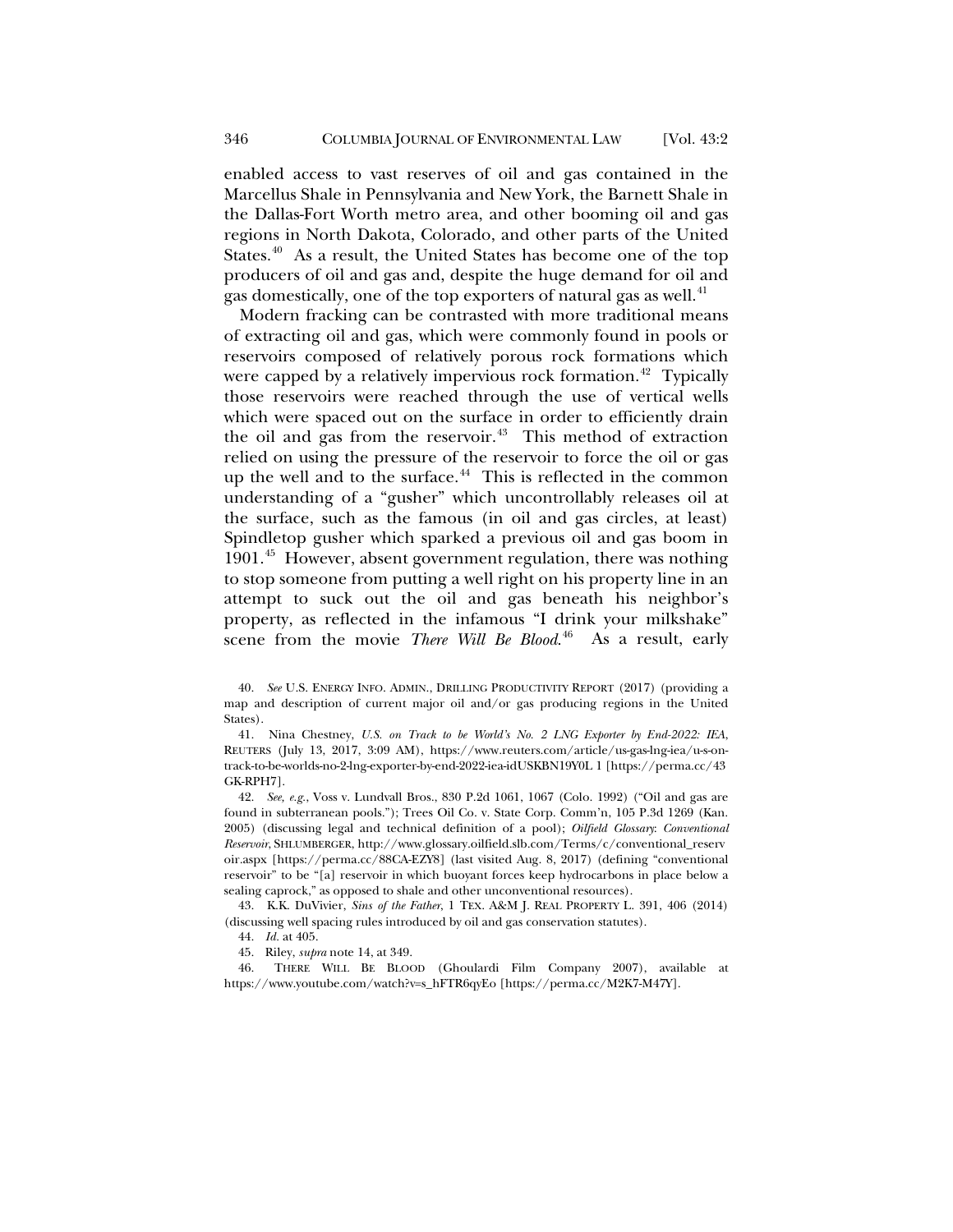regulation of the oil and gas industry focused on limiting production to avoid waste of the resource while equitably sharing the costs and profits of production from the pooled resource to protect correlative rights.<sup>[47](#page-12-2)</sup>

<span id="page-12-8"></span><span id="page-12-0"></span>The process of fracking (broadly defined) typically involves the construction of an industrial wellsite even in areas where other industrial activity would be prohibited by zoning laws. The preparation of the wellsite, drilling of the wells, and fracking itself take place over a period of many months. $48$  In rural or industrial areas, this may not pose a problem, or any problems created may be manageable. But in more dense urban and suburban areas, fracking has the potential to create conflicts with the surrounding community.[49](#page-12-4) Neighbors of the wellsite must deal with increases in noise, traffic, and toxic air pollution<sup>[50](#page-12-5)</sup> as well as the visual impacts of either an industrial site or a giant wall erected to hide the site from view.[51](#page-12-6) These impacts and other concerns have led to calls for greater regulation at the local and state levels. $52$  In some jurisdictions the government has responded to these calls with

<span id="page-12-2"></span><span id="page-12-1"></span>47. The early regulation of oil and gas by the states is discussed in more detail below. *See infra* notes [79](#page-17-0)[–83](#page-18-0) and accompanying text. For a good historical overview of the early development of the oil and gas industry, see Northcutt Ely, *The Conservation of Oil*, 51 HARV. L. REV. 1209, 1210–18 (1938).

<span id="page-12-3"></span>48. *Oil and Gas Drilling 101*, FRACTTRACKER: ALLIANCE, https://www.fractracker.org/reso urces/oil-and-gas-101/ [https://perma.cc/P3ZX-XUTV] (last visited Aug. 8, 2017) (including a TED video explaining the process of fracking over many months).

<span id="page-12-4"></span>49. A complete accounting of the myriad public health and safety concerns associated with fracking are beyond the scope of this Article. For a more detailed discussion, see Lynch, *supra* note [13,](#page-4-4) at 43–45.

<span id="page-12-5"></span>50. N.Y. STATE DEP'T OF HEALTH, *supra* note [24,](#page-8-3) at 4–11 (noting potential impacts to air and water quality, induced seismic activity, and community impacts).

<span id="page-12-6"></span>51. Bruce Finley, *Oil and Gas Industry Building Giant Walls to Try to Ease Impact*, DENVER POST (Apr. 27, 2016, 7:59 AM), http://www.denverpost.com/2014/05/29/oil-and-gasindustry-building-giant-walls-to-try-to-ease-impact/ [https://perma.cc/DN7L-6UYQ].

<span id="page-12-7"></span>52. Although the oil and gas has long been subjected to regulation, that regulation historically focused on resolving disputes between neighboring mineral interest owners, and regulation of environmental and nuisance-like activities only began recently. *See infra* notes [79–](#page-17-0)[83](#page-18-0) and accompanying text. This makes sense because traditional oil drilling, while still disruptive to the surrounding community, operated on a dramatically smaller scale than modern high-volume hydraulic fracturing. Additionally, our understanding of the potentially harmful impacts of pollution from fracking operations has only recently begun to come into focus. Thus, it makes sense that calls for greater regulation of the impacts of fracking and pushback from industry have not been addressed by courts or scholars previously.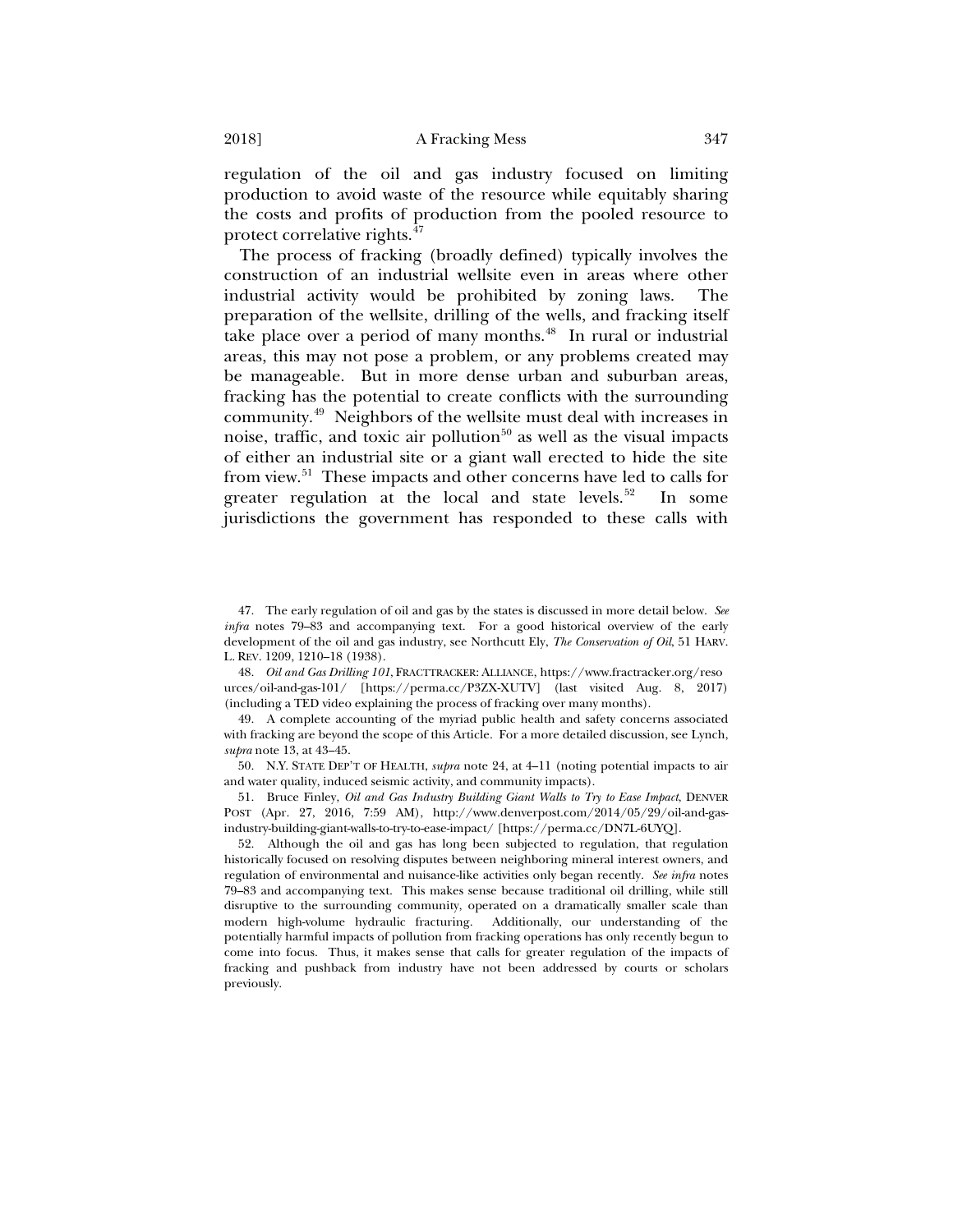<span id="page-13-0"></span>restrictions going so far as to ban fracking until it can be proven safe.[53](#page-13-1)

Fracking-takings claims have therefore become an important issue recently for a few key reasons. First, developments in technology in the oil and gas industry have unlocked vast new reserves of oil and gas.<sup>[54](#page-13-2)</sup> Second, some of those reserves are located in populated areas, which has led to conflict between residents and industry.[55](#page-13-3) Third, a growing awareness of the negative impacts of fracking on the surrounding communities has only recently begun to take shape in the public health literature.<sup>[56](#page-13-4)</sup> Finally, in response to these changes, some governments have initiated an unprecedented regulation of the oil and gas industry, going beyond earlier laws which were focused primarily on promoting efficient extraction of the oil and gas.<sup>57</sup> These regulations might increase the costs of fracking, potentially making it uneconomical to extract oil and gas with current technologies at current prices. Some regulations have even gone so far as to ban fracking entirely.[58](#page-13-6) As a result, the specter of fracking-takings claims looms over the debate about the appropriate scope of regulation of the industry, and in particular the uncertain and potentially large liability to pay just compensation, which is the focus of this Article.[59](#page-13-7)

# B. State Approaches to Property Rights in Oil and Gas

Property rights, for the purpose of the Takings Clause, are largely defined by state law.[60](#page-13-8) Therefore, it is important to understand the

54. Golden & Wiseman, *supra* not[e 30,](#page-9-5) at 964–68 (describing the boom in shale gas).

<span id="page-13-4"></span>56. *See* Lynch, *supra* note [13,](#page-4-2) at 44–45 (providing an overview of public health concerns related to fracking); Spence, *supra* note [31,](#page-10-0) at 440–46 (discussing environmental impacts of fracking).

<span id="page-13-6"></span><span id="page-13-5"></span>57. *See, e.g.*, Republic Nat. Gas Co. v. Oklahoma, 334 U.S. 62, 63 (1948) (noting purposes of regulation to prevent waste and protect correlative rights in a common pool).

58. *See supra* not[e 17.](#page-5-0)

59. *See infra* note[s 226](#page-44-0)[–235](#page-45-0) and accompanying text.

<span id="page-13-8"></span><span id="page-13-7"></span>60. To be precise, the United States Supreme Court has recently stated that "property interests have their foundations in state law" yet property rights under the Takings Clause

<span id="page-13-1"></span><sup>53.</sup> N.Y. STATE DEP'T OF ENVTL. CONSERVATION, FINAL SUPPLEMENTAL GENERIC ENVIRONMENTAL IMPACT STATEMENT ON THE OIL, GAS AND SOLUTION MINING REGULATORY PROGRAM: FINDINGS STATEMENT 34–41 (2015); *see also* Lynch, *supra* note [13,](#page-4-2) at 47–49 (discussing history of New York fracking ban).

<span id="page-13-3"></span><span id="page-13-2"></span><sup>55.</sup> Lynch, *supra* note [13,](#page-4-2) at 50 (describing fracking boom in suburban areas of Colorado); Riley, *supra* note [14,](#page-4-3) at 354 (discussing conflict with industry in the Dallas-Fort Worth area).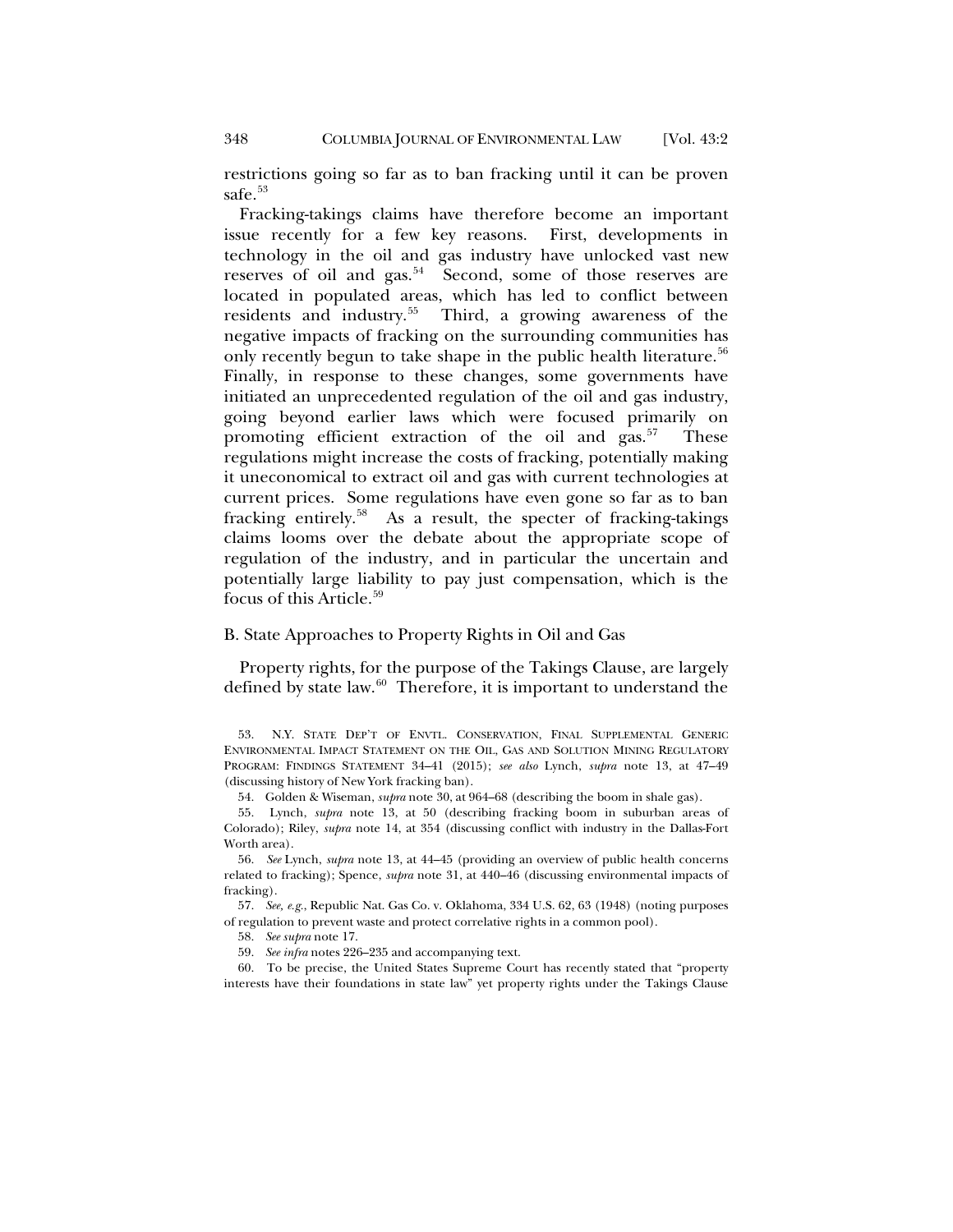different treatments of oil and gas property under various state laws, as this may affect the analysis under the Takings Clause as well. The takings analysis in one state might therefore turn out quite differently depending on how state law defines property interests in oil and gas. This Part therefore focuses on one of the key distinctions made under state law regarding whether the property owner also owns the minerals found before they are extracted. The subsequent Part then explores the different forms of property interests in oil and gas and the mechanisms that have been developed to facilitate transfer of those interests and the ultimate extraction of oil and gas.

Oil and gas are considered minerals under property law, grouped together with other natural resources such as metals, gravel, or sand which may be mined from the land. $61$  Yet oil and gas have unique characteristics, related to geology and their methods of extraction, which have led courts to treat oil and gas separately from other minerals. $62$  The primary reason for this distinction is that (at least historically) oil and gas were acknowledged to be somewhat mobile and therefore not fixed in place under one specific surface estate. $63$  The development of the law relating to oil and gas has thus reflected this understanding. Historically, oil and gas were conceptualized as minerals *ferae naturae*, analogous to wild animals, and therefore subject to the rule of capture.<sup>64</sup> The rule of

<span id="page-14-0"></span>61. *See* United States *ex rel* Tenn. Valley Auth. v. Harris, 115 F.2d 343, 343–44 (5th Cir. 1940) (discussing mineral interests of iron, asphalt, silica, or quartz along with sand and gravel).

<span id="page-14-2"></span><span id="page-14-1"></span>62. *See, e.g.*, Ohio Oil Co. v. Indiana, 177 U.S. 190, 202 (1900) ("[O]il and gas, like other minerals, are situated beneath the surface of the earth, but except for this one point of similarity, in many other respects they greatly differ.").

63. They have no fixed situs under a particular portion of the earth's surface within the area where they obtain. They have the power, as it were, of self-transmission. No one owner of the surface of the earth, within the area beneath which the gas and oil move, can exercise his right to extract from the common reservoir, in which the supply is held, without, to an extent, diminishing the source of supply as to which all other owners of the surface must exercise their rights.

*Id.* at 202–03.

<span id="page-14-3"></span>64. Westmoreland & Cambria Nat. Gas Co. v. De Witt, 18 A. 724, 725 (Pa. 1889). The court formulated the rule of capture for oil and gas in this way:

In common with animals, and unlike other minerals, [oil and gas] have the power and the tendency to escape without the volition of the owner. . . . They belong to the owner of the land, and are part of it, so long as they are on or in it, and are subject to his control; but when they escape, and go into other land, or come under another's control,

are not "coextensive with those under state law." Murr v. Wisconsin, 137 S. Ct. 1933, 1938, 1944 (2017).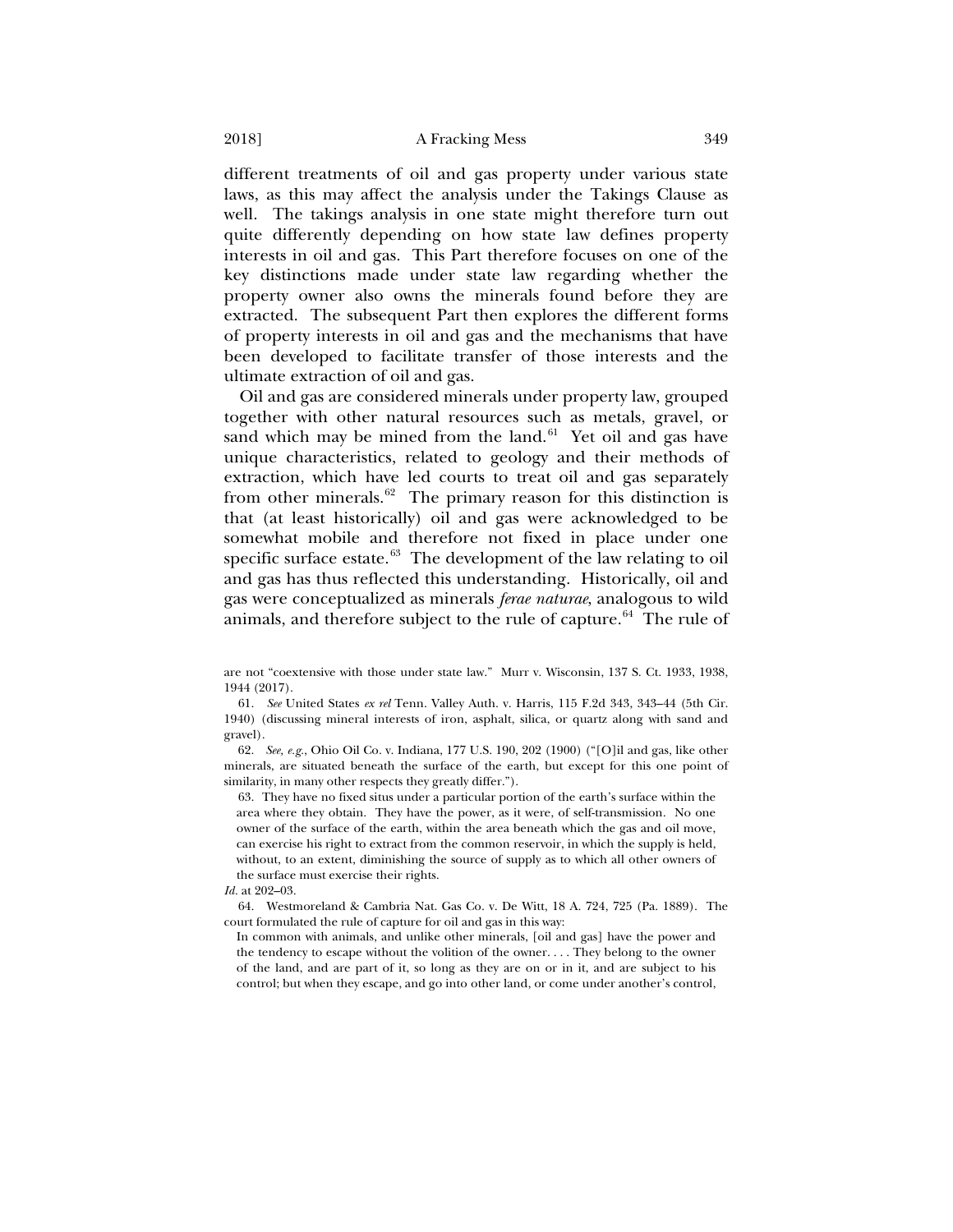capture means that the first person to take control over a natural resource, or "capture" it, then becomes its owner. Other early formulations analogized oil and gas to groundwater.<sup>65</sup> More recently, a variety of ownership models have been developed in the states: the nonownership theory, the qualified ownership theory, and the ownership in place theory. $66$  These different legal formulations of oil and gas property rights will be discussed in turn.

<span id="page-15-0"></span>Under the nonownership theory, "no person owns oil and gas until it is produced."<sup>[67](#page-15-3)</sup> This theory thus relies on the rule of capture and analogizes to either *ferae naturae* or groundwater. The analogy to *ferae naturae* means that although private persons might reduce oil or gas to ownership by capturing it, the state has the right to prohibit or regulate capture. $68$  The groundwater analogy is more likely to come up in disputes between private parties, because landowners have a right to withdraw groundwater even if it drained from beneath their neighbor's land.<sup>[69](#page-15-5)</sup> New York apparently follows the nonownership theory.<sup>[70](#page-15-6)</sup>

the title of the former owner is gone. Possession of the land, therefore, is not necessarily possession of the gas.

*Id.*Wild animals, *ferae naturae*, are typically controlled by the state. Horne v. Dep't of Agric., 135 S. Ct. 2419, 2431 (2015). The rule of capture embodied by this view of the nature of oil and gas rights was sometimes contrasted with ownership of the oil in place. *See* Comment, *Proration of Petroleum Production*, 51 YALE L.J. 608, 610 n.4 (1942) (explaining that "[o]wnership of oil in a pool is not determined by the boundaries of the overlying surface properties"); *see also* Ely, *supra* not[e 47,](#page-12-8) at 1218–22.

65. DuVivier, *supra* note [43,](#page-11-7) at 401 (discussing the early case of Dark v. Johnston, 55 Pa. 164, 168 (1867)).

<span id="page-15-2"></span><span id="page-15-1"></span>66. 1 PATRICK H. MARTIN & BRUCE M. KRAMER, WILLIAMS & MEYERS, OIL & GAS LAW, § 203 (2015) [hereinafter WILLIAMS & MEYERS, OIL & GAS LAW]. The treatise also discusses an "ownership of the strata theory" meaning that "the landowner owns the sedimentary layer containing the oil and gas within the limits of the vertical planes representing the boundaries of his tract." *Id.* § 203.4.

67. *Id.* § 203.1.

<span id="page-15-4"></span><span id="page-15-3"></span>68. *See* Townsend v. State, 47 N.E. 19 (Ind. 1897); *but see* Gas Prods. Co. v. Rankin, 207 P. 993, 998 (Mont. 1922) (rejecting analogies to flowing streams or wild animals).

<span id="page-15-5"></span>69. Wm. E. Colby, *The Law of Oil and Gas*, 31 CAL. L. REV. 357, 360 (1943) (describing early decisions likening oil and gas deposits to running water underground).

<span id="page-15-6"></span>70. WILLIAMS & MEYERS, OIL & GAS LAW, *supra* note [66,](#page-15-0) § 203. Adherence to the nonownership theory in New York would mean that the state has a strong claim to a common law right to regulate or even prohibit the extraction of oil and gas, meaning that the likelihood of a taking being found is further minimized. *Cf.* Lynch, *supra* not[e 13,](#page-4-2) at 79– 84 (noting background principles of nuisance, reasonable use, and the public trust doctrine as defenses against fracking-takings claims in New York). However, for the purposes of this Article, the analysis focuses on how a takings claim should be valued assuming that a court has already found a taking.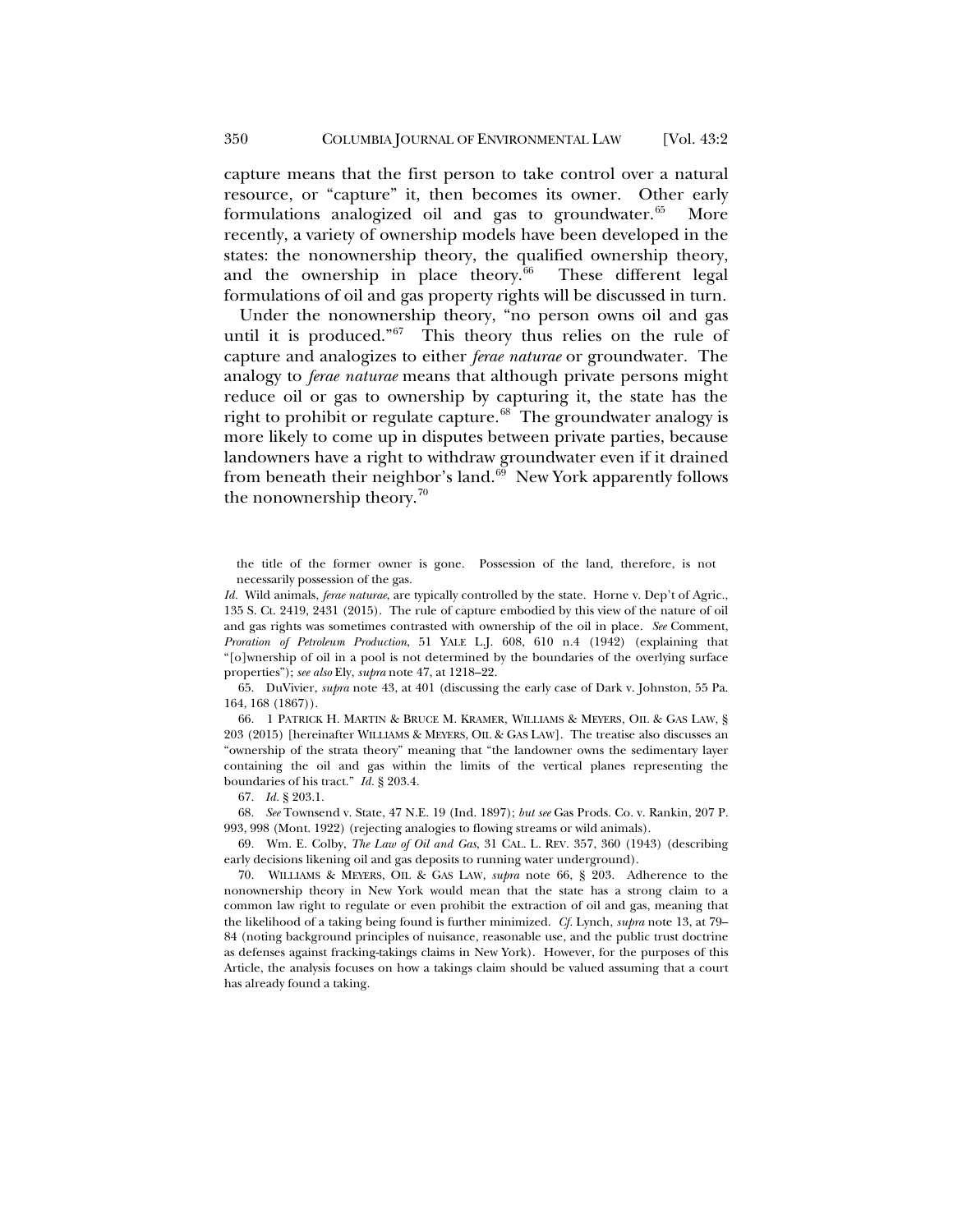The qualified ownership theory was explained by the United States Supreme Court in a case challenging the authority of the State of Indiana to enact an oil and gas conservation law. According to this theory:

Although in virtue of his proprietorship the owner of the surface may bore wells for the purpose of extracting natural gas and oil, until these substances are actually reduced by him to possession, he has no title whatever to them as owner. That is, he has the exclusive right on his own land to seek to acquire them, but they not become his property until the effort has resulted in dominion and control by actual possession.<sup>[71](#page-16-0)</sup>

The qualified ownership theory has support in a number of states although its precise reach is debatable, and some argue that this theory is not much distinguishable from the nonownership theory.[72](#page-16-1) California follows either the nonownership theory or the qualified ownership theory.<sup>[73](#page-16-2)</sup>

The more common approach to oil and gas property rights is the ownership in place theory.<sup>[74](#page-16-3)</sup> Under this theory, a landowner's interest in oil and gas is the same as his interest in solid minerals such as coal. Thus, a severance of surface and mineral rights is allowed under this theory, because title to the oil and gas can be transferred independently of the surface.<sup>75</sup> This theory provides the strongest support for property owners in arguing that a fracking-takings claim should succeed and that just compensation might be due. Texas follows the ownership in place theory.<sup>[76](#page-16-5)</sup>

<span id="page-16-1"></span><span id="page-16-0"></span>72. Some secondary authorities on oil and gas, such as Sullivan, recognize the qualified ownership theory but view it as "indistinguishable from the nonownership theory." WILLIAMS & MEYERS, OIL & GAS LAW, *supra* note [66,](#page-15-0) § 203. Other authorities group qualified ownership more closely with ownership in place. *Id.* For purposes of this Article, qualified ownership is somewhere in between the two extremes. However, because qualified ownership also requires extraction to create an ownership interest in the oil and gas itself, it is most analogous to the nonownership theory.

74. *Id.* § 203.3.

<span id="page-16-4"></span><span id="page-16-3"></span><span id="page-16-2"></span>75. *See, e.g.*, Bodcaw Lumber Co. v. Goode, 254 S.W. 345 (Ark. 1923); Stephens Cty. v. Mid-Kan. Oil & Gas Co., 254 S.W. 290 (Tex. 1923).

<span id="page-16-5"></span>76. Edwards Aquifer Auth. v. Day, 369 S.W.3d 814, 829 (Tex. 2012). Yet it should be noted that some older Texas cases made statements supportive of a nonownership model. *See, e.g.*, Amazon Petroleum Corp. v. Railrod Comm'n, 5 F. Supp. 633, 634–35 (E.D. Tex. 1934) ("[T]he right of one whose business consists in the taking and depletion of oil and gas, the natural resources of this state, to carry on that depletion is not an absolute, but a

<sup>71.</sup> Ohio Oil Co. v. Indiana, 177 U.S. 190, 208 (1900).

<sup>73.</sup> *Id.* § 203.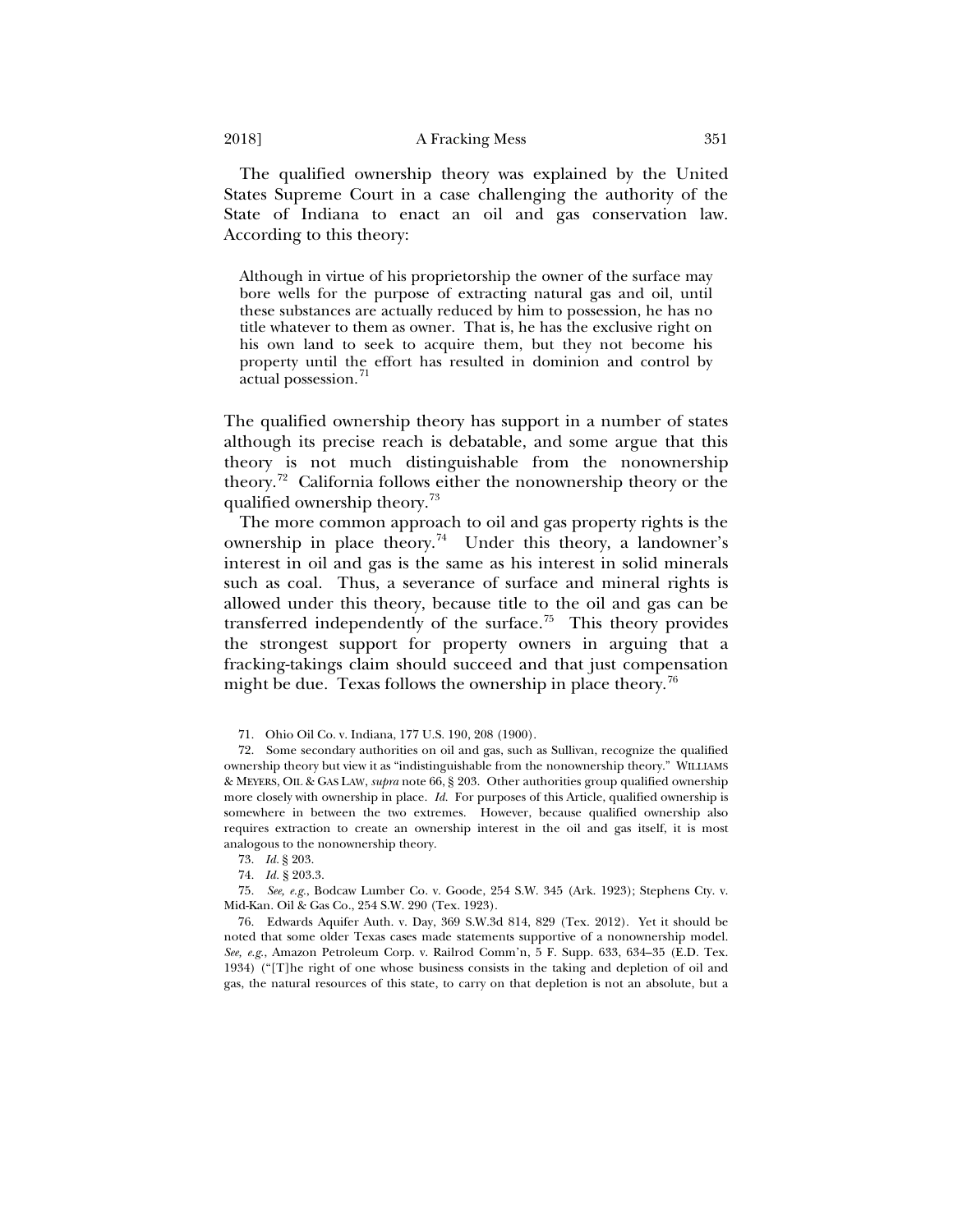Thus, the treatment of oil and gas as property rights may differ from state to state.<sup>[77](#page-17-1)</sup> Most relevant for this Article are the treatment of oil and gas in states with current or potential future takings litigation over oil and gas, specifically New York, Texas, and California. Nonownership models of oil and gas provide an additional argument in New York and California that compensation for a taking of oil and gas rights should be greatly reduced (perhaps all the way to zero) because the state could restrict production without paying compensation. The ownership in place model of Texas and other states would weigh in favor of relatively higher compensation. In any case, once oil or gas is extracted from the ground, in all states it becomes a form of personal property that is no longer tied to real property.[78](#page-17-2)

<span id="page-17-0"></span>Common law interests in property have been modified by legislatures in numerous jurisdictions through the means of oil and gas conservation statutes.<sup>79</sup> These statutes generally focus on the

<span id="page-17-1"></span>77. It has been argued that the distinction between these different approaches to property rights in oil and gas may not affect the ability of the state to regulate production of oil and gas. A. W. Walker Jr., Bar Section, *Property Rights in Oil and Gas and Their Effect upon Police Regulations of Production*, 16 TEX. L. REV. 370 (1938). However, the question of whether the government may restrict oil and gas production without paying just compensation in order to protect public health, safety, or the environment is a separate matter, and this distinction may affect the takings analysis.

<span id="page-17-2"></span>78. Gas Prods. Co. v. Rankin, 207 P. 993, 998 (Mont. 1922) ("[W]hen produced on the surface [oil and gas] become personal property and belong to the owner of the well."). This discussion also raises the question, in light of the United States Supreme Court's recent decision in *Horne v. Department of Agriculture* of whether oil and gas are more like raisins or oysters, or whether they are dangerous pesticides in the same way that raisins are a healthy snack. Horne v. Dep't of Agric., 135 S. Ct. 2419, 2431 (2015). The *Horne* case involved a government program regulating raisin production, but in order to find that a taking of personal property had occurred, the United States Supreme Court had to distinguish an older case with similar facts that involved oyster harvesting in Maryland. The Court distinguished raisins from oysters because oysters were *ferae naturae* and therefore were controlled by the state, making oyster harvesting a privilege subjected to greater state regulation than raisin harvesting. The Court concluded that "[r]aisins are not like oysters: they are private property—the fruits of the growers' labor—not 'public things subject to the absolute control of the state.'" *Id.* (quoting Leonard v. Earle, 141 A. 714, 716 (Md. 1928)). In a similar vein, the Court distinguished a regulatory scheme that required disclosure of trade secrets in return for a permit to sell pesticides, saying that "[r]aisins are not dangerous pesticides; they are a healthy snack." *Id.* Unlike raisins, however, oil and gas are often treated as *ferae naturae* and the production of oil and gas can also be characterized as dangerous, like pesticide use.

<span id="page-17-3"></span>79. DuVivier, *supra* note [43,](#page-11-7) at 404–07 (noting development of the Interstate Oil Compact Commission and state laws designed to prevent waste while protecting the rights of

qualified one, to be enjoyed only in accordance with the reasonable restrictions the state may impose.").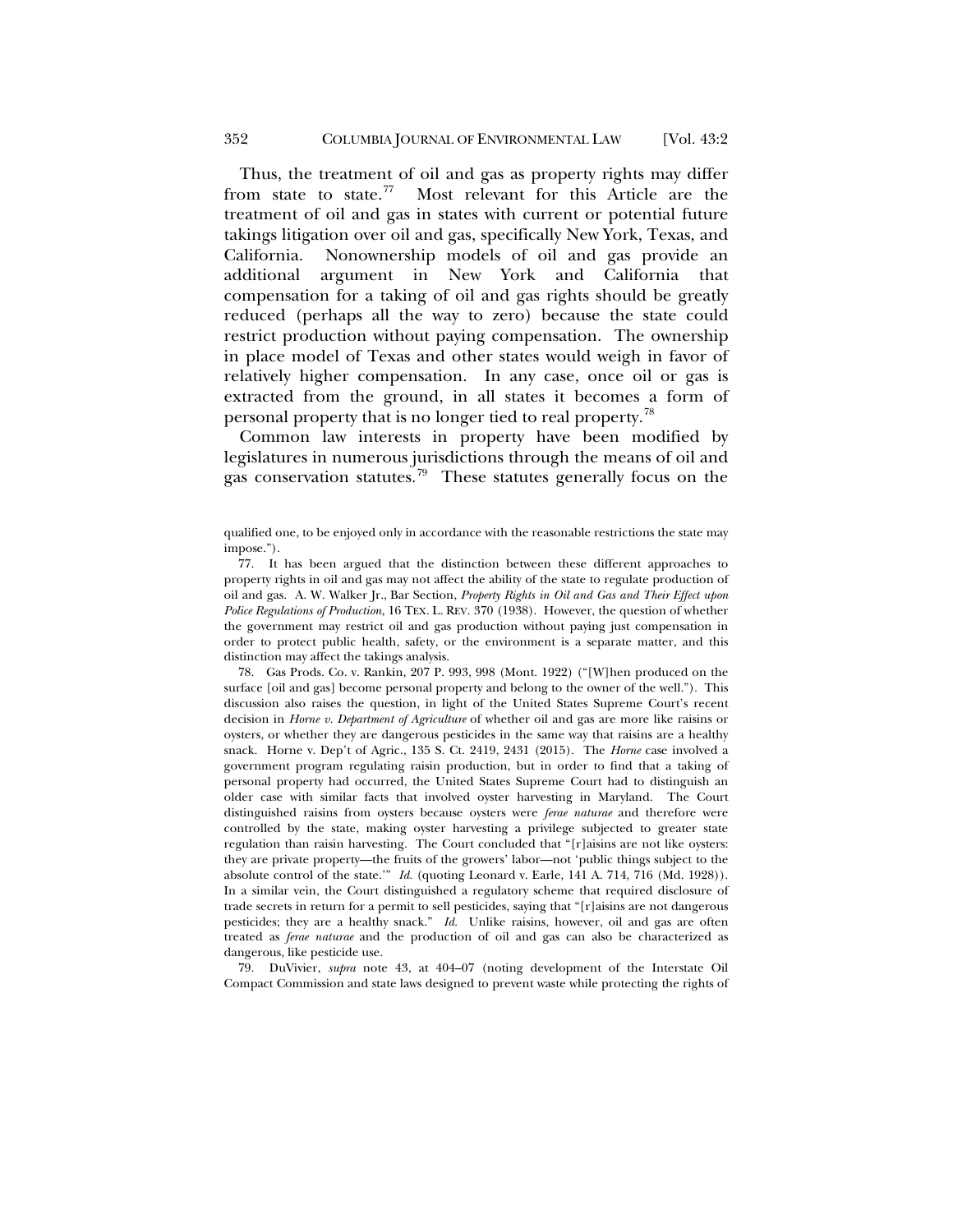prevention of waste, which would reduce the amount of oil and gas ultimately recoverable.<sup>80</sup> This situation would occur if landowners would compete against each other to extract oil and gas first, or if they do not space wells appropriately to avoid degrading the pressure in the reservoir inappropriately.<sup>81</sup> These statutes also introduced concepts of spacing orders, unitization, and pooling.<sup>[82](#page-18-3)</sup> Under these statutes an owner of property in oil and gas might even be forced into a pool with neighboring owners against her will so that an oil and gas company can extract the minerals from her land, a process which has been derided as "private eminent domain."[83](#page-18-4)

#### <span id="page-18-0"></span>C. Interests in Oil and Gas

The previous Part explains the rights of a landowner in fee simple as they relate to oil and gas found beneath her property. Yet many smaller interests in oil and gas are possible in the United States. These include a severed mineral estate, royalty interests, or the lease of mineral rights to a third party (usually an oil and gas company) in order to facilitate extraction of the oil and gas. $84$  Each of these subsets of a fee simple absolute might be used as the basis for a fracking-takings claim, and therefore a working knowledge of these property rights is critical to understanding how a frackingtakings claim could be valued.

<span id="page-18-4"></span><span id="page-18-3"></span>83. Mark Jaffe, *Colorado Property Owners Faced with Possibility of Being Forced into Drilling Plans*, DENVER POST (Aug. 13, 2011, 3:41 PM), https://www.denverpost.com/2011/08/13/co lorado-property-owners-faced-with-possibility-of-being-forced-into-drilling-plans/ [https://pe rma.cc/65SN-F4QB] (describing the concept of "forced pooling" and noting "private eminent domain" charge from the governor of Pennsylvania). The issue of forced pooling is an interesting one that is deserving of further attention, especially the characterization of forced pooling as private eminent domain. Of particular interest are the questions of whether forced pooling is a taking of private property for public use, and if so, whether the compensation schemes for pooling constitutes just compensation.

<span id="page-18-5"></span>84. WILLIAMS & MEYERS, OIL & GAS LAW, *supra* note [66,](#page-15-0) § 201 (recognizing "innumerable permutations" of particular subsets of rights in oil and gas, but focusing on three commons ones of "mineral interests, royalty interests [and] leasehold interests").

landowners and royalty owners); *see also* John G. Sprankling, *Owning the Center of the Earth*, 55 U.C.L.A. L. REV. 979, 1010 (2008) (acknowledging statutes that "promote governmental intervention in oil and gas production at the expense of traditional property rights").

<span id="page-18-2"></span><span id="page-18-1"></span><sup>80.</sup> *See, e.g.*, INTERSTATE OIL AND GAS COMPACT COMMISSION, 2004 MODEL OIL AND GAS CONSERVATION ACT, pt. II, § 2 (2004) (prohibiting waste).

<sup>81.</sup> DuVivier, *supra* not[e 43,](#page-11-7) at 405 (describing the incentives leading to waste).

<sup>82.</sup> *Id.* at 407.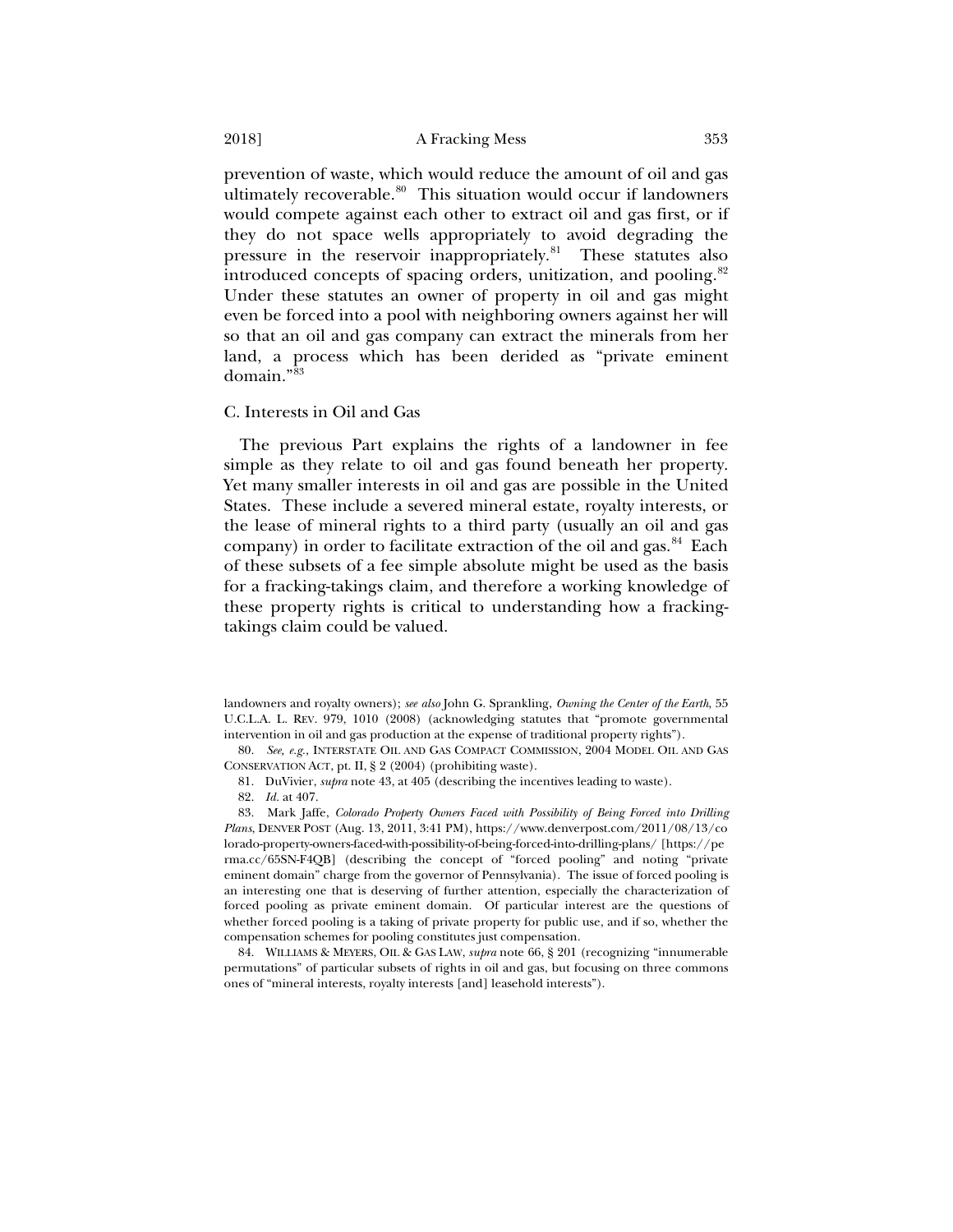#### 1. Oil and Gas Leases and Royalty Interests

A lease of oil and gas rights typically will include the right to go onto land to prospect for oil and gas and to extract and remove those from the property. $85$  A lease will typically allow for some number of years for the initial development to occur, after which time it will expire absent any development.<sup>[86](#page-19-1)</sup> But if drilling and production have occurred, the lease will continue in effect so long as appreciable quantities of oil and gas are being produced.<sup>[87](#page-19-2)</sup> Leases are typically negotiated so that the underlying property owner will receive some kind of cash bonus at the outset and then retain a royalty interest in any extracted oil and gas.<sup>88</sup> A lease may also specify certain limitations or requirements on the operation of the oil and gas wells during the drilling, completion, and production phases.[89](#page-19-4)

Although a lease sounds like the relationship between a landlord and tenant regarding real property, in practice the relationship created by a lease of oil and gas rights can be quite different and the typical rules governing landlord-tenant disputes are often not applicable.<sup>[90](#page-19-5)</sup> Of particular interest to the fracking-takings analysis is the requirement for development to begin during the duration of the lease, which then extends its life. A recent series of cases raised this issue in the context of the New York state moratorium on fracking that preceded the permanent ban in place at the moment. Thus, landowners in New York were successfully able to obtain a declaratory judgment that leases they had entered into with oil and gas companies had expired even though the companies asserted that the moratorium was a *force majeure* under the terms of their lease. $91$  Even beyond restrictions on fracking or other regulations on oil and gas development, many factors might cause a lease holder not to drill during the terms of the lease, such

<span id="page-19-0"></span><sup>85.</sup> WILLIAMS & MEYERS, OIL & GAS LAW, *supra* not[e 66,](#page-15-0) § 202.1.

<sup>86.</sup> *Id.*

<span id="page-19-1"></span><sup>87.</sup> *Id.*

<sup>88.</sup> *Id.*

<sup>89.</sup> *Id.* §§ 671, 673.

<sup>90.</sup> *See, e.g.*, Slaaten v. Cliff's Drilling Co., 748 F.2d 1275 (8th Cir. 1984).

<span id="page-19-6"></span><span id="page-19-5"></span><span id="page-19-4"></span><span id="page-19-3"></span><span id="page-19-2"></span><sup>91.</sup> Beardslee v. Inflection Energy, LLC, 798 F.3d 90, 93–94 (2d Cir. 2015) (per curiam) (declaring leases had expired after seeking certification from the New York Court of Appeals). The courts based their decision on a reading of the lease terms, which only applied the *force majeure* clause to the secondary term of the lease (production), not the primary term (initial drilling). *Id.* at 93.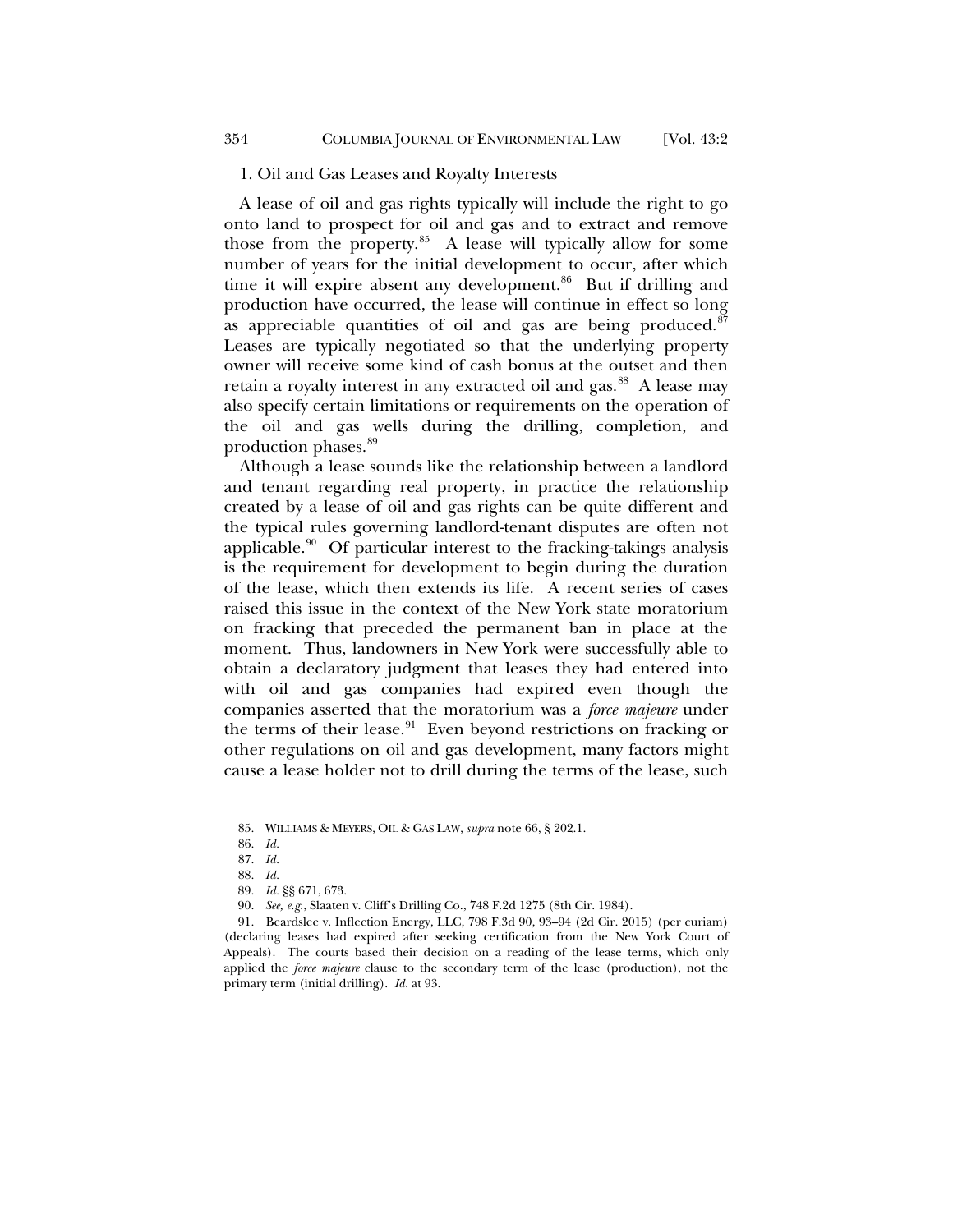as fluctuations in commodity price, unavailability or high costs of drilling rigs or other equipment, or lack of access to capital.<sup>[92](#page-20-0)</sup> Another issue is whether a lease of oil and gas rights is itself property. This is a complicated question but the short answer is "yes." Texas courts, for example, have clarified that oil and gas leases create a "separate, real interest 'amount[ing] to a defeasible title in fee to the oil and gas in the ground.'"[93](#page-20-1) Thus a lease of oil and gas rights is considered a *profit a prendre*, which is a non-possessory interest in land to extract the minerals found thereon.<sup>[94](#page-20-2)</sup> A *profit a prendre* is generally seen as subject to the protections of the Takings Clause.<sup>[95](#page-20-3)</sup> Therefore, oil and gas leases also potentially must be valued in successful takings claims.

A royalty interest is typically a residual property interest left behind during the lease of oil and gas rights. $96$  A royalty owner is typically entitled to either a share of any oil and gas that is produced, or a portion of the proceeds from the sale of those minerals.<sup>[97](#page-20-5)</sup> But the royalty interest does not create a right to extract oil and gas directly.<sup>98</sup> Royalty interests may also be created under state laws, which allow for pooling or unitization of diverse oil and gas rights in a common pool.<sup>[99](#page-20-7)</sup>

<span id="page-20-2"></span>94. RESTATEMENT (THIRD) OF PROP.: SERVITUDES § 1.2(2) (AM. LAW INST. 2000) ("A profit a prendre is an easement that confers the right to enter and remove timber, minerals, oil, gas, game, or other substances from land in the possession of another.").

<span id="page-20-4"></span><span id="page-20-3"></span>95. *See, e.g.*, Bates Sand & Gravel Co., Inc. v. Commonwealth, 393 N.E.2d 956, 957–58 (Mass. App. Ct. 1979) (saying that owner of a *profit* a *prendre* was entitled to compensation based on "the fair market value of [his] interest in the land," which was equated to "the value of the sand as it lay undisturbed"); U.S. v. Gossler, 60 F. Supp. 971, 974–75 (D. Or. 1945) (taking of *profit a prendre* to remove gravel was compensable property interest).

<span id="page-20-0"></span><sup>92.</sup> *See* Phil Taylor, *Two Thirds of Federal Oil and Gas Drilling Permits Sat Idle in 2010*, N.Y. TIMES (Jan. 13, 2011), https://archive.nytimes.com/www.nytimes.com/gwire/2011/01/13/1 3greenwire-two-thirds-of-federal-oil-and-gas-drilling-per-13123.html [https://perma.cc/M7H P-EA2E] (discussing reasons why permits to drill on Bureau of Land Management's lands are often not fully utilized).

<span id="page-20-1"></span><sup>93.</sup> Edwards Aquifer Auth. v. Day, 369 S.W.3d 814, 829 (Tex. 2012) (quoting Tex. Co. v. Daugherty, 176 S.W. 717, 719 (Tex. 1915)). Although the court does state that depriving owners of their oil and gas rights would be a taking of private property, *id.*, other cases have affirmed the authority of the state to regulate oil and gas property under its police power. Brown v. Humble Oil & Ref. Co., 83 S.W.2d 935, 940 (Tex. 1935).

<span id="page-20-5"></span><sup>96.</sup> WILLIAMS & MEYERS, OIL & GAS LAW, *supra* note [66,](#page-15-0) § 202.3.

<sup>97.</sup> *Id.*

<span id="page-20-7"></span><span id="page-20-6"></span><sup>98.</sup> *Id.*

<sup>99.</sup> *Id.*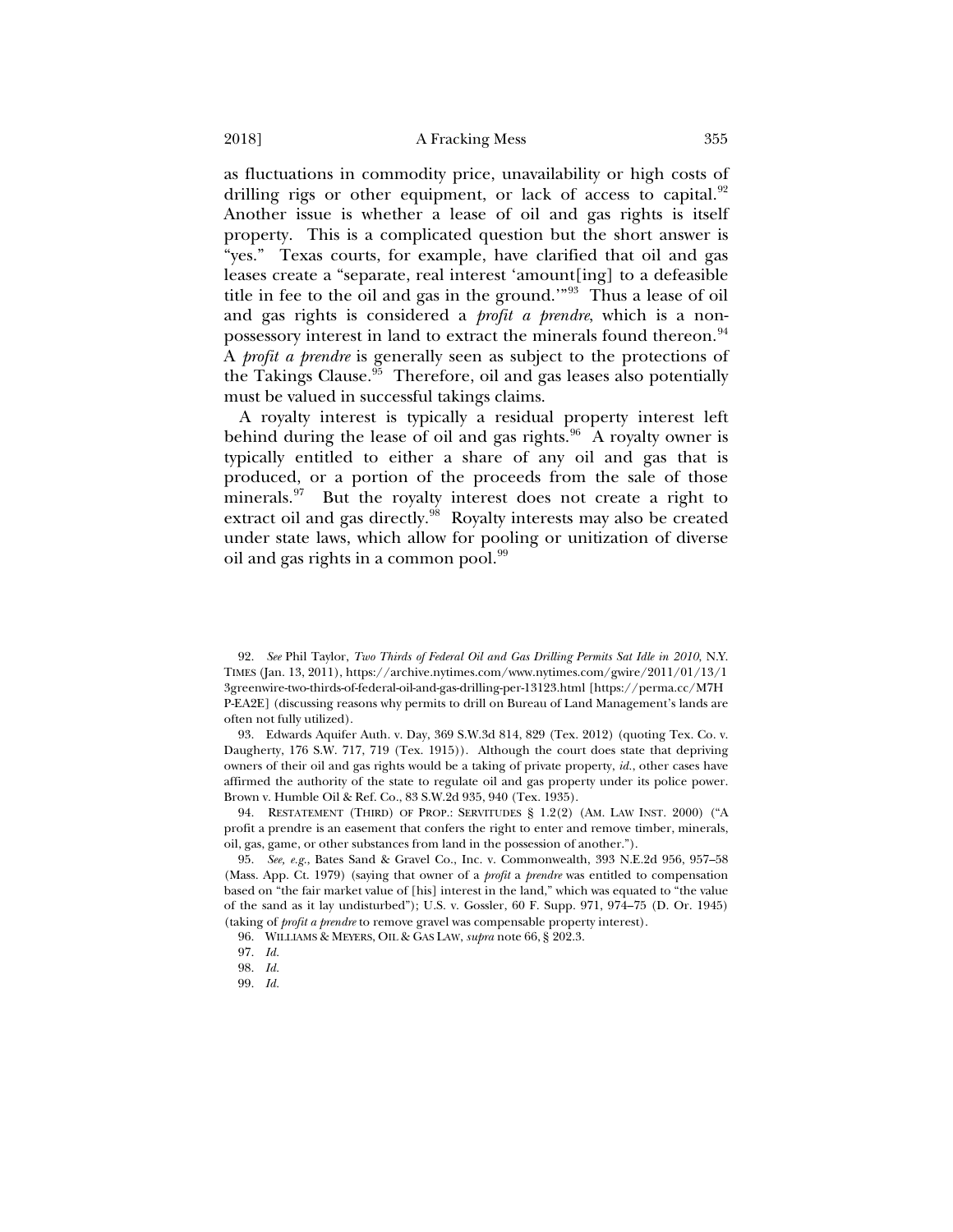#### 2. Severed Mineral Estate

In addition to leasing mineral rights to an oil and gas company, a landowner might also either grant mineral rights to another party through the use of a deed, or transfer the land to another party while retaining the mineral rights. $100$  This creates what is commonly referred to as a "split estate" where the minerals have been severed from the surface.<sup>101</sup> The owner of a severed estate has the right to extract minerals from the land himself, or to lease those rights to an oil and gas company in exchange for payment and a royalty interest.<sup>[102](#page-21-2)</sup> However, unlike a fee simple, the severed mineral estate owner does not have rights in the surface other than those reasonably necessary to allow for the extraction of the oil and gas. Additionally, a lease might apply to all the minerals found on that property or only to a subset of those.<sup>103</sup>

Because oil and gas wells were historically drilled vertically, the split estate meant that the owner of mineral rights could enter the surface and use a portion of the surface in order to extract the oil and gas. This is known as the rule of reasonable surface use. $104$ However, the right to access one's minerals does not allow the destruction of, or damage to, the surface beyond what is reasonable.[105](#page-21-5) Additionally, it is important to note that the reasonable use doctrine was developed to resolve disputes between the surface estate and the mineral estate, and does not therefore address conflicts between neighboring landowners.[106](#page-21-6) Some courts refer to the mineral estate as the "dominant estate," although this terminology can be misleading and does not mean that the rule of reasonable surface use does not apply.<sup>[107](#page-21-7)</sup>

<span id="page-21-4"></span><span id="page-21-3"></span><span id="page-21-2"></span><span id="page-21-1"></span><span id="page-21-0"></span>103. *See, e.g.*, Westmoreland & Cambria Nat. Gas Co. v. De Witt, 18 A. 724, 724 (Pa. 1889) (discussing a lease for oil and gas).

104. *See, e.g.*, Gerrity Oil & Gas Co. v. Magness, 946 P.2d 913, 926 (Colo. 1997).

105. *Id.*

<span id="page-21-6"></span><span id="page-21-5"></span>106. WILLIAMS & MEYERS, OIL & GAS LAW, *supra* not[e 66,](#page-15-0) § 217 (discussing applicability of nuisance, negligence, trespass, and other principles to impacts of adjoining landowners due to oil and gas operations).

<span id="page-21-7"></span>107. *See, e.g.*, Getty Oil Co. v. Jones, 470 S.W.2d 618, 621 (Tex. 1971) ("It is well settled that the oil and gas estate is the dominant estate in the sense that use of as much of the premises as is reasonably necessary to produce and remove the minerals is held to be impliedly authorized by the lease; but that the rights implied in favor of the mineral estate are to be exercised with due regard for the rights of the owner of the servient estate."). The

<sup>100.</sup> *Id.* § 202.2.

<sup>101.</sup> *Id.* § 215.

<sup>102.</sup> *Id.* § 202.2.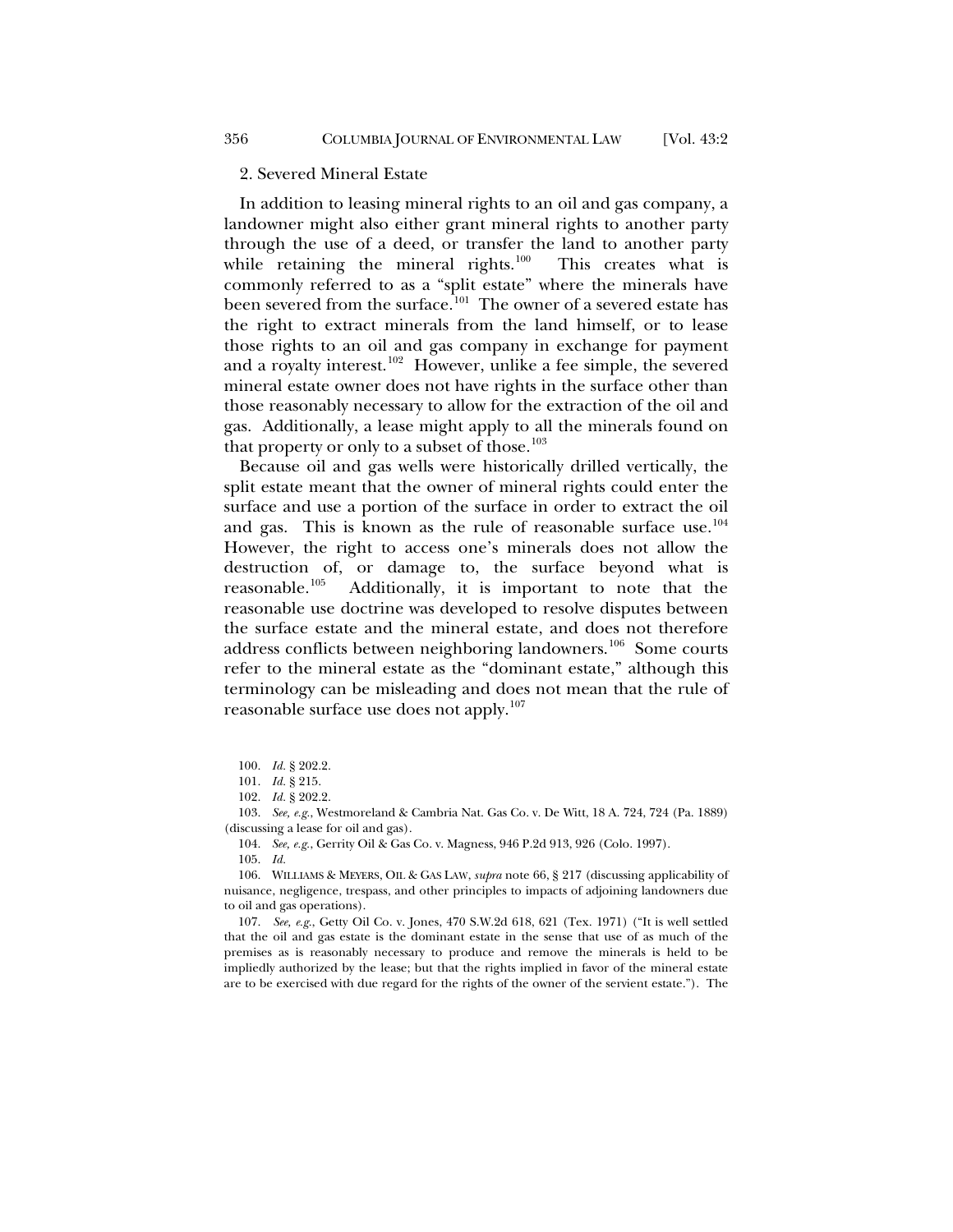#### 2018] A Fracking Mess 357

#### III. VALUATION OF TAKINGS CLAIMS

This Part lays out the necessary background for understanding the issues associated with valuing a fracking-takings claim. As discussed in more detail in Part IV, this Article makes two principal arguments with respect to valuation of fracking-takings claims. First, the standard measure for valuing takings claims—fair market value—presents numerous evidentiary challenges in the frackingtakings context.<sup>108</sup> These challenges make it difficult, perhaps impossible, to correctly value any property interest that is taken by regulations on fracking. Second, even assuming the fair market value could be agreed upon by the parties or divined by the court, fair market value should not be equated to just compensation for a fracking-takings claim.[109](#page-22-1) Instead, fairness may suggest that the public should bear some, but not necessarily all, of the burden on private property. This conception implies that just compensation should be determined on a case-by-case basis, with reference to the overarching goals of achieving fairness and efficiency. This conclusion goes against the commonly held view that the fair market value or the economic impact of a regulation should determine just compensation for any taking of private property.<sup>[110](#page-22-2)</sup>

This Part, therefore, first addresses the theories underpinning just compensation law, principally fairness and efficiency. These theories call for a carefully calibrated just compensation award

reciprocal burden on the mineral estate is sometimes known as the accommodation doctrine. *Id.*; *see also* DuVivier, *supra* note [43,](#page-11-7) at 408 (discussing the *Getty Oil* case and noting that it created this doctrine by requiring that due regard be paid to the rights of the surface estate).

<span id="page-22-0"></span><sup>108.</sup> *See infra* Part IV.B.2 (discussing the uncertainty in valuing oil and gas before it is extracted).

<span id="page-22-1"></span><sup>109.</sup> *See infra* Part IV.B.1 (discussing the fairness concerns associated with awarding the fair market value of oil and gas). Fair market value of the property "taken" is often equated with the economic impact of a regulation on property, yet this approach does not always actually reflect the economic impact, particularly when dealing with a temporary loss of income-producing property. *See* William W. Wade, *Theory and Misuse of Just Compensation for Income-Producing Property in Federal Courts: A View from Above the Forest*, 46 TEX. ENVTL. L.J. 139, 140 (2016).

<span id="page-22-2"></span><sup>110.</sup> Although numerous commentaries and cases conflate the economic impact of a regulation with just compensation for a taking, I am not the first to argue that these distinct concepts are not necessarily equal. *See, e.g.*, John D. Echeverria & Michael C. Blumm, Horne v. Department of Agriculture: *Expanding Per Se Takings While Endorsing State Sovereign Ownership of Wildlife*, 75 MD. L. REV. 657, 682–83 (2016) (arguing that the majority in *Horne* "plainly erred" in equating the value of raisins withheld under the regulatory scheme to just compensation required for the taking of those regulations).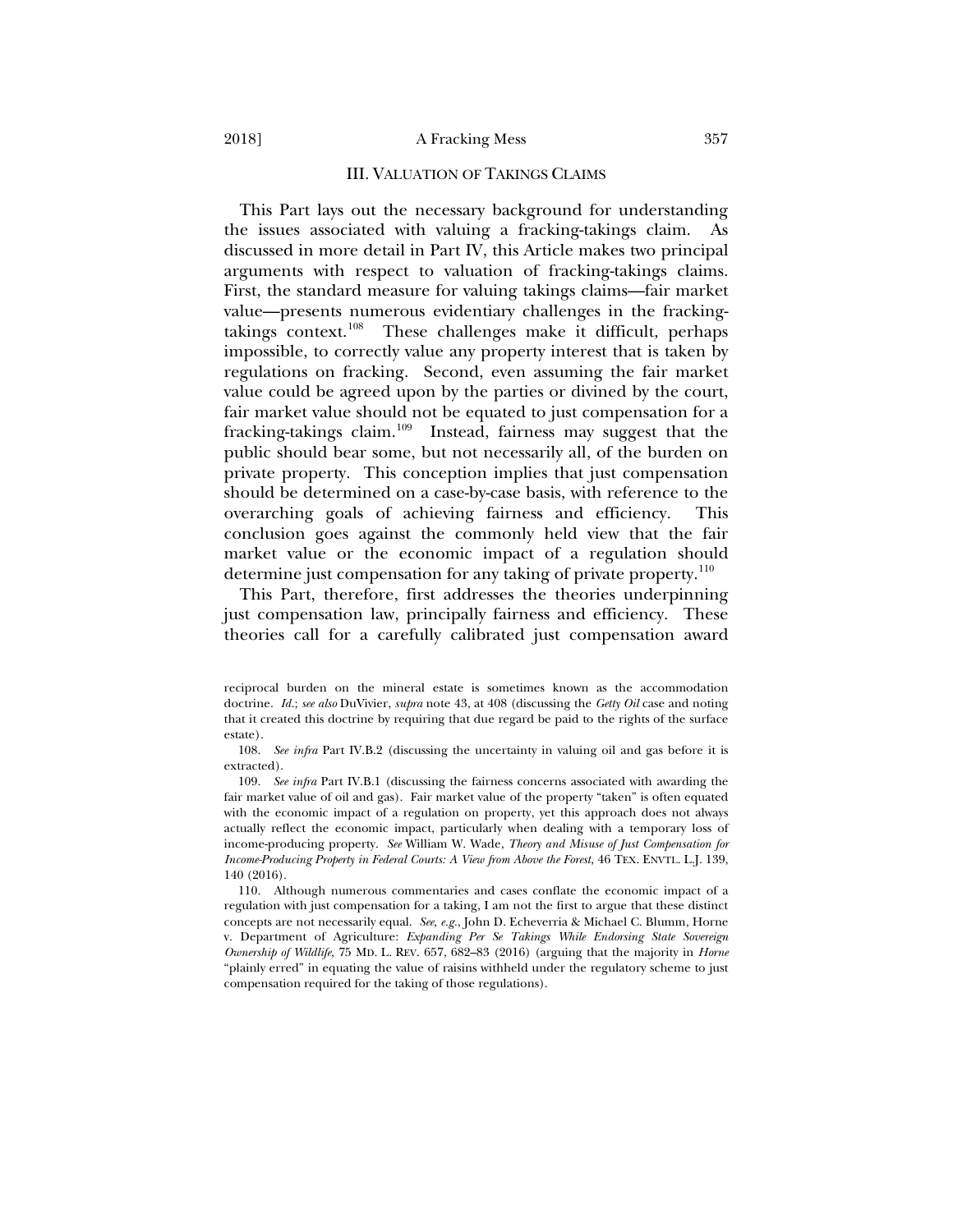using available valuation mechanisms to balance the interests of the public and the property owner. This Part also explores the valuation methods that courts have developed to determine the fair market value for taken property, and the importance of the date of valuation in the calculation. Understanding how these valuation mechanisms work and the implications of choosing between them is necessary to assess how well they fit the example of frackingtakings. The mismatch that will become apparent highlights that the traditional fair market value approach does not lead to fair or efficient just compensation awards for fracking-takings claims.

This Part concludes by providing a brief overview of the takings doctrine, highlighting several concepts which will inform the proper measure of just compensation for fracking-takings claims. The most important distinctions include: physical appropriations versus regulatory takings; permanent versus temporary versus indefinite takings; and offsetting benefits. Although each of these distinctions has many fair criticisms, each also has a solid basis in case law and potential relevance for understanding fracking-takings claims. As noted previously, the bulk of case law and scholarship focuses on the question of whether or not a taking has occurred, and only a small subset addresses the proper measure of just compensation.[111](#page-23-0) Yet even though these represent two distinct questions, there are many connections between the policies underlying the choices in each context, as there are for rights and remedies in other areas of the law.<sup>[112](#page-23-1)</sup> Thus, although much of the discussion of case law and scholarship in this Part is explicitly focused on the question of whether or not a taking occurred, it is also relevant to the question of how to determine just compensation once a taking has been found. This Article assumes that a court has already found an unconstitutional taking, but of course many of the arguments here in favor of less compensation would also be arguments against finding a taking.

#### <span id="page-23-2"></span>A. Theories of Just Compensation

United States courts have long espoused fairness as the principal justification for the requirement for just compensation in takings

<sup>111.</sup> *See supra* note[s 2](#page-1-3)[–3](#page-1-4) and accompanying text.

<span id="page-23-1"></span><span id="page-23-0"></span><sup>112.</sup> Christopher Serkin, *The Meaning of Value: Assessing Just Compensation for Regulatory Takings*, 99 NW. U. L. REV. 677, 679 (2005) ("In short, the compensation inquiry is not independent of the constitutional protection afforded to private property.").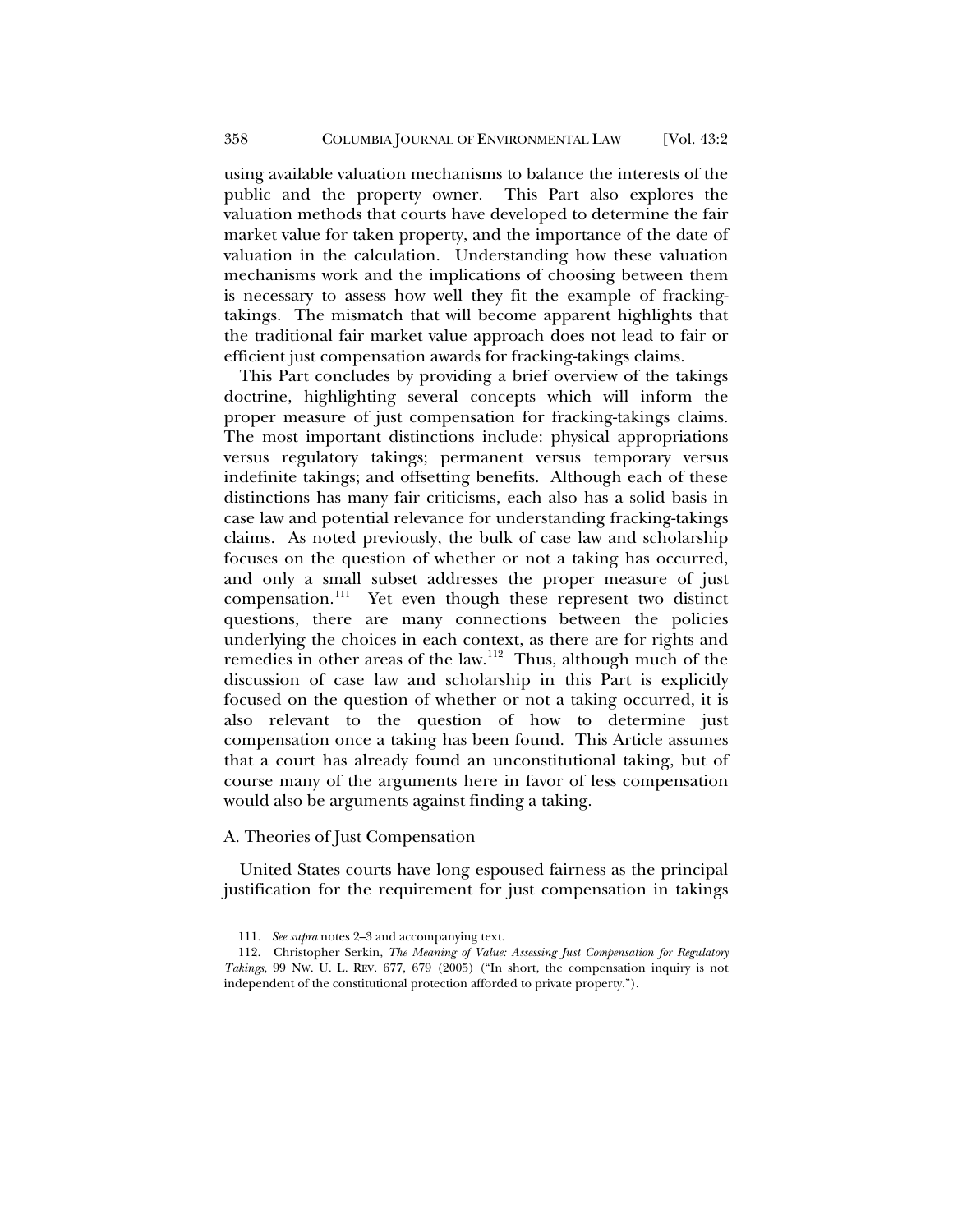law, reflected in the oft-repeated formulation that government cannot force "some people alone to bear public burdens which, in all fairness and justice, should be borne by the public as a whole."[113](#page-24-0) In addition to fairness, courts and scholars have also identified efficiency as a justification for the just compensation requirement.<sup>114</sup> As discussed in more detail throughout this Article, each of these goals has particular resonance for frackingtakings claims. If just compensation means fairness, then compensation should consider both the harms and the benefits caused by regulation and should not reward private parties absent some labor or risk to capital. If just compensation means efficiency, then compensation must not prevent governmental regulation from forcing property owners to internalize the costs of actions on their property. This means that compensation should be limited to actual damages and not consequential damages, while also taking into account market failures which would otherwise allow oil and gas development to impose serious externalities on the public. Fairness and efficiency in the fracking context both point towards greater deference towards regulation of the oil and gas industry, and thus courts should resist high just compensation awards which would prove overly hostile to reasonable public health and safety regulations.

Professor Serkin has argued persuasively that the valuation method for just compensation includes a number of substantive decisions (which he terms "valuation mechanisms") which can be adapted to various private property regimes.<sup>115</sup> Serkin has also argued that the Fifth Amendment does not demand full compensation for all losses in the case of a taking, thus highlighting the independent nature of just compensation and substantive takings protection.<sup>[116](#page-24-3)</sup> This Article adopts a similar approach, pushing back against the all-or-nothing approach to just compensation that is sometimes assumed by courts and scholars. Fracking-takings claims in particular highlight the pitfalls of such an approach and suggest that a more nuanced balancing approach would better achieve the goals of fairness and efficiency that have been articulated in support of takings jurisprudence.

<span id="page-24-1"></span><span id="page-24-0"></span><sup>113.</sup> Armstrong v. United States, 364 U.S. 40, 49 (1960).

<sup>114.</sup> *See, e.g.,* Michelman, *supra* not[e 3,](#page-1-4) at 1173.

<span id="page-24-2"></span><sup>115.</sup> Serkin, *supra* not[e 112,](#page-23-2) at 678.

<span id="page-24-3"></span><sup>116.</sup> *Id.* at 679.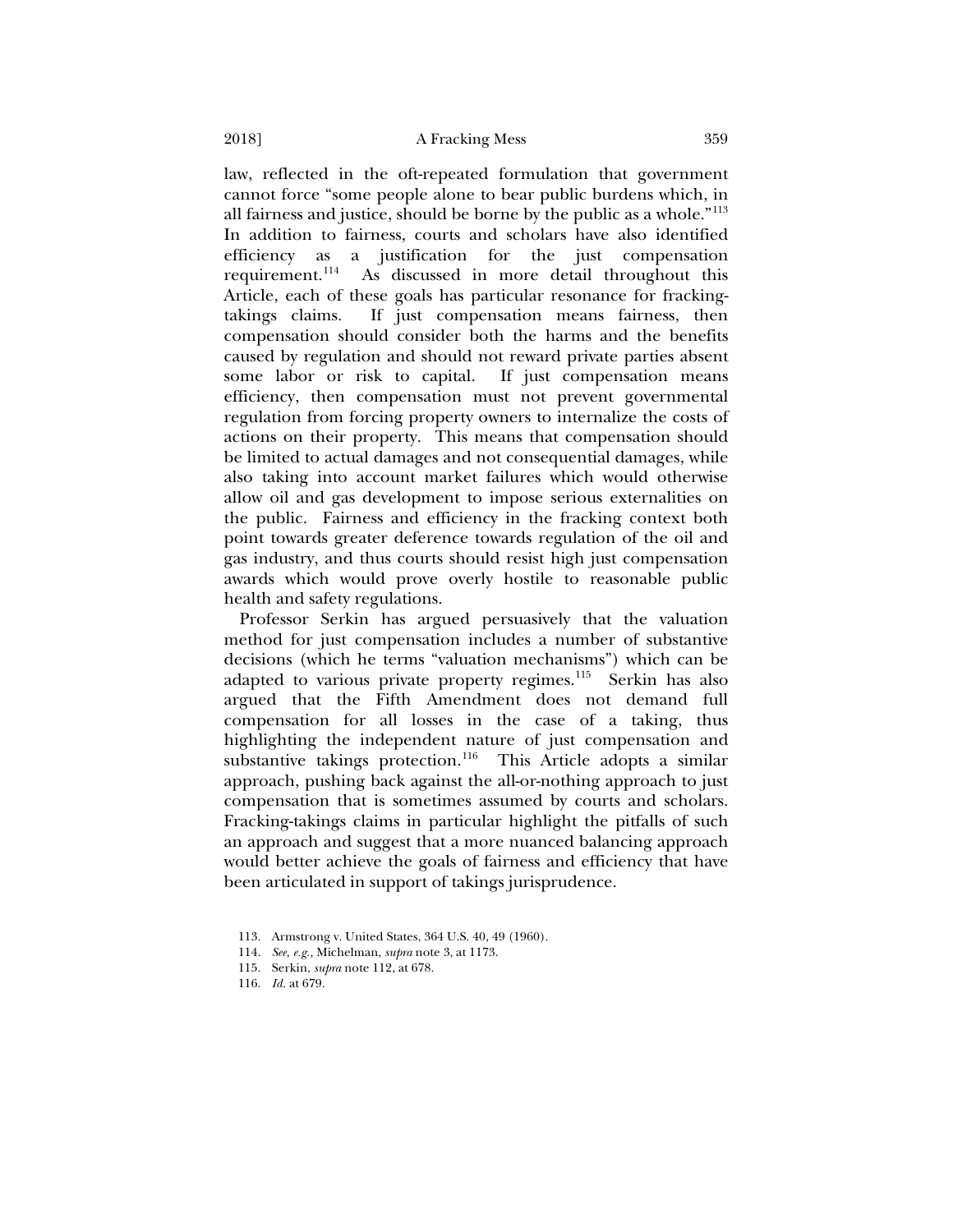<span id="page-25-4"></span>This Article is not alone in arguing against the all-or-nothing approach to compensation under the Takings Clause. Typically, however, this argument is made by proponents of greater property rights protection.[117](#page-25-0) This position comes from the view that too often, all compensation is denied when some compensation would be better than nothing. However, a case can be made that even in the cases where courts currently would find that a taking occurred, the goal of courts should not be to place the property owner in the same position she would have been had her property not been taken,<sup>[118](#page-25-1)</sup> but instead to determine how much compensation would be just under all the circumstances. One way to achieve this would be to calibrate the measure of just compensation based on a number of factors that would serve to adjust any calculation of fair market value.<sup>[119](#page-25-2)</sup>

Additionally, much of the theoretical debate about just compensation has focused on the question about whether just compensation should make property owners objectively or subjectively whole. These competing theories will be useful for analyzing fracking-takings claims, and suggest that seeking to make property owners indifferent to takings does not match up well with the theoretical framework of just compensation. Thus, an objective measure of just compensation should be employed in frackingtakings cases.

#### 1. Fairness

The text of the Fifth Amendment itself provides not simply that compensation be required for takings of private property, but that "just" compensation is required. In order to determine what amounts to justice in a particular case, Frank Michelman relies upon John Rawls' theory of "justice as fairness."[120](#page-25-3) Under this theory, a participant in society should be assured "the maximum liberty consistent with a like liberty on the part of every other

<span id="page-25-0"></span><sup>117.</sup> *See, e.g.*, Richard A. Epstein, *The Takings Clause and Partial Interests in Land; On Sharp Boundaries and Continuous Distributions*, 78 BROOK. L. REV. 589, 592 (2013) ("The proper approach to compensability does not depend on these elusive notions of degree. . . . All questions of degree are reserved for determining the proper level of compensation.").

<sup>118.</sup> United States v. 564.54 Acres of Land, 441 U.S. 506, 510 (1979).

<sup>119.</sup> *See* Serkin, *supra* not[e 112,](#page-23-2) at 678.

<span id="page-25-3"></span><span id="page-25-2"></span><span id="page-25-1"></span><sup>120.</sup> Michelman, *supra* not[e 3,](#page-1-4) at 1219; *see also* John Rawls, *Justice as Fairness*, 67 PHIL. REV. 164 (1958).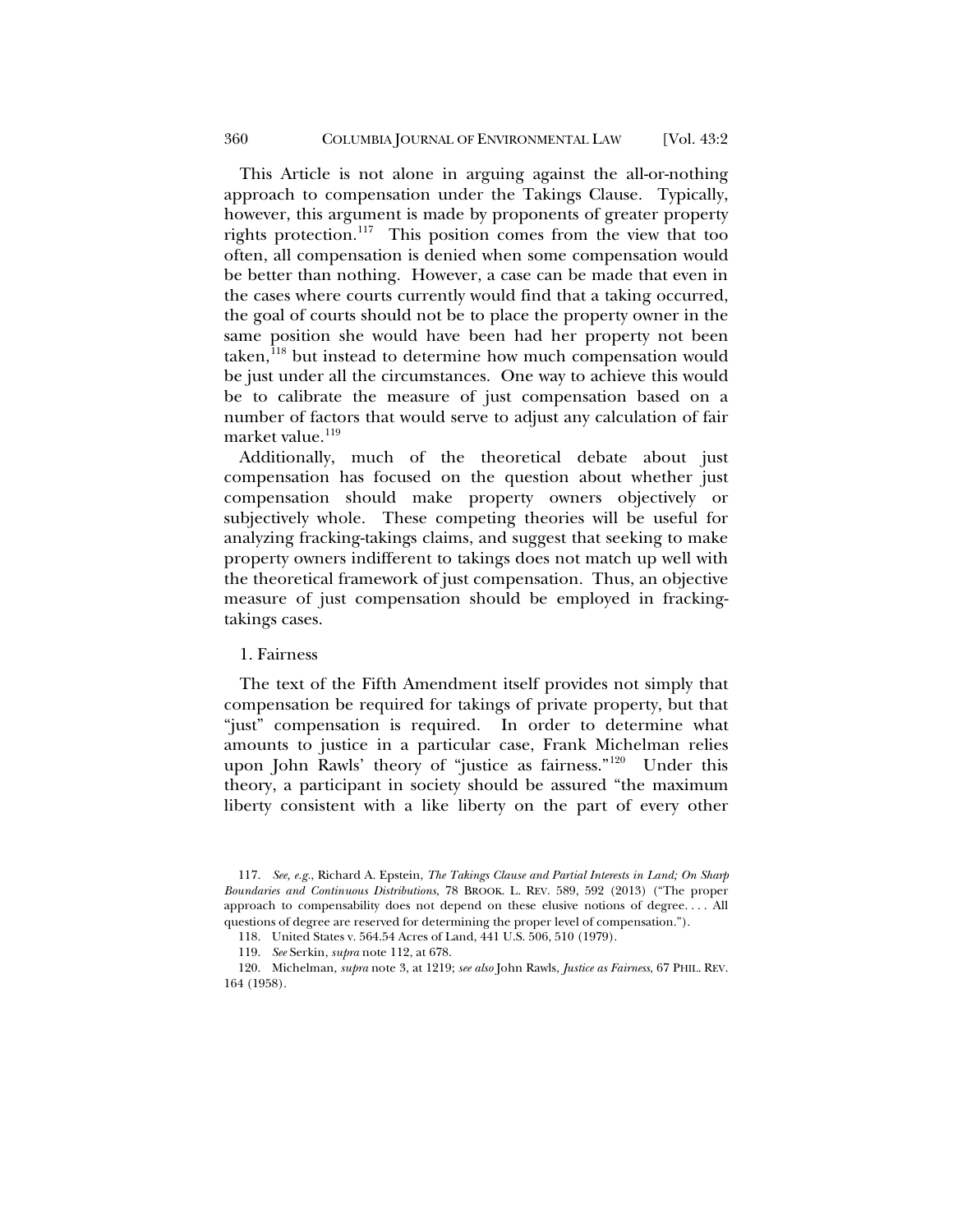participant."[121](#page-26-0) Deviations from this fundamental equality are allowed so long as each participant is more well-off than she would be under strict equality due to the productive incentives created by inequality.[122](#page-26-1) Michelman applies these principles to the question of whether or not to compensate.<sup>123</sup> Under this formulation, government should pay private property owners for taking their property, unless the use of the property would have impinged on the liberty of others, or if payment would mean that society as a whole would be less well-off, including the impacted property owner.

The fairness principle is reflected in numerous court decisions, both on the question of whether a taking occurred as well as how much compensation is appropriate. For example, the United States Supreme Court has cautioned that government should not force "some people alone to bear public burdens which, in all fairness and justice, should be borne by the public as a whole." $124$ Courts are instructed to look at all of the "circumstances which are probative of what fairness requires in a given case."[125](#page-26-4) Fairness and justice are the concepts that underlie the Takings Clause.<sup>[126](#page-26-5)</sup> The United States Supreme Court affirmed fairness as the guiding principle of takings law in its most recent takings case.<sup>127</sup> Fairness also animates courts that deviate from the fair market value standard based on unique circumstances.<sup>[128](#page-26-7)</sup>

Many of the rules and guidance laid out by the courts reflect the fairness principle. Prevention of windfalls to the property owner

121. Michelman, *supra* not[e 3,](#page-1-4) at 1219.

122. *Id.* at 1220.

<span id="page-26-2"></span><span id="page-26-1"></span><span id="page-26-0"></span>123. *Id.* at 1221 ("What we want to know, then, is whether a specific decision not to compensate is fair.").

<span id="page-26-3"></span>124. Armstrong v. United States, 364 U.S. 40, 49 (1960); *see also* Tahoe-Sierra Pres. Council, Inc*.* v. Tahoe Reg'l Planning Agency, 535 U.S. 302, 321 (2002) (quoting *Armstrong*, 364 U.S. at 49).

125. Palazzolo v. Rhode Island, 533 U.S. 606, 635 (O'Connor, J., concurring).

126. *Tahoe-Sierra Pres. Council, Inc.*, 535 U.S. at 334.

<span id="page-26-6"></span><span id="page-26-5"></span><span id="page-26-4"></span>127. Murr v. Wisconsin, 137 S. Ct. 1933, 1943 (2017) (quoting *Palazzolo*, 533 U.S. at 617– 18) (affirming the proposition that the purpose of the Takings Clause is to require payment for takings when fairness and justice require).

<span id="page-26-7"></span>128. *See, e.g.*, Corrigan v. City of Scottsdale, 720 P.2d 513, 518–19 (Ariz. 1986) (noting that "[e]ach of these damages measures works well in some 'takings' cases and inequitably, if at all, in others" and that the court must balance between public and private interests).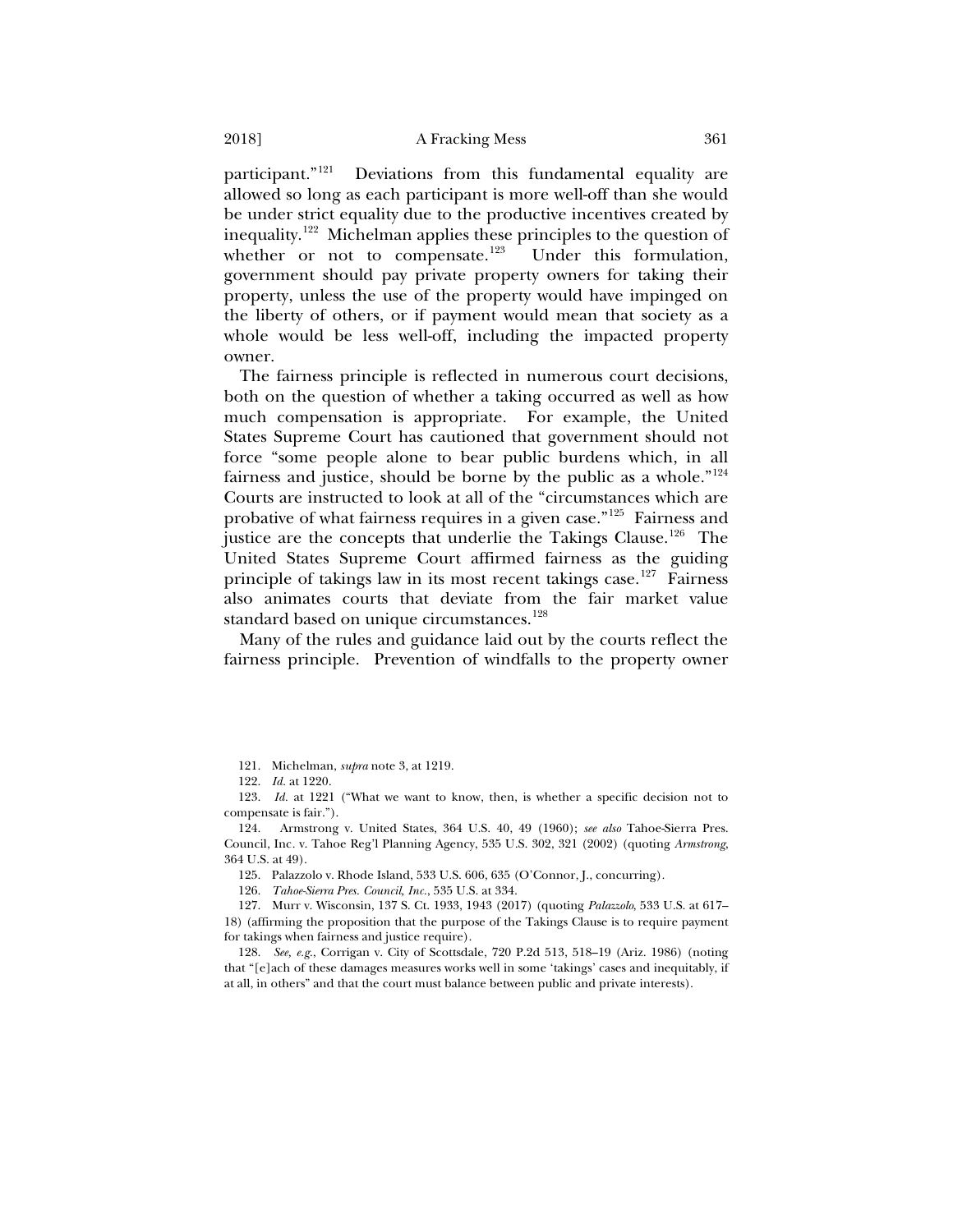has been identified as an important fairness consideration.<sup>[129](#page-27-0)</sup> The principle is also reflected in state court cases, where courts caution that while the public is not to be enriched at the owner's expense, neither is the owner to be enriched at the public's expense.<sup>[130](#page-27-1)</sup> Another formulation of this idea is the limitation of just compensation to actual damages and the denial of recovery for consequential damages such as lost profits.[131](#page-27-2) The fairness principle is also reflected in the long-standing distinction between harm regulation versus benefit regulation.<sup>132</sup> If a property owner wishes to use his property in a way that infringes on the liberty of another (such as by harming his health or taking his life), then the property owner may be fairly prohibited from such use without requiring compensation. Fairness is also reflected in the rules requiring that offsetting benefits or average reciprocity of advantage<sup>[133](#page-27-4)</sup> be considered in the determination of just compensation.<sup>[134](#page-27-5)</sup> Thus, valuation of a fracking-takings claim

<span id="page-27-0"></span>129. *Palazzolo*, 533 U.S. at 635 (2001) (O'Connor, J., concurring) ("[I]f existing regulations do nothing to inform the analysis, then some property owners may reap windfalls and an important indicum of fairness is lost.").

<span id="page-27-1"></span>130. *See, e.g.*, *Corrigan*, 720 P.2d at 516 (quoting San Diego Gas & Elec. Co. v. City of San Diego, 450 U.S. 621, 659 (1981)) (Brennan, J., dissenting); Miller Bros. v. Dep't of Nat. Res., 513 N.W.2d 217, 222 (Mich. Ct. App. 1994).

<span id="page-27-2"></span>131. *Corrigan*, 720 P.2d at 519 (noting that regardless of measure of damages that is appropriate, compensation is only allowed for actual damages). Courts have repeatedly refused to allow consequential damages such as lost profits or additional costs of changing business strategy. *See, e.g.*, Yuba Nat. Res., Inc. v. United States, 904 F.2d 1577, 1581–83 (Fed. Cir. 1990) ("[T[he measure of just compensation is the fair value of what was taken, and not the consequential damages the owner suffers as a result of the taking."). Many of the takings cases which discuss consequential damages do not provide a clear definition of what is meant by that term, although they do provide examples of consequential damages which are not recoverable. These include injury to goodwill, going-concern value, loss of profits, moving expenses, or attorney fees. *See* Thomas W. Merrill, *Incomplete Compensation for Takings*, 11 N.Y.U. ENVTL. L.J. 110, 118 (2002).

<span id="page-27-3"></span>132. Douglas W. Kmiec, *The Original Understanding of the Taking Clause Is Neither Weak Nor Obtuse*, 88 COLUM. L. REV. 1630, 1635 (1988) ("Perhaps the continued life of the [harm/benefit] distinction can be traced to its intuitive fairness.").

133. *See infra* note[s 283](#page-55-0)[–285](#page-55-1) and accompanying text.

<span id="page-27-5"></span><span id="page-27-4"></span>134. *See, e.g.*, Agins v. City of Tiburon, 447 U.S. 255, 262 (1980) ("In assessing the fairness of the zoning ordinance, these benefits must be considered along with any diminution in market value . . . ."); Pa. Coal Co. v. Mahon, 260 U.S. 393, 415 (1922) (recognizing average reciprocity of advantage); Raymond R. Coletta, *Reciprocity of Advantage and Regulatory Takings: Toward a New Theory of Takings Jurisprudence*, 40 AM. U. L. REV. 297, 334 (1990) (noting linkage between reciprocity of advantage and fairness). Although average reciprocity of advantage is usually factored into a determination of whether a taking has occurred, it is also relevant to the question of how much compensation should be required when a taking has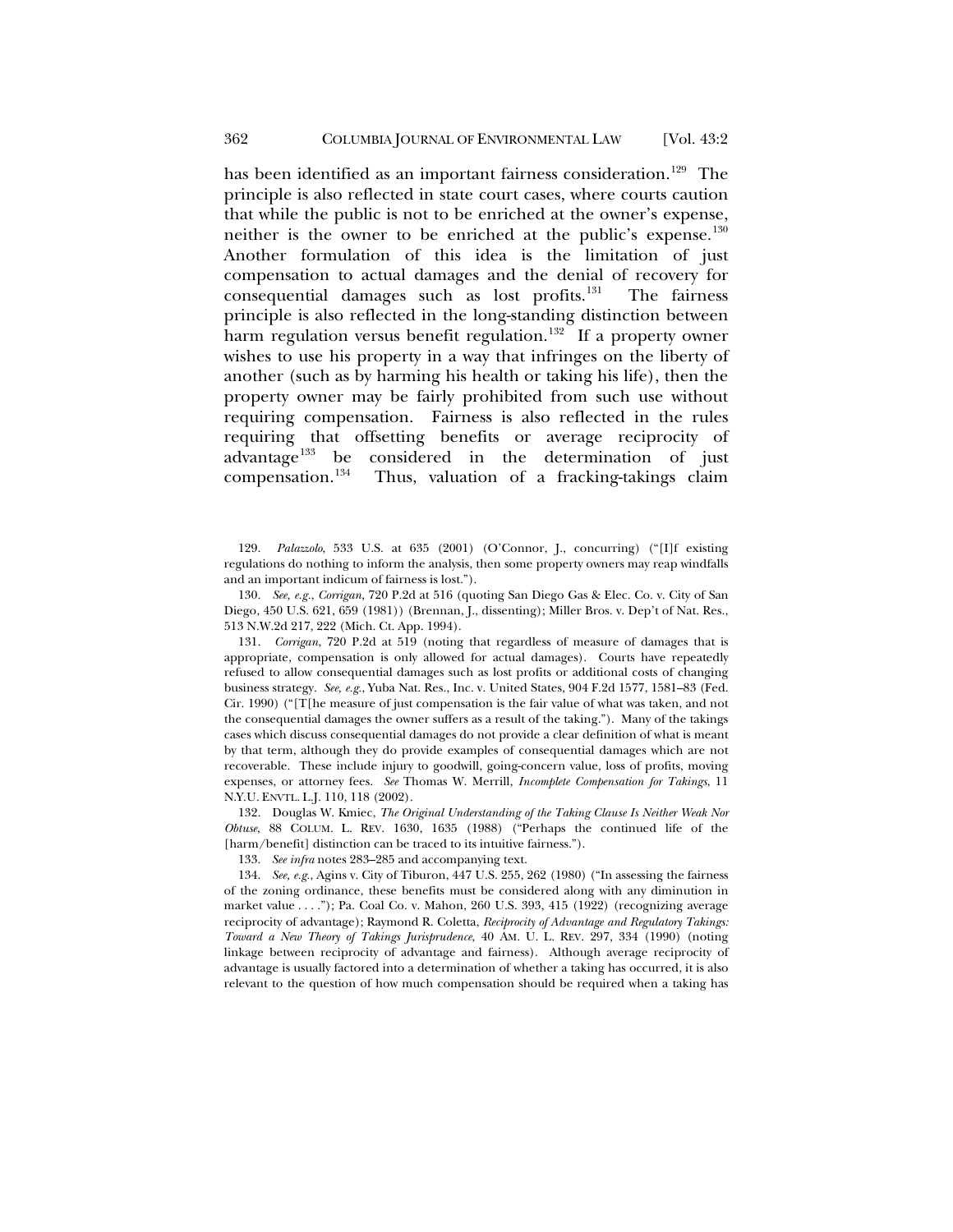should take into account each of these various formulations of fairness.

# 2. Efficiency

Utilitarian arguments about property suggest that the law should encourage government interference with property rights when the change it effects will result in more efficiency gains than the costs associated with that interference.<sup>135</sup> Efficiency-based theories of just compensation often involve some kind of market failure, whereby government regulations to address market failures do not require the payment of compensation.<sup>136</sup> The traditional view is that government should be forced to internalize the cost of its regulatory actions.[137](#page-28-2) This addresses what is known as "fiscal illusion," whereby government ignores the costs of its regulations and therefore over-regulates in the absence of a taking.<sup>[138](#page-28-3)</sup> Under this account, just compensation will deter government from taking property when the costs of just compensation "outweigh the public benefit of the taking."[139](#page-28-4) On the property owner side, market

<span id="page-28-5"></span>occurred. Epstein, *supra* note [117,](#page-25-4) at 613 (discussing how in certain legal regimes the average reciprocity of advantage satisfies the just compensation requirement).

<span id="page-28-0"></span>135. Michelman, *supra* not[e 3,](#page-1-4) at 1214–18 (developing his famous utilitarian formula for judging takings claims by comparing efficiency gains to both settlement costs and demoralization costs). Michelman also notes that efficiency and fairness might lead to dramatically different outcomes in some takings cases. *Id.* at 1223.

<span id="page-28-1"></span>136. Joseph L. Sax, *Takings, Private Property and Public Rights*, 81 YALE L.J. 149, 155–72 (1971) (arguing that compensation for regulatory takings should not be required if regulation is addressing externalities, a classic market failure). Sax referred to the prevention of these externalities as public rights, which may be vindicated without compulsory compensation. *Id.* at 159.

137. Abraham Bell & Gideon Parchomovsky, *Givings*, 111 YALE L.J. 547, 580 (2001).

<span id="page-28-3"></span><span id="page-28-2"></span>138. Serkin, *supra* note [112,](#page-23-2) at 705–08; *see also* Abraham Bell & Gideon Parchomovsky, *Taking Compensation Private*, 59 STAN. L. REV. 871, 881 (2007) ("The most prominent efficiency-based explanation for compensation references fiscal illusion.").

<span id="page-28-4"></span>139. James Geoffrey Durham, *Efficient Just Compensation as a Limit on Eminent Domain*, 69 MINN. L. REV. 1277, 1278 (1985). Like many assumptions of economic theory, the assumption that governments will respond rationally to the incentives provided by takings law may not necessarily pan out in practice. *See, e.g.*, Daryl J. Levinson*, Making Government Pay: Markets, Politics, and the Allocation of Constitutional Costs*, 67 U. Chi. L. Rev. 345, 387 (2000) (noting the indeterminate effects of constitutional cost remedies and arguing that "we should have little confidence in any of the conventional assumptions about the deterrent effects of making government pay money for constitutionally significant harms"). It may also be difficult for government to assess with any accuracy what their potential liability might be. *See* CONG. BUDGET OFFICE, REGULATORY TAKINGS AND PROPOSALS FOR CHANGE 61–75 (1998) (noting difficulties in estimating impacts of changes to takings regime for wetlands, including a difference of over 300 times between low- and high-end estimates). I am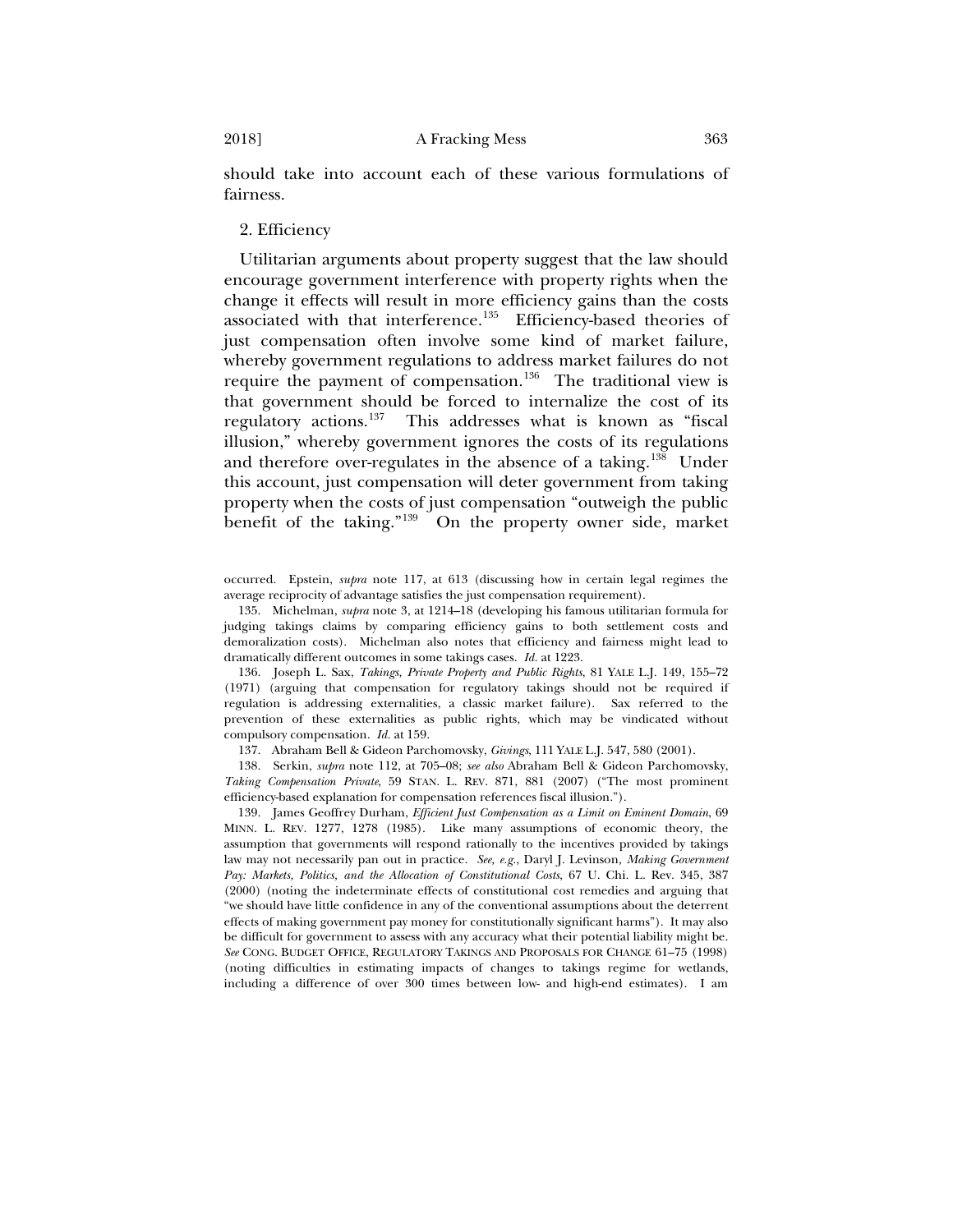failures may also be present when private property owners face risks due to regulation and therefore under-invest in their property.<sup>[140](#page-29-1)</sup> This has led to suggestions that compensation for takings can act as a form of public insurance to compensate for the unavailability of private insurance against regulatory risks.<sup>[141](#page-29-2)</sup> Efficiency alone suggests that by balancing public and private interests, a "proper" level of regulation can be found for which governments are willing to pay just compensation in order to achieve a more efficient ordering of society.[142](#page-29-3)

Efficiency is also implicated by the uncertainty in the takings doctrine. If takings law is concerned about protecting distinct investment-backed expectations, $143$  then uncertainty in outcomes means that investors do not know whether or not they will be compensated for regulatory risks and are left bearing the burden of uninsurable risk.<sup>[144](#page-29-5)</sup> The primary reason that uncertainty affects efficiency in takings law is the concept of risk aversion, which reflects the willingness of an individual to pay to avoid a gamble.<sup>[145](#page-29-6)</sup> When investors are risk averse, investment decisions are inefficient.[146](#page-29-7) Additionally, government is also likely risk averse for several reasons. On a basic level, government represents voters who are themselves risk averse. $147$  And of course government is made up of actual people, so there is no reason to think they would not also be risk averse in the context of adopting regulations that

<span id="page-29-1"></span>140. *See* Lawrence Blume & Daniel L. Rubinfeld, *Compensation for Takings: An Economic Analysis*, 72 CAL. L. REV. 569, 582–84 (1984).

141. *Id.* at 590–92.

<span id="page-29-3"></span><span id="page-29-2"></span>142. *See, e.g.*, Richard A. Epstein, *Littoral Rights Under the Takings Doctrine*: *The Clash Between the* Ius Naturale *and* Stop the Beach Renourishment, 6 DUKE J. CONST. L. & PUB. POL'Y 37, 64 (2011) ("The reason for the just compensation requirement of the Takings Clause is to make sure that the coercive power of the state, which cannot be enjoined, is only used to transfer property from lower to higher-valued uses.").

143. Penn Cent. Transp. Co. v. City of New York, 438 U.S. 104, 124 (1978).

144. Rose-Ackerman, *supra* not[e 23,](#page-8-4) at 1700.

<span id="page-29-8"></span><span id="page-29-7"></span><span id="page-29-6"></span><span id="page-29-5"></span><span id="page-29-4"></span>145. *See* Blume & Rubinfeld, *supra* not[e 140,](#page-29-0) at 603–06. Blume and Rubinfeld distinguish between absolute risk aversion, which involves a fixed dollar amount gamble, and relative risk aversion, which involves a gamble of a percentage of his wealth. *Id.*

147. Blume & Rubinfeld, *supra* not[e 140,](#page-29-0) at 616.

<span id="page-29-0"></span>

sympathetic to this view of the limits of efficiency theory on government decision-making, and thus while I do not object to efficiency considerations informing the development of takings law, I do not think they should trump concerns over fairness and the need to defer to governmental decisions about the necessity of regulations that restrict property, particularly in the case of harm. These considerations also support efforts to limit the compensation that might be required for any fracking-takings claim.

<sup>146.</sup> Rose-Ackerman, *supra* not[e 23,](#page-8-4) at 1700.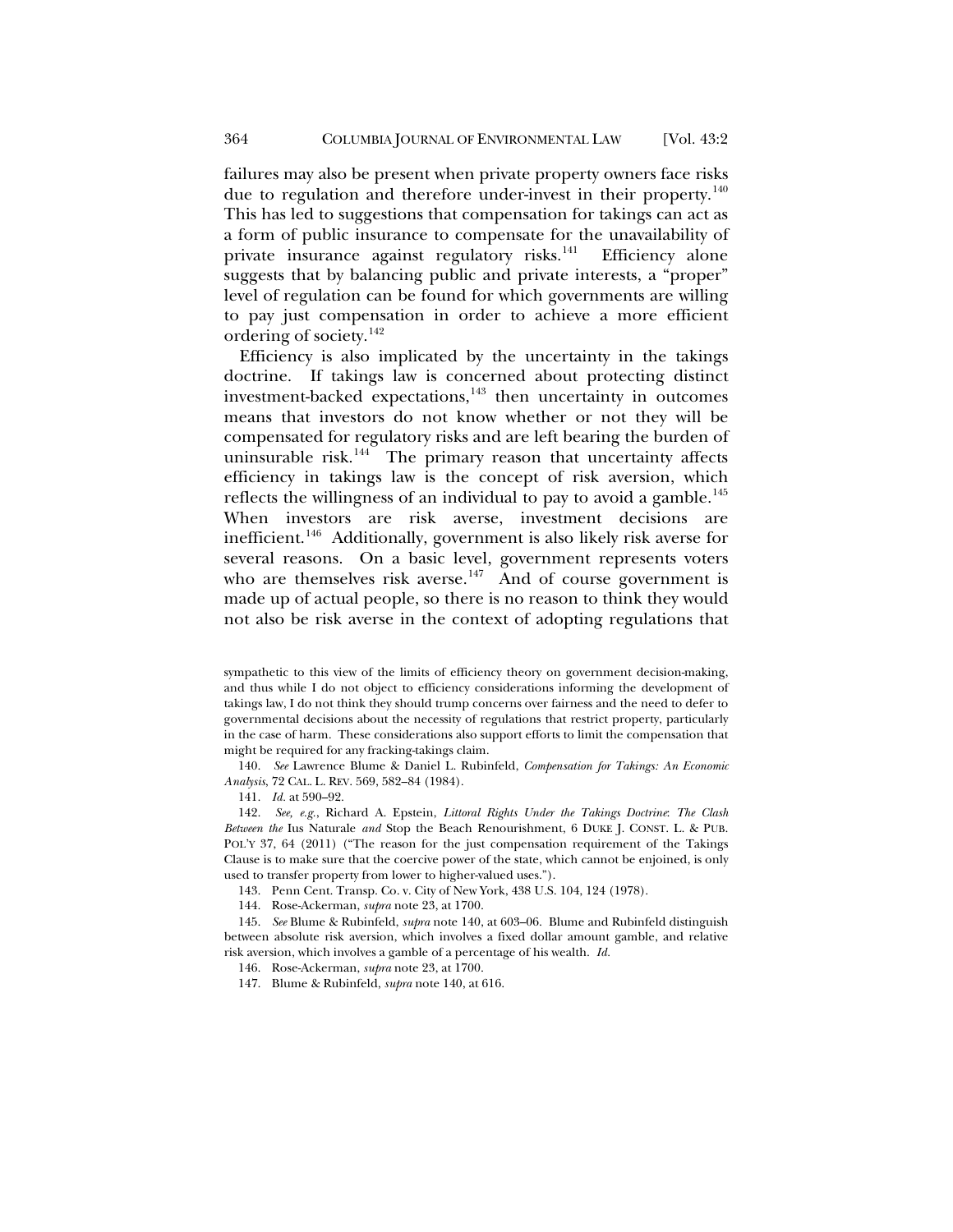#### 2018] A Fracking Mess 365

<span id="page-30-6"></span>might impose takings liability on the government. Additionally, there is some evidence to show that in the face of takings liability, the will of government to regulate can largely disappear.<sup>[148](#page-30-0)</sup>

Finally, efficiency suggests that takings law should be designed in a way to avoid the possibility that parties (either public or private) can game the system. Although the problem of gaming the system has been acknowledged in the law and economics literature, it has not received any deep treatment.[149](#page-30-1) Courts have noted the potential for gaming the system as well. Justice Stevens pointed out this flaw with the categorical takings rule announced in *Lucas*—that "investors will manipulate the relevant property interests, giving the Court's rule sweeping effect."[150](#page-30-2) Justice O'Connor has noted the need to take account of the transfer of title after enactment of a regulation in order to avoid giving too much power either to the government or to the private parties, which indicates that she was concerned about abuses of the system under categorical rules.<sup>[151](#page-30-3)</sup> Other justices have objected to the "bait-and-switch ploy" by a landowner that leaves the government in an impossible-to-defend position.[152](#page-30-4) When takings claims provide an opportunity for either government or property owners to game the system, they risk imposing liability on the other party that could not have been anticipated, and therefore create inefficiencies in either the market or in government regulatory schemes.

Efficiency arguments are also reflected in numerous statements or rules developed by the courts in takings cases. For example, the impact of takings liability on government was recognized in the first regulatory takings case, in Justice Holmes' formulation that: "Government hardly could go on if to some extent values incident to property could not be diminished without paying for every such change in the general law."[153](#page-30-5)

<span id="page-30-0"></span><sup>148.</sup> John D. Echeverria & Thekla Hansen-Young, *The Track Record on Takings Legislation: Lessons from Democracy's Laboratories*, 28 STAN. ENVTL. L.J. 439, 444 (2009).

<span id="page-30-1"></span><sup>149.</sup> *See, e.g.*, Bell & Parchomovsky, *supra* note [138,](#page-28-5) at 903 (noting the possibility for collusive transfers between private parties in an attempt to "game the system").

<sup>150.</sup> Lucas v. S.C. Coastal Council, 505 U.S. 1003, 1066 (1992) (Stevens, J., dissenting).

<span id="page-30-5"></span><span id="page-30-4"></span><span id="page-30-3"></span><span id="page-30-2"></span><sup>151.</sup> Palazzolo v. Rhode Island, 533 U.S. 606, 634–35 (2001) (O'Connor, J., concurring) (objecting to the extremes of giving exclusive significance or of ignoring investment-backed expectations).

<sup>152.</sup> *Id.* at 648 (Ginsburg, J., dissenting).

<sup>153.</sup> Pa. Coal Co. v. Mahon, 260 U.S. 393, 413 (1922).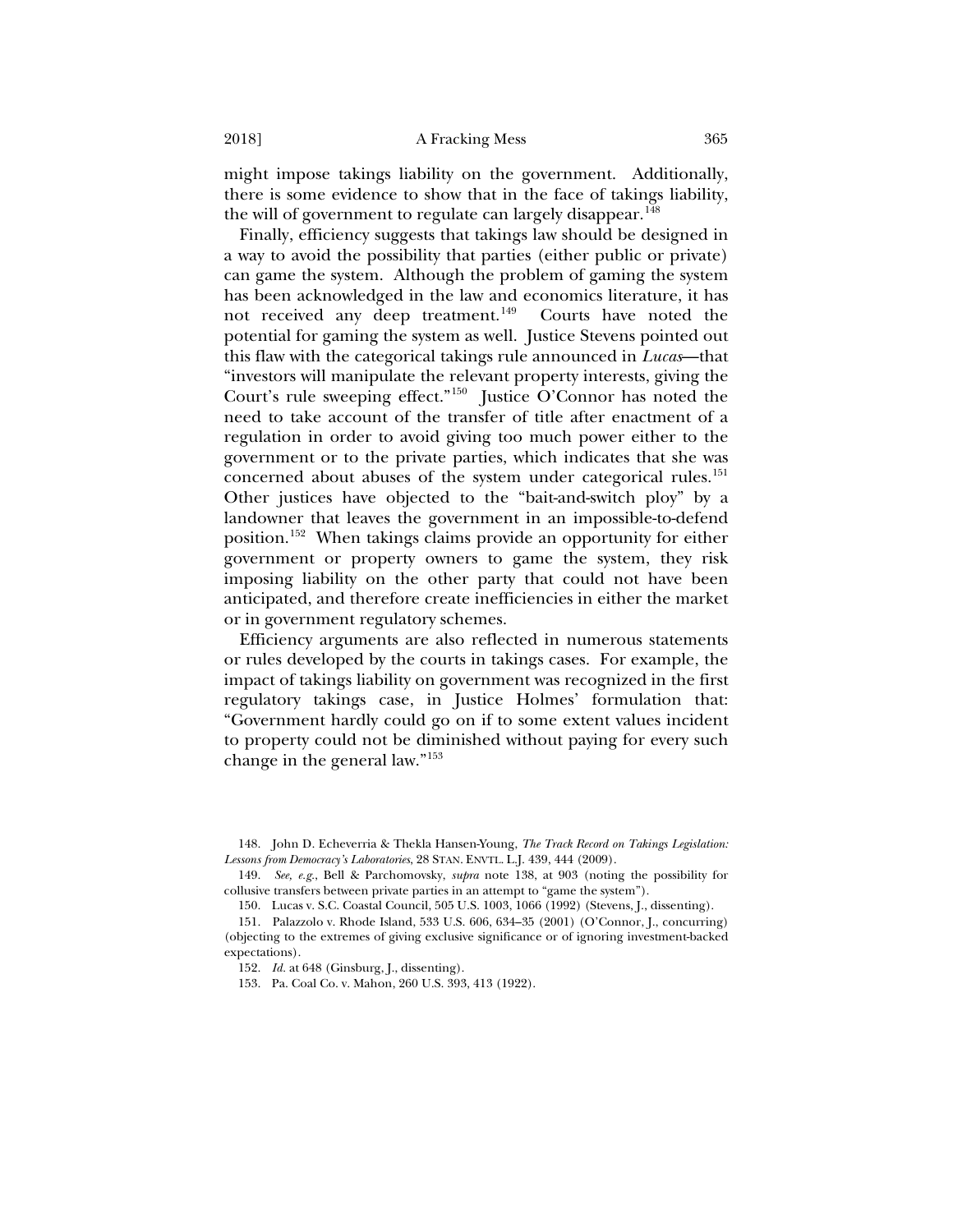#### 3. Calibrating Just Compensation

Perhaps surprisingly, the conclusions of this Article in examining just compensation for fracking-takings claims point towards abandoning the explicit goal of full compensation through the calculation of the fair market value of taken property. A similar conclusion is reached by property rights advocates who fear that in an all-or-nothing compensation regime, property owners too often will receive nothing. Yet fracking-takings claims emphasize the risk that in the face of astronomical takings liability, government will simply retreat from the business of regulation. Thus, a careful caseby-case approach to just compensation can also advance the interests of promoting regulatory action to address serious issues like fracking.

This Article builds upon the approach laid down by Professor Serkin whereby the goals to be achieved by awarding just compensation require case-specific calibration. Calibrating just compensation is not a goal in and of itself, but rather serves as a means by which the valuation question can meet the overarching goals of fairness and efficiency. Serkin identified nine "valuation mechanisms" that courts use to calibrate just compensation awards.[154](#page-31-0) These mechanisms include harm versus gain; allocating risk; permissible but unenacted regulations; benefit offset and average reciprocity of advantage; timing of valuation; and recharacterizing the property taken.<sup>[155](#page-31-1)</sup>

Serkin also identified a range of "contested takings theories" that have been advanced in support of various views on how takings law should be applied by the courts.<sup>156</sup> Serkin's key insight was to connect the variety of theories of takings law with the valuation mechanisms previously discussed, arguing that no true value of property can be determined without first understanding the theory being promoted and the context of the particular case.<sup>157</sup> Thus, takings cases need not reflect a unified theory because instead they reflect a number of competing theories that may change over time

<sup>154.</sup> This list was not meant to be exhaustive. Serkin, *supra* note [112,](#page-23-2) at 703–04.

<span id="page-31-2"></span><span id="page-31-1"></span><span id="page-31-0"></span><sup>155.</sup> Serkin, *supra* note [112,](#page-23-2) at 687–703. Serkin's remaining valuation mechanisms for fees and expenses, net harm, and replacement value are important ones, but not of particular relevance in the context of fracking-takings. These mechanisms might be used in valuing a fracking-takings claim, but the fracking-takings case study does not help to further illuminate those mechanisms beyond what Serkin has already described.

<sup>156.</sup> Serkin, *supra* not[e 112,](#page-23-2) at 704–29.

<span id="page-31-3"></span><sup>157.</sup> *Id.* at 681.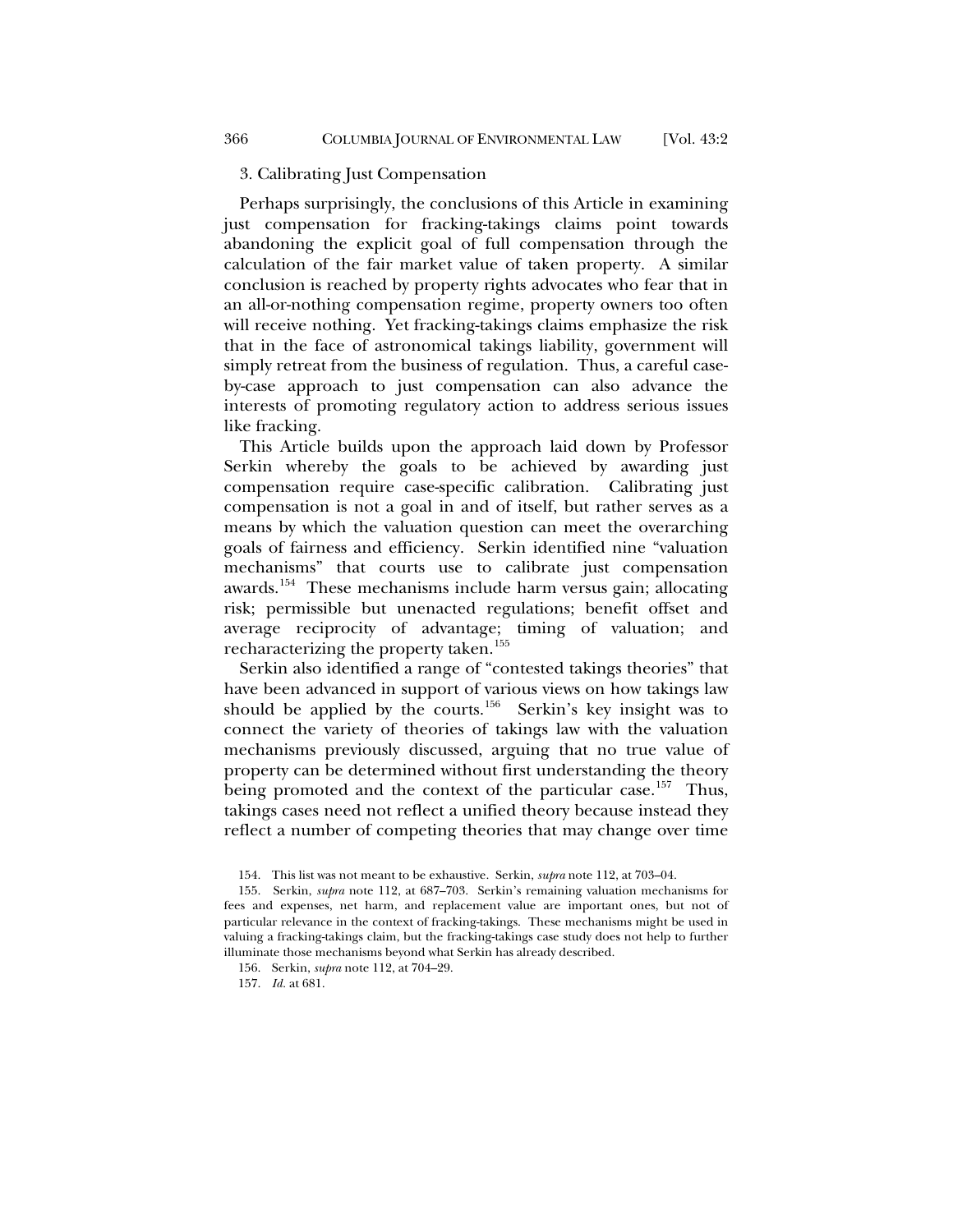or vary between judges. Memorably, Serkin noted that: "Looking for consistency in takings cases is a little bit like finding shapes in the clouds: you can see them if you look hard enough, but they say more about the observer than the clouds themselves."[158](#page-32-0)

The traditional economic model seeks to promote efficient government action by "forcing the government to internalize the costs of its [regulations]."[159](#page-32-1) This theory matches with the efficiency rationale laid down by Michelman<sup>[160](#page-32-2)</sup> and further developed by numerous other scholars. Yet as Serkin has noted, this model does not reflect the reality of takings law, because in only relatively rare instances is government required to pay just compensation for its actions.<sup>161</sup> This account reinforces the conclusion that fairness, and not efficiency alone, is the primary theoretical underpinning of takings law. This should not be a surprise because the Fifth Amendment requires *just* compensation, not *efficient* compensation. Efficiency theory does have a role to play, but it should not trump the basic goal of fairness.

Serkin also identifies theories requiring high compensation, primarily hostility to government regulations and the "Just Desserts" theory of property.<sup>[162](#page-32-4)</sup> Intuitively it makes sense that finding takings of property in more settings, and awarding high values as just compensation, would act as a deterrent on government regulation. This hostility to government regulation is reflected in the property rights movement in the United States.<sup>[163](#page-32-5)</sup> This movement has had some limited success in advancing its goals, and the result has been as expected—less government regulation.[164](#page-32-6) However, despite broad hostility towards government regulation by some members of the United States Supreme Court, this high compensation theory has not gained as much traction as

- 160. Michelman, *supra* not[e 3,](#page-1-4) at 1208–13 (discussing utilitarian theories of property).
- 161. Serkin, *supra* not[e 112,](#page-23-2) at 707.
- 162. *Id.* at 708–13.

<span id="page-32-5"></span><span id="page-32-4"></span><span id="page-32-3"></span><span id="page-32-2"></span><span id="page-32-1"></span><span id="page-32-0"></span>163. *See* CHARLES FRIED, ORDER AND LAW, ARGUING THE REAGAN REVOLUTION—A FIRSTHAND ACCOUNT 183 (1991). Leading proponents of the property rights movement include Richard Epstein and Richard Posner. *See, e.g.*, EPSTEIN, *supra* note [2;](#page-1-3) RICHARD A. POSNER, ECONOMIC ANALYSIS OF LAW 58–59 (7th ed. 2007); Richard A. Epstein, *A Clear View of the Cathedral: The Dominance of Property Rules*, 106 YALE L.J. 2091, 2099 (1997).

<span id="page-32-6"></span>164. Echeverria & Hansen-Young, *supra* note [148,](#page-30-6) at 444 (discussing Fried's quotation and noting that legislative attempts to advance the property rights agenda "[e]viscerates [r]egulatory [a]uthority").

<sup>158.</sup> *Id.* at 741.

<sup>159.</sup> *Id.* at 705.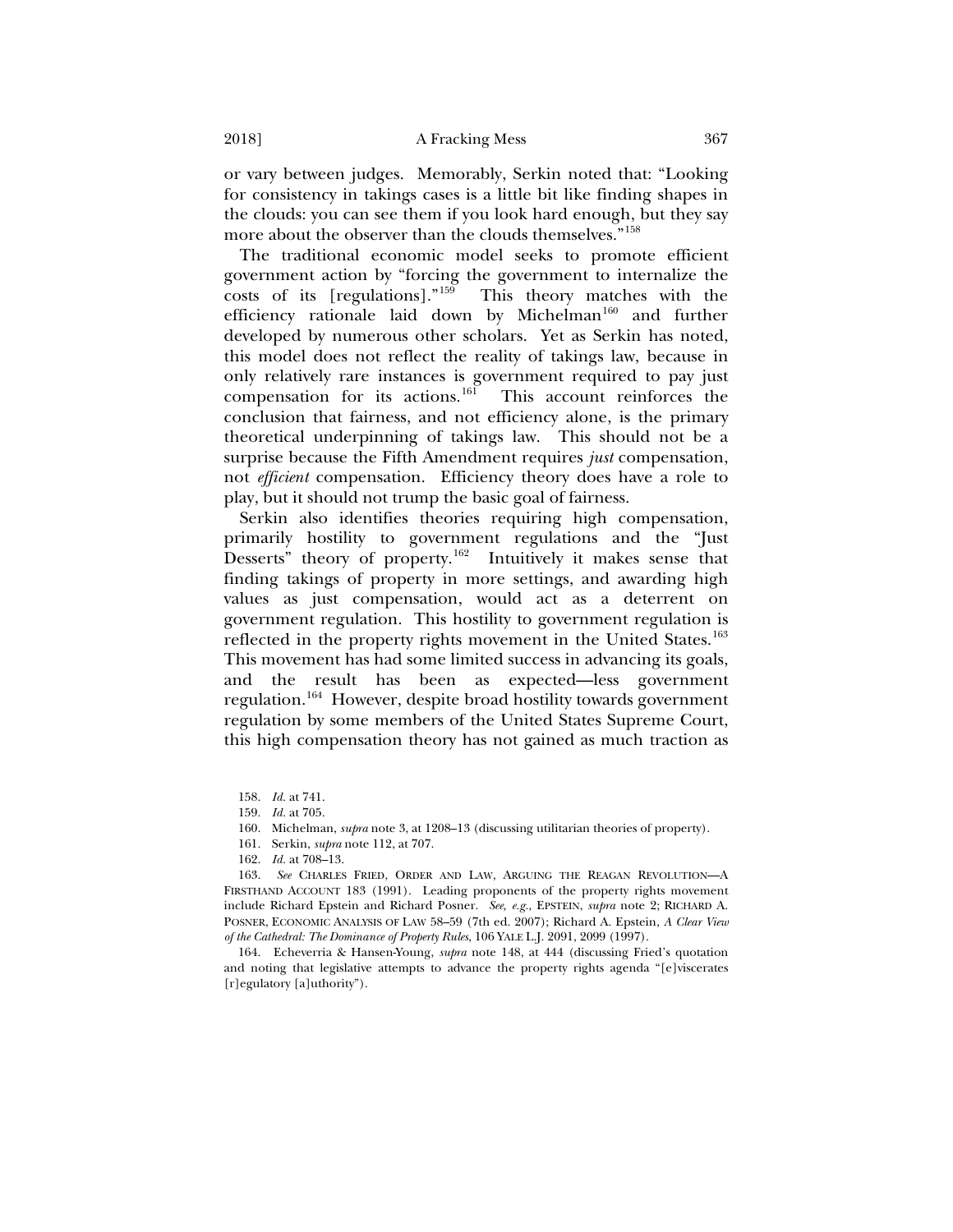it might have.<sup>[165](#page-33-0)</sup> Additionally, the "Just Desserts" theory has fallen out of favor and is not reflected in current scholarship on takings and property.[166](#page-33-1)

On the flip side, several theories of property suggest low compensation for takings claims, including deference to government regulations and insurance theory.<sup>[167](#page-33-2)</sup> Deference to government regulation allows more room for government actors to resolve disputes between private parties, and lower compensation for takings would reduce the risk on government actors seeking to regulate private property. Going beyond the incentives for legislation and regulation, insurance theory suggests that too much protection of private property risks the creation of a moral hazard and inefficient overinvestment in property.<sup>[168](#page-33-3)</sup> Under these and related theories, just compensation should be determined to be conservatively low in order to allow sufficient room for government action and to avoid a chilling effect on regulations.

Finally, a number of theories might require either high or low levels of compensation depending on the context.<sup>[169](#page-33-4)</sup> Thus, a number of redistributive approaches to just compensation might suggest that more compensation should be required when property is taken from members of a disfavored group than when property is taken from the privileged.<sup>[170](#page-33-5)</sup> Redistribution might be relevant in the fracking-takings context, where the property owner might be a wealthy corporation or the regulation might be intended to protect a vulnerable community. Another context-dependent theory is personality theory, which argues that compensation should be sensitive to whether personal connections to property justify higher

<span id="page-33-0"></span>165. Richard J. Lazarus, *The Measure of a Justice: Justice Scalia and the Faltering of the Property Rights Movement Within the Supreme Court*, 57 HASTINGS L.J. 759, 823 (2006) (noting the disappointment of property rights advocates despite numerous opportunities to establish legal precedent favoring landowners bringing takings challenges).

166. Serkin, *supra* not[e 112,](#page-23-2) at 711.

<span id="page-33-2"></span><span id="page-33-1"></span>167. *Id.* at 713–18. The idea here is that lower compensation awards "will reduce the economic risk of legislating" and society can trust that other political constraints will prevent legislative abuses. *Id.* at 713.

<span id="page-33-3"></span>168. Blume & Rubinfeld, *supra* note [140,](#page-29-0) at 590–92; *see also* Serkin, *supra* note [112,](#page-23-2) at 714–18 (discussing Blume and Rubinfeld's theory).

169. *See* Serkin, *supra* not[e 112,](#page-23-2) at 718–25.

<span id="page-33-5"></span><span id="page-33-4"></span>170. *See* Wyman, *supra* not[e 3,](#page-1-4) at 282 (noting that wealthy property owners might "receive little or no compensation" under an objective measure of takings); *see also* Leslie Bender, *The Takings Clause: Principles or Politics?*, 34 BUFFALO L. REV. 735, 816–29 (1985).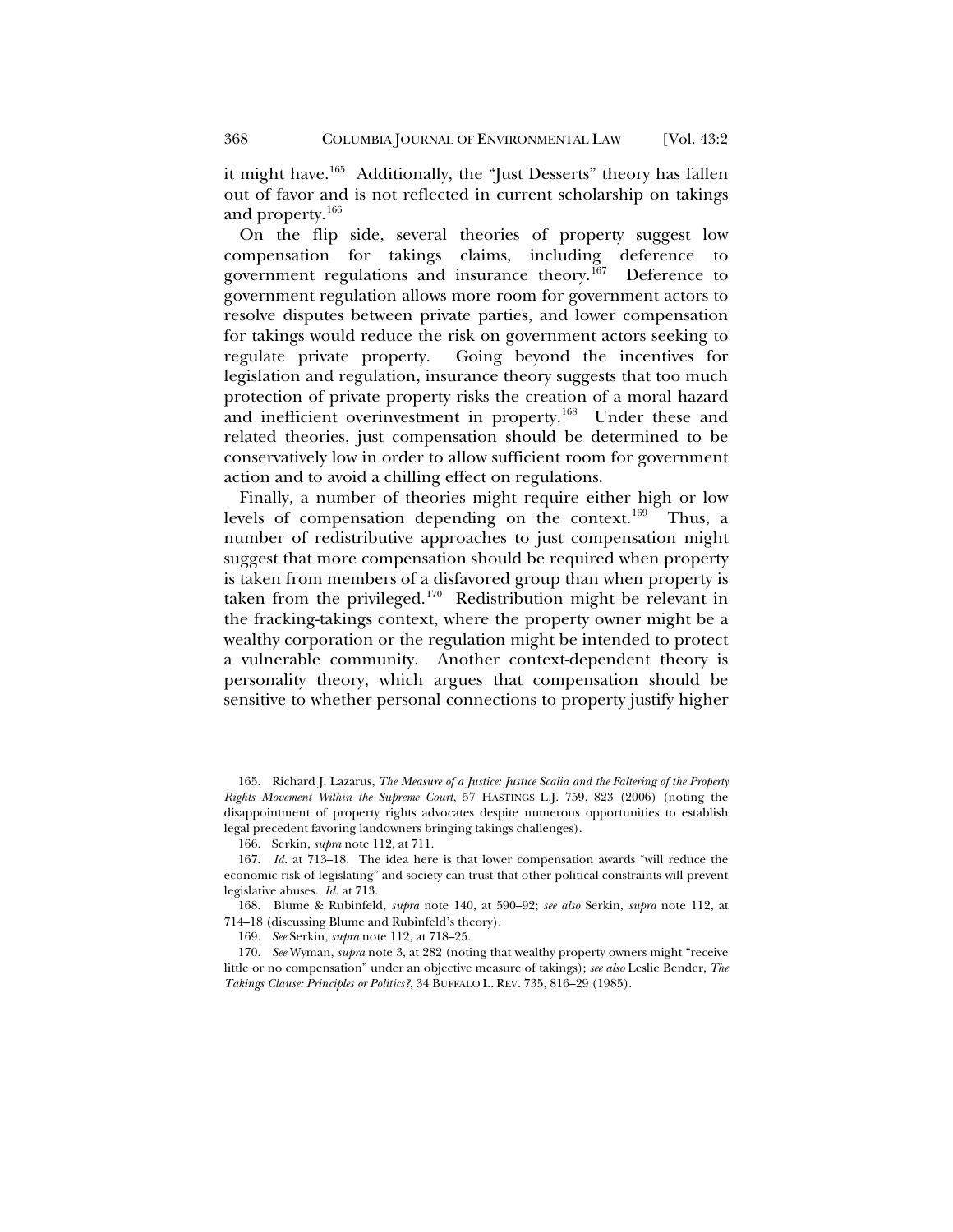protection than fair market value.<sup>171</sup> Yet this theory is not likely to have much applicability to fracking-takings, where property owners are unlikely to have any deep connection to oil and gas that they simply wish to extract and sell for profit.

Unlike Serkin, this Article contends that the example of frackingtakings claims suggests that several of these theories of takings cannot be squared with the overarching goal of achieving fairness. Specifically, theories requiring high compensation, when applied to the fracking-takings context, would break down by either unduly inhibiting appropriate government regulation or by shifting the enormous risk of fracking development from private entities to the public while creating windfalls for mineral interest owners at the public's expense.<sup>172</sup> Instead, low or context-dependent compensation theories are better suited to resolving frackingtakings claims.

#### 4. Objective versus Subjective Valuation

Another question related to valuation of just compensation takes a step back from the question of the precise valuation method to be employed and asks whether takings law should make property owners objectively whole, or subjectively whole. The United States Supreme Court has often stated that the goal of the just compensation requirement is "to put the owner of condemned property 'in as good a position pecuniarily as if [the] property had not been taken.'"[173](#page-34-2) Professor Wyman has argued that this represents a first-best option which is not practical, and thus the Court adopted fair market value as a second-best option.<sup>174</sup> Justice Marshall has therefore described fair market value as a "relatively objective" method that is necessary due to the "serious practical difficulties in assessing the worth an individual places on particular property at a given time."[175](#page-34-4)

<span id="page-34-0"></span>171. MARGARET JANE RADIN, REINTERPRETING PROPERTY 146–65 (1993); Margaret Jane Radin, *Property and Personhood*, 34 STAN. L. REV. 957 (1982).

172. *See infra* note[s 300](#page-60-0)[–308](#page-63-0) and accompanying text.

<span id="page-34-2"></span><span id="page-34-1"></span>173. United States v. 564.54 Acres of Land, 441 U.S. 506, 510 (1979) (quoting Olson v. United States, 292 U.S. 246, 255 (1934)).

174. Wyman, *supra* not[e 3,](#page-1-4) at 252–53.

<span id="page-34-4"></span><span id="page-34-3"></span>175. *564.54 Acres of Land*, 441 U.S. at 511. Wyman notes that fair market value does not meet her definition of an objective standard since it "is ultimately rooted in individual preferences, including those of the [owner]." Wyman, *supra* not[e 3,](#page-1-4) at 254.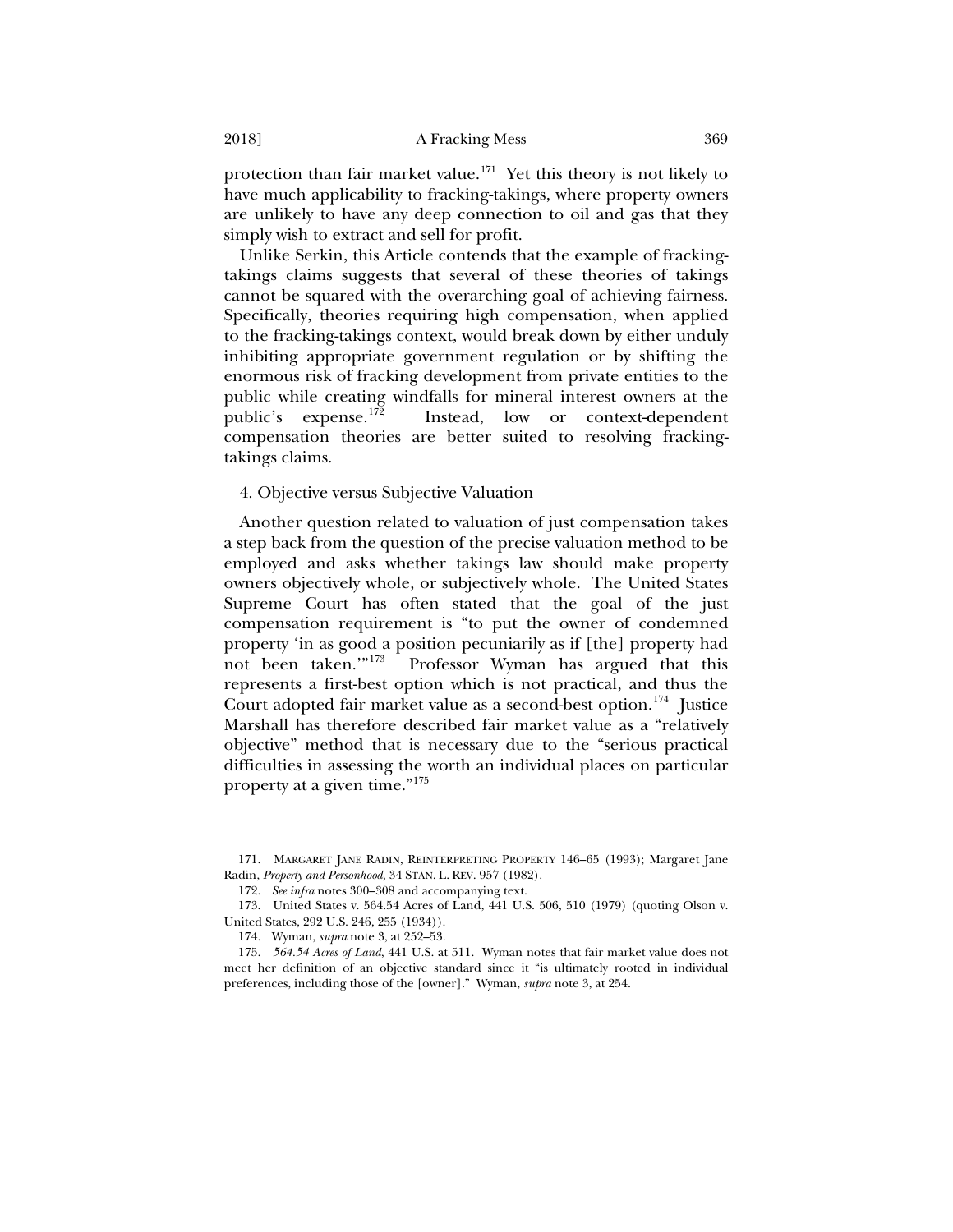Professor Wyman also noted the rise in calls for reform to "more fully realize the goal of paying expropriated owners enough to make them subjectively indifferent to takings," $176$  which were prompted by negative reaction to the Court's decision in the *Kelo*  case.[177](#page-35-1) Numerous scholars and advocates have put forward varying theories of subjective compensation rules that would provide greater protection to private property in the eminent domain context.<sup>178</sup> In response, Wyman proposed an alternative objective measure of compensation, as a thought experiment, that is based not on whether the individual is indifferent to the taking, but whether "the considered judgments of others about what makes a person whole" have been satisfied.[179](#page-35-3) This objective measure admittedly poses challenging problems of definition and of calculation, but perhaps no more than current subjective standards including fair market value. Yet the real value of this alternative method is not in its (im)practicality, but rather in the way it allows one to challenge assumptions so rooted in takings law as to be unnoticeable. For example, one implication of Wyman's objective measure for just compensation is that it shifts the unit of measure from the property taken to the takee herself.<sup>[180](#page-35-4)</sup> This shifting of the frame of reference calls into question whether wealthy owners should be treated the same as others, since the wealthy owner who loses one of her many properties would see little to no impact on her ability to have adequate shelter or ability to participate in a community.[181](#page-35-5) And even if this change to an objective measure meant that wealthy property owners would be more at risk of having property taken for public use, they would be better able to protect themselves through the political process or through private insurance, which may be preferable to compensating them from the public coffers.<sup>[182](#page-35-6)</sup>

176. Wyman, *supra* not[e 3,](#page-1-4) at 256.

- <span id="page-35-1"></span><span id="page-35-0"></span>177. Kelo v. City of New London, 545 U.S. 469 (2005). The court upheld expropriation of private homes to promote private development as a valid "public use" under the Takings Clause, and the decision "generated widespread public outrage." Wyman, *supra* note [3,](#page-1-4) at 241.
- <span id="page-35-6"></span><span id="page-35-5"></span><span id="page-35-4"></span><span id="page-35-3"></span><span id="page-35-2"></span>178. Wyman*, supra* note [3,](#page-1-4) at 242 n.10 (citing to various scholarly proposals in aftermath of *Kelo* decision).

<sup>179.</sup> *Id.* at 274.

<sup>180.</sup> *Id.* at 281.

<sup>181.</sup> *Id.* at 282.

<sup>182.</sup> *Id.* at 283.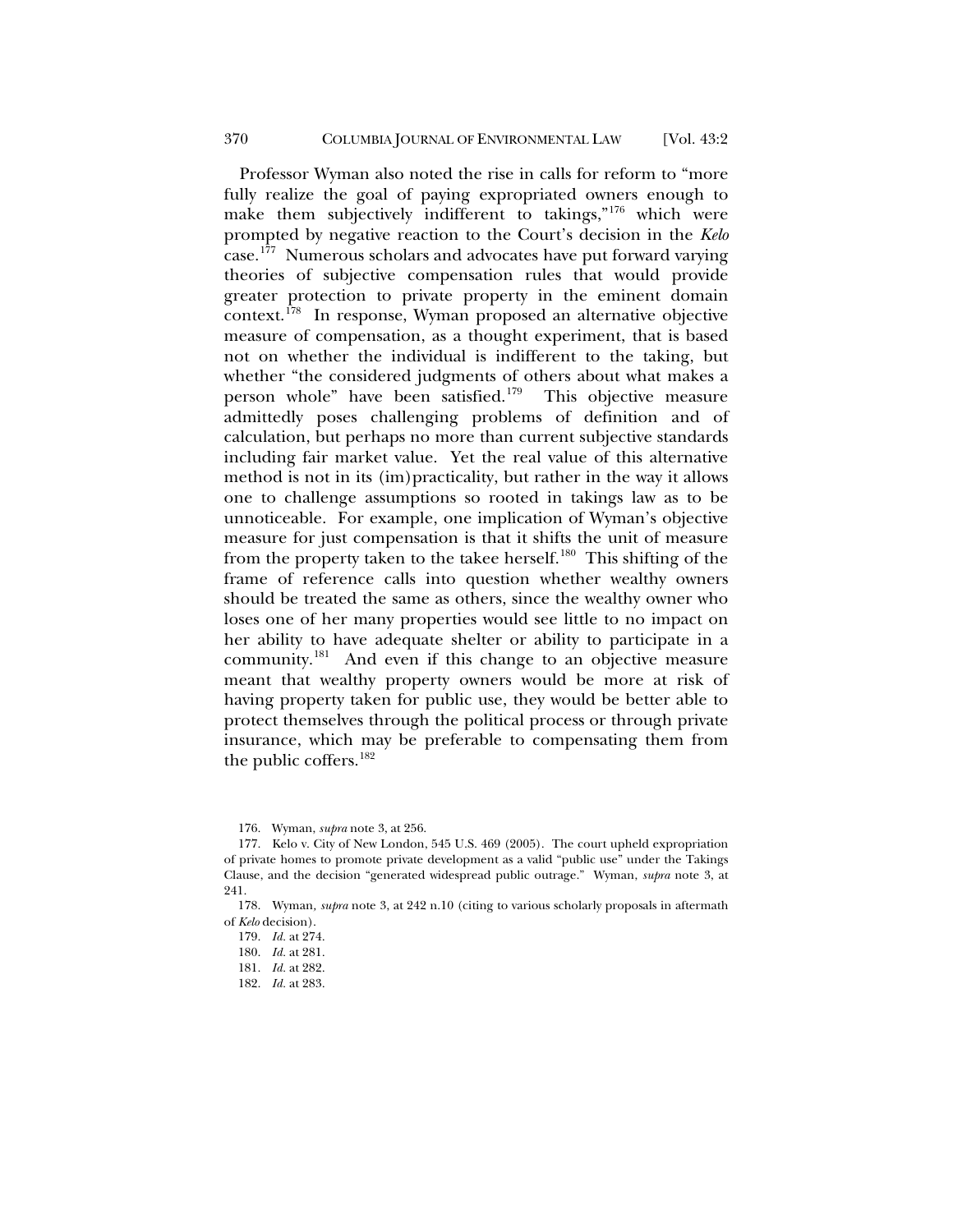Subjective measures of just compensation for fracking-takings might not depend on the underlying value of the property, but rather on subjective views regarding how much compensation would be just. Many mineral rights owners feel that they have an unqualified right to their property, and that entitles them to the profits they might make if they were to extract and sell the oil and gas. Thus, a subjective approach to valuation would violate the general rule that a property owner can only recover for actual damages and not for restrictions which limit potential future income.<sup>[183](#page-36-0)</sup> Therefore a subjective approach should be rejected for fracking-takings.

# B. Methods of Valuing Just Compensation

With this sufficient basic understanding of the theories underlying just compensation, it is time to turn to the question of how to calculate the appropriate amount of just compensation required for a taking. Rigid or strict rules on valuation methodology would sacrifice fairness for the sake of certainty. The Federal Circuit has stated that "just compensation for a permanent taking is generally the fair market value of the property taken, whereas the recovery for a temporary taking is generally the rental value of the property."<sup>184</sup> However, these two approaches are not adaptable to every situation or every type of property that might be taken, and so courts have developed a variety of different valuation methods.[185](#page-36-2) The following Part provides an overview of those methods, before then examining the small handful of cases that have attempted to put a value on takings of oil and gas rights. Understanding how these valuation methods operate is essential to evaluating how well they can achieve the goals of fairness and efficiency in fracking-takings claims.

#### 1. Valuation Methods in Regulatory Takings Cases

The expressed goal of most courts grappling with the just compensation question is to determine the fair market value of the

<span id="page-36-0"></span><sup>183.</sup> *Cf.* Serkin, *supra* note [112,](#page-23-0) at 700–01 (noting court discretion to allow for compensation for special uses of property).

<span id="page-36-2"></span><span id="page-36-1"></span><sup>184.</sup> Bass Enters. Prod. Co. v. United States, 133 F.3d 893, 895, 896–97 (Fed. Cir. 1998) (finding no permanent taking but remanding to determine if temporary taking occurred).

<sup>185.</sup> Tretbar, *supra* not[e 5,](#page-2-0) at 217–18.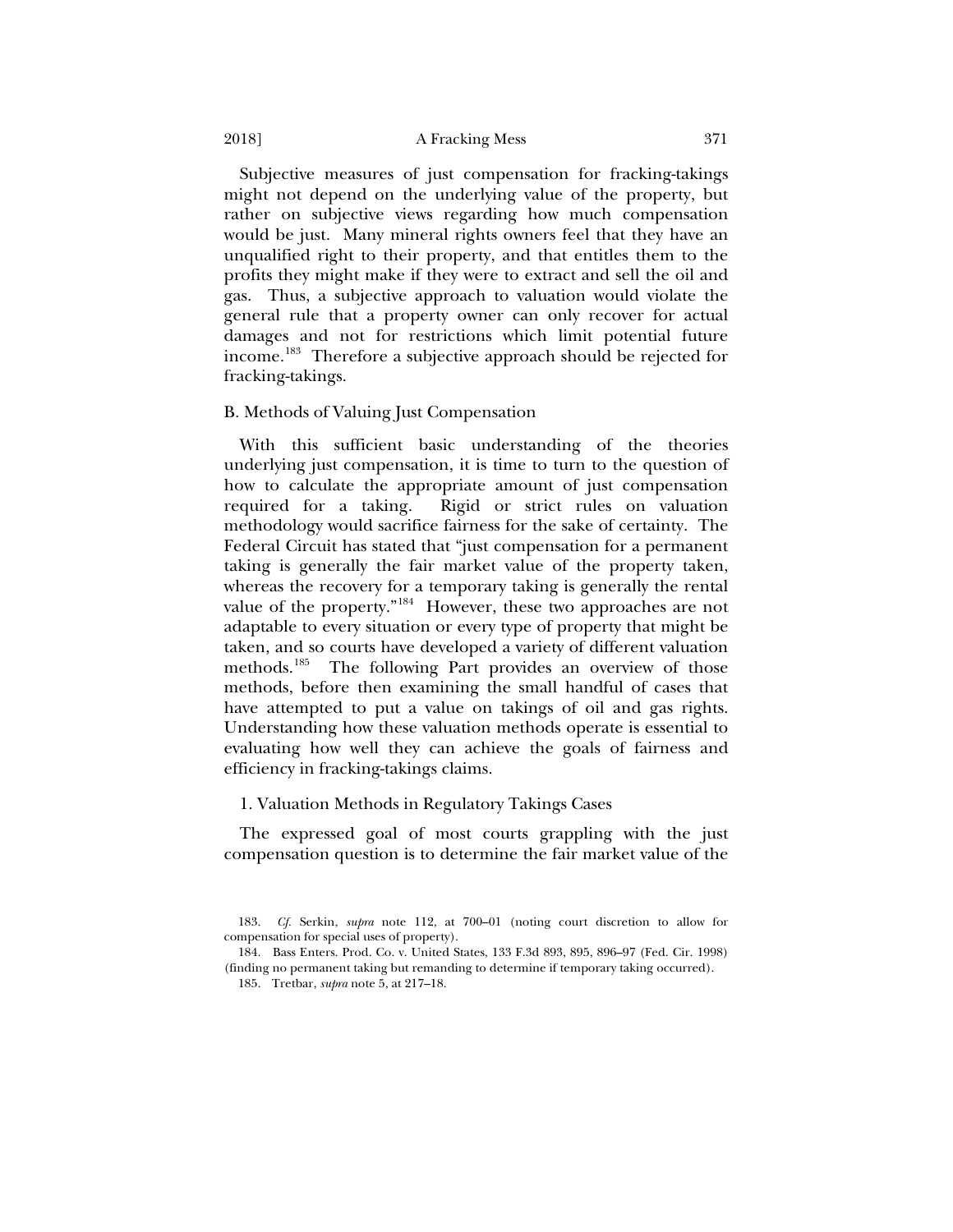property that was taken.<sup>[186](#page-37-0)</sup> In eminent domain proceedings involving condemnation of real property, this is typically determined by using a comparable sales approach to appraise the fair market value.<sup>[187](#page-37-1)</sup> The concept of fair market value certainly has its critics, particularly among those who believe that a property owner should be made subjectively indifferent to a taking.<sup>188</sup> The concept is relatively straightforward to apply, defined as "the most likely price that a property should fetch in a current competitive market under specified conditions of exchange between wellinformed buyers and sellers."[189](#page-37-3) Yet this basic appraisal approach to fair market value, while it may work well in eminent domain proceedings, does not apply as readily in the regulatory takings context.[190](#page-37-4)

For temporary takings that are temporary physical appropriations, the starting point for just compensation would be the rental value of the property over the time of occupation. Thus in two cases involving occupation by the United States Army of facilities during World War II, just compensation was required and based on the rental value of the properties at issue.<sup>[191](#page-37-5)</sup> However, in regulatory takings cases the property owner may retain some limited use rights, which would justify a deviation downwards from the rental value.<sup>192</sup> The considerations quickly get more complex the further one moves away from total occupation of a going concern.

<span id="page-37-7"></span>A clear rental market may not always exist for the sometimes odd portions of property affected by regulatory takings. Thus, some other compensation methods for determining the fair rental value

<span id="page-37-2"></span><span id="page-37-1"></span><span id="page-37-0"></span>188. *See, e.g.*, Gideon Kanner, *Condemnation Blight: Just How Just Is Just Compensation?*, 48 NOTRE DAME L. REV. 765 (1973) (discussing the phenomenon whereby the threat of condemnation reduces property values, thus lowering the fair market value when the property is eventually taken); Brian Angelo Lee, *Just Undercompensation: The Idiosyncratic Premium in Eminent Domain*, 113 COLUM. L. REV. 593 (2013).

189. Wade, *supra* not[e 109,](#page-22-0) at 148.

<span id="page-37-4"></span><span id="page-37-3"></span>190. United States v. Pewee Coal Co., 341 U.S. 114, 119–20 (1951) (Reed, J., concurring) (describing how market value works well enough for property taken absolutely, but temporary taking of operating properties makes market value or rental value too uncertain or unknowable).

<span id="page-37-5"></span>191. Kimball Laundry Co. v. United States, 338 U.S. 1 (1949); United States v. Gen. Motors Corp., 323 U.S. 373 (1945).

<span id="page-37-6"></span>192. Thomas E. Schnur, Note, *Compensation and Valuation for Regulatory Takings*, 35 DEPAUL L. REV. 931, 955 (1986).

<sup>186.</sup> *See, e.g.*, United States v. Miller, 317 U.S. 369, 374 (1943).

<sup>187.</sup> Tretbar, *supra* not[e 5,](#page-2-0) at 215–16.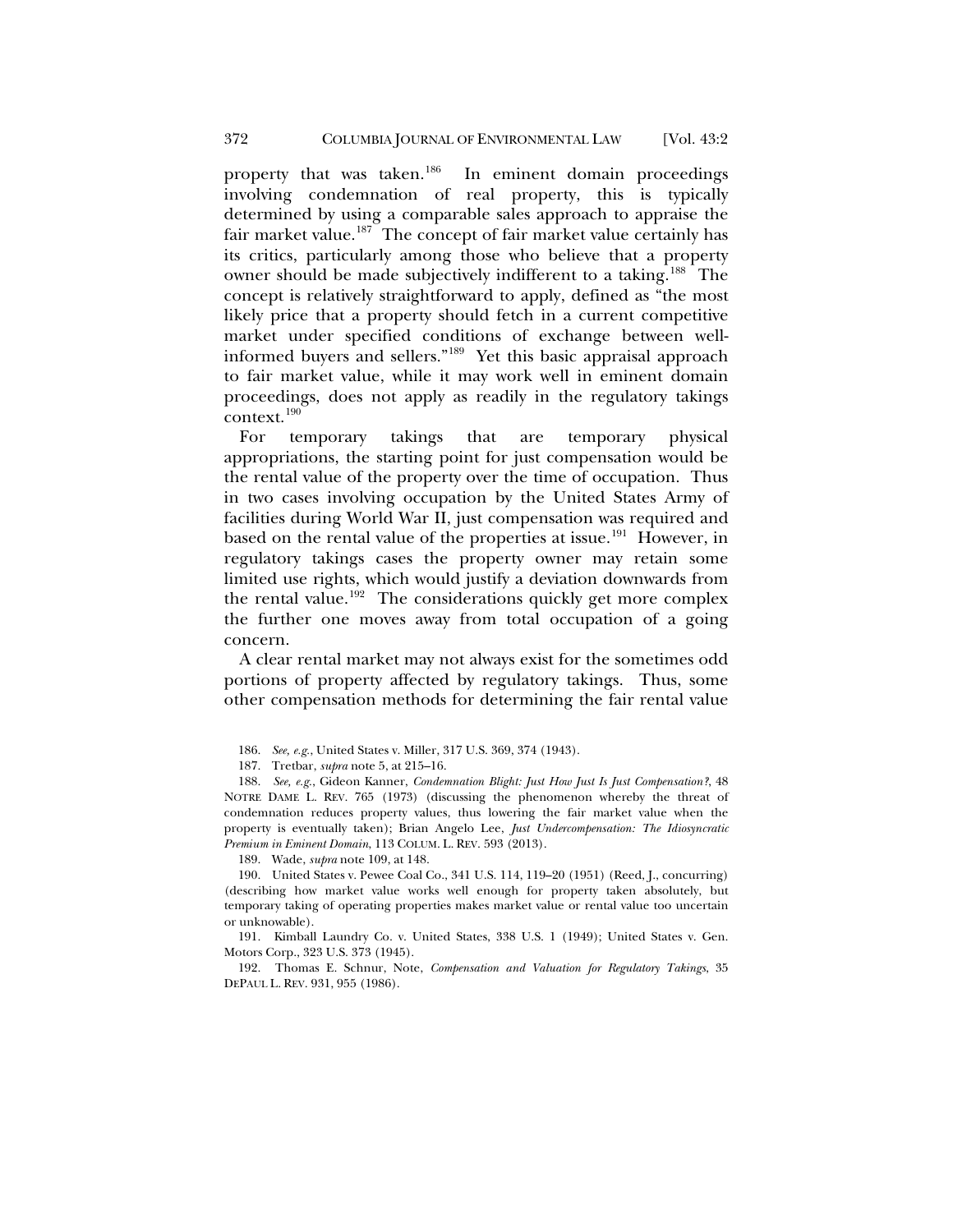<span id="page-38-7"></span>for temporary takings include the option price method and the lost profits method. Under the option price method, the court will calculate "the market value of an option to purchase the land for the period during which the ... regulation is in force."<sup>193</sup> Some courts have also employed a measurement based on lost profits, although they have awarded interest on the delayed lost profits rather than awarding the full lost profits.<sup>[194](#page-38-1)</sup> However, other courts have refused to recognize lost profits as a basis for calculating just compensation, reasoning that lost profits amount to consequential damages which are not recoverable (as opposed to actual damages).[195](#page-38-2) Furthermore, courts have cautioned against awarding compensation based on uncertain damage theories.[196](#page-38-3) Another potential valuation method that has been rejected is the public benefits method, because just compensation is to be determined with respect to the "owner's loss, not the taker's gain."<sup>[197](#page-38-4)</sup>

Numerous considerations affect a court's choice of valuation method, based on the unique factual situation of each particular case. These considerations include: "whether the losses are speculative; when the taking actually occurred; whether it caused any damage; and whether it was an acquisitory or nonacquisitory setting."[198](#page-38-5) The court should attempt to strike the appropriate balance "between too little compensation on the one hand and providing a windfall on the other."[199](#page-38-6)

193. *Id.* at 957.

<span id="page-38-1"></span><span id="page-38-0"></span>194. Prince George's Cty. v. Blumberg, 407 A.2d 1151 (Md. Ct. Spec. App. 1979); Schnur, *supra* note [192,](#page-37-7) at 958 (discussing *Blumberg*); *see also* SDDS, Inc. v. South Dakota, 650 N.W.2d 1, 19 (S.D. 2002) (rejecting numerous valuation methods before settling on the "difference between the interest on the present value of [the] cash flows, as they would have been with and without . . . delay" that was discussed in *Bass*).

<span id="page-38-2"></span>195. Yuba Nat. Res., Inc. v. United States, 904 F.2d 1577, 1581–82 (Fed. Cir. 1990) (allowing only fair rental value, not difference in value of gold if it had been extracted earlier when price was higher); Wheeler v. City of Pleasant Grove, 833 F.2d 267, 271 (11th Cir. 1987) (determining that lost profits would allow for double compensation); *see also* Tretbar, *supra* note [5,](#page-2-0) at 218. The Arizona Supreme Court has noted that while a number of different valuation methods may be appropriate in any given case based on its unique factual circumstances, in all cases the just compensation award must be limited to actual damages. Corrigan v. City of Scottsdale, 720 P.2d 513, 519 (Ariz. 1986).

<span id="page-38-6"></span><span id="page-38-5"></span><span id="page-38-4"></span><span id="page-38-3"></span>196. City of Austin v. Teague, 570 S.W.2d 389, 395 (Tex. 1978) ("It is not enough that profits merely be anticipated or hoped for; they must be established with reasonable certainty.").

197. Tretbar, *supra* not[e 5,](#page-2-0) at 218 n.136.

- 198. *Corrigan*, 720 P.2d at 518.
- 199. *Id.*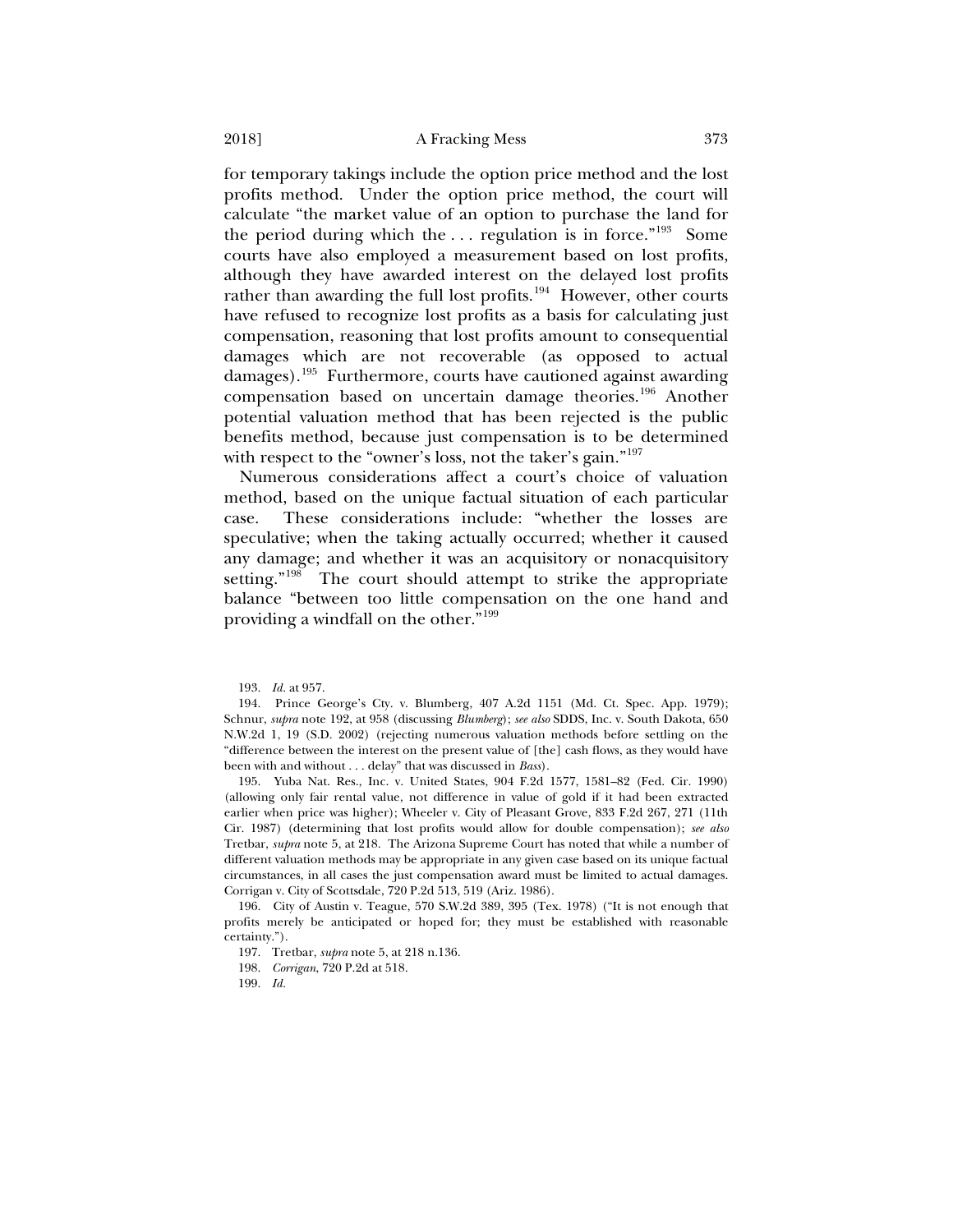The remaining methods for temporary takings generally involve some kind of derivation based on the market value of the property taken. Thus, in the market rate of return model, the court must determine the absolute value of the portion of property that was taken, and then calculate the return that would be achieved at market rates over the duration of the taking.<sup>[200](#page-39-0)</sup> Similarly, under the equity interest approach, the court would conduct the same market rate of return calculation, but instead of basing it on the value of property lost, it would be based on the share of equity that the owner would have in a future development project (thus discounting based on the need to borrow capital).<sup>[201](#page-39-1)</sup> The *Herrington* approach<sup>[202](#page-39-2)</sup> attempts to deal with the uncertainties of future development by weighting potential valuation amounts by their probability of occurring, but still derives from some calculation of the land put to its highest and best use. $203$ 

<span id="page-39-7"></span>These possible valuation methods were discussed in some detail by the South Dakota Supreme Court in a case involving a state ballot measure that overturned a permit which had been granted for construction of a large new landfill intended to receive waste from outside the state.<sup>[204](#page-39-4)</sup> Because the Eighth Circuit had already decided that this decision of the voters amounted to a taking of private property, the state court was dealing solely with the question of just compensation.<sup>[205](#page-39-5)</sup> Even though the landfill company went out of business during the time that the permit was revoked, the court found this to be a case of a temporary taking, because the fact that the company did not survive indicated the "house-of-cards nature of [the company's] financing" rather than the withdrawal of the permit was the cause of dissolution.<sup>[206](#page-39-6)</sup> This led the court to its comparison of alternative valuation methods for a temporary regulatory taking.

The *SDDS* court proceeded to discuss and dismiss many of the valuation methods previously discussed in this Part, on the

<sup>200.</sup> Tretbar, *supra* not[e 5,](#page-2-0) at 227–28.

<span id="page-39-4"></span><span id="page-39-3"></span><span id="page-39-2"></span><span id="page-39-1"></span><span id="page-39-0"></span><sup>201.</sup> *Id.* at 229–32. This method involves a fair amount of speculation on the part of the court and economic experts, and thus would create a lot of uncertainty in the frackingtakings context.

<sup>202.</sup> Herrington v. County of Sonoma, 790 F. Supp. 909 (N.D. Cal. 1991).

<sup>203.</sup> Tretbar, *supra* not[e 5,](#page-2-0) at 232–36.

<sup>204.</sup> SDDS, Inc. v. South Dakota, 650 N.W.2d 1, 3–4 (S.D. 2002).

<span id="page-39-5"></span><sup>205.</sup> *Id.* at 10, 12.

<span id="page-39-6"></span><sup>206.</sup> *Id.* at 13.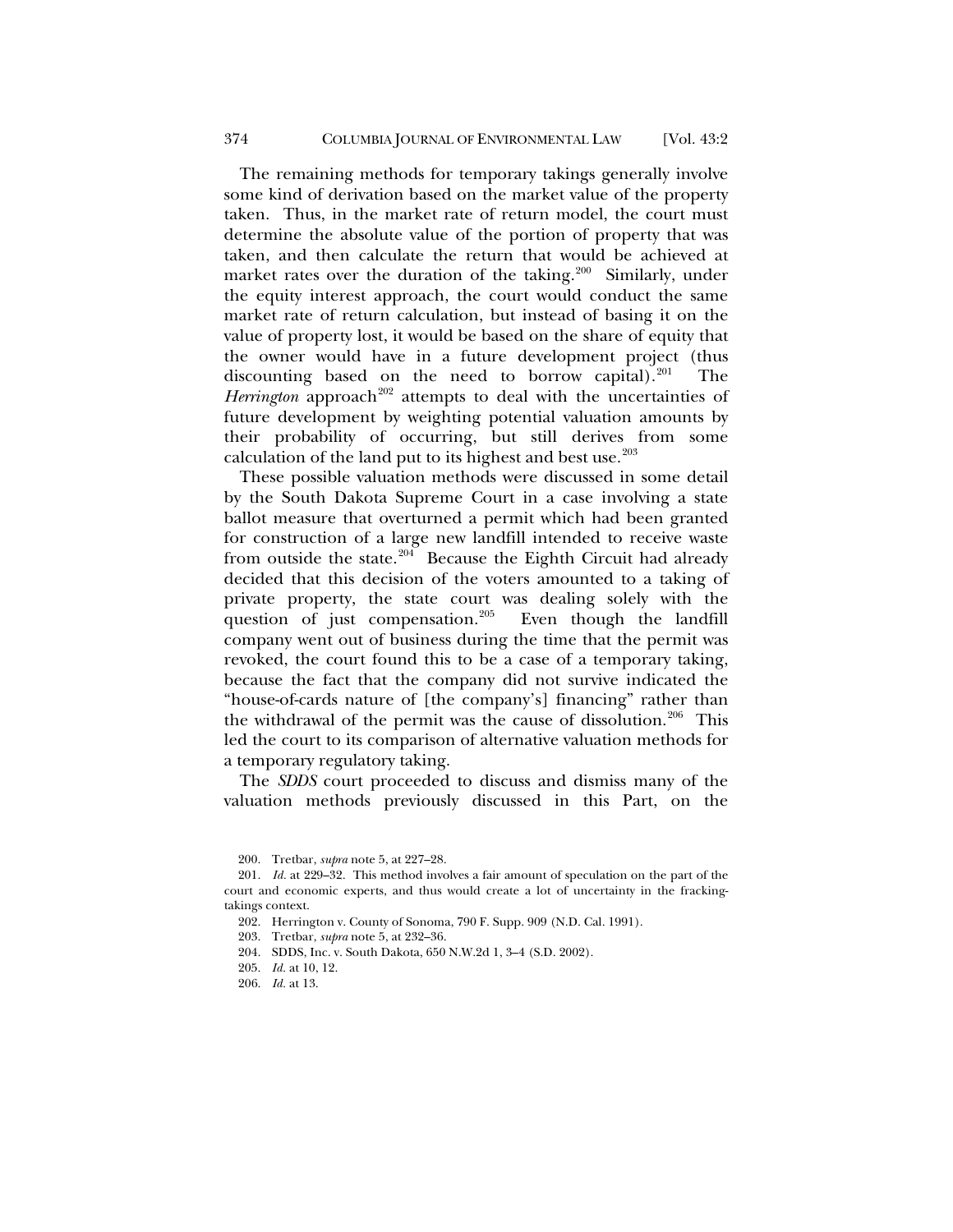reasonable grounds that it was required to select an appropriate method based on the unique facts of the case.<sup>[207](#page-40-0)</sup> The court was particularly concerned with the speculative nature of deciding how the property might have been put to use along with the risk of giving full return to the landowner based on simply a delay in use of the property.[208](#page-40-1) The court analogized to the problem faced in the *Bass* cases<sup>[209](#page-40-2)</sup> that the early stages of a development would not allow the owner sufficient time to realize a return on the investment, and so a lost profits model would not award any compensation at all.<sup>[210](#page-40-3)</sup> This led the court to adopt a "fair rental value" model instead, along the lines of that ultimately adopted by the Federal Circuit in the *Bass* case—the interest on the present value of cash flows with and without the restriction in place.<sup>[211](#page-40-4)</sup>

### 2. Valuation Methods in Fracking-Takings Cases

The two most obvious approaches to valuing a fracking-takings claim, at least at first glance, both involve some form of determining the fair market value of the taken property. First, assuming a restriction would indefinitely delay extraction of oil and gas, courts might attempt to determine what a willing buyer would pay for the right to extract oil and gas without the restriction in place and compare that to the amount the willing buyer would pay for the right to extract oil and gas with the restriction in place. In theory this would fully capture any reduction in value caused by the restriction and therefore sustain the regulation going forward by providing just compensation. However, if the regulation is only temporary or the government rescinds the regulation after a taking is found, then a different method may be appropriate. The court

<span id="page-40-0"></span>207. *Id.* at 14 ("Our task, then, is to fit this general rule [rental value of the property] to the specific facts of the case at hand.").

<span id="page-40-2"></span><span id="page-40-1"></span>209. These cases are discussed in the following Part in more detail. The court's analogy between natural resource extraction cases (taking minerals out and leaving empty space behind) to its landfill situation (using empty space as the resource to be filled) was strained, in my view. Unlike oil and gas rights, the land on which the landfill was to be built could have been put to other uses. But of greater importance is the distinction that ultimately the *Bass* case ended in a determination that no taking, either permanent or temporary, had occurred. *See* Bass Enters. Prod. Co. v. United States, 381 F.3d 1360, 1370–71 (Fed. Cir. 2004). In contrast, the *SDDS* court was compelled to value the taking because of the prior ruling from the Eighth Circuit. *SDDS*, 650 N.W.2d at 6.

<sup>208.</sup> *See id.*

<span id="page-40-3"></span><sup>210.</sup> *SDDS*, 650 N.W.2d at 17.

<span id="page-40-4"></span><sup>211.</sup> *Id.* at 17–19.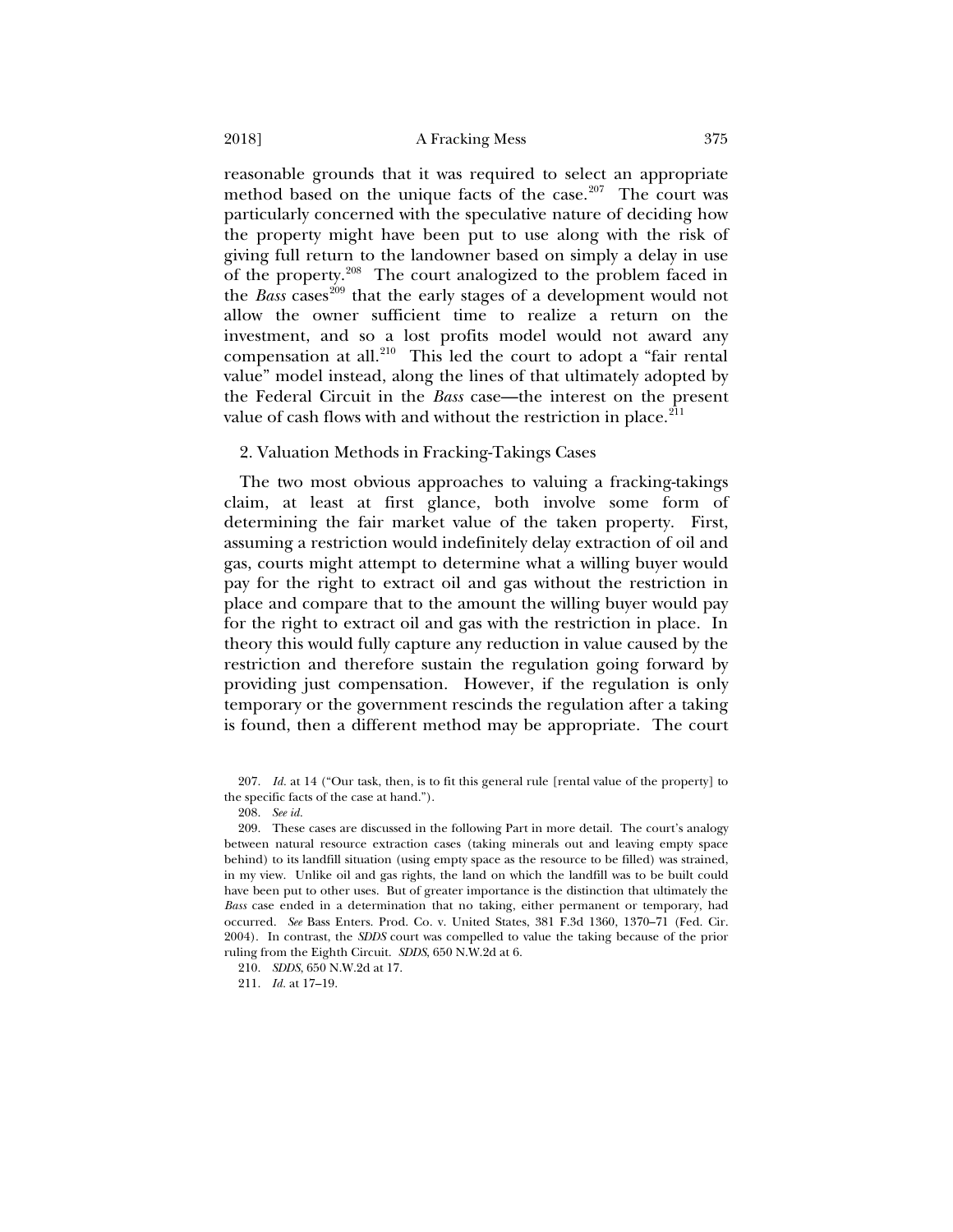might in this temporary case attempt to determine the present value of the oil and gas if extraction started on the date of valuation and compare that to the present value if the extraction started at the time the restriction lapsed. However, as discussed more fully below, each of these approaches has difficult problems of uncertainty and, ironically, the valuation method for the "temporary" taking has the potential to be higher than the permanent taking, due to its reliance on the profits to be made from extraction. These problems both undermine the goals of takings law and suggest that something less than fair market value would better approximate just compensation for fracking-takings.

Similar problems are inherent in the valuation methods that courts have employed in the rare cases involving taking of oil and gas rights. Courts have only begun to scratch the surface on dealing with fracking-takings claims. Only two published cases are available which considered the question of how to value frackingtakings claims, and in one of those cases, the court ultimately determined that no taking had occurred. In the more recent case, the Court of Federal Claims made several attempts at placing a value on delays in issuing drilling permits on a federal oil lease. However, each time the lower court set a compensation level, the Federal Circuit reversed, first holding that no permanent taking had occurred and then that no temporary taking had occurred either.<sup>[212](#page-41-0)</sup> An earlier case out of Michigan is the only case to find that a restriction on oil and gas development amounted to a regulatory taking.[213](#page-41-1) Yet this case notably was decided in the immediate aftermath of the *Lucas* decision and thus did not apply later United States Supreme Court precedent which restricted the applicability of the categorical total take rule. As such, the Michigan case might have come out differently had it been decided later, as was reflected in a more recent ruling from the Michigan Court of Appeals.<sup>[214](#page-41-2)</sup> Additionally, the actions of the state government leading up to the *Miller Bros.* decision has been

<span id="page-41-0"></span><sup>212.</sup> *See Bass Enters. Prod. Co.*, 381 F.3d at 1364–65 (laying out procedural history of case going back to initial 1996 judgment from the Court of Federal Claims).

<span id="page-41-1"></span><sup>213.</sup> *See* Miller Bros. v. Dep't of Nat. Res., 513 N.W.2d 217 (Mich. Ct. App. 1994). After the court remanded the case to apply a different valuation methodology, the district court entered an even higher award against the government, and eventually the case settled. *See infra* not[e 215.](#page-42-0)

<span id="page-41-2"></span><sup>214.</sup> Schmude Oil, Inc. v. Dep't of Envtl. Quality, 856 N.W.2d 84, 86–87 (Mich. Ct. App. 2014) (per curiam).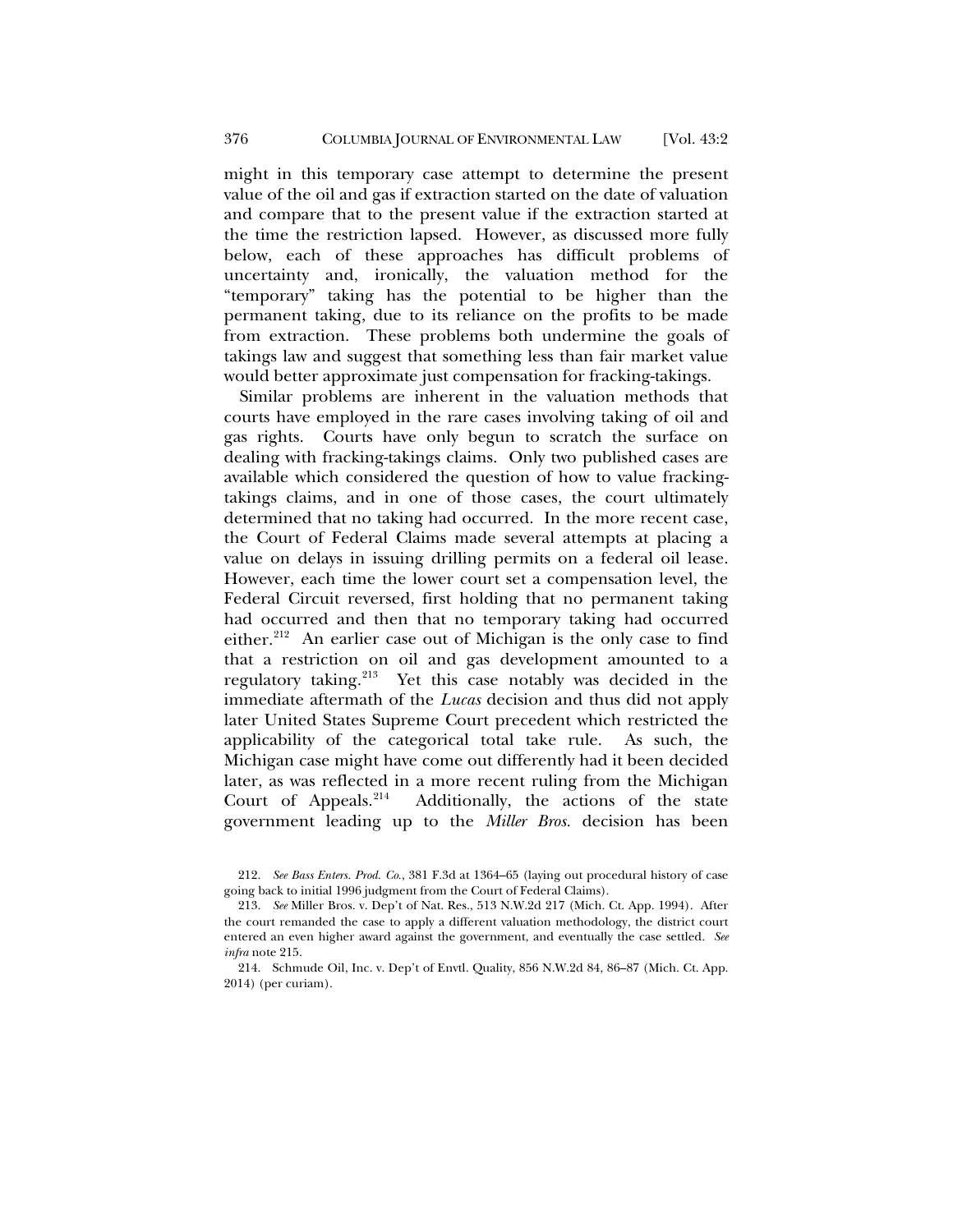<span id="page-42-0"></span>criticized, suggesting that with better lawyering and strategic action on the part of the state natural resources agency, the adverse decision could have been avoided.[215](#page-42-1) Nevertheless, both the *Miller Bros.* and *Bass* cases are informative for the ways that the courts grappled with the difficult issue of valuation of taken oil and gas property rights. These older cases raise many of the same issues as fracking-takings claims would going forward, although the scale of oil and gas development that has been enabled by fracking would magnify the concerns present in these cases, which were already quite significant.

In *Bass*, the Court of Federal Claims first calculated the economic impact of the regulation "by comparing the fair market value of the property before and after" the date of the alleged taking. $216$ Eventually the court valued the taken property interest in the lease at  $$8,938,736$  plus interest.<sup>[217](#page-42-3)</sup> On remand, the Court of Federal Claims considered whether a temporary taking had occurred, and finding that it had, calculated just compensation based on "the interest earned on the oil and gas profits" that would have been received during the delay.<sup>[218](#page-42-4)</sup> The amount of the temporary taking was found to be \$1,137,808.<sup>[219](#page-42-5)</sup> However, after the *Tahoe-Sierra* decision was handed down, the Court of Federal Claims found no temporary taking on reconsideration as the delay in permitting was not extraordinary, and this conclusion was upheld on appeal by the Federal Circuit.<sup>[220](#page-42-6)</sup>

In *Miller Bros.*, the trial court equated fair market value with just compensation, and thus awarded damages of \$71,479,000, plus interest, costs, and attorney fees. $221$  Although the appellate court did acknowledge the uncertainty about the value of unproven oil and gas rights, it then proceeded to direct the trial court to calculate just compensation because "[a]lthough it is impossible to

<span id="page-42-1"></span><sup>215.</sup> Keith Schneider, *What Happened in the Nordhouse Case*, MICH. LAND USE INST. (Apr. 19, 1997), http://www.mlui.org/mlui/news-views/articles-from-1995-to-2012.html?archive\_id =1407#.WselE4jwZ9N [https://perma.cc/5Y2S-4DWY] (noting that state government intended to compel the company to use directional drilling to access oil and gas beneath wilderness area before lawyers bungled the case leading to a \$94 million settlement).

<span id="page-42-6"></span><span id="page-42-5"></span><span id="page-42-4"></span><span id="page-42-3"></span><span id="page-42-2"></span><sup>216.</sup> Bass Enters. Prod. Co. v. United States, 35 Fed. Cl. 615, 619 (1996), *rev'd*, 133 F.3d 893 (Fed. Cir. 1998).

<sup>217.</sup> Bass Enters. Prod. Co. v. United States, 133 F.3d 893, 895 (Fed. Cir. 1998).

<sup>218.</sup> Bass Enters. Prod. Co. v. United States, 381 F.3d 1360, 1364 (Fed. Cir. 2004).

<sup>219.</sup> *Id.*

<sup>220.</sup> *Id.* at 1370–71.

<span id="page-42-7"></span><sup>221.</sup> Miller Bros. v. Dep't of Nat. Res., 513 N.W.2d 217, 220 (Mich. Ct. App. 1994).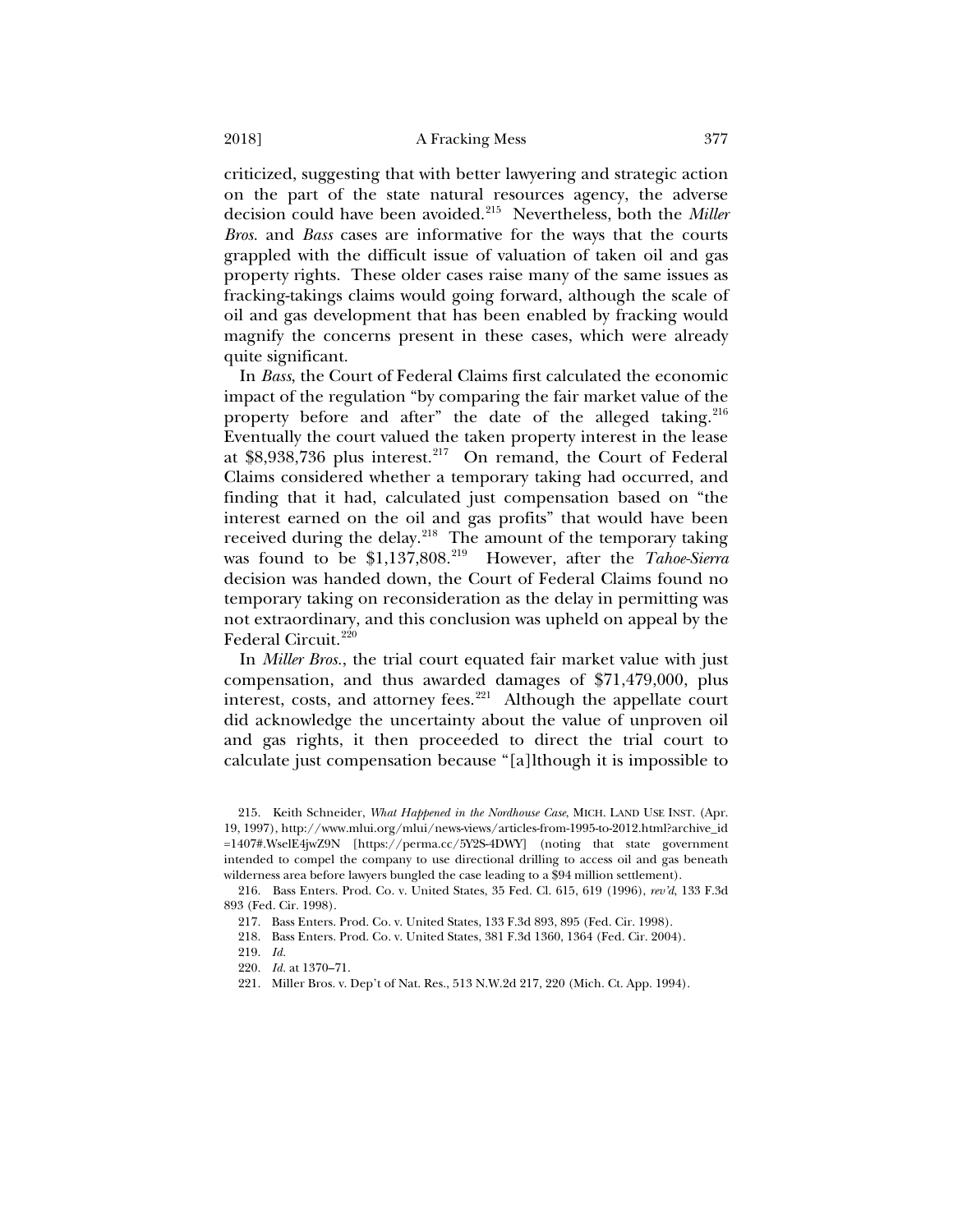know whether there is oil and gas under the protected area without drilling wells, plaintiffs persuasively demonstrated that they almost certainly would have discovered some oil and gas had they been allowed to drill in the protected area."[222](#page-43-0) In answering the question of the valuation method, the court professed to be balancing the competing interests of ensuring that the "public must not be enriched at the property owners' expense. But neither should property owners be enriched at the public's expense."[223](#page-43-1) The court focused on the indefinite nature of the deprivation of the use of property, as opposed to the permanent deprivation entailed in a condemnation proceeding. Refusing to compel the state to pay compensation for the full value of the property and transfer the property rights to the state, the court devised a method of approximating the rental value of the property. That method was the interest on the present value of the income stream that the property could have produced (which had been estimated at \$70 million).<sup>224</sup> This methodology thus makes quite a huge logical leap from a showing of reasonable certainty that "some" oil would be produced to basing a damage calculation on the estimated value of the unproven oil reserve. Effectively, the court took all of the risk out of the situation and forced the public to bear the burden of paying for the oil to be kept in the ground based on the price the oil could have fetched if extracted (which no reasonable person would do). By sweeping past the uncertainty and ignoring potential means of limiting the impact of the permit denial, the court dramatically overstated the actual harm to the industry and thus created a windfall at public expense.

<span id="page-43-0"></span>222. *Id.* at 222. Although at first blush this formulation may seem to comply with the "reasonable certainty" requirement, the court did not actually say that the ultimate valuation would be reasonably certain, but instead just that some oil would be found. Left unanswered was whether enough oil would be found to justify the exploration and production costs.

223. *Id.* at 222 (citation omitted).

<span id="page-43-2"></span><span id="page-43-1"></span>224. *Id.* at 224. The court did recognize that the harm may be offset by the value of developing other assets outside the protected area sooner than they would have been otherwise, which at least represented the limited capital and opportunity costs faced by the industry. Yet ultimately the trial court awarded \$120.8 million on remand, compared to \$71.5 million in 1991, Schneider, *supra* note [215,](#page-42-0) thus showing the failure of the appellate court's attempt to limit the award due to the fact that the oil would still remain in the ground and be available for extraction in the future. Thus, the court effectively allowed for double-counting of the resource, valued once as taken property paid out of public funds, with the possibility of being valued again on the private market following actual extraction of the resource. This is an untenable result that hopefully will not be repeated by any other courts.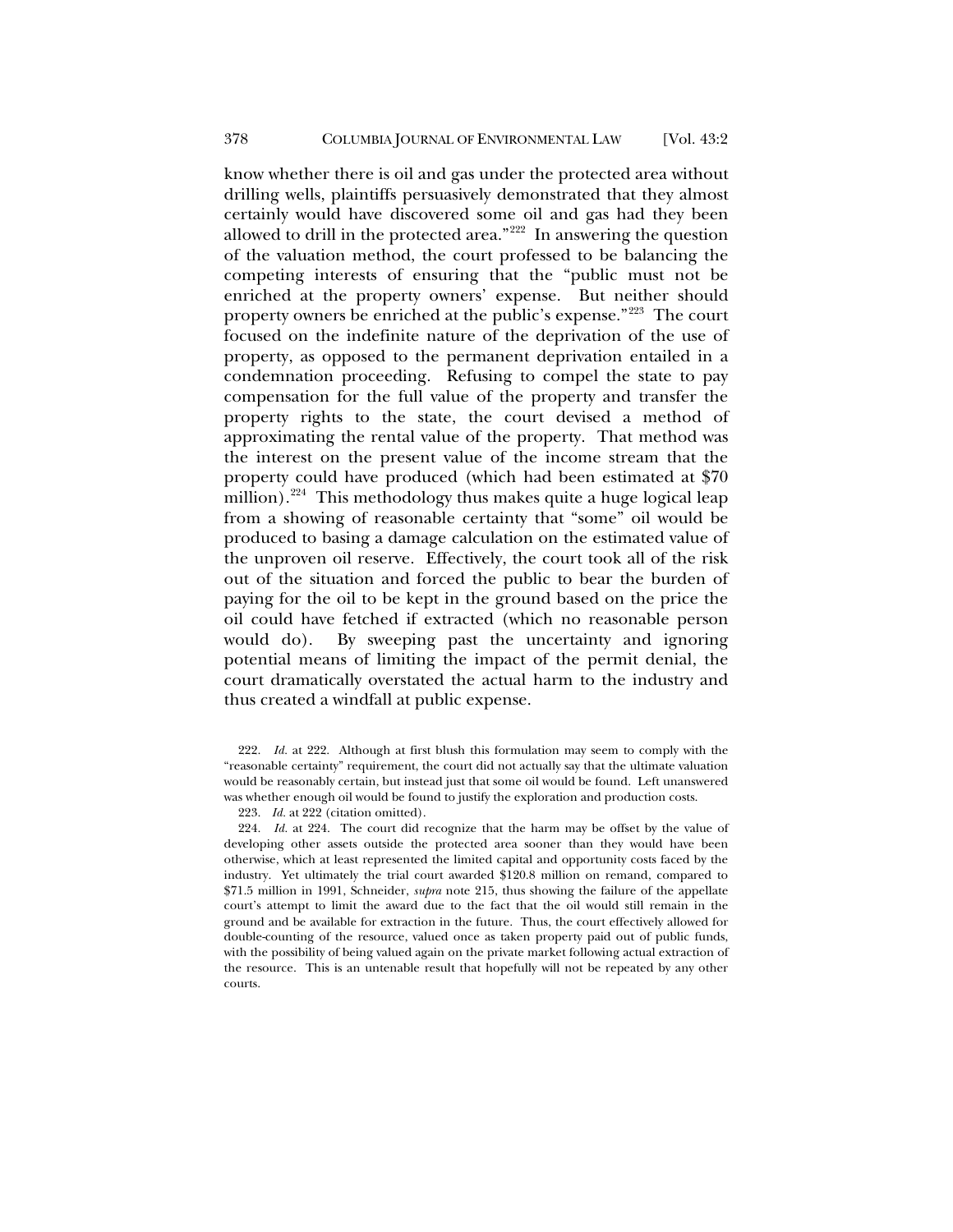More interesting will be application of the problems laid out in Part IV to current fracking-takings litigation or the prospect of future litigation arising out of state or local bans on fracking. There are currently two pending takings challenges to frackingregulation, and there is speculation that more may eventually find their way to the courts.

<span id="page-44-5"></span>The first pending fracking-takings case is in Dallas, but this case presents an unusual fact pattern that means its resolution is not likely to be predictive of fracking-takings claims more broadly. In this case, the city leased gas rights to a private developer for \$19 million, but then failed to grant the company approval to drill at any feasible location in the city.<sup>[225](#page-44-0)</sup> The denial was based on a decision by the Planning Commission, and the City Council subsequently enacted more restrictive setback measures that effectively precluded any location for wells.<sup>226</sup> The Texas Court of Appeals reversed an initial lower court ruling by finding that the company had alleged a viable claim for inverse condemnation, and thus the case will now proceed in the trial court.<sup>227</sup> However, under this unusual fact pattern, the questions of fairness and equity are likely tipped more in favor of compensation for the gas company, where it invested \$19 million in a gas lease only to be denied approval to drill.<sup>[228](#page-44-3)</sup> Thus, this case may not shed much light on a more typical fracking-takings claim. The New York example would appear to be more representative.

In New York, the Governor initially enacted a moratorium on fracking to allow time for a study by the state health department. Following the completion of that study, the state put in place a permanent ban on fracking. As a result, many expected that takings claims would soon follow, given that parts of the large Marcellus Shale deposit lie beneath New York.<sup>[229](#page-44-4)</sup> Only one takings claim was filed, by an attorney who owns land in upstate New York,

229. Campbell, *supra* not[e 18.](#page-6-0)

<span id="page-44-0"></span><sup>225.</sup> City of Dallas v. Trinity E. Energy, LLC, No. 05-16-00349-CV, 2017 WL 491259, at \*1 (Tex. App. Feb. 7, 2017). The litigation raises several other issues besides takings, including breach of contract, fraud, promissory estoppel, and negligent misrepresentation.

<sup>226.</sup> *Id.* at \*2*.*

<sup>227.</sup> *Id.* at \*5.

<span id="page-44-4"></span><span id="page-44-3"></span><span id="page-44-2"></span><span id="page-44-1"></span><sup>228.</sup> *But see* Beardslee v. Inflection Energy, LLC, 798 F.3d 90 (2d Cir. 2015) (per curiam) (New York State moratorium on fracking did not extend oil and gas leases, which concluded without any development occurring.). This result suggests that Trinity may not succeed in its claims against Dallas, although the New York case is somewhat distinguishable in that the lessors were not the same party which imposed the fracking limitation.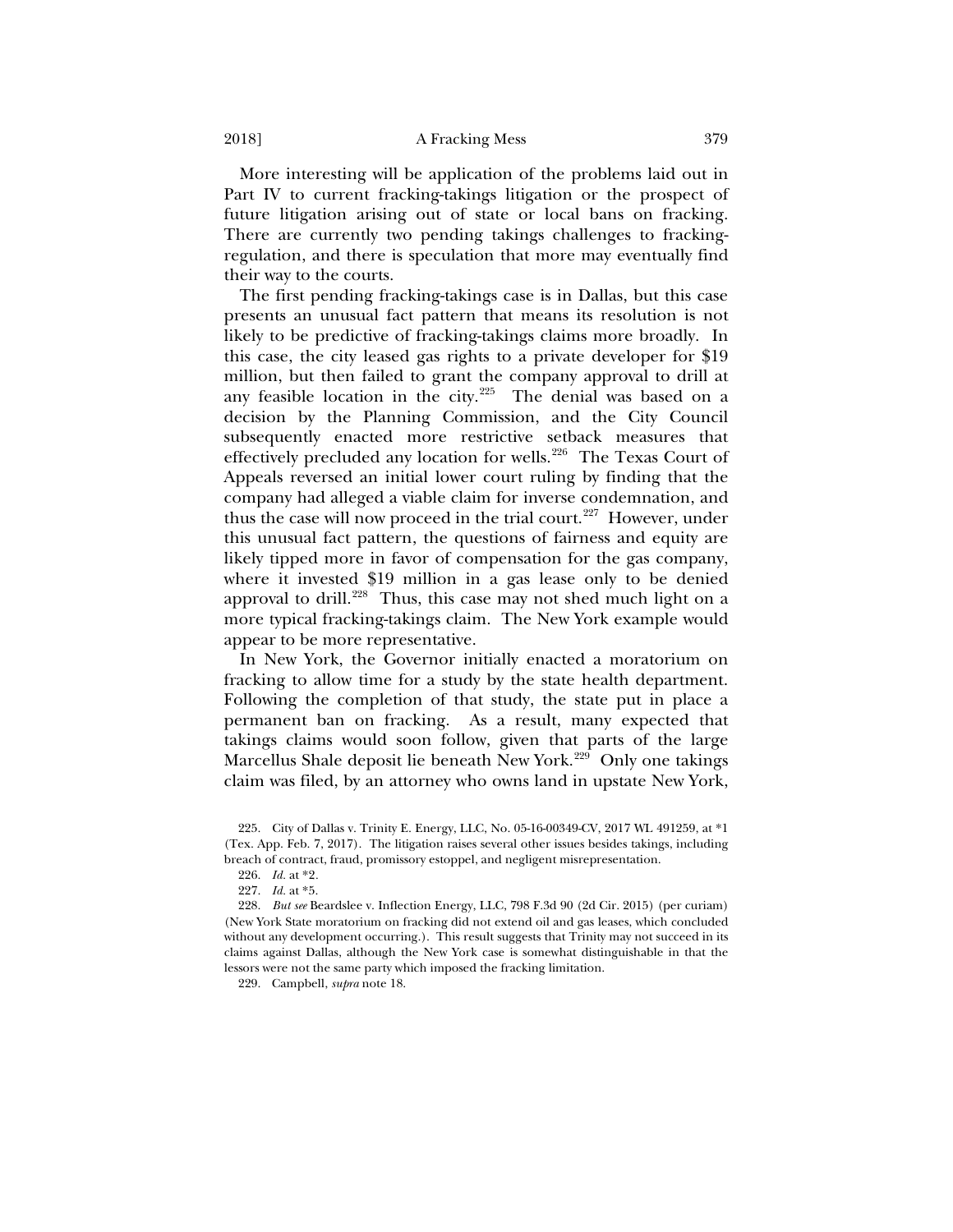but his case was thrown out in a state trial court, a decision which was upheld earlier this year by the Appellate Division.<sup>[230](#page-45-0)</sup> The dismissal was based on lack of standing because the plaintiff would not be harmed since he has no concrete plans or ability to obtain a permit to drill, $^{231}$  $^{231}$  $^{231}$  and thus the case seems unlikely to succeed. $^{232}$  $^{232}$  $^{232}$ 

Looking beyond these two pending cases, it is possible that a takings claim might be brought in New York by a plaintiff who actually has standing to challenge the fracking ban. For example, a property owner who has plausible plans to work with an oil and gas operator to extract oil and gas using fracking might be able to present a viable takings claim that would not be so easily dismissed. Furthermore, New York is not alone in banning fracking, as Maryland has recently done so,<sup>[233](#page-45-3)</sup> and efforts are underway in other states to do the same.<sup>234</sup> Some local governments have also banned fracking, including Monterey County in California, which has an active oil and gas industry. $235$  Thus, it seems inevitable that somewhere, someone will bring a fracking-takings claim that will be able to proceed to resolution on the merits. If so, and courts find that a taking has occurred, then courts will have to engage with the problems inherent in valuation of such claims that this Article identifies in Part IV.

# <span id="page-45-6"></span>C. Date of Valuation

Another important piece of the just compensation puzzle is choosing the date on which the taking occurred. The various states have taken a somewhat varied approach to answering this question, with potentially dramatic implications for the valuation of a

<span id="page-45-2"></span><span id="page-45-1"></span><span id="page-45-0"></span>232. Although the state court takings challenge was unsuccessful, the plaintiff recently filed a takings claim in federal court as well. Complaint, Morabito v. New York, No. 17-cv-6853 (W.D.N.Y. Dec. 12, 2017). Yet the standing issue does not appear to have been addressed in the new federal case, and thus it too seems unlikely to proceed. A motion to dismiss is currently briefed and awaiting a decision by the judge. Motion to Dismiss, Morabito v. New York, No. 17-cv-6853 (W.D.N.Y. Feb. 6, 2018).

233. Henry, *supra* not[e 17.](#page-5-0)

<span id="page-45-4"></span><span id="page-45-3"></span>234. Arek Sarkissian, *Florida Legislators' Stalemate on Study Kills Fracking Ban Bill*, NAPLES DAILY NEWS (Mar. 30, 2017, 11:15 PM), https://www.naplesnews.com/story/news/politics/2 017/03/30/legislative-stalemate-kills-fracking-ban-florida/99825242/ [https://perma.cc/95 B8-8RDR]; Benjamin Spillman, *Nevada Legislature Could Ban 'Fracking' for Fossil Fuels*, RENO GAZETTE J. (May 31, 2017, 4:11 PM), https://www.rgj.com/story/life/outdoors/2017/05/31 /nevada-fracking-ban-racing-against-time/358635001/ [https://perma.cc/CT75-YVCC].

<span id="page-45-5"></span>235. Hauter, *supra* not[e 17.](#page-5-0)

<sup>230.</sup> *See* Morabito v. Martens, 53 N.Y.S.3d 213 (N.Y. App. Div. 2017).

<sup>231.</sup> *Id.* at 215.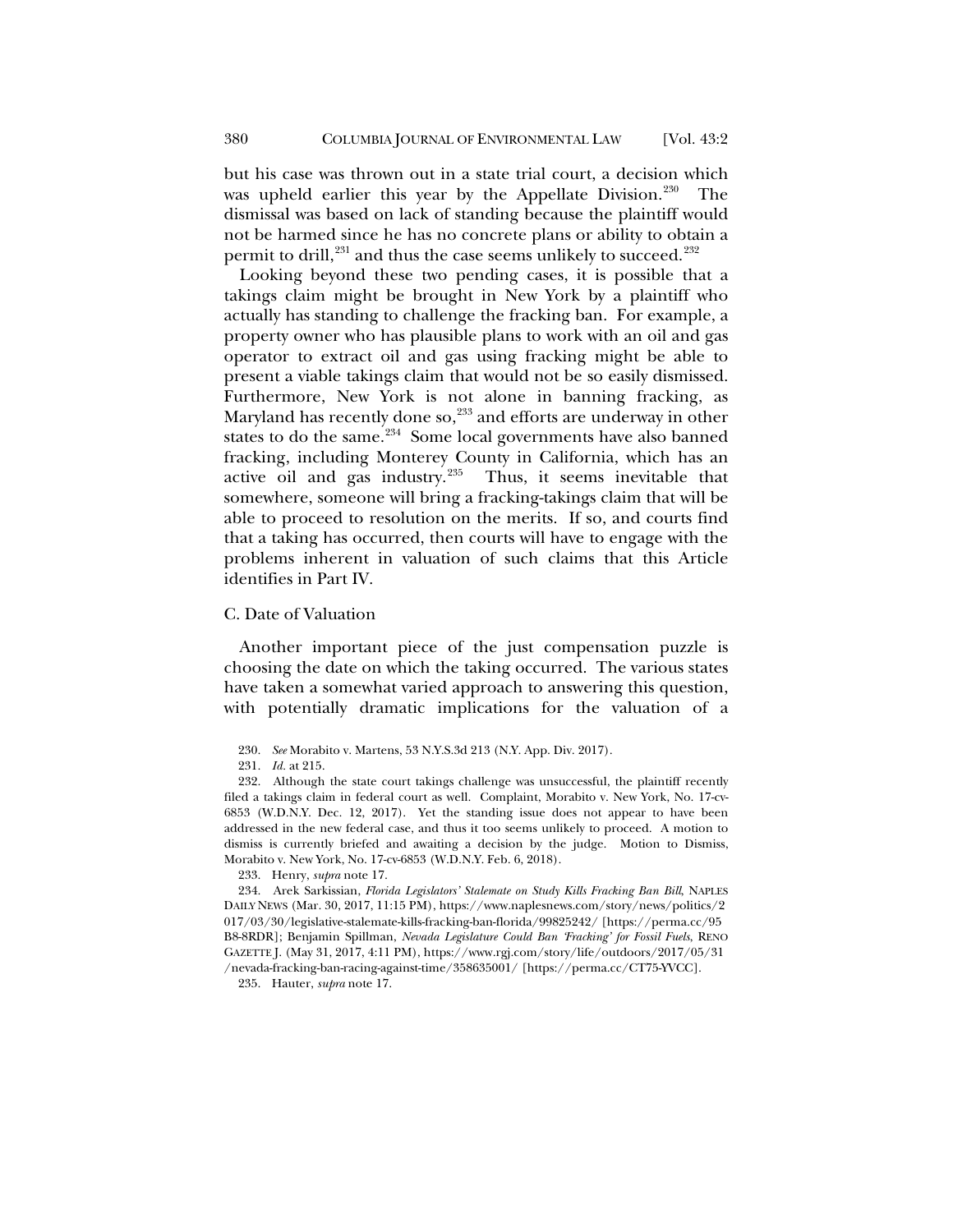regulatory takings claim, and in particular a fracking-takings claim. Although most states' date of valuation statutes deal explicitly with eminent domain proceedings alone, similar concerns apply to the valuation of regulatory takings. The date of valuation has two primary effects in a just compensation calculation: 1) the value of the underlying property might be time-sensitive such that different options for the date of valuation might result in dramatically different values; and 2) interest accrues on the value from the date of the taking, so the further back in time the taking occurred, the greater the potential just compensation award. $^{236}$  $^{236}$  $^{236}$ 

The basic rule is that takings are to be valued on the date that property is taken. $237$  Yet this simple-sounding standard gets complicated in practice.<sup>238</sup> Even in relatively straightforward eminent domain proceedings, some states do not allow the government to take the property until after just compensation has been determined by the court, presenting a chicken and egg problem since the date of taking has not occurred at the time the valuation is determined.<sup>[239](#page-46-3)</sup> As a result, some states have passed statutes to specify the date or dates upon which the taking is to be valued. For example, California allows several potential dates of valuation: the date on which the government deposits probable compensation with the court; in the case of a trial that occurs within a year of the commencement of the proceeding, then the commencement of the proceeding is the date of valuation; otherwise, it is the date on which the trial commenced, unless the delay was due to the landowner.<sup>240</sup> Texas states that the date of the hearing on damages by the special commissioners is to be used if the entire tract or parcel of real property is condemned.<sup>[241](#page-46-5)</sup> New York does not appear to specify a particular date of valuation in its

237. United States v. 564.54 Acres of Land, 441 U.S. 506, 511 (1979).

<span id="page-46-5"></span><span id="page-46-4"></span><span id="page-46-3"></span><span id="page-46-2"></span><span id="page-46-1"></span>239. JULIUS L. SACKMAN, NICHOLS ON EMINENT DOMAIN § 8.05[3] (3d ed. 2001) (illustrating the early valuation date when compensation is required before taking).

<span id="page-46-0"></span><sup>236.</sup> The interest issue might be partially or perhaps totally offset by differences in the value over time, assuming the value increases over time. Yet it should be obvious that property values do not necessarily increase over time, which creates the potential that interest will inflate the value of a takings claim. However, it should be noted that in the eminent domain context, the United States Supreme Court has argued that interest should not accrue on just compensation since market interest only has a tenuous connection to land values. Kirby Forest Indus., Inc. v. United States, 467 U.S. 1, 17–19 (1984).

<sup>238.</sup> Serkin, *supra* not[e 112,](#page-23-0) at 696.

<sup>240.</sup> CAL. CIV. PROC. CODE §§ 1263.110–130 (West 2018).

<sup>241.</sup> TEX. PROP. CODE ANN. § 21.042(b) (West 2017).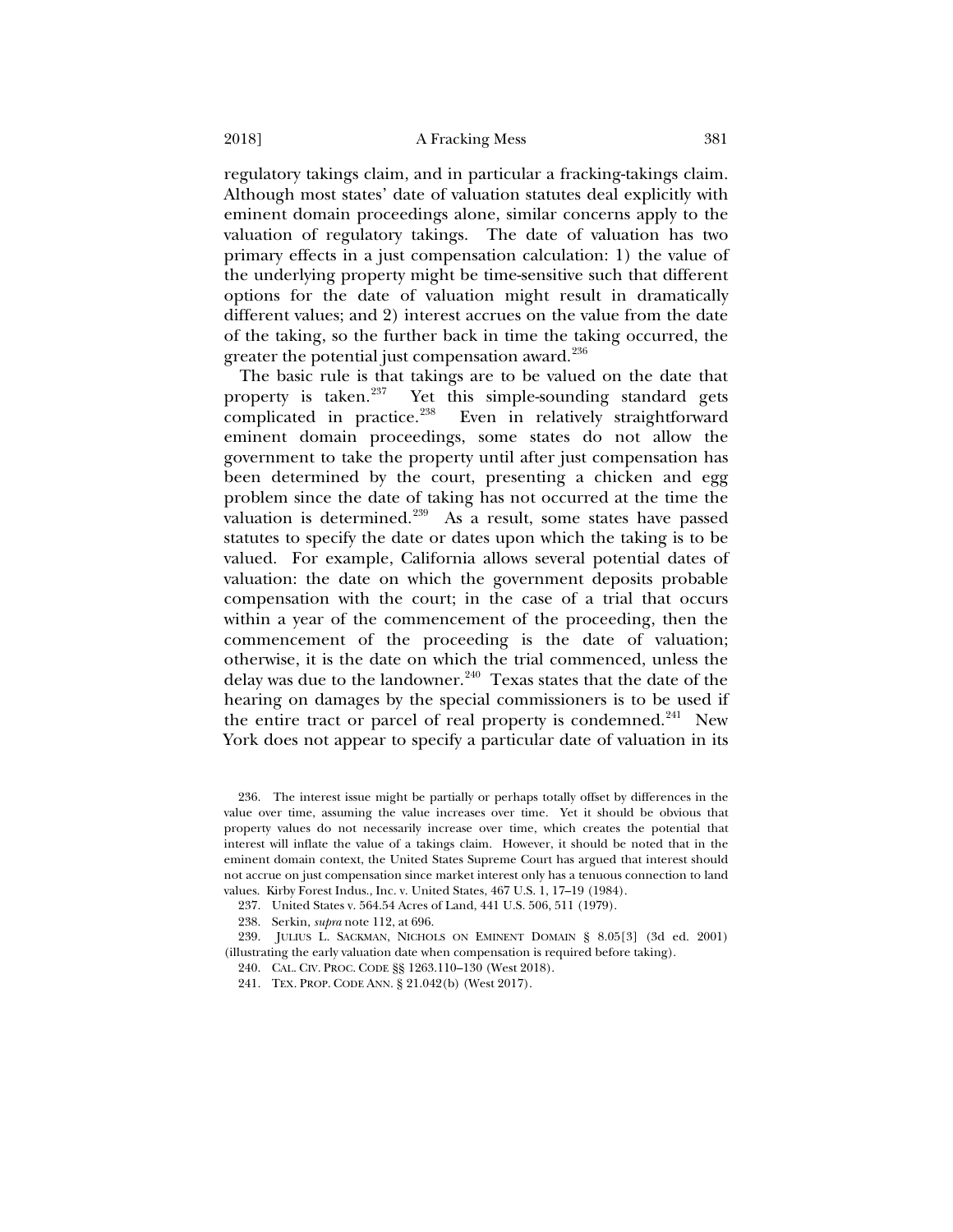eminent domain code.<sup>[242](#page-47-0)</sup> Federal law specifies the date of taking for some types of eminent domain, but not all.<sup>[243](#page-47-1)</sup> Federal courts have set the date of trial as the date of valuation, while noting the potential that the award might be modified based on a material change in the value of the property between the date of trial and the payment of just compensation.<sup>[244](#page-47-2)</sup>

The problem can easily become even more complicated for regulatory takings that are not physical occupations, because it might be difficult to say when precisely the regulation acted to take private property. Additionally, in cases that rely on private parties to sue for a taking, why should a property owner potentially be rewarded by sitting on his rights and not bringing a takings claim as soon as his property was taken? If the property does not increase in value over time, yet the owner is awarded interest dating back to enactment of the regulation, then the system rewards the private party for sitting on his rights. A system that does not award interest on the assumption that property increases in value, or that determines the value of property at the time of the trial, would avoid this incentive to sit on rights in hopes of a windfall in the future.

While the United States Supreme Court has disclaimed application of market interest rates in the eminent domain context,<sup>245</sup> numerous lower federal courts and state courts have allowed for the recovery of interest in regulatory takings cases. One example is the *Miller Bros.* case discussed previously.<sup>246</sup> In another takings case involving coal mining rights after the passage of the federal Surface Mining Control and Reclamation Act,<sup>[247](#page-47-5)</sup> federal courts found that a taking of the right to mine a particular deposit of coal occurred at the time of passage of that statute in 1977.<sup>[248](#page-47-6)</sup> Eventually the case ended in settlement for \$60 million plus interest, but because the settlement was in 1995, the interest

242. N.Y. EM. DOM. PROC. §§ 501–514 (McKinney 2018).

<span id="page-47-1"></span><span id="page-47-0"></span>243. *Compare* 40 U.S.C. § 3114(b) (2012) (vesting of title at filing of declaration of taking along with deposit of compensation), *with* 40 U.S.C. § 3113 (2012) (lacking a mention of date of taking or valuation in condemnation proceedings).

244. Kirby Forest Indus., Inc. v. United States, 467 U.S. 1, 17–18 (1984).

245. *Id.*

<span id="page-47-4"></span><span id="page-47-3"></span><span id="page-47-2"></span>246. Schneider, *supra* note [215](#page-42-0) (accruing interest on \$120 million award amounting to \$35,000 every day).

247. Surface Mining Control and Reclamation Act, 30 U.S.C. §§ 1201–1328 (2012).

<span id="page-47-6"></span><span id="page-47-5"></span>248. Whitney Benefits, Inc. v. United States, 18 Cl. Ct. 394 (1989), *opinion corrected*, 20 Cl. Ct. 324 (1990), *aff'd*, 926 F.2d 1169 (Fed. Cir. 1991).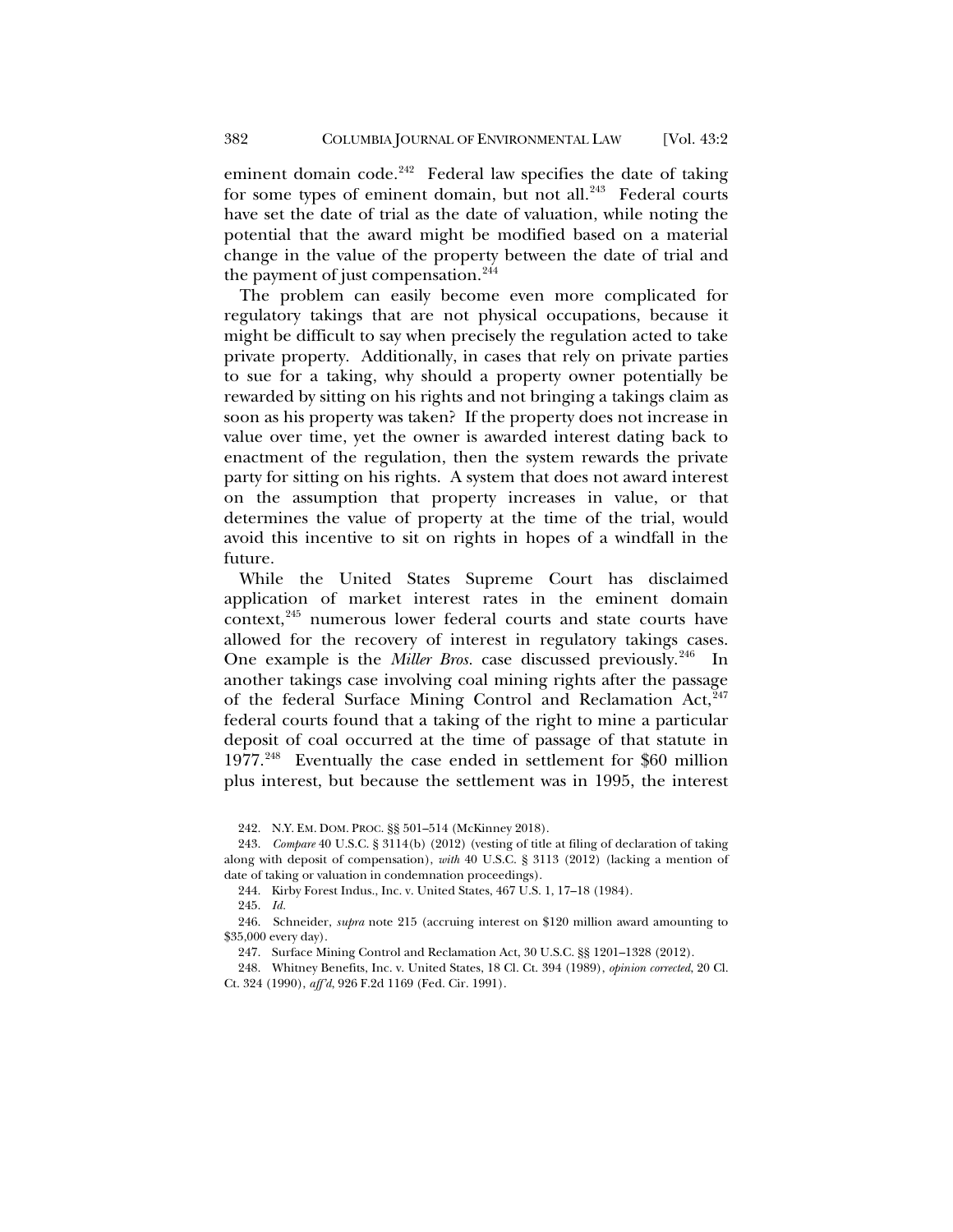amounted to  $$140$  million.<sup>[249](#page-48-0)</sup> This highlights the importance of the date of valuation and how it can dramatically transform a just compensation award, depending on how long the claim takes to resolve.

### D. Takings Primer and Key Concepts

The development of takings law has been characterized by a tugof-war between the desire for clear and predictable rules versus the reality that the world is complex and often requires a careful balancing of competing interests. This is most clearly evident as courts have grappled with the question of whether a particular government action amounts to a taking, but is also present in the smaller number of cases deciding how to measure just compensation. As a result, substantive takings law includes numerous per se standards which carve out specific actions which automatically amount to a taking of private property (although sometimes even the per se rules have exceptions), yet in the majority of the difficult cases, the court relies ultimately on a balancing of numerous factors to determine if compensation will be required on a case-by-case basis.<sup>[250](#page-48-1)</sup> Similarly for valuation, courts often refer to fair market value as the measure of compensation, but in difficult cases they have employed a number of valuation methods different from fair market value.<sup>[251](#page-48-2)</sup> The case law thus reflects the appeal of simple and well-defined per se rules that ultimately break down in hard cases, resulting in a return to caseby-case considerations in order to achieve a just result. Frackingtakings, as discussed in more detail in Part IV, present a very difficult case, and therefore, a case-by-case approach that limits uncertainty is required in order to achieve a fair and efficient result. This Part will therefore explore the most important parts of substantive takings law and the limited law on valuation of just compensation which will then inform the analysis with respect to fracking-takings.

<span id="page-48-0"></span><sup>249.</sup> CONG. BUDGET OFFICE, *supra* not[e 139,](#page-28-0) at 10 box 1. Interest payments are useful to avoid incentives for delay and dragging out the litigation process, yet for takings of mineral rights, awarding interest does not recognize that market interest rates do not necessarily track changes in value of the underlying minerals, which may lose value over the relevant time period.

<span id="page-48-2"></span><span id="page-48-1"></span><sup>250.</sup> Murr v. Wisconsin, 137 S. Ct. 1933, 1943 (2017) ("A central dynamic of the Court's regulatory takings jurisprudence, then, is its flexibility.").

<sup>251.</sup> *See supra* Part III.B.1.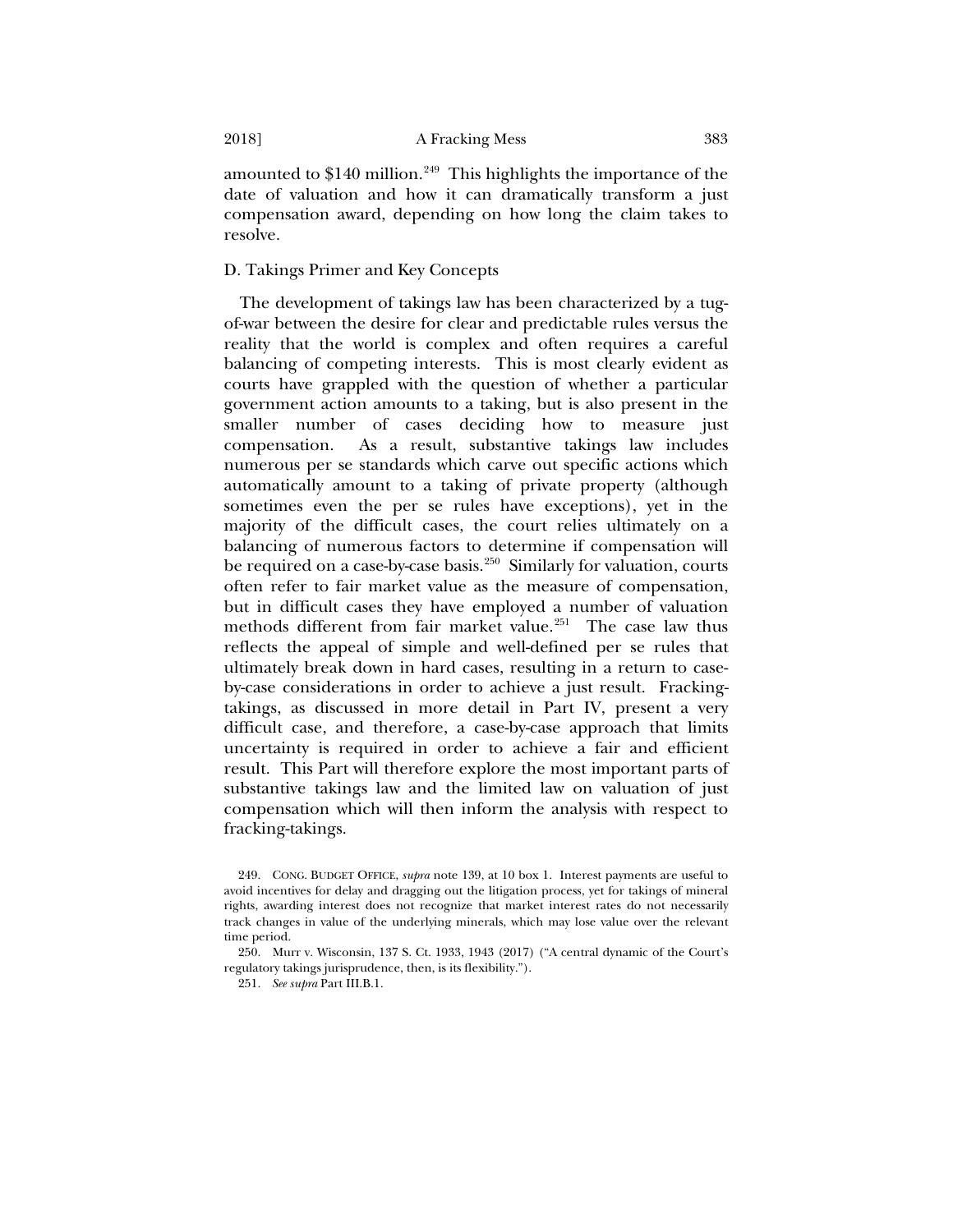#### 1. Regulatory Takings Law

One of the most critical distinctions in takings law is that between physical and regulatory takings. Fracking-takings will almost always constitute regulatory takings, and thus, precedent from physical takings cases should only be applied cautiously, if at all. Physical takings involve acquisition of property for public use, while regulatory takings prohibit private uses.[252](#page-49-0) Although the line between these categories is not completely clear,<sup>[253](#page-49-1)</sup> the United States Supreme Court has itself recognized the distinction and cautioned against reflexively applying precedent from one category to the other.<sup>[254](#page-49-2)</sup>

Historically, courts focused on actual expropriation of private property by the government and commonly rejected takings claims that would today be viewed as regulatory takings.<sup>255</sup> The requirement of just compensation as the price for the use of eminent domain is not generally controversial, although important questions and debate surround how to measure just compensation in eminent domain proceedings. $256$  That changed with Justice Holmes' landmark decision in the *Penn Coal* case, which spawned the new doctrine of regulatory takings. As a result, courts today

<span id="page-49-2"></span>254. *Tahoe-Sierra*, 535 U.S. at 321–25 (differentiating between physical and regulatory takings and cautioning that "it [is] inappropriate to treat cases involving physical takings as controlling precedents for the evaluation of a claim that there has been a 'regulatory taking'"); *but see* San Diego Gas & Elec. Co. v. City of San Diego, 450 U.S. 621, 651 (1981) (Brennan, J., dissenting) (discussing the "essential similarity" between regulatory takings and other takings such as condemnation); Andrea L. Peterson, *The False Dichotomy Between Physical and Regulatory Takings Analysis: A Critique of* Tahoe-Sierra's *Distinction Between Physical and Regulatory Takings*, 34 ECOLOGY L.Q. 381 (2007) (arguing that fairness is the fundamental issue for both physical invasions or regulatory use restrictions).

255. *See, e.g.*, Mugler v. Kansas, 123 U.S. 623 (1887).

<span id="page-49-4"></span><span id="page-49-3"></span>256. Wyman, *supra* not[e 3,](#page-1-0) at 242–43 (discussing "proposals to increase compensation for takings" in light of the *Kelo* decision allowing taking of private homes for economic redevelopment). There are several valuation questions in common between eminent domain cases and regulatory takings cases, but there are some valuation questions that are unique and challenging for regulatory takings cases alone.

<span id="page-49-0"></span><sup>252.</sup> Tahoe-Sierra Pres. Council v. Tahoe Reg'l Planning Agency, 535 U.S. 302, 323 (2002).

<span id="page-49-1"></span><sup>253.</sup> *See, e.g.*, Loretto v. Teleprompter Manhattan CATV Corp., 458 U.S. 419 (1982) (finding that a regulation which authorized cable company to install cable line amounted to a physical invasion of property). Additionally, the breakdown between physical and regulatory takings presented here does not include what is typically seen as a separate third category of takings called exactions. *See* Dolan v. City of Tigard, 512 U.S. 374 (1994); Nollan v. Cal. Coastal Comm'n, 483 U.S. 825 (1987).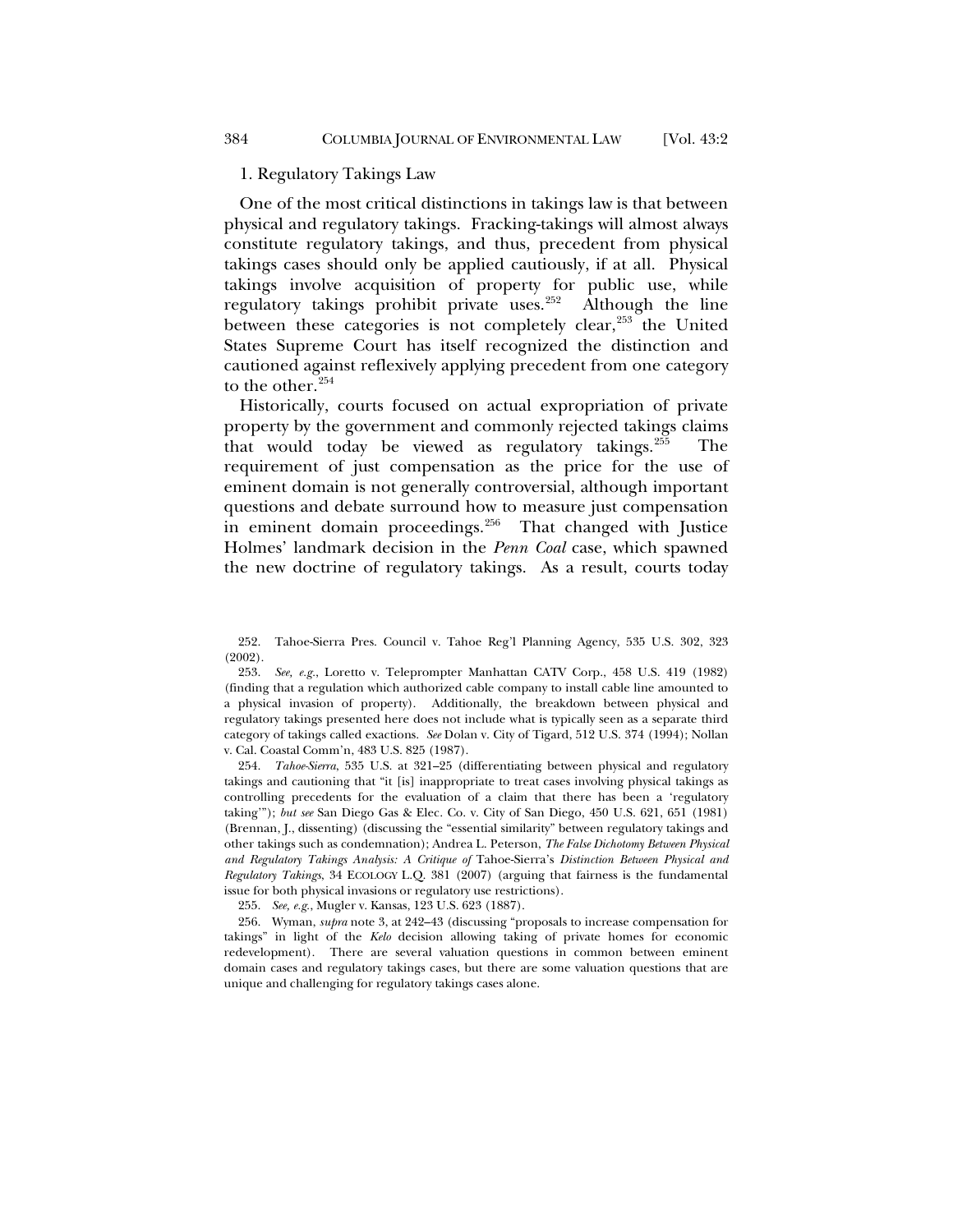may be asked to determine if "regulation goes too far"[257](#page-50-0) and thus requires compensation, even though the government has not actually "taken" any property in the most literal sense of the word.

The default test applied to regulatory takings claims was announced by Justice Brennan in the *Penn Central* case. According to that test, courts will weigh a number of factors to determine whether a regulation has gone too far, including "[t]he economic impact of the regulation," "the extent to which the regulation has interfered with distinct investment-backed expectations," and "the character of the governmental action."[258](#page-50-1) The economic impact and perhaps the interference factor have a clear connection to the valuation question that is the focus of this Article, but they should not be conflated with just compensation. In assessing the economic impact and interference with distinct investment backed expectations, courts are concerned with the relative impact of the regulation as against the value of the entire property and the absolute magnitude of the impact. $259$  This is a quite different question from asking how much compensation is just, once the absolute amount of economic harm is determined.<sup>260</sup> Regardless, the problems in valuing fracking-takings claims discussed below are relevant both for determining the appropriate level of just compensation as well as whether a taking has occurred in the first place.

The broad overview just presented raises a few more complicated issues, which should be flagged before moving on. First, comparing the economic impact of the regulation to the remaining value of the property at issue involves a difficult question of definition known as the "denominator problem."[261](#page-50-4) The typical formulation is that courts should look to the "parcel as a whole," although deciding what constitutes the whole property is not a

257. Pa. Coal Co. v. Mahon, 260 U.S. 393, 415 (1922).

258. Penn Cent. Transp. Co. v. City of New York, 438 U.S. 104, 124 (1978).

260. Michelman, *supra* not[e 3,](#page-1-0) at 1192.

<span id="page-50-4"></span><span id="page-50-3"></span>261. *See* Lucas v. S.C. Coastal Council, 505 U.S. 1003, 1054 (1992) (Blackmun, J., dissenting); *Pa. Coal*, 260 U.S. at 419 (Brandeis, J., dissenting); Michelman, *supra* note [3,](#page-1-0) at 1192.

<span id="page-50-2"></span><span id="page-50-1"></span><span id="page-50-0"></span><sup>259.</sup> *See* Michelman, *supra* note [3,](#page-1-0) at 1192; *see also* Lost Tree Vill. Corp. v. United States, 707 F.3d 1286, 1292 (Fed. Cir. 2013) ("Definition of the relevant parcel affects not only whether a particular regulation is a categorical taking under *Lucas*, but also affects the *Penn Central* inquiry into the economic impact of the regulation on the claimant and on investment-backed expectations.").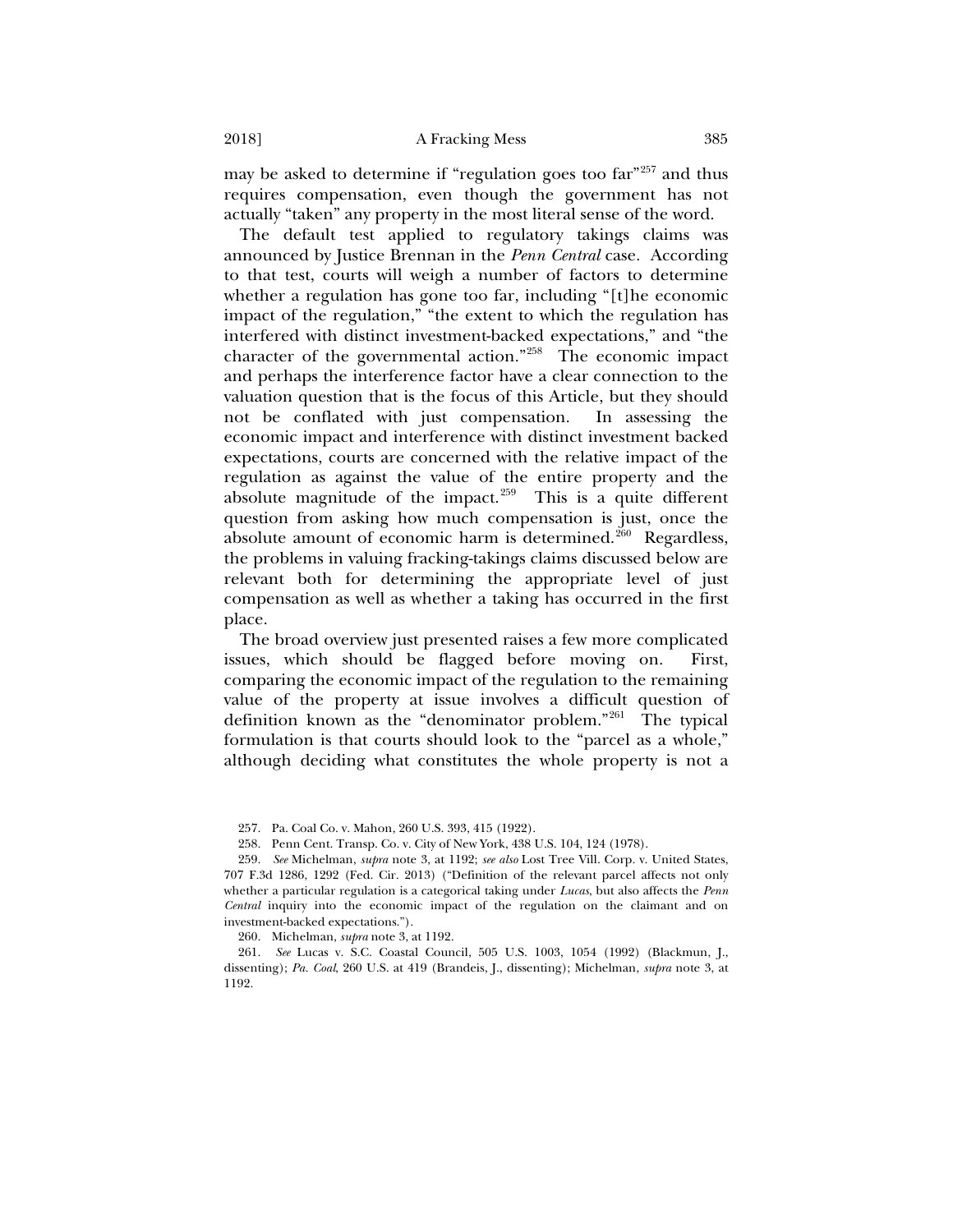simple task.<sup>262</sup> Additionally, the task is further complicated when a parcel of property is sub-divided into separate estates such as the surface estate and mineral estate. $263$  The most recent takings case from the United States Supreme Court addressed the denominator problem, holding that the hallmark flexibility of takings doctrine applied to the question of defining the denominator.<sup>[264](#page-51-2)</sup>

Second, the character of the governmental action factor from *Penn Central* also implicates some broader considerations, such as the importance of the public purpose and the harm versus benefit question. Professor Echeverria has explained that the magnitude alone of the public interest served by a regulation should not be enough to avoid regulatory takings liability, even if the public interest "outweighs" the burden on property. $265$  This is so because "no one would argue that the government should be able to avoid paying for a right-of-way because a road will serve an important [public] transportation purpose."<sup>[266](#page-51-4)</sup> However, in cases where a regulatory burden applies "broadly across the community," then the value or importance of the regulation should influence the decision on whether the regulation amounts to a taking.<sup>267</sup> But going beyond the magnitude of the public interest, the harm versus

<span id="page-51-2"></span>264. *Murr*, 137 S. Ct. at 1949 (identifying the treatment of the land under state and local law, the physical characteristics of the land, and the prospective value of the regulated land as factors to be considered in assessing reasonable expectations of landowners). The Federal Circuit also recently grappled with the denominator problem. *Lost Tree Vill. Corp.*, 707 F.3d at 1292–93 (discussing the state of the "parcel as a whole" doctrine at the time). However, this case might have reached a different outcome if the court had applied the standard articulated in more detail by *Murr*. The Federal Circuit reached final resolution of this case before the *Murr* decision was announced. Lost Tree Vill. Corp. v. United States, 787 F.3d 1111 (Fed. Cir. 2015).

<span id="page-51-5"></span><span id="page-51-4"></span><span id="page-51-3"></span>265. John D. Echeverria, *Making Sense of* Penn Central*,* 23 UCLA J. ENVTL. L. & POL'Y 171, 175–76 (2005).

267. *Id.*

<sup>262.</sup> Murr v. Wisconsin, 137 S. Ct. 1933, 1948–49 (2017).

<span id="page-51-1"></span><span id="page-51-0"></span><sup>263.</sup> *Compare* Animas Valley Sand & Gravel, Inc. v. Bd. of Cty. Comm'rs, 38 P.3d 59, 68 (Colo. 2001) (finding that the mineral estate was part of the entire property including the surface estate), *with Pa. Coal*, 260 U.S. at 415 (distinguishing not just between surface rights and the right to mine coal but also the right of support). Justice Stevens has also noted the potential for manipulation whereby investors "may market specialized estates" to take advantage of categorical rules requiring compensation per se for a total taking of property. *Lucas*, 505 U.S. at 1065 (Stevens, J., dissenting).

<sup>266.</sup> *Id.* at 176.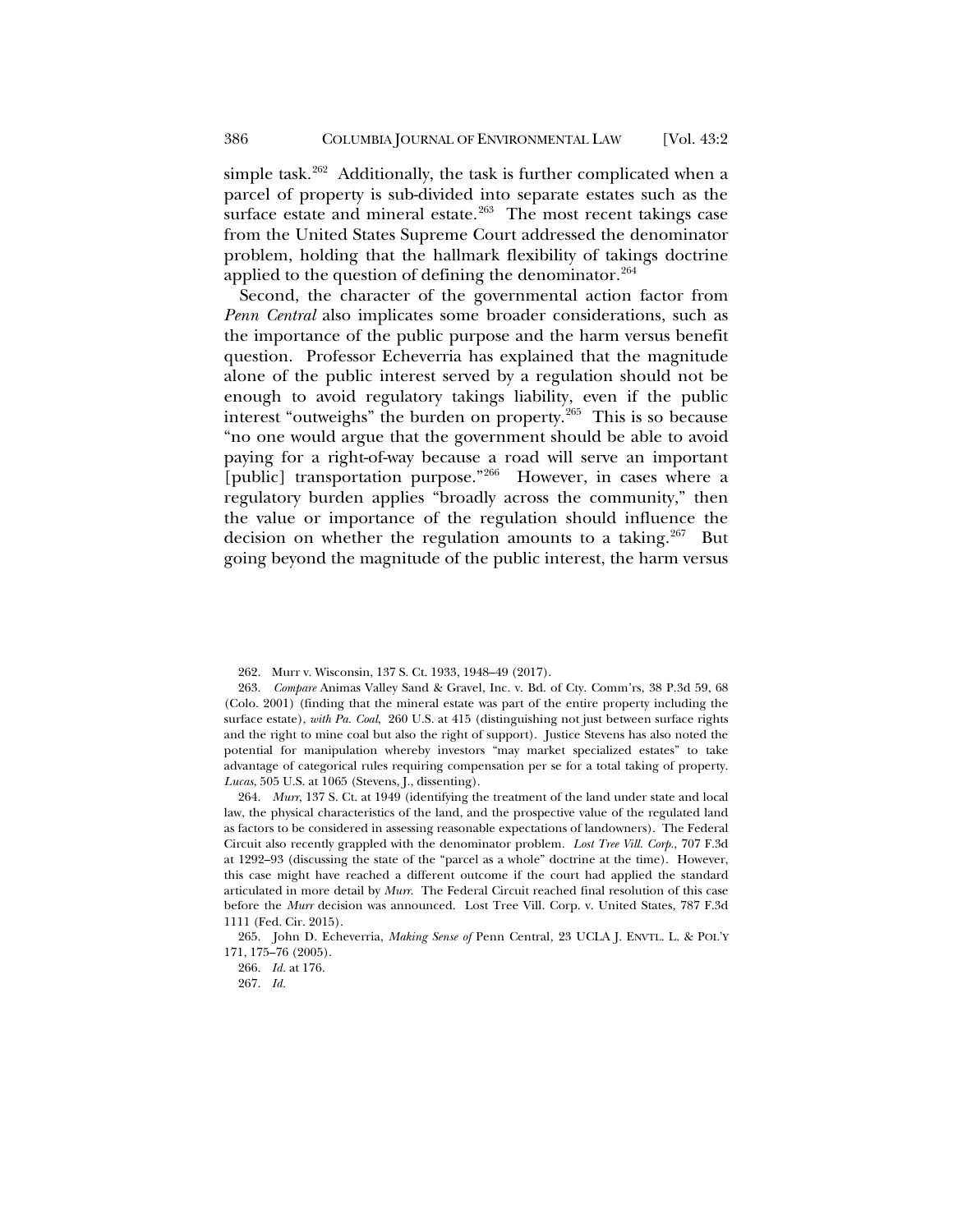benefit question should, according to Echeverria, be relevant in the *Penn Central* analysis.<sup>[268](#page-52-0)</sup>

One final complication worth mentioning is that some regulatory takings are encompassed by a categorical rule, creating an exception to the default balancing test of *Penn Central*. [269](#page-52-1) Thus, the United States Supreme Court has carved out the category of regulations which deny an owner "*all* economically beneficial uses" of property.[270](#page-52-2) This test is commonly known as a "total taking" or simply the *Lucas* test. Yet this seemingly broad carve out has been subsequently limited because a total take is rare. $271$ 

2. Permanent Takings, Temporary Takings, and Indefinite Delays

The next important distinction that will bear on the problem of valuing fracking-takings is the distinction between permanent takings, temporary takings, and indefinite delays. Temporary restrictions on the use of property such as moratoria are easily understood as temporary takings. But the United States Supreme Court has also clarified that even a permanent restriction on property use, once declared to be a taking of private property, does not force the government to pay the full value of the permanent restriction; instead, government may effectively convert the permanent taking into a temporary taking.[272](#page-52-4) Yet fracking-takings claims do not fit neatly into either category. Even a "permanent" ban on fracking does not actually take any property but rather indefinitely delays potential extraction of mineral resources. Thus, the "one-off" nature of mineral extraction means that valuation methods calculated for ongoing uses of property may not match well.

Sometimes courts will find that a temporary restriction amounts to a taking, and sometimes not. Thus, when voters in South Dakota approved a ballot measure that revoked a permit for a landfill, this

<span id="page-52-0"></span><sup>268.</sup> *Id.*; *see also* Michelman, *supra* note [3,](#page-1-0) at 1236–37 (recognizing that the "harmprevention/benefit-extraction test," while not justified on efficiency grounds, does have a "strong intuitive appeal" and justification on fairness grounds).

<span id="page-52-1"></span><sup>269.</sup> Tahoe-Sierra Pres. Council v. Tahoe Reg'l Planning Agency, 535 U.S. 302, 325 (2002) (noting the oddity of "a regulatory takings case that, nevertheless, applied a categorical rule").

<sup>270.</sup> Lucas v. S.C. Coastal Council, 505 U.S. 1003, 1019 (1992).

<sup>271.</sup> *See Tahoe-Sierra*, 535 U.S. at 319.

<span id="page-52-4"></span><span id="page-52-3"></span><span id="page-52-2"></span><sup>272.</sup> "[T]he landowner has no right under the Just Compensation Clause to insist that a 'temporary' taking be deemed a permanent taking." First English Evangelical Lutheran Church v. County of Los Angeles, 482 U.S. 304, 317 (1987).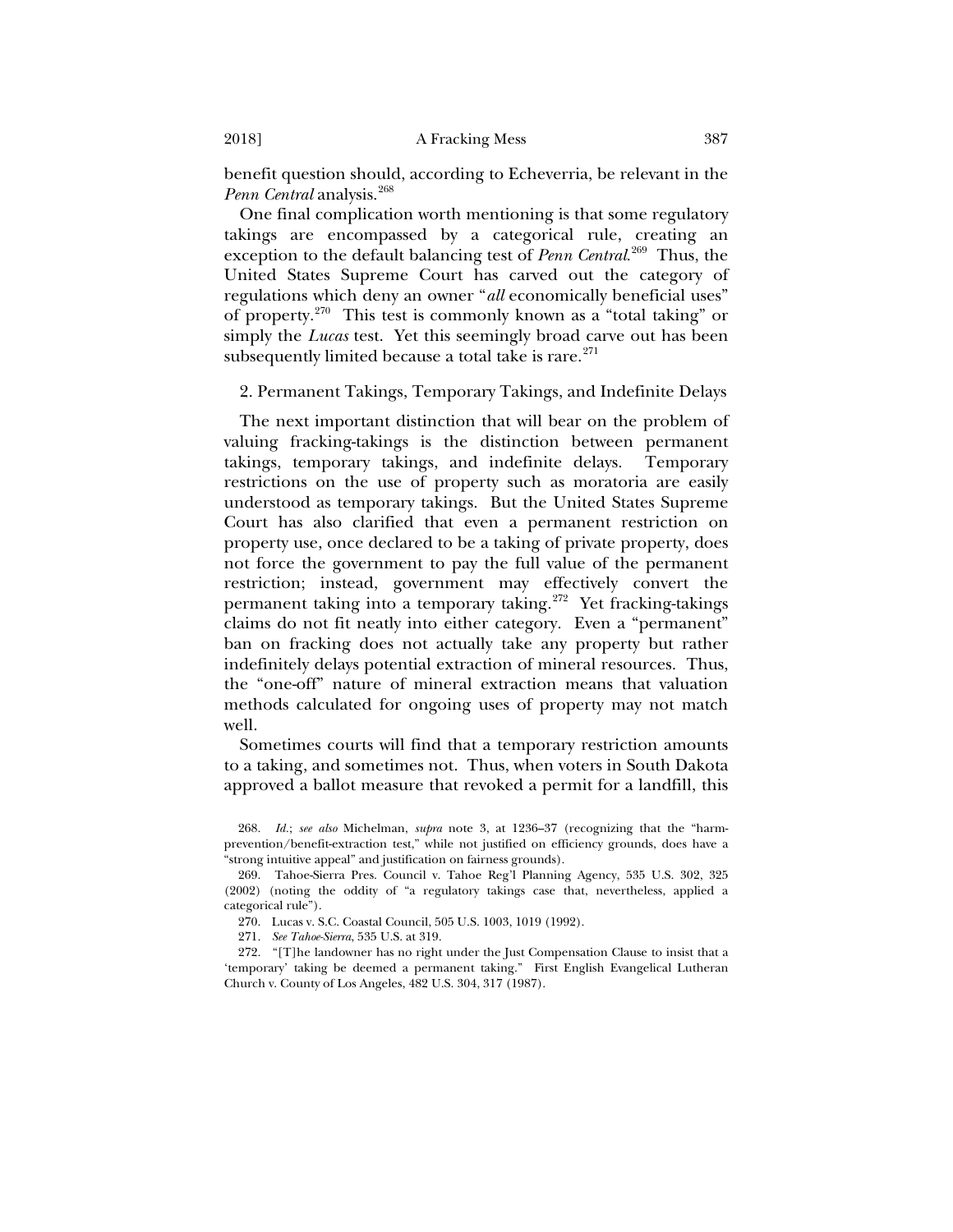action was found to constitute a taking of private property.<sup>[273](#page-53-0)</sup> The fact that the restriction proved to be only temporary did not excuse the state from liability.<sup>274</sup> Yet a temporary delay in approving permits to drill did not ultimately amount to a taking of an oil and gas lease.[275](#page-53-2) Courts often put a lot of weight on whether the restriction was temporary from the outset or not, although the effect of a permanent regulation which is invalidated or rescinded is not practically different from a temporary restriction which expires after the same duration.

The distinction between temporary and permanent takings is particularly important in choosing the method of valuation. The most common view is that permanent takings require payment of fair market value, while temporary takings require payment of the rental value for the property.<sup>[276](#page-53-3)</sup> Yet as in other areas of takings law, case-by-case considerations may require a different valuation methodology to achieve the ultimate result of ensuring fairness.<sup>277</sup>

Because of the non-renewable resources in question, frackingtakings claims do not fit neatly into the permanent or temporary categories. Thus, perhaps a fracking-takings claim should be analyzed as an indefinite delay instead of either a permanent or temporary taking of the use of property.<sup>278</sup> A regulation that creates an indefinite delay is distinguishable from either a

<span id="page-53-2"></span>275. Bass Enters. Prod. Co. v. United States, 381 F.3d 1360, 1370–71 (Fed. Cir. 2004). This case was decided after *Tahoe-Sierra*, and explicitly discussed the implications of that decision. *Id.* at 1364.

276. Yuba Nat. Res., Inc. v. United States, 821 F.2d 638, 641 (Fed. Cir. 1987).

<span id="page-53-4"></span><span id="page-53-3"></span>277. As but one example, the South Dakota Supreme Court decided to use the difference between interest on the developer's cash flows to determine just compensation for the temporary taking of the permit to develop the Lonetree landfill. *SDDS*, 650 N.W.2d at 19. Additional alternative methodologies are discussed *supra* notes [193](#page-38-7)[–203](#page-39-7) and accompanying text.

<span id="page-53-5"></span>278. Although not fracking-takings cases, there is some contrary authority to this suggestion for other takings claims involving property rights in minerals. *See, e.g.*, *Yuba*, 821 F.2d at 641–42 (temporary prohibition on gold mining); Fla. Rock Indus., Inc. v. United States, 791 F.2d 893, 904 (Fed. Cir. 1986) (enjoining limestone mining under Clean Water Act).

<sup>273.</sup> SDDS, Inc. v. South Dakota, 650 N.W.2d 1, 19 (S.D. 2002).

<span id="page-53-1"></span><span id="page-53-0"></span><sup>274.</sup> *Id.* at 10 (stating that it would not reopen the Eighth Circuit's determination that that the ballot measure constituted a taking). It is important to note, however, that this case was decided just before the United States Supreme Court announced the *Tahoe-Sierra* decision, and so perhaps a different result might have been reached in light of the clarification that a temporary restriction does not automatically create a taking.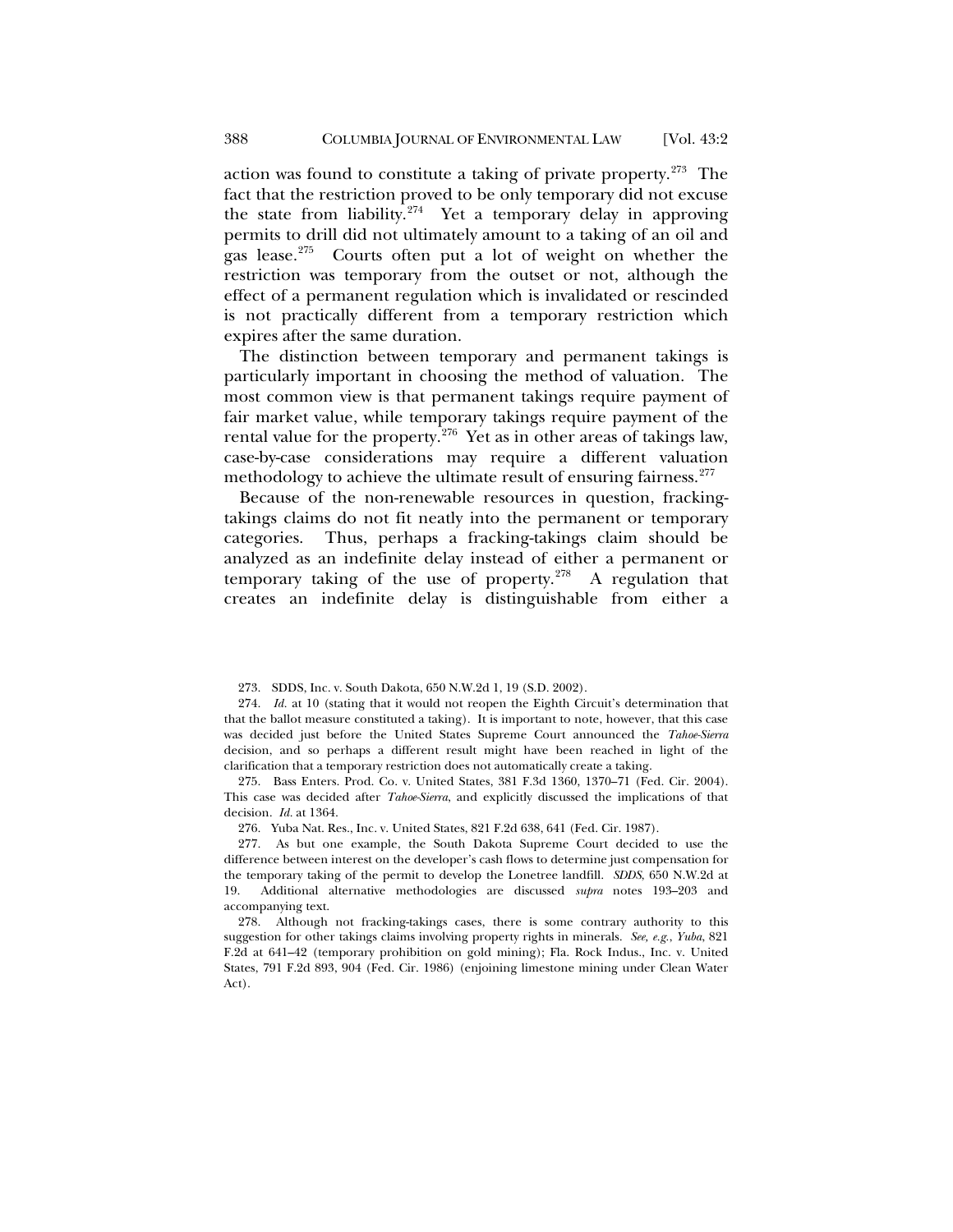permanent restriction or a temporary taking with a definite end, $279$ and is perhaps a more useful way to think of a taking that relates to extraction of mineral resources. Unlike uses of property such as residential or commercial buildings which provide a continuing and ongoing source of income, the extraction of specific oil and gas can only occur once.<sup>[280](#page-54-1)</sup> Oil and gas is even different from a *profit a prendre* in renewable resources such as timber or water, because the extraction of the resource can occur only once. Thus, permanent and temporary takings make sense in the context of takings of real property such as restrictions on development in sensitive wetlands, or restrictions on the height of buildings. Yet for mineral rights, a ban on fracking is better viewed not as a permanent ban on extracting oil and gas, but rather as an indefinite delay of extraction until either the ban is lifted or new technology allows extraction with more acceptable impacts on the surrounding community. A different way of thinking about this is that mineral rights will typically have some sort of remaining value,<sup>[281](#page-54-2)</sup> even if current restrictions and technology limitations mean that the minerals cannot currently be extracted.

The reason indefinite delay is useful as a concept is that the typical valuation method for temporary takings is the rental value of the property. Yet no one would rent mineral rights for a time period when they know they would not be allowed to extract the

<span id="page-54-1"></span>280. This does not mean that oil and gas may only be extracted once from the same piece of property, as developments in technology may allow for extraction of oil and gas in separate stages.

<span id="page-54-2"></span>281. History has shown that mineral rights thought to have little value ended up being quite valuable. Thus, it is reasonable that even in the case of restrictions on current extraction methods, mineral rights would retain value, perhaps even significant value. On the flip side, if mineral interest owners argue that their property is rendered valueless by regulations on fracking, then the government should be able to immediately initiate condemnation proceedings to take the mineral interest, perhaps only paying a nominal value of \$1.

<span id="page-54-0"></span><sup>279.</sup> Of course, any "permanent" regulation enacted by government could be thought of as an indefinite restriction, since the regulation might be lifted in the future. However, for extraction of minerals the indefinite delay matters more because the owner does not necessarily lose anything. No one can predict with any certainty what the value of mineral resources will be in the future, especially for volatile oil and gas. Thus, assuming that the owner will suffer harm from delay is not appropriate. It may well be that the value of taken oil and gas will be greater in the future, even taking account of the time value of money. Awarding high levels of just compensation based on interest on lost income streams, without transferring the mineral rights to the government, would therefore risk doublecompensation for the property owner. See *infra* Part IV.B.1, for greater discussion of these issues.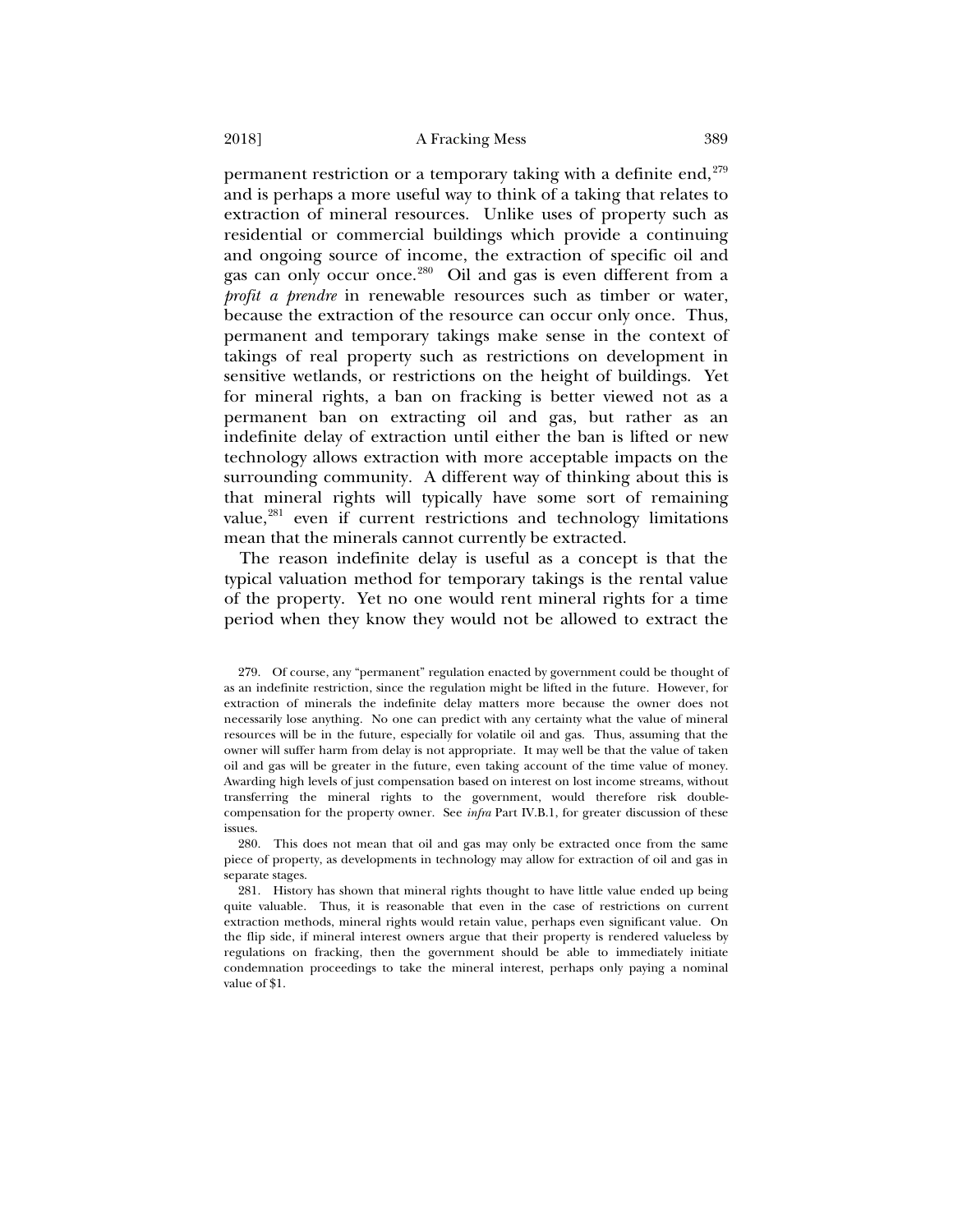minerals, and so a different valuation method is needed for this type of taking.<sup>[282](#page-55-0)</sup>

## 3. Offsetting Benefits

Contrary to property rights advocates' claims, regulation of property does more than just harm property owners; regulation usually benefits property owners and property values as well. In some cases, the benefits of the regulatory scheme overall may outweigh the negative effects,<sup>[283](#page-55-1)</sup> or they may at least mitigate the impacts,[284](#page-55-2) thus making a taking less likely or reducing the amount of just compensation required. The term for this is offsetting benefits in the just compensation context, or average reciprocity of advantage for the substantive taking question.<sup>[285](#page-55-3)</sup>

Although the United States Supreme Court is not always consistent in applying this principle,<sup>[286](#page-55-4)</sup> it is broadly recognized in takings law.[287](#page-55-5) Thus, in the *First English* case the California courts on remand recognized the reciprocity of safety benefits that First English enjoyed in exchange for the burden of not being allowed to construct buildings along the riverbed area prone to flooding.<sup>[288](#page-55-6)</sup> This reflected the broad recognition that zoning regulations, while restricting uses on private property, also confer many benefits on the same property.<sup>289</sup> This reasoning was reaffirmed in the most

<span id="page-55-1"></span>283. *See, e.g.*, Brown v. Legal Found. of Washington, 538 U.S. 216, 240 (2003) (precluding liability for taking when no net loss suffered by property owner).

<span id="page-55-4"></span>286. *See, e.g.*, Horne v. Dep't of Agric., 135 S. Ct. 2419, 2432 (2015) (rejecting the government's argument that the benefits of raisin regulatory scheme should offset value of taken raisins); United States v. Pewee Coal Co., 341 U.S. 114, 118 (1951) ("[I]t is immaterial that the governmental operation resulted in a smaller loss than [the takee] would have sustained if there had been no seizure of the mines.").

<span id="page-55-5"></span>287. Echeverria & Blumm, *supra* note [110,](#page-22-1) at 680 (noting that even if a taking has occurred, property owner must establish a loss in order for the Takings Clause to be violated).

<span id="page-55-6"></span>288. First English Evangelical Lutheran Church v. County of Los Angeles, 258 Cal. Rptr. 893, 905 (1989).

<span id="page-55-7"></span>289. Agins v. City of Tiburon, 447 U.S. 255, 262 (1980) ("In assessing the fairness of the zoning ordinances, these benefits must be considered along with any diminution in market value that appellants might suffer.").

<span id="page-55-0"></span><sup>282.</sup> *Contra* Miller Bros. v. Dep't of Nat. Res., 513 N.W.2d 217, 222–23 (Mich. Ct. App. 1994) (equating indefinite delay with a temporary restriction on property).

<span id="page-55-2"></span><sup>284.</sup> Daryl J. Levinson, *Framing Transactions in Constitutional Law*, 111 YALE L.J. 1311, 1338–39 (2002) (discussing application of the concept in railroad eminent domain cases).

<span id="page-55-3"></span><sup>285.</sup> *See* Serkin, *supra* note [112,](#page-23-0) at 695 (noting that offsetting benefits for compensation raises the "same issues" as average reciprocity of advantage for whether a taking occurred).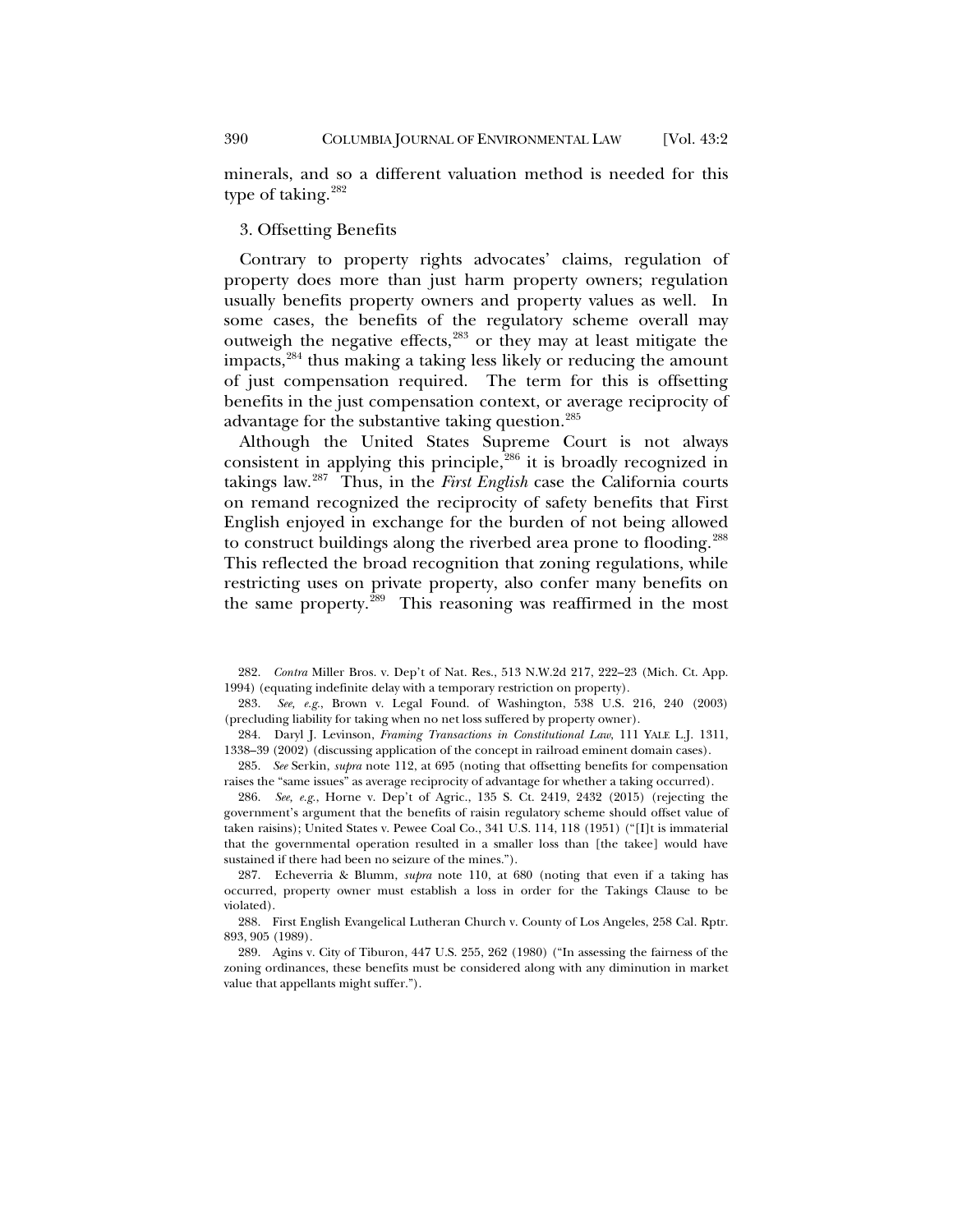recent takings case from the United States Supreme Court.<sup>[290](#page-56-0)</sup> Thus, it appears to be a well-settled principle that offsetting benefits should be considered in takings cases.

#### IV. VALUING FRACKING-TAKINGS CLAIMS

Now it is time to turn to the valuation of fracking-takings claims. The key overarching principles animating this discussion are that 1) fair market value is incredibly difficult for courts to determine accurately; 2) the fair market value of the property taken does not necessarily equal either the economic impact of the regulation or just compensation. There are many conceivable instances where economic impact and just compensation might diverge. In particular, equating the value of the property which is taken with the just compensation required has led courts astray from the underlying purposes of the takings regime. Such an all-or-nothing approach, requiring either no compensation or full compensation for the value of property taken, does not allow for a nuanced approach which fully accounts for the competing interests of private property owners and the broader public. $291$  To be sure, courts often repeat the simplistic phrase that the goal of just compensation is to put the owner "in as good a position pecuniarily as if his property had not been taken."[292](#page-56-2) Yet there is no defensible reason based in fairness or efficiency why a property owner whose property is burdened by a regulation that "goes too far" should be made completely whole, while an owner burdened by regulation that doesn't go too far could have the greater part, or perhaps even the vastly greater part, of his property value taken without compensation. A more sensible and fair approach would be one that gives some compensation to an owner when regulation goes too far, but not the full value of the taken property. In practice,

<span id="page-56-0"></span>290. Murr v. Wisconsin, 137 S. Ct. 1933, 1948 (2017) ("[T]his restriction is mitigated by the benefits of using the property as an integrated whole, allowing increased privacy and recreational space, plus the optimal location of any improvements."); *see also Living on Earth: Enviro Win at Supreme Court*, PUB. RADIO INT'L (June 30, 2017) (Professor Richard Lazarus explained how benefits of regulatory scheme benefitted owners of property along a river by protecting the fragile ecosystem, which made this a regulatory givings case, rather than a regulatory takings case, due to offsetting benefits.).

<span id="page-56-1"></span>291. Serkin, *supra* not[e 112,](#page-23-0) at 680 (calling for "more nuanced resolutions to cases that often seem to require a broader range of options than paying 'all' or paying 'nothing.'").

<span id="page-56-2"></span>292. United States v. 564.54 Acres of Land, 441 U.S. 506, 510–11 (1979) (quoting Olson v. United States, 292 U.S. 246, 255 (1934)).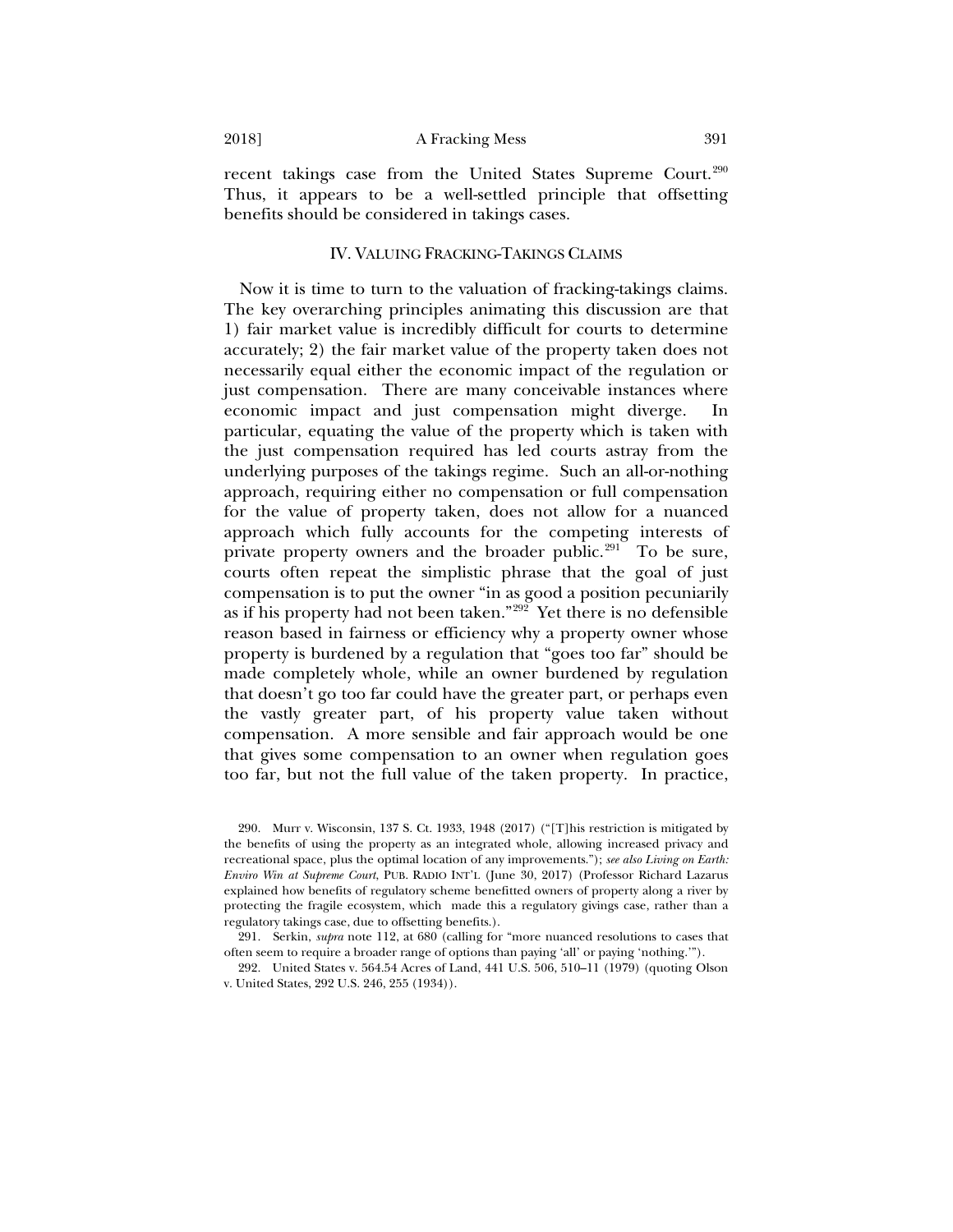even if not in words, courts often achieve this result by employing the various valuation mechanisms which can better calibrate a just compensation award. The example of fracking-takings only highlights these fairness and efficiency concerns, as discussed below.

# A. Categorizing Fracking-Takings

In order to assess the issue of valuing fracking-takings claims with any specificity, it is necessary to define the context in which fracking-takings claims might arise. This will then enable a classification of the fracking-takings claims based upon the distinctions laid out in Part II. As explained previously, the focus of this Article is on takings challenges based on relatively recent bans on fracking at the state or local level, such as the takings challenges that are ongoing in Dallas and New York.<sup>[293](#page-57-0)</sup>

First, fracking bans are regulatory takings, and thus, most fracking-takings claims will be resolved under the balancing test of *Penn Central* rather than bright-line rules that require compensation no matter how small the impact or how much value remains in the property. The rare exception of *Lucas'* total taking of property would be limited, even in the case of oil and gas leases.<sup>294</sup> This means that a court evaluating a fracking-takings claim would need to be able to calculate a value for whatever is defined as the parcel as a whole and compare that to the impact that the fracking ban would have on the property. Additionally, courts would have leeway to calibrate a just compensation award using valuation mechanisms that could ensure that fairness and efficiency are not sacrificed, as discussed in the following Part.

Second, fracking-takings could result in either permanent or temporary takings. Yet the astronomically high values that would result from standard fair market value measurements of just compensation implies that if a court were to find that a fracking ban amounted to a permanent taking, government would likely relent and abandon its ban in an attempt to lower the liability, which easily would have the potential to bankrupt a local government or even cause serious budgetary issues in a state as

<span id="page-57-1"></span><span id="page-57-0"></span><sup>293.</sup> *See supra* notes [225](#page-44-5)[–235](#page-45-6) and accompanying text. As discussed previously, those claims have problems, but similar claims might be brought in jurisdictions that restrict the use of fracking to extract oil and gas.

<sup>294.</sup> Lynch, *supra* not[e 13,](#page-4-0) at 86–89.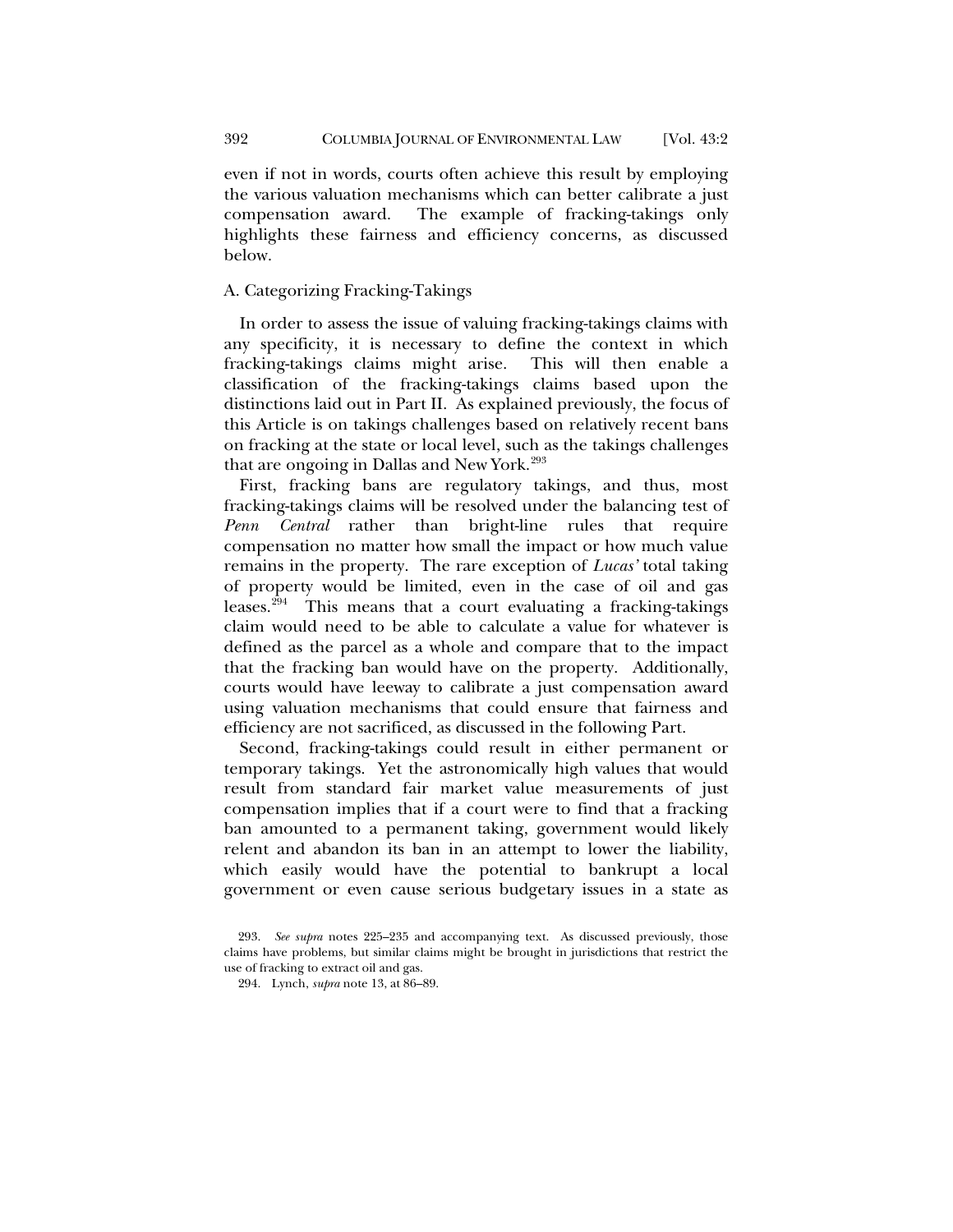large as New York. Thus, the subsequent discussion in this Part will focus on the various methods for calculating temporary takings, which attempt to approximate the rental value of a temporary fracking ban that does not actually reduce the amount of oil and gas available to be extracted. Also, it is unclear whether delay would actually cause a harm or benefit to the property owner, as the costs of production may have declined in the interim, or the price of oil may have gone up, meaning the property has greater value than it did before. Actual harm is a predicate to a successful fracking-takings claim,[295](#page-58-0) but the presence of harm does not automatically require takings liability, especially if the "harm" is simply the denial of opportunity to capture a windfall due to formerly high prices for oil or gas.[296](#page-58-1)

Third, fracking-takings claims are inherently uncertain due to the unproven nature of the oil and gas reserves. The valuation methods should therefore reflect that greater uncertainty. Valuation methods that do not compensate for that uncertainty would result in property owners shifting the risk and uncertainty inherent in oil and gas exploration onto the public. Although this might hold up well on efficiency grounds (if a numeric value can ethically be put on public health and safety), on fairness grounds there is no justification for the rent seeking that would occur if property owners could convert uncertain oil and gas profits into certain just compensation.

Fourth, fracking-takings claims are usually focused on the loss or delay of income from the extraction of oil and gas, and thus do not represent impacts to a going concern.<sup>297</sup> This means that while economic methods such as lost profits are appropriate for assessing the economic impact of a delay on a going concern, such calculations are not appropriate in valuing just compensation for fracking-takings claims (except as an upper limit on compensation).<sup>[298](#page-58-3)</sup>

295. *See* Corrigan v. City of Scottsdale, 720 P.2d 513, 519 (Ariz. 1986).

<span id="page-58-1"></span><span id="page-58-0"></span>296. As discussed below, I use the term windfall to mean unexpected or unforeseen profit that results from luck rather than labor or taking risks. *See infra* notes [300–](#page-60-0)[301](#page-60-1) and accompanying text.

<span id="page-58-2"></span>297. *See* Yuba Nat. Res., Inc. v. United States, 904 F.2d 1577, 1582 (finding "no existing business or going concern that the government took" in a takings case involving gold mining).

<span id="page-58-3"></span>298. Lost profits should be used as an upper bound, because it is entirely possible in the fracking-takings context that no harm would be caused by a delay or even a permanent restriction, where either alternative methods of production exist that don't rely on fracking,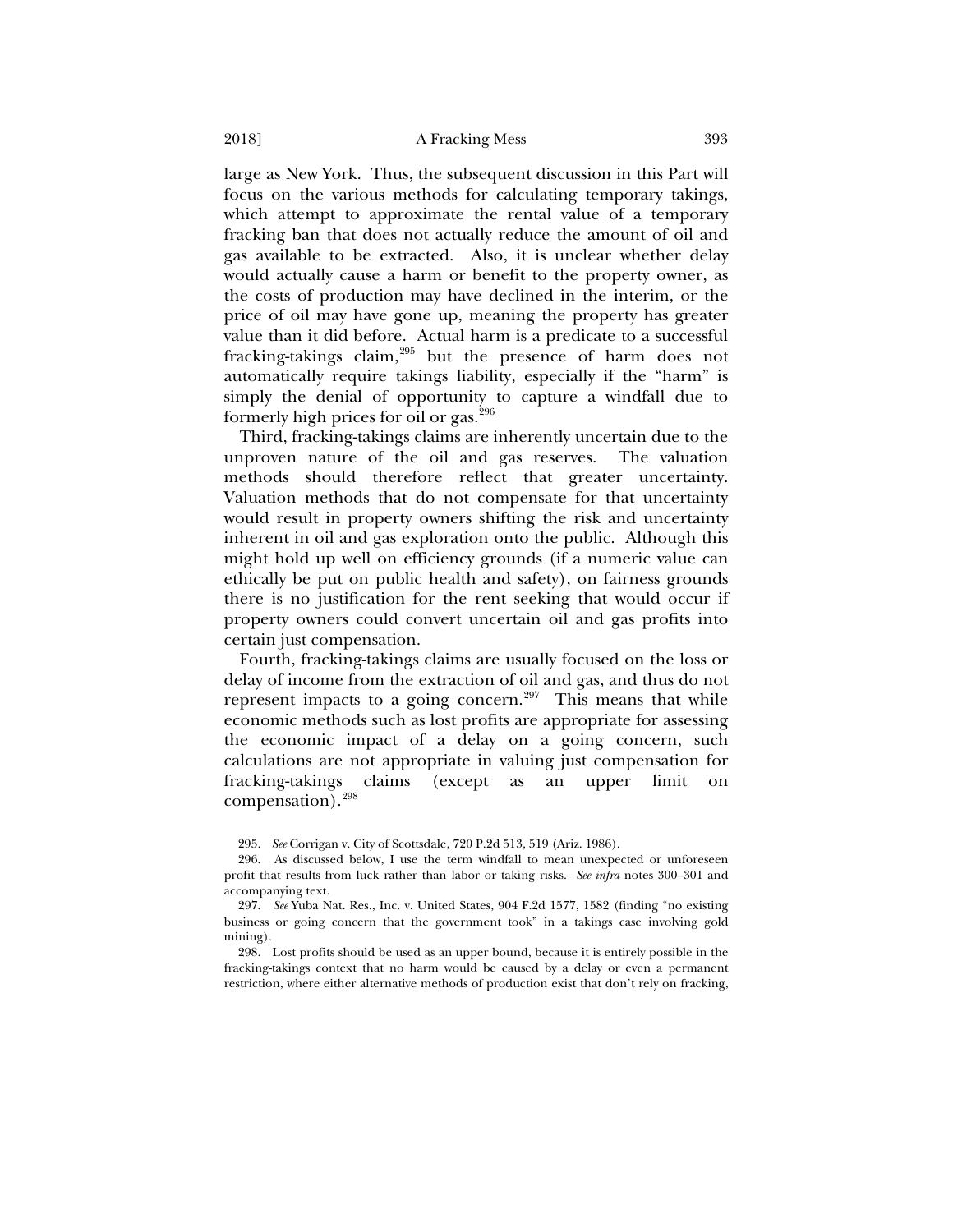Fifth, and finally, one might argue that fracking-takings claims should receive less protection through high valuation methods in states that have adopted the nonownership or qualified ownership models of mineral rights such as oil and gas. This would flow from the state's broad authority to regulate the extraction of oil and gas, similar to wild animals such as oysters. Thus, the fracking ban in New York is likely on relatively firm ground, but even if it was found to be a taking, a court should be hesitant to impose substantial liability given the state's authority to regulate the methods of extraction of oil and gas. However, even in states that have adopted the ownership in place model, such as Texas, courts in practice have still recognized the authority of the state to regulate the industry.<sup>[299](#page-59-0)</sup>

# B. Problems in Valuing Fracking-Takings

The example of fracking-takings highlights several difficulties with determining just compensation. This Part identifies those issues and how they map onto the theoretical justifications for just compensation. The first set of issues relates to fairness, and highlights several of the valuation rules which must be carefully applied to a fracking-takings claim, in spite of numerous difficulties. Key fairness concerns include avoiding windfalls to private landowners, accounting for offsetting benefits of regulation, and the risk-shifting associated with lost profits. A number of other issues relate to efficiency concerns such as the uncertainty and range of potential fracking-takings liability, which risks unduly deterring appropriate regulations. These uncertainties arise from the date a taking is valued and the highly fluid nature of the costs and price associated with oil and gas development, which is tied to the temporary or indefinite nature of the taking. In order to

where the price of the oil and gas dropped to make extraction unprofitable, or other economic realities that would not be reflected in the fair market value of mineral rights. *See* Wade, *supra* note [109,](#page-22-0) at 140 (discussing takings claim related to water rights for pecan farming and noting that actual economic losses were likely less than an award based on appraisal values instead of present value of lost income).

<span id="page-59-0"></span><sup>299.</sup> Robert E. Hardwicke, *The Rule of Capture and Its Implications as Applied to Oil and Gas*, 13 TEX. L. REV. 391, 415 (1935) ("Whether the ownership or non-ownership-in-place rule prevailed in a jurisdiction would, it seems, be wholly immaterial on the question of legislative power to adjust and protect conflicting property rights by reasonable rules."); *see also*  WILLIAMS & MEYERS, OIL & GAS LAW, *supra* note [66,](#page-15-0) § 204.3 (finding "no significant differences in result" between government power to regulate oil and gas operations in ownership-in-place versus nonownership jurisdictions).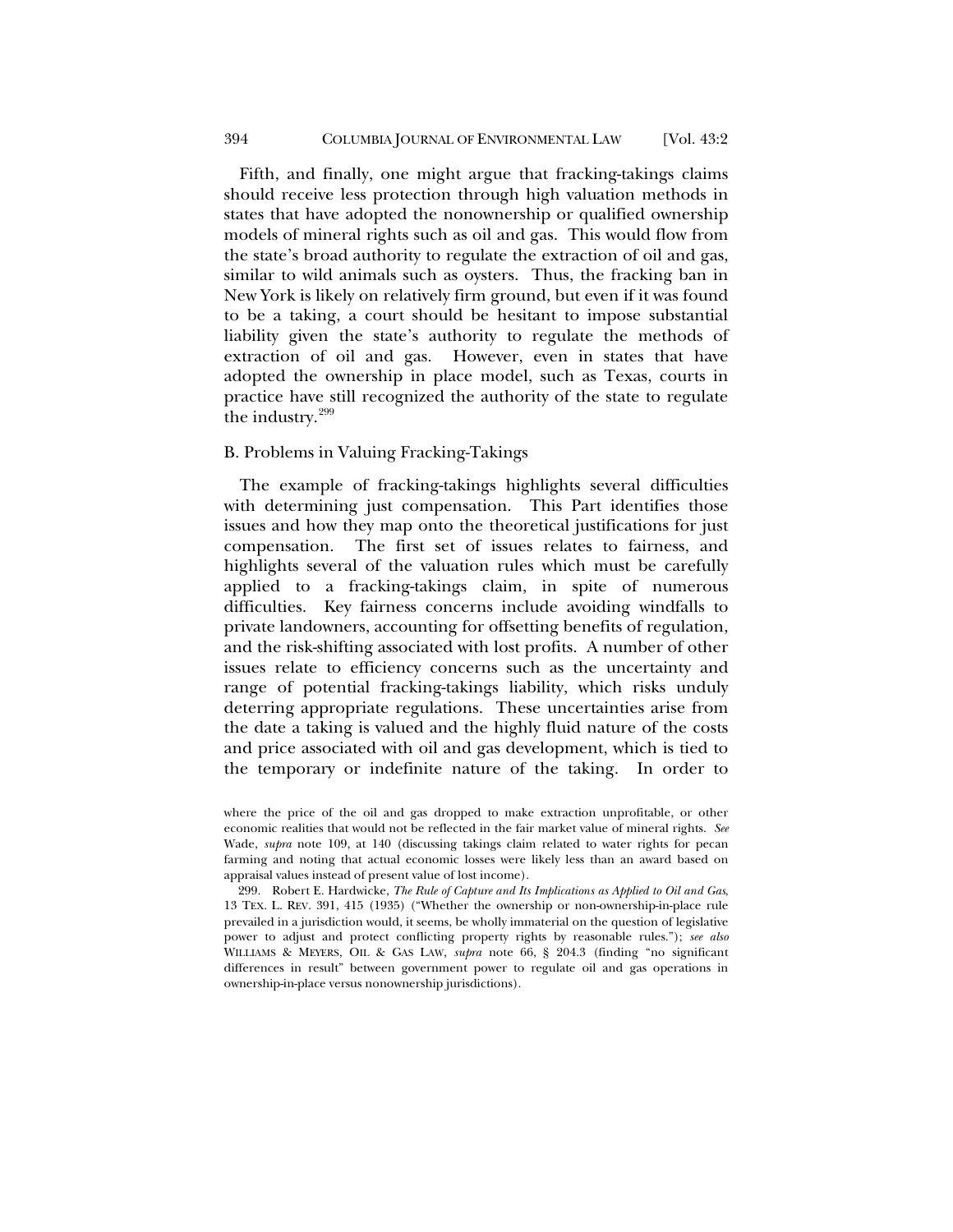provide the appropriate deference to government regulations, courts must be sure to set clear upper bounds on any frackingtakings claim, including actual damages, excluding lost profits, and limitations based on investment that might be obscured by more traditional fair market value approaches. Finally, this Part will discuss objections to this approach by theories of just compensation that are hostile to government regulation.

- <span id="page-60-0"></span>1. Fairness Concerns in Fracking-Takings
	- i. Windfalls

<span id="page-60-1"></span>Before delving any further into the problems associated with windfalls in the fracking-takings context, it is necessary to clearly lay out the meaning of that term. This Article adopts the definition of a windfall as an "unexpectedly large or unforeseen profit.["300](#page-60-2) Legal definitions of windfall typically add a luck distinction as well to say that a windfall is "a result of good fortune rather than as a result of effort, intelligence, or the venturing of capital,"[301](#page-60-3) this Article does the same. Both of these definitions often apply in the frackingtakings context, where the tremendous current value of oil and gas interests in the past decade or so was often unexpected or unforeseen, and in most if not all instances the mineral rights owner lucked into this value instead of acquiring it through effort, intelligence, or investment of capital.

Mineral interest owners who are prevented from extracting oil and gas on their property due to fracking bans, yet nevertheless seek just compensation from the government, would therefore often experience a windfall if they succeed. Such a windfall would violate the fundamental purpose of takings law to achieve a fair

300. XX *Windfall*, OXFORD ENGLISH DICTIONARY (2d ed. 1989).

<span id="page-60-3"></span><span id="page-60-2"></span>301. Eric Kades, *Windfalls*, 108 YALE L.J. 1489, 1491 (1999) (quoting Comment, *Taxation of Found Property and Other Windfalls*, 20 U. CHI. L. REV. 748, 748 (1953)). Some might object that when property increases in value due to developments in technology that enable extraction of oil and gas, this is simply part of owning property and not really a windfall. Or one might state that law typically "leaves the thing with its founder, without any effort to isolate luck from skill." Richard A. Epstein, *Luck*, SOC. PHIL. & POL'Y, Autumn 1988, at 17, 18. Yet there is good reason to treat windfalls differently in the takings context, where accumulations of value due to luck would be more fairly distributed across society broadly, rather than concentrated in a small number of individuals. Redistribution of those windfalls would not frustrate efficiency concerns since by definition the windfall was not a result of productive activity. Kades, *supra* not[e 301,](#page-60-1) at 1492.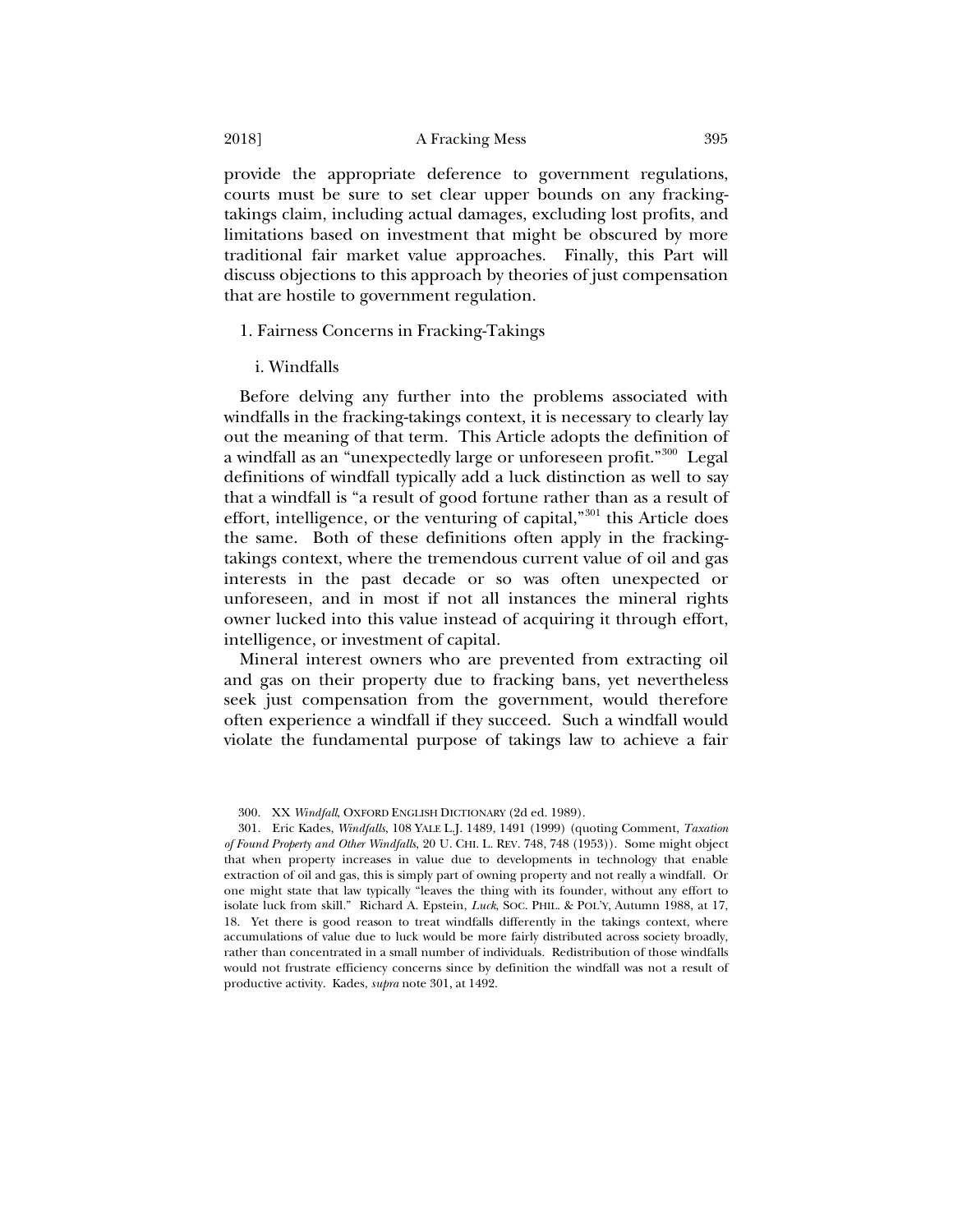result.[302](#page-61-0) It would not be fair to make the public pay a private property owner who happens to have shale oil or gas on his property to not extract that oil and gas. That property owner may have invested little to no money and simply seeks to reap a windfall by threatening to extract the oil and gas on his property.<sup>[303](#page-61-1)</sup> Requiring the public to pay him as if he had successfully extracted the oil and gas, without putting significant sums of capital at risk, would remove all of the risk from the process of exploration and production of oil and gas and shift the costs of that risk onto the public.

This type of windfall is quite different from that considered (and dismissed) by Justice Scalia in his *Palazzolo* concurrence, where he envisioned savvy real estate developers or stock traders using knowledge to profit at the expense of the ignorant.<sup>[304](#page-61-2)</sup> Instead of rewarding knowledge and punishing ignorance (which is debatable as a public policy), the fracking-takings situation simply rewards those who hold property interests in minerals that had little-to-no value before the development of modern fracking techniques, but today have incredibly high value. This change in circumstance was

<span id="page-61-1"></span>303. Numerous examples can be found of this phenomenon, where property rights previously thought to have little to no value suddenly experienced a dramatic increase, through no action or investment on the part of the owner. *See, e.g.*, Janet Lorin, *Mineral Rights Start Gushing Cash for Colleges*, BLOOMBERG (Aug. 7, 2017, 5:00 AM), https://www.bloo mberg.com/news/features/2017-08-07/mineral-rights-start-gushing-cash-for-colleges [https: //perma.cc/PLZ2-85AV] (discussing examples of mineral rights donated to universities that were expected to decline in value but ended up dramatically increasing due to fracking). In the fracking-takings concept, a property owner who simply seeks to lease his mineral rights to an operating company has come into this fortune through luck. Therefore, awarding just compensation to the property owner who is precluded from leasing mineral rights is a good example of a windfall since that property owner would be unexpectedly making a large sum of money through luck rather than effort, intelligence, or venturing of capital. The operating company would potentially have a better claim of not capturing a windfall because it would be venturing capital and expending effort to extract the oil and gas. However, a regulation that prevents extraction would also prevent the investment by the company and therefore limit or perhaps defeat any claim to just compensation.

<span id="page-61-2"></span>304. *Palazzolo*, 533 U.S. at 636–37 (Scalia, J., concurring). Profit in real estate investment or stock trading would not meet the common definition of windfall which does not include profiting based on intelligence or putting capital at risk through investment, and thus Justice Scalia appears to have made a straw-man argument in this case. Thus, absent some indication that a property owner in oil and gas invested in the property with some expectation that fracking technology would advance and enable extraction of oil and gas, the gain in value of that property is correctly considered a windfall.

<span id="page-61-0"></span><sup>302.</sup> Palazzolo v. Rhode Island, 533 U.S. 606, 635 (2001) (O'Connor, J., concurring) ("[I]f existing regulations do nothing to inform the analysis, then some property owners may reap windfalls and an important indicum of fairness is lost.").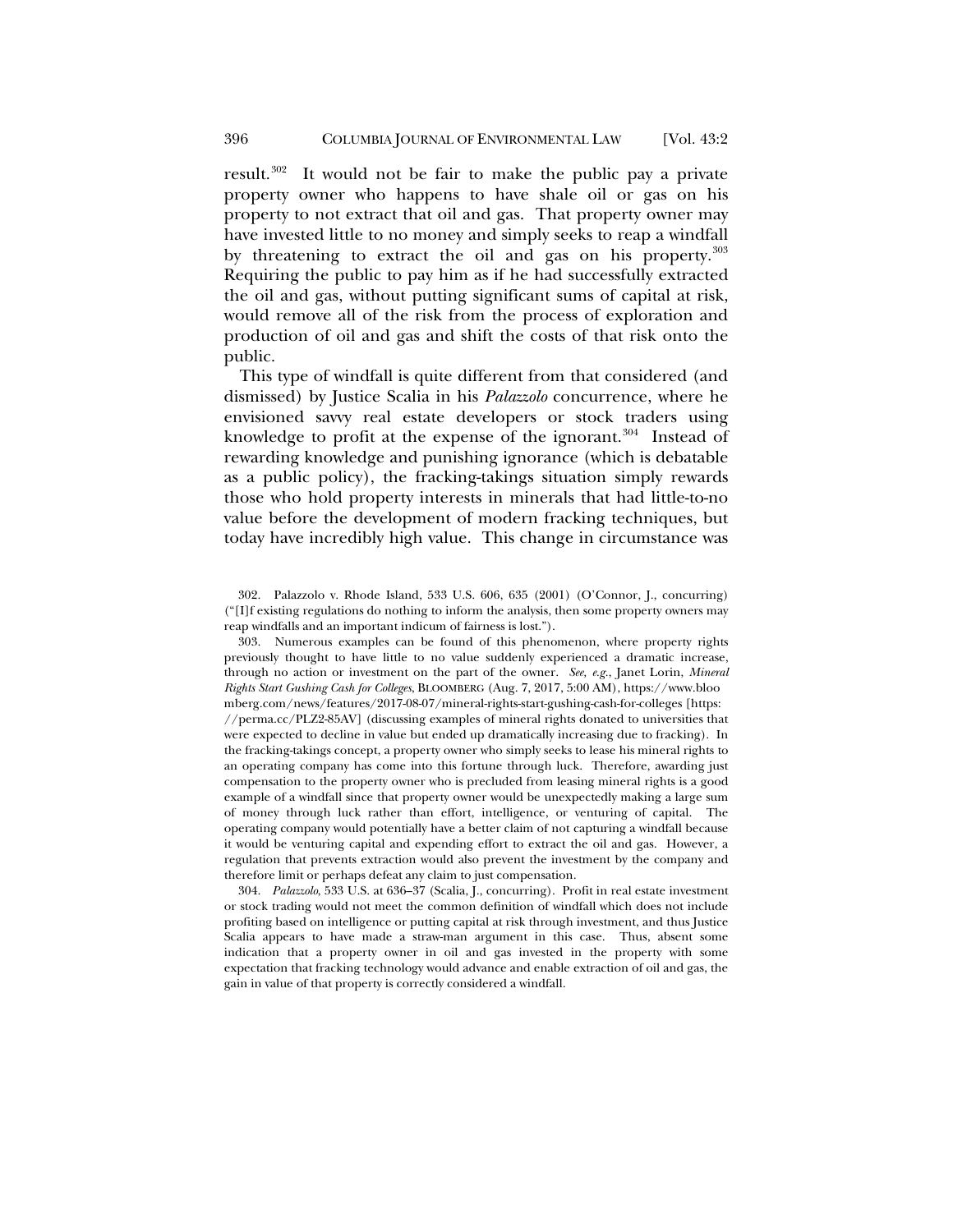likely due to no labor, knowledge, or investment on the part of the owner, and thus constitutes a windfall. Rewarding people simply for owning property that became valuable through luck may be fine if they can reap those rewards without harming others. But when they seek to force society to choose between the two evils of paying private parties for doing nothing or accepting public harm from private actions, those bringing fracking-takings claims would not have a solid grounding in fairness that they should receive just compensation.[305](#page-62-0)

A short example is useful to illustrate this point. Assume that a property owner owns land in fee simple that is valued at \$50,000. That land was not known at the time it was purchased to have any oil and gas deposits that could be extracted economically, and so the value of the oil and gas rights is \$0. But then modern developments in fracking come along, entirely through the efforts and investment of others, and now the property would be worth \$100,000 if fracking were allowed. If the property owner brings a fracking-takings claim for \$50,000, he would be seeking to have the public pay him that \$50,000 to reward him for having done nothing but own property. This situation is not materially different from the situation of a "golden meteor" falling on his land, which would be a windfall. A rule requiring full, all-or-nothing compensation in this instance would not promote the goal of efficiency because the property owner is not doing anything that would be incentivized or discouraged based on whether or not full compensation is awarded. Therefore, increases in the value of oil and gas property rights that do not involve any effort or investment of capital should be treated as a windfall and not included in any just compensation award. Courts would therefore be justified, under the principles of fairness and efficiency, to find that a taking had occurred but to award only a nominal amount as just compensation.

This is not to say that all potential fracking-takings claims would involve a windfall. If an oil and gas developer has paid a substantial sum of money to obtain a lease to develop oil and gas, then the investment of that money would not be a windfall. In that case, there would be less of a concern that the property owner would be paid for having done absolutely nothing. Or if the property owner had already extracted the oil and gas and thereby taken possession

<span id="page-62-0"></span><sup>305.</sup> *See* Michelman, *supra* note [3,](#page-1-0) at 1220 (noting that fairness would require that no party be made worse off).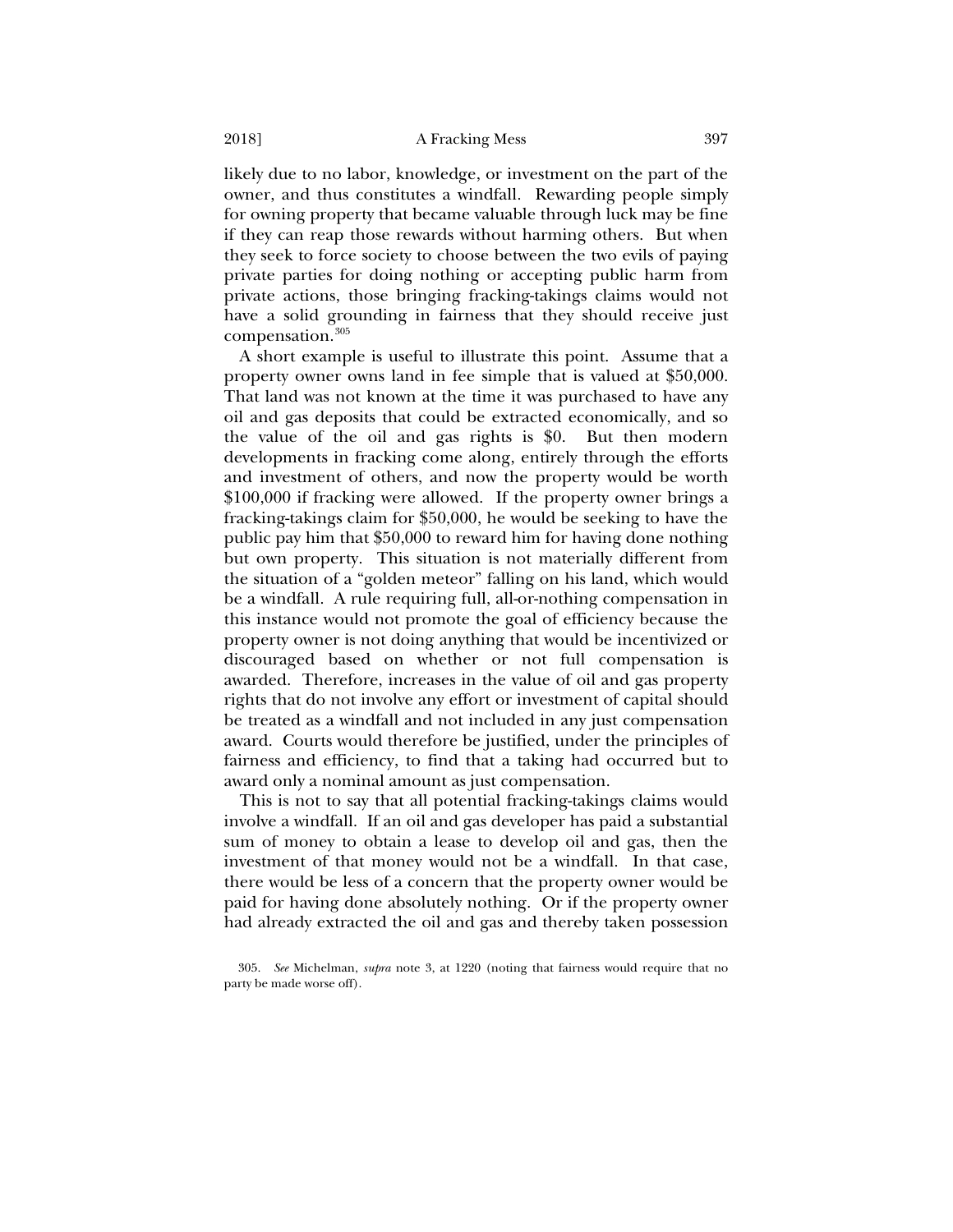of it, then of course if government regulation confiscated the oil and gas, that would require compensation for the full value. But for most property interests in oil and gas that would be affected by a ban on fracking, the owner would not yet possess the oil and gas and potentially invested nothing in his property to make it more valuable. As a result, in many (perhaps most) situations a frackingtakings claim would be asking the public to pay a private party not to reap a windfall. This would be unfair and would not promote efficiency but would instead simply transfer resources from the public to private property owners.

Furthermore, in the case of oil and gas leases, there are good reasons why courts might decline to award full compensation for a taking of the leasehold because such property interests are highly speculative, and many leases that are entered into lapse without any oil and gas exploration, even in the absence of fracking bans.<sup>[306](#page-63-0)</sup> But even if a court did find that just compensation was necessary for a fracking-takings claim in this most favorable of contexts, the valuation method would need to ensure that just compensation only included actual harm and not consequential damages such as lost profits.<sup>[307](#page-63-1)</sup> Thus the actual costs associated with obtaining the lease should operate as an upper bound on any just compensation award.

One final consideration in requiring just compensation for taking of oil and gas leases is the limited duration of these property interests. As such, liability related to a fracking ban should relatively quickly disappear as leases expire. And any future leases that are entered into after the effective date of a fracking ban should be non-starters,<sup>[308](#page-63-2)</sup> especially where the price of the lease was reduced based on the expectation that fracking would not be allowed.

<span id="page-63-0"></span>306. *See, e.g.*, Beardslee v. Inflection Energy, LLC, 798 F.3d 90 (2d Cir. 2015) (per curiam).

<span id="page-63-1"></span>307. Corrigan v. City of Scottsdale, 720 P.2d 513, 519 (Ariz. 1986) (limiting just compensation to actual damages). For further discussion on calibrating just compensation awards, see *infra* Part IV.B.3.

<span id="page-63-2"></span>308. The appropriate focus for any fracking-takings claim in this situation would not be a leaseholder who expends money unreasonably, knowing that a regulation would prohibit fracking, but instead the mineral rights holder whose investment would be even further limited. *Cf. Palazzolo*, 533 U.S. at 633–34 (O'Connor, J., concurring) (noting that the notice of regulatory scheme is relevant, though not determinative, on takings analysis under *Penn Central* factors).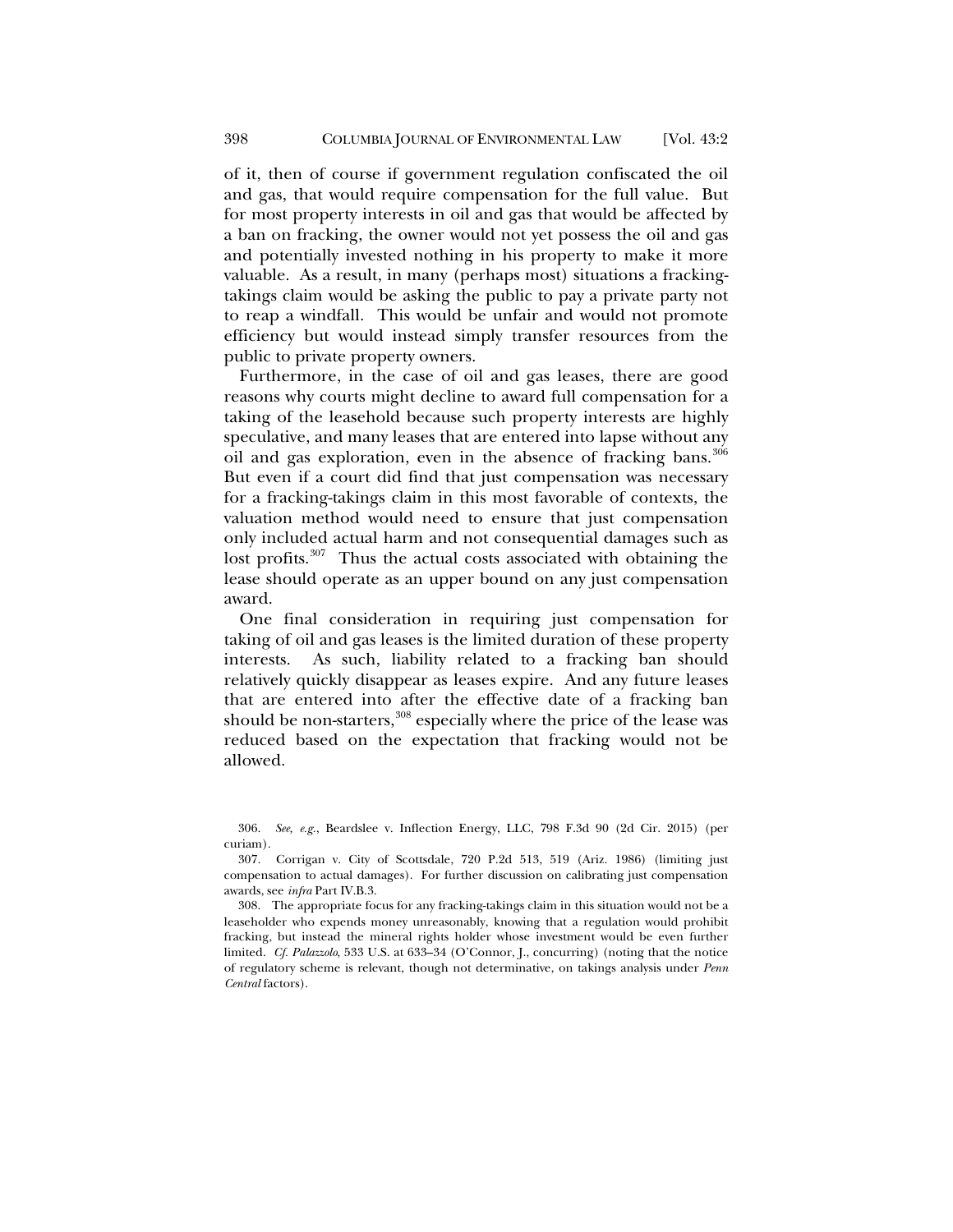# ii. Offsetting Benefits

Valuation methods that do not take account of the many offsetting benefits of the regulation of fracking would also undermine the fairness goal of just compensation law. Thus, in valuing a fracking-takings claims, courts should take a broad approach to measuring the offsetting benefits of regulation and use those to adjust downward the fair market value calculation. $309$  The specific offsetting benefits will depend on the facts of each case, and in particular the nature of the property right and the character of the community.

First, particularly in cases where there is no split estate, the value of the surface will be more valuable when fracking is restricted or otherwise regulated to limit impacts at the surface. Thus, land that is zoned for residential or commercial use will remain suitable for such uses due to not having industrial-scale fracking operations ongoing. The owner of surface land where fracking is prohibited similarly benefits from zoning laws which prevent the operation of a refinery, a factory, or a power plant. Similar to those heavy industrial activities, fracking operations increase noise and light pollution, toxic air pollution, smog, and traffic impacts, to name but a few,<sup>310</sup> and therefore restrictions on fracking will increase the value of the surface.<sup>[311](#page-64-2)</sup> However, this offsetting benefit may not be as relevant for fracking-takings claims involving split mineral estates or oil and gas leases, if the court adopts a narrow view of the parcel as a whole.

Second, under basic principles of supply and demand, restrictions on the supply of oil and gas should increase the value of the remaining supply.<sup>312</sup> This might partially or even entirely offset the decrease in value due to restrictions on fracking, depending on the facts of each case. This issue will of course be highly fact-specific. Thus, if the claimant owns many other mineral interests that allow for production of significant oil and gas, then the offsetting benefit will be greater. If the claimant only owns a right to access a limited amount of minerals that is completely

<sup>309.</sup> *See* Serkin, *supra* not[e 112,](#page-23-0) at 714.

<sup>310.</sup> *See supra* note [24.](#page-8-0)

<span id="page-64-2"></span><span id="page-64-1"></span><span id="page-64-0"></span><sup>311.</sup> *See* Ron Throupe et al., *A Review of Hydro "Fracking" and Its Potential Effects on Real Estate*, J. REAL EST. LITERATURE, 2013, at 205, 227.

<span id="page-64-3"></span><sup>312.</sup> *See Echeverria* & Blumm, *supra* not[e 110,](#page-22-1) at 680–81 (noting that restrictions on supply of raisins might not produce any net harm, due to increases in value of remaining raisins).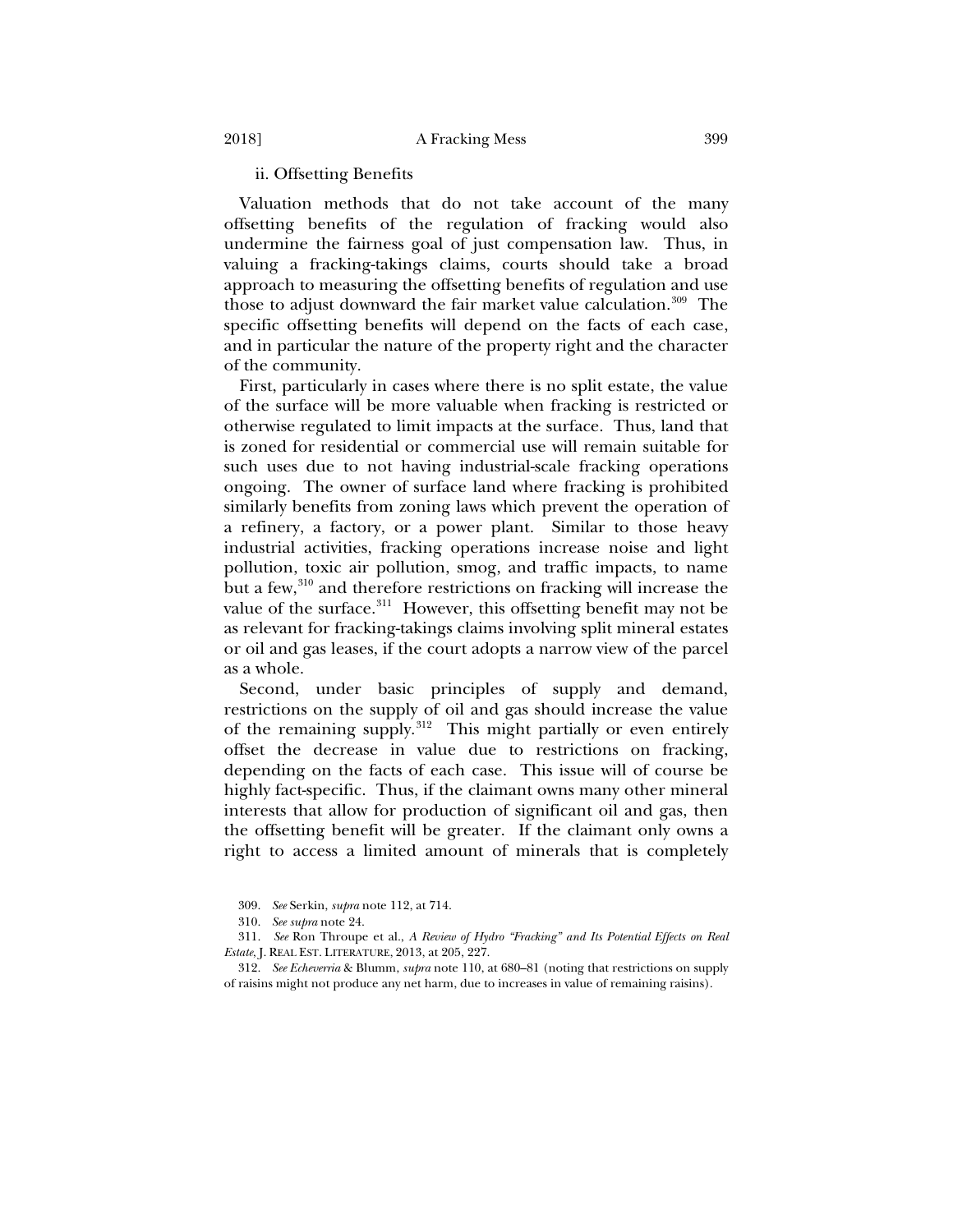frustrated by a restriction on fracking, then this offsetting benefit may not exist. However, courts should be careful to inquire into this issue to ensure that the claimant actually suffers some harm and is not rewarded beyond what is fair, taking account of the benefits of the regulation.

Third, in many instances the mineral rights owner will have benefited from the existing regulatory scheme when producing minerals from other formations in the past. Many states have oil and gas conservation statues, which were originally focused on preventing waste and protecting correlative rights in a common pool resource.<sup>313</sup> If the mineral rights holder benefited from that orderly and efficient production in the past, it should be factored into a just compensation determination for a fracking-takings claim. This highlights the need to look to benefits of the broad regulatory scheme and not just the narrow regulation being challenged.

Fourth, because the minerals are not actually taken from the ground, they remain to be extracted in the future. Because in the future supplies of oil and gas are generally expected to be more limited, this means that the value of the resources can be broadly expected to increase over time. The costs of extraction might also be expected to decrease in the future as technology improves or new technologies are developed. This increase in value might exceed the rate of inflation or of market interest, therefore meaning that the delay in extraction of oil and gas might not cause any harm. Of course, there is uncertainty inherent in this prediction as well, but courts should not ignore the very real possibility that the benefits of delay might outweigh the costs.

Fifth, and finally, any mineral interest owner who is restricted from producing oil and gas will also benefit from the restrictions on others because of the reduction in carbon dioxide and methane emissions that result from the development, transportation, and ultimate use of oil and gas. Fossil fuel development and consumption is the largest contributor to climate change, and by keeping oil and gas in the ground or at least spreading out its use over a longer time horizon, everyone will benefit from having a less unstable climate. Economists have developed the social cost of carbon metric as a way to quantify the societal costs of carbon

<span id="page-65-0"></span><sup>313.</sup> *See supra* note[s 79](#page-17-0)[–81](#page-18-0) and accompanying text.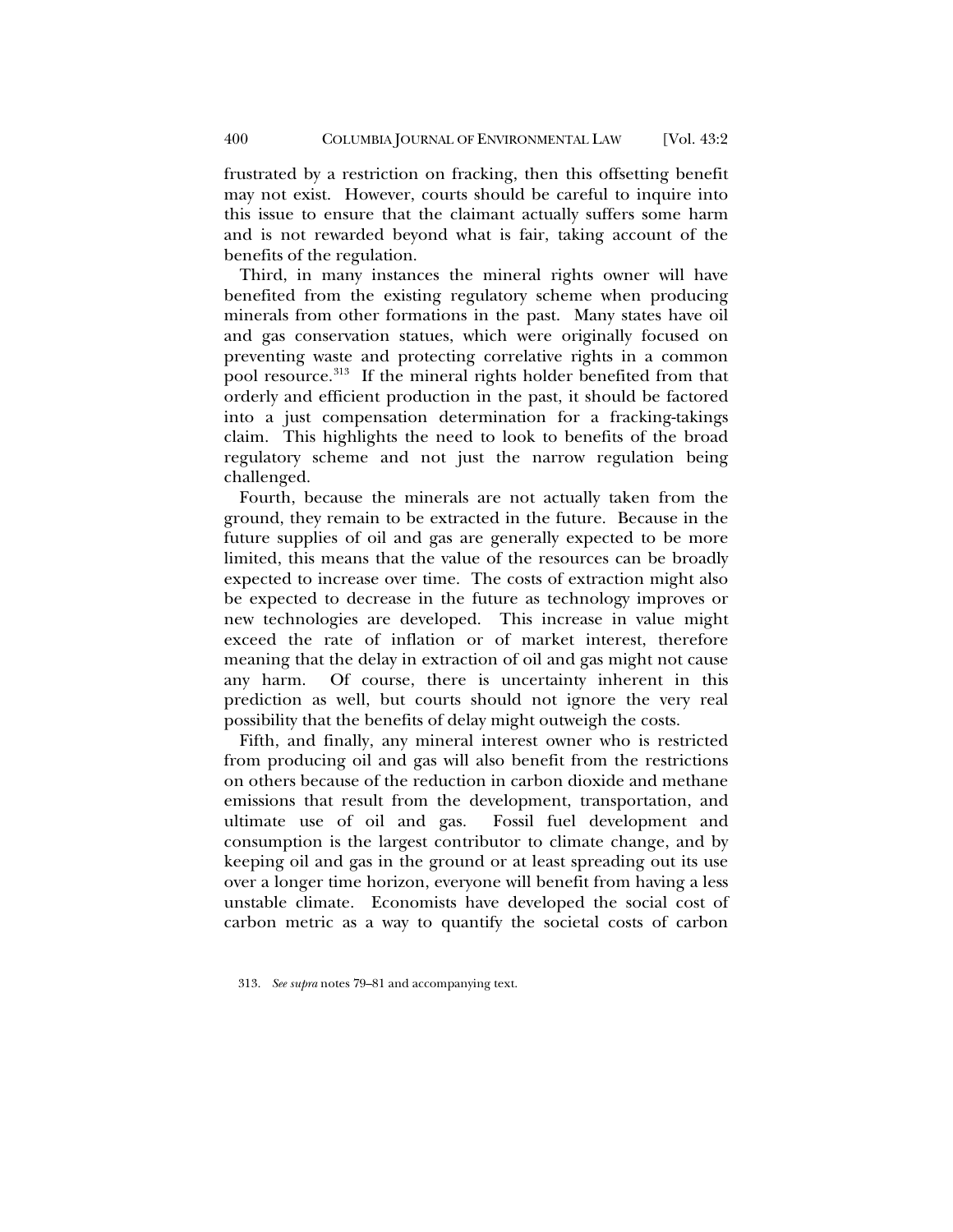emissions, and so broad restrictions on oil and gas production can have significant benefits which will be shared by everyone, including the owners of mineral interests and their successors.

Each of these offsetting benefits (and any others that may be identified in the future) provide an important means by which the value of just compensation awards for fracking-takings claims should be reduced. Failure to incorporate these offsetting benefits would run afoul of the fairness principle underlying takings law. Yes, the public should bear some burdens which fairness dictates should not be borne by private parties alone, $314$  but fairness also dictates that the public should not both provide benefits to private property owners and also compensate them for costs that do not account for those benefits. Ignoring offsetting benefits would risk double-compensating owners which would make the public worse off.

### iii. Risk Shifting

Just compensation for fracking-takings claims also presents threats to the fairness justification to the extent that valuation methods allow for shifting of the risks of development from private parties to the government.<sup>[315](#page-66-1)</sup> The concern over allocation of risk has been recognized in other contexts, such as the more typical regulatory takings claims of restrictions on development for zoning or other reasons.<sup>[316](#page-66-2)</sup> Additionally, similar concerns over fairness have been raised in the public debates over the Wall Street Bailout during the Great Recession beginning in  $2008$ <sup>[317](#page-66-3)</sup> The situation is different although still analogous in the takings context, including the fracking-takings context. Thus, a developer would not purchase land to be developed into a shopping center simply by subtracting the costs of development from the value of the land with the shopping center built, but would instead purchase it for less to account for the many risks associated with the development,

<sup>314.</sup> Armstrong v. United States, 364 U.S. 40, 49 (1960).

<span id="page-66-1"></span><span id="page-66-0"></span><sup>315.</sup> For an enlightening discussion of the fairness implications associated with risktaking, see Alexander W. Cappelen et al*., Just Luck: An Experimental Study of Risk Taking and Fairness*, 103 AM. ECON. REV. 1398 (2013).

<sup>316.</sup> Serkin, *supra* not[e 112,](#page-23-0) at 690.

<span id="page-66-3"></span><span id="page-66-2"></span><sup>317.</sup> *See, e.g.*, Joe Nocera, *Economists of the World, Unite!*, N.Y. TIMES: EXECUTIVE SUITE (Sept. 25, 2008, 6:16 PM), https://executivesuite.blogs.nytimes.com/2008/09/25/economis ts-of-the-world-unite/ [https://perma.cc/QQE7-U8HD] (arguing against fairness of taxpayer bailout of losses incurred in risky business ventures).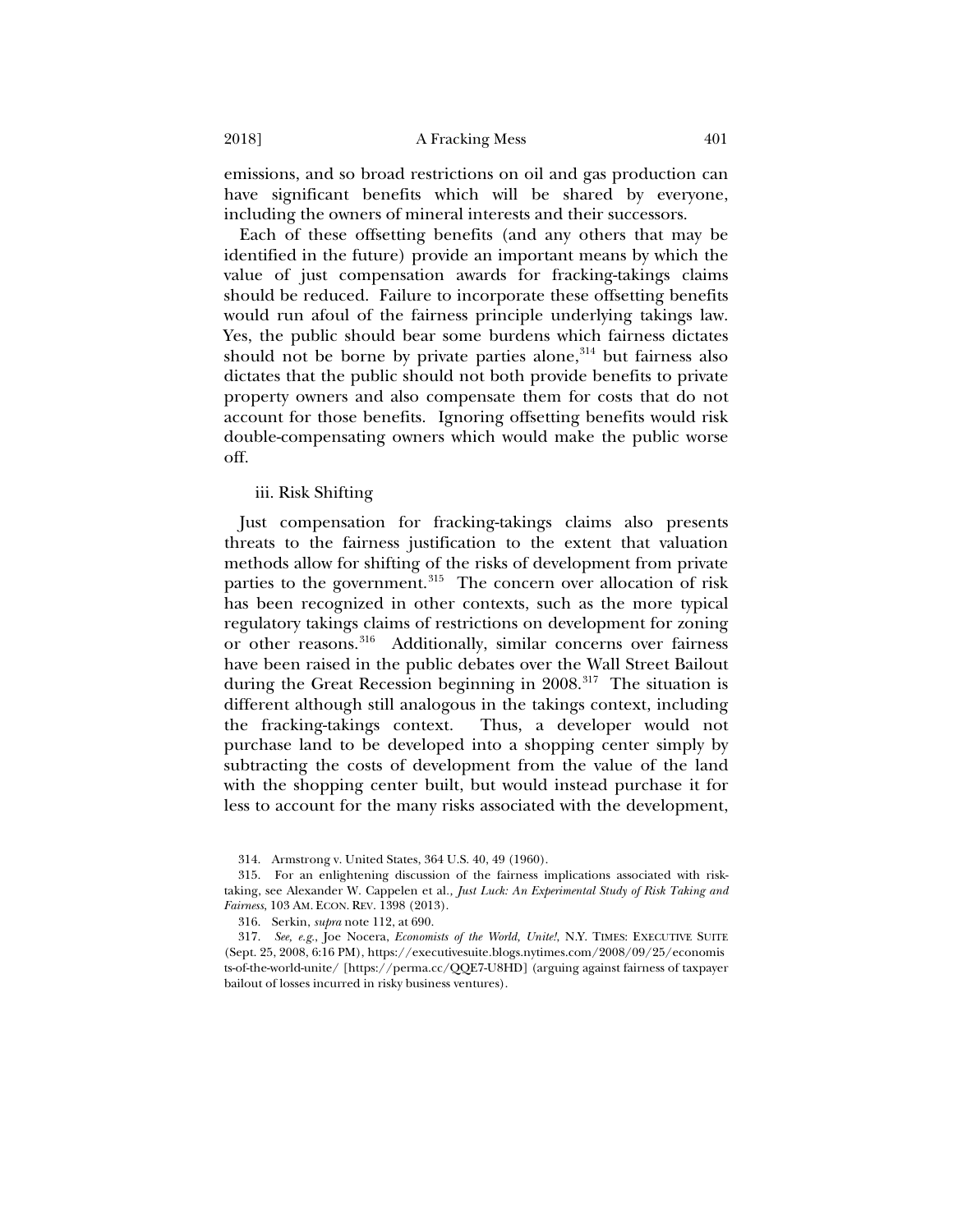including the risk that the venture would not be a success.  $318$  The developer would also presumably expect to receive some kind of return on the capital invested in the project. Awarding just compensation for a taking in this context based on the expected value of the property with future development would therefore have to take account of the numerous risks involved.<sup>[319](#page-67-1)</sup>

The risk shifting problem also presents fairness concerns based on the remedy. In the case of a permanent taking, presumably the title to the minerals should actually be transferred to the government. But the government likely has no intention of extracting the oil and gas itself, and thus a valuation method based on extracted value would not represent the "highest and best use" as determined by society. Yet if the government did seek to extract the oil and gas at some point in the future (or to lease the right to do so in return for a royalty interest), then the risk would have been entirely shifted to the public. Awarding just compensation based on the potential profits of extracting oil and gas, even if discounted to accurately reflect risk, takes away the gambling aspect of developing oil and gas. Of course, the property owner would take the expected value of development by putting no capital at risk—such a deal would be too good to be true.

A simplified example is helpful to illustrate this point.<sup>[320](#page-67-2)</sup> Assume that the anticipated cost to develop oil and gas from a particular property is \$10 million.<sup>[321](#page-67-3)</sup> Assume that  $50\%$  of the time, that cost estimate will be accurate, but 25% of the time costs will increase to \$15 million. On the flip side, 25% of the time costs will decrease to \$5 million. This represents uncertainty on the costs, delays in permitting, accidents, etc. On the other side of the equation, assume that the value of the oil and gas has an equal chance of being either \$10 million or \$15 million. This represents uncertainty associated with the amount of oil and gas that will be

<sup>318.</sup> Serkin, *supra* not[e 112,](#page-23-0) at 690–92.

<sup>319.</sup> *Id.* at 691.

<span id="page-67-2"></span><span id="page-67-1"></span><span id="page-67-0"></span><sup>320.</sup> In this highly stylized example, I am not including many other economic concepts such as the time value of money that would be used to calculate the net present value of future income streams.

<span id="page-67-3"></span><sup>321.</sup> Since estimates for the costs of onshore wells in the United States range from approximately \$5 million to \$8 million, \$10 million is likely an underestimate of the amount of money at stake in a typical development project, which often consists of many wells located at one facility and extending miles beneath the ground in different directions.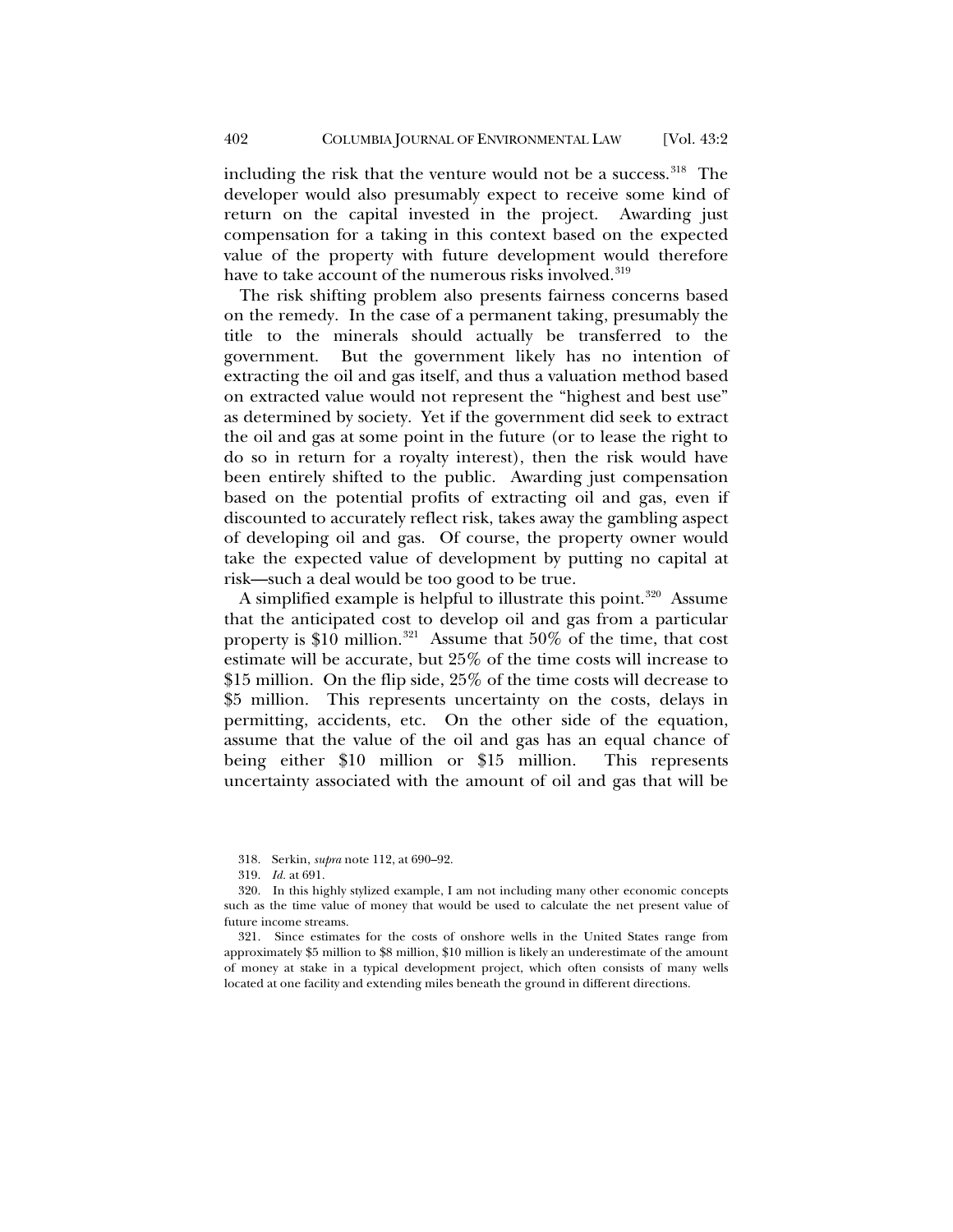produced combined with fluctuations in price. $322$  In this case, the expected profit would equal the sum of the probability of each outcome, or \$2.5 million. That would represent a 25% return on investment, which is quite high. Yet 50% of the time, the investment of \$10 million would have made no profit or even lost money. As such, the property owner could not establish that actual damages would be more likely than not to occur. This example thus highlights how awarding compensation based on lost profits, even through sophisticated economic means which seek to account for all the risks associated with development, would unfairly compensate private property owners at the expense of the public, who would then assume the risk of any actual future development of oil and gas.

| Probability of  | Revenue $$10M/.5$ | Revenue \$15M / .5 chance  |
|-----------------|-------------------|----------------------------|
| Outcomes        | chance            |                            |
| Cost \$5M/.25   | Profit \$5M/.125  | Profit \$10M / .125 chance |
| chance          | chance            |                            |
| Cost \$10M / .5 | Profit \$0/.25    | Profit \$5M/.25 chance     |
| chance          | chance            |                            |
| Cost \$15M/.25  | Loss \$5M/.125    | Profit \$0/.125 chance     |
| chance          | chance            |                            |

#### 2. Efficiency Concerns in Fracking-Takings

Fracking-takings claims also present risks to the efficiency justification underlying the just compensation requirement. To the extent that just compensation is supposed to provide intelligible signals to government officials and private parties regarding the appropriate level of regulation and the best investment of capital, the incredibly high uncertainty associated with valuing frackingtakings claims calls into question the standard assumption that those actors can meaningfully take this information into account for their decision-making. As a result, in the face of this enormous uncertainty, government officials can be expected to be overly cautious in regulating fracking.<sup>323</sup> This is not fiscal illusion, but

<span id="page-68-0"></span><sup>322.</sup> The actual variations in expected profits might be significantly higher, as price fluctuations alone might cause the value to be double or half expectations. *See* Lynch, *supra* note [13,](#page-4-0) at 94 (noting dramatic variations in oil prices in recent years).

<span id="page-68-1"></span><sup>323.</sup> *See* Murr v. Wisconsin, 137 S. Ct. 1933, 1947–48 (2017) (noting that basing takings claim on lot lines "would frustrate municipalities' ability to implement minimum lot size regulations by casting doubt on the many merger provisions that exist nationwide today").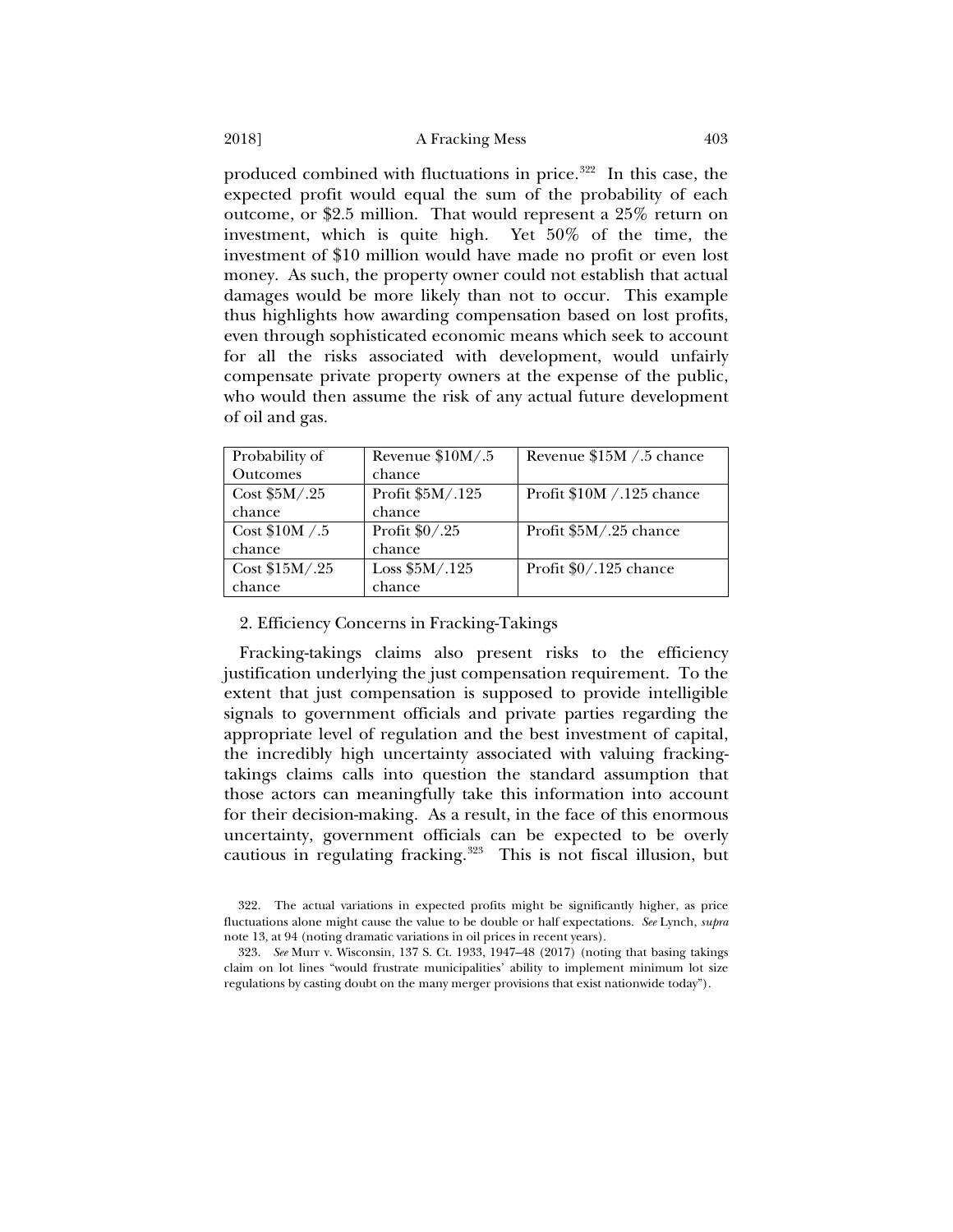fiscal fear. There is almost no way to entirely remove the uncertainty for fracking-takings claims, as the oil and gas industry is a notoriously boom-and-bust industry with a demonstrated history of alternating between enormous profits and enormous losses.<sup>[324](#page-69-0)</sup> But while eliminating uncertainty entirely may not be possible, reducing the magnitude of potential takings liability or the range of potential outcomes will achieve some reductions in risk-aversion from government regulators.

There are several sources of uncertainty in valuing a frackingtakings claim in each of the three key variables—the amount of oil and gas, the cost to extract it, and the price at which it can be sold.<sup>[325](#page-69-1)</sup> As an initial matter, no one knows with any precision how much, if any, oil and gas will be recoverable until wells are drilled and the minerals are extracted. Oil and gas reserves are classified within the industry as proved, probable, or possible, each with a declining certainty going as low as  $10\%$  probability.<sup>[326](#page-69-2)</sup> The second source of uncertainty deals with the cost side of extracting oil and gas. Although costs have been declining in recent years, the costs per well are incredibly high and highly variable as well.<sup>327</sup> Thus an oil and gas development containing large numbers of wells would easily cost tens or even hundreds of millions of dollars. Any uncertainty in this context is thus highly consequential. A final major source of uncertainty is in the price. Although industry has a number of tools to try to hedge against fluctuations in the market prices of oil and gas, the commonly reported prices of major benchmarks like West Texas Intermediate crude oil give a sense of

<span id="page-69-1"></span>325. Similar to the computer science principle of "garbage in, garbage out," flaws in the inputs to valuation calculations will inevitably lead to flaws in the output.

<span id="page-69-0"></span><sup>324.</sup> *See, e.g.*, Stanley Reed, *Oil Companies at Last See Path to Profits After Painfull Spell*, N.Y. TIMES (Aug. 1, 2017), https://www.nytimes.com/2017/08/01/business/energy-environment /oil-prices-bp-exxon.html [https://perma.cc/7VD9-KF7J] (noting that BP recently reported quarterly profits of \$144 million compared to a loss of \$1.4 billion the same period a year earlier); Schumpeter, *supra* note [38](#page-10-0) (describing the high cash-burn rate in the industry dealing with a dramatic decline in oil prices).

<span id="page-69-2"></span><sup>326.</sup> *Petroleum Reserves Definitions*, SOC'Y PETROLEUM ENGINEERS, http://www.spe.org/ind ustry/petroleum-reserves-definitions.php [https://perma.cc/AMG4-A5C9] (last visited Aug. 1, 2017). For more mature fields, to be sure, proven reserves are much more likely and would have much greater than 50% probability that the amount of minerals recoverable will exceed estimates.

<span id="page-69-3"></span><sup>327.</sup> U.S. ENERGY INFO. ADMIN, TRENDS IN U.S. OIL AND NATURAL GAS UPSTREAM COSTS 2 (2016) (noting "considerable cost variability" and a range of capital costs per onshore well of \$4.9 million to \$8.3 million). The cost of fracking is typically the largest share of the costs. *Id.* (noting completion costs ranging from \$2.9 million to \$5.6 million).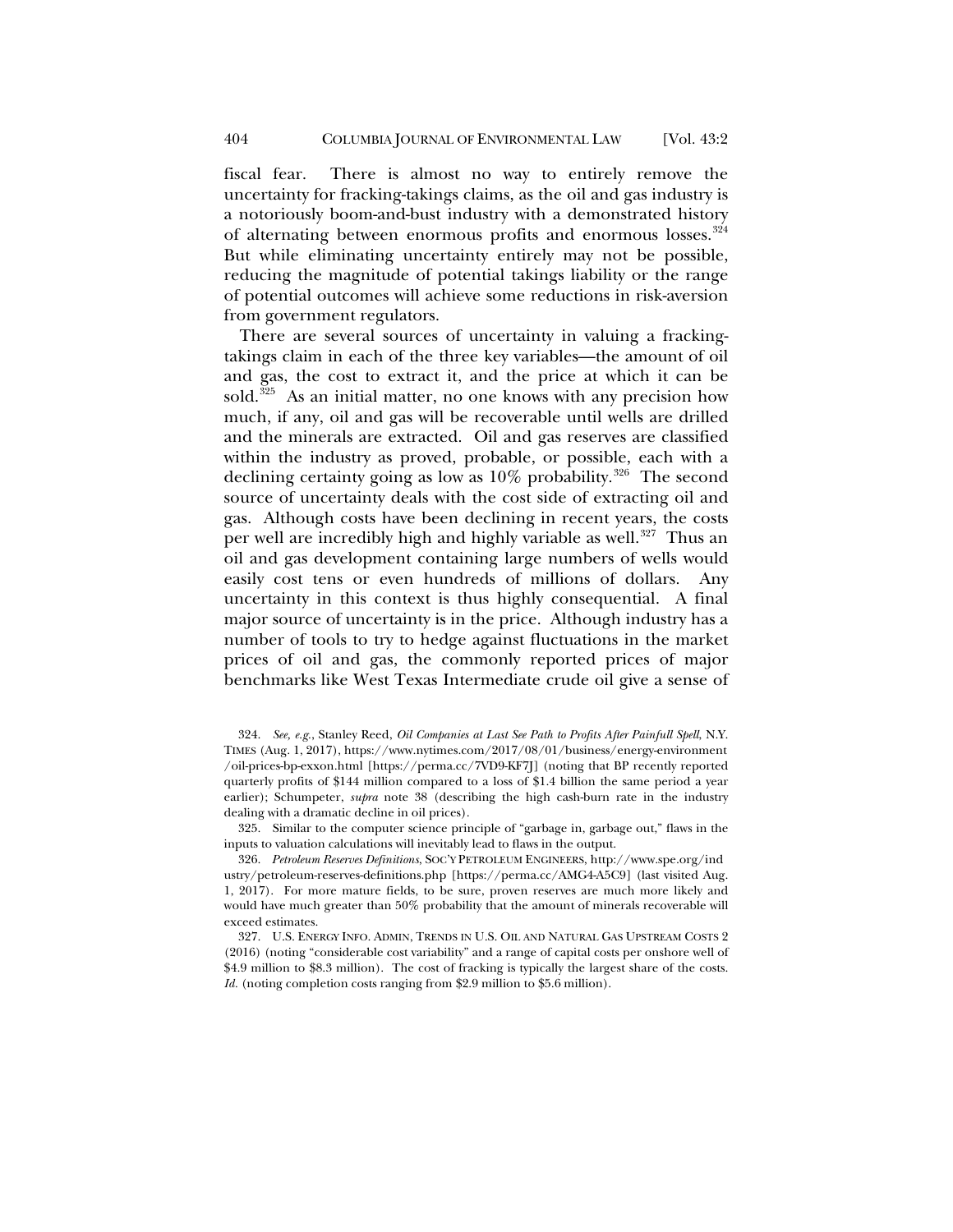the variation in prices. The price of oil, in particular, is largely determined by world-wide markets and are influenced by global supply and demand, geopolitical stability and cartels in key oil producing regions, and investment bets on Wall Street.<sup>[328](#page-70-0)</sup> Any valuation methods which seek to estimate lost income or the value of oil and gas that is kept in the ground will rely on a calculation of value = amount\*(price-cost).<sup>[329](#page-70-1)</sup> The uncertainty in each of the three key input variables thus compounds to create even greater uncertainty in the valuation calculation.[330](#page-70-2)

The approach endorsed by the Michigan court in the *Miller Bros.* case highlights some of these flaws. The court did at least acknowledge the uncertainties in its decision, highlighting the unproven nature of the oil and gas rights at issue and the ways that uncertainty prevents courts from accurately assessing the market value of mineral rights.<sup>[331](#page-70-3)</sup> Yet it dramatically missed the mark in basing its decision on what it termed to be "the worth of the development" or the "cash value of [the] property."[332](#page-70-4) Thus, instead of requiring a "reasonable certainty" about the ultimate valuation,<sup>333</sup> the court instead found that "plaintiffs persuasively demonstrated that they almost certainly would have discovered some oil and gas had they been allowed to drill in the protected area."[334](#page-70-6) But being assured that "almost" certainly "some" oil and gas would have been found is not the same as establishing with reasonable certainty that \$70 million worth of oil and gas would have been found. This is particularly troubling in light of the

<span id="page-70-1"></span>329. As argued below, any calculation based on lost profits should be calibrated using a variety of the valuation mechanisms identified by Serkin. Thus, the valuation methodology would be much more complex than this simple example, including offsetting benefits, net present value, incorporating externalities through the use of the social cost of carbon, and numerous other means of getting the calculation closer to the "correct" value.

<span id="page-70-2"></span>330. One might think that the uncertainty might be reduced for at least the price variable by using an average price over some sufficiently long amount of time. However, this approach would effectively take all the risk out of the endeavor, inappropriately shifting the risk onto the public as discussed above. So, while this approach may be economically sound, it does not meet the fairness or efficiency goals of takings law.

331. Miller Bros. v. Dep't of Nat. Res., 513 N.W.2d 217, 221 (Mich. Ct. App. 1994).

332. *Id.* at 222.

333. City of Austin v. Teague, 570 S.W.2d 389, 395 (Tex. 1978).

<span id="page-70-6"></span><span id="page-70-5"></span><span id="page-70-4"></span><span id="page-70-3"></span>334. *Miller Bros.*, 513 N.W.2d at 222. The court did not even attempt to apply any sort of risk discount to its valuation, which would at least have better calibrated the damages and created less of a windfall for the industry.

<span id="page-70-0"></span><sup>328.</sup> David Sheppard, *The Five Main Drivers of Oil Prices*, FIN. TIMES (Apr. 5, 2016), https://www.ft.com/content/334a0b5c-fb0b-11e5-8f41-df5bda8beb40.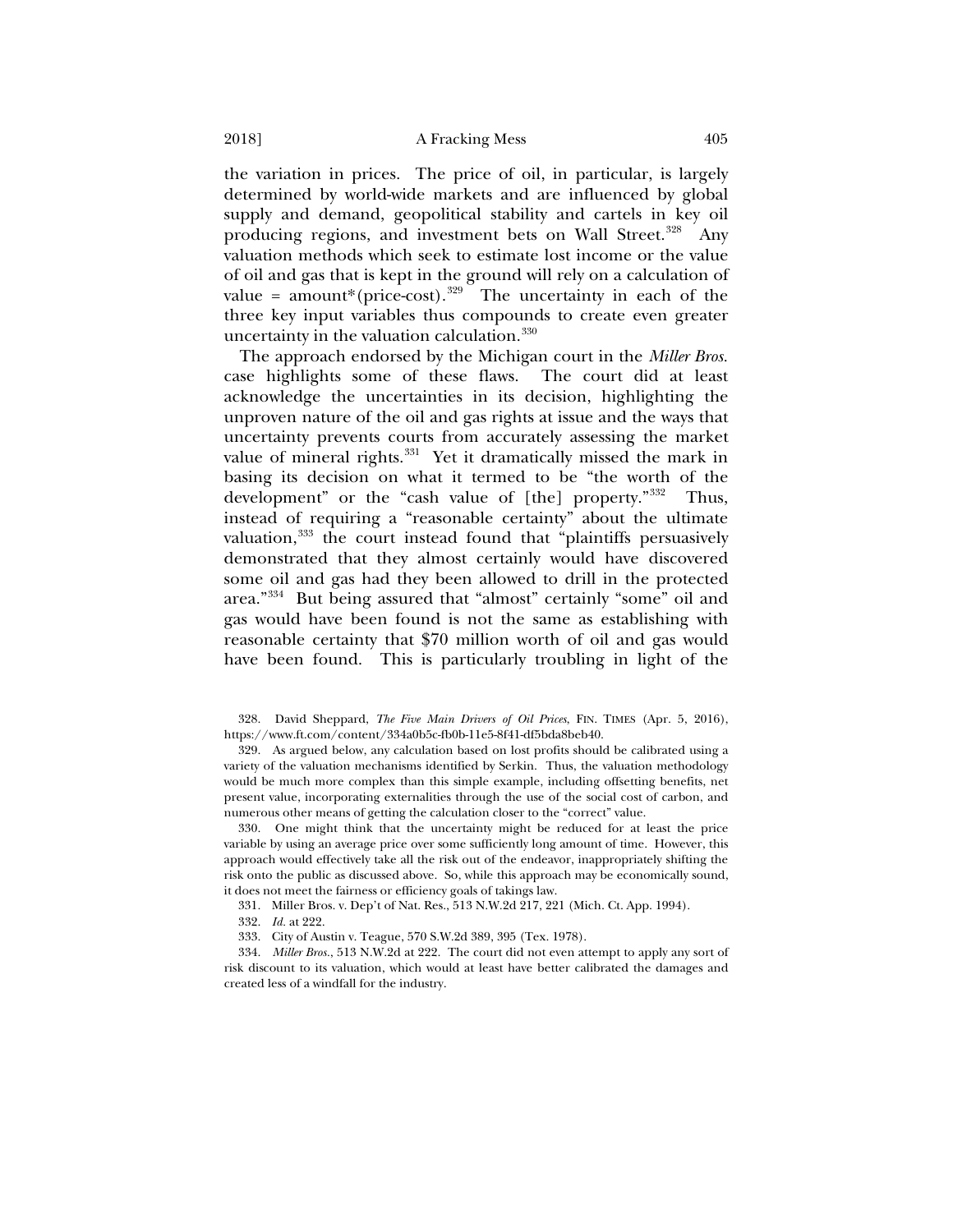court's dismissal of alternate means of extraction by the use of directional drilling, which would have avoided the need to drill vertical wells on sensitive land, by simply saying that directional drilling could not have been used to extract "all the oil and gas there may be under the protected area."[335](#page-71-0) Thus the court failed to compare how much oil and gas could have been produced under the challenged restriction compared to no restriction, thus dramatically inflating the just compensation award.<sup>[336](#page-71-1)</sup> Finally, the court attempted to scale back the just compensation award by focusing not on the value of the oil and gas left in the ground, but instead on an approximation of the "rental" value of the property based on the market interest rates of delaying the income stream.<sup>[337](#page-71-2)</sup> Yet in spite of this instruction, the trial court on remand found an even higher amount, over \$120 million as compared to the previous value of just over \$70 million.<sup>[338](#page-71-3)</sup> In the end, the case settled for \$94 million.<sup>[339](#page-71-4)</sup>

Under the efficiency theory of just compensation, the government should have anticipated this judgment and only restricted drilling in the wilderness area if it was willing to pay to protect the dunes. Or at the very least, governments going forward should be incentivized to regulate only in cases where they value the interests being protected more than the amount of takings liability. Or governments should simply increase taxes or find another way to raise revenue to pay for all the environmental regulations that are demanded by the public. The fracking-takings example thus reveals this logic as pie-in-the-sky reasoning, divorced from reality. Whatever the merits of efficiency-based reasoning in the eminent domain context, where government is actively choosing whether or not to take private property and dedicate it to

<span id="page-71-0"></span><sup>335.</sup> *Miller Bros.*, 513 N.W.2d at 220 (describing as immaterial the disputed factual questions of the extent and value of the property taken). And of course, with the benefit of hindsight we know that the technology of directional drilling has advanced tremendously since the early 1990s, making the court's decision to ignore the directional drilling possibility even more questionable. *See* Golden & Wiseman, *supra* note [30,](#page-9-0) at 973.

<span id="page-71-1"></span><sup>336.</sup> As a result, the Michigan courts did not abide by United States Supreme Court precedent in analogous fact patterns. *See, e.g.*, Williamson Cty. Reg'l Planning Comm'n v. Hamilton Bank of Johnson City, 473 U.S. 172, 190–91 (1985) (discussing when a denial of permission to develop property does not demonstrate the effect of regulations on the land).

<span id="page-71-4"></span><span id="page-71-3"></span><span id="page-71-2"></span><sup>337.</sup> *Miller Bros.*, 513 N.W.2d at 224. The appellate court also directed the lower court to consider enhancements to other property that would be developed sooner. *Id.*

<sup>338.</sup> Schneider, *supra* not[e 215.](#page-42-0) 

<sup>339.</sup> *Id.*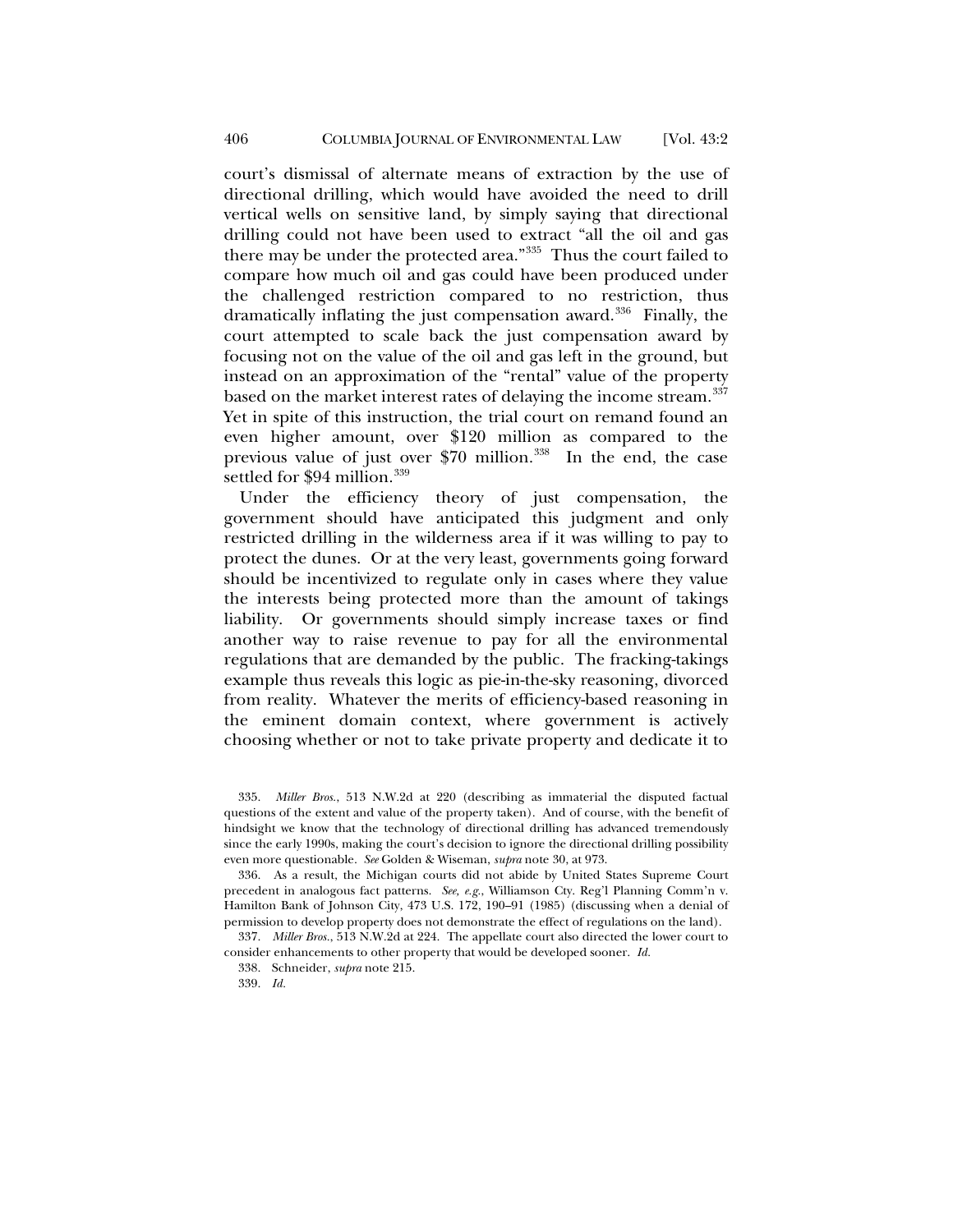public use, in the regulatory takings context, reliance on efficiently incentivizing government regulators is simply not realistic. The example of the *Miller Bros.* case shows that government did not anticipate the filing of the lawsuit or the large liability ultimately imposed on the public.<sup>340</sup> I would go further and argue that the government could not have anticipated either the takings liability or the incredibly high damages award. Additionally, common sense, accumulated experience, and even careful study all lead to the conclusion that when faced with potentially devastating liability, governments will largely choose not to regulate.<sup>341</sup> Governmental decisions not to regulate thus would only be deemed "efficient" if one starts from the premise that government regulation is always or usually harmful.

Other valuation methods besides those used in the *Miller Bros.* case also suffer from great uncertainty and therefore do not meet the efficiency justification for just compensation. These methods include the option value, the market rate of return, the interest on lost profits, the equity interest approach, and the *Herrington* approach.[342](#page-72-2) Each of these methods suffers from the same flaw in that they are based off of a calculation of the value of the oil and gas were it to be extracted, which is highly uncertain and runs against court admonitions that consequential damages should not be recoverable in takings suits.<sup>[343](#page-72-3)</sup>

Reducing or eliminating uncertainty should not be pursued to the extreme, however, because this would create unfortunate tradeoffs in fairness. Thus, although there are legitimate concerns about too much uncertainty undercutting the efficiency rationale, these concerns weigh in favor of reducing uncertainty, yet still retaining the flexibility of case-by-case adjudication. The importance of considering the totality of factors of each individual case is reflected throughout takings jurisprudence. This makes

<span id="page-72-0"></span>340. *Id.* (noting that "the lawsuit was a surprise" and that the industry's "lawyers took advantage of an opportunity to reap a windfall without a single turn of the drillbit").

341. *Id.*; *see also* Echeverria & Hansen-Young, *supra* not[e 148,](#page-30-0) at 444.

<sup>342.</sup> See the discussion of valuation methods *supra* Part III.B.1.

<span id="page-72-3"></span><span id="page-72-2"></span><span id="page-72-1"></span><sup>343.</sup> Yuba Nat. Res., Inc. v. United States, 904 F.2d 1577, 1581–83 (Fed. Cir. 1990) ("[T]he measure of just compensation is the fair value of what was taken, and not the consequential damages the owner suffers as a result of the taking."); Tretbar, *supra* note [5,](#page-2-0) at 219 ("Each of the commonly accepted methods discussed in this Comment rely on a determination of the fair market value of the property with the invalid regulation in effect and without it."). Consequential damages typically involve losses that flow from, but are not a direct result of, the taking of property, such as lost profits. *See supra* note [131](#page-27-0)*.*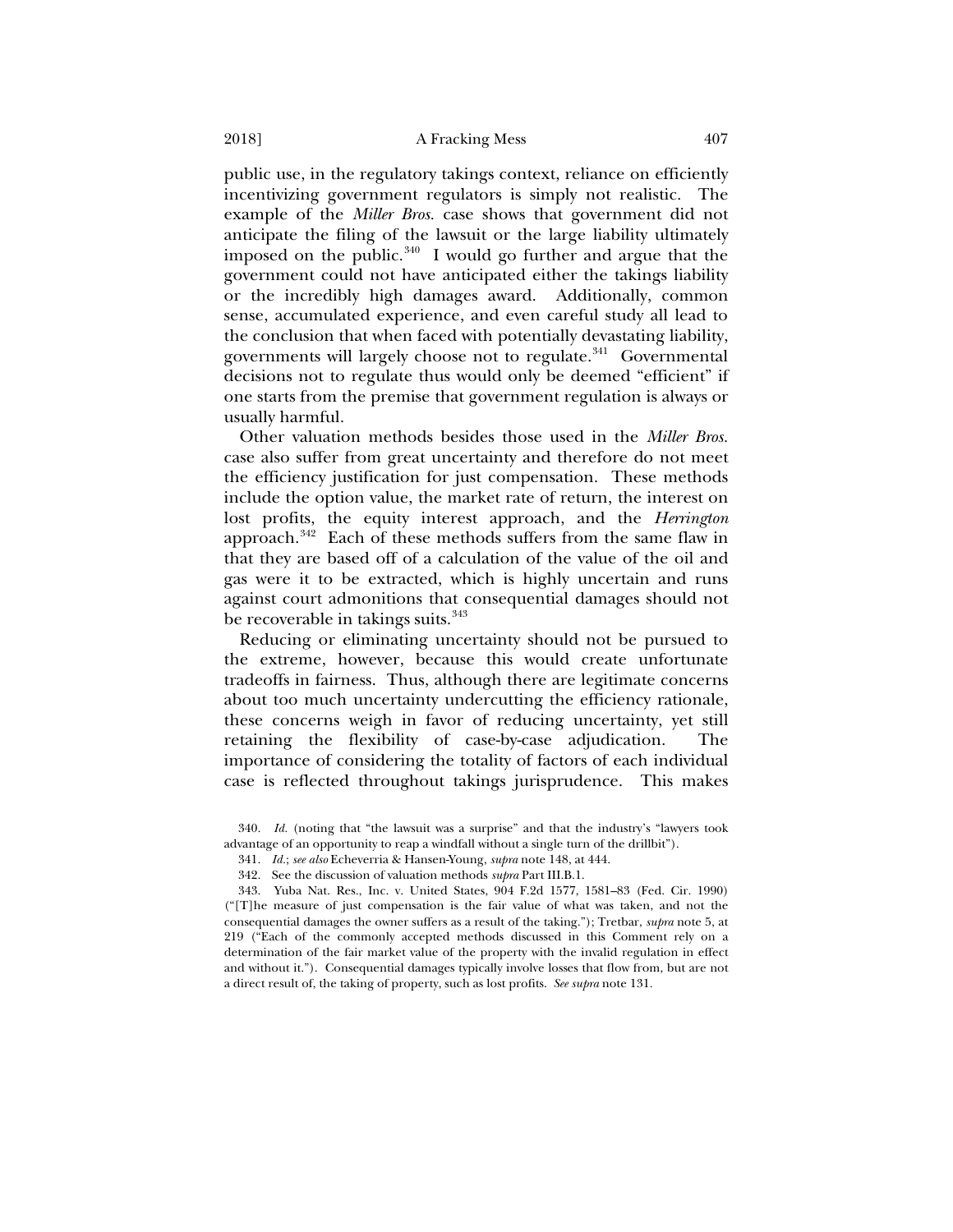sense because such fulsome consideration allows the court to ensure that a fair result is achieved in each case, which would be frustrated by rigid rules. Putting more emphasis on fairness when it conflicts with efficiency is appropriate because the Takings Clause requires payment not of "efficient compensation" but rather "just compensation."<sup>[344](#page-73-0)</sup> Therefore, valuation methods for frackingtakings claims, as for all takings claims, should be chosen first to achieve the greatest fairness, and only secondarily to promote efficiency in a manner that is consistent with fairness.

The sensitivity of valuation methods to the date of the valuation also implicate efficiency concerns because of the dramatic changes in valuation caused by the changes in the price of oil or other causes of booms and busts in the oil and gas industry. If the taking is valued on the date of trial or the date of commencement of the proceeding, then both private parties and government will have an incentive to wait until the time that the price favors their side to initiate an action (either eminent domain by the government, or inverse condemnation claim by a private party). Thus, a restriction on fracking might not have any economic impact at the time it was enacted if the price for oil was low and the costs to extract it were high, but if the industry waits long enough, the price may go up or costs may go down, or both, meaning that now the oil could be extracted if the restriction were not in place. Thus, date of valuation choices based on the commencement of the proceeding or the date of trial might mean that a law that was previously valid would be declared invalid many years later not because the regulation changed to "go too far," but because the underlying property values changed to make the regulation finally have a negative impact. On the flip side, if interest is allowed back to the time a restriction was first adopted, then a private party could be rewarded for sitting on his rights and waiting to bring a takings claim that would be inflated due to accrued interest. Or the threat of increasing liability due to interest might also force government to settle too soon rather than continue to contest liability or the proper measure of damages. All of this uncertainty raises the possibility that a private property owner may reap a windfall simply due to fluctuations in the global oil market and not due to the fruits of his labor. The unpredictability of the just compensation

<span id="page-73-0"></span>344. U.S. Const. amend. V.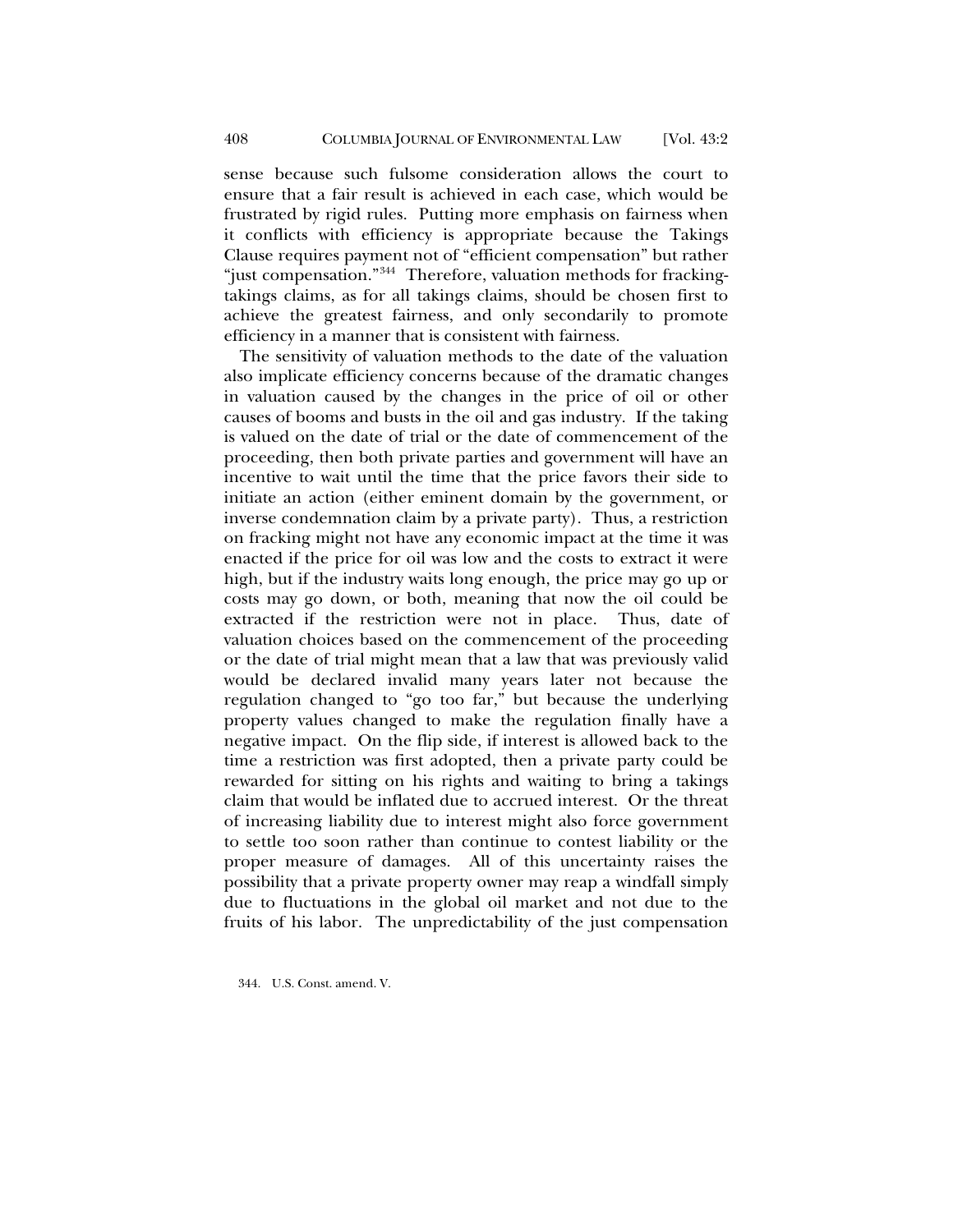award also would not be functioning properly according to the traditional law and economics view to combat fiscal illusion, because the government cannot be expected to take into account such dramatically fluctuating liability, except perhaps by declining to regulate at all in order to avoid the risk of liability.

The uncertainty and time-sensitive nature of valuation methods also provides ample opportunity for both government and private actors to game the system. Property owners might wait to initiate a fracking-takings claim only when prices for oil and gas are high, thus potentially inflating the value of any just compensation award.<sup>345</sup> Government actors might also time their regulatory decisions or even initiate condemnation proceedings at a time when the price for oil and gas are relatively low, perhaps so low that the minerals cannot be economically extracted at that time.<sup>[346](#page-74-1)</sup> This type of gaming the system thus would frustrate the efficiency goals of takings law by preventing society from achieving the efficient levels of investment and regulation sought by law and economics theory.<sup>[347](#page-74-2)</sup> There should in theory be one right answer about how much regulation is too much, which is not dependent on the whims of the global market for oil.

## 3. Deference to Regulation in Fracking-Takings

Ultimately, this Article argues in favor of a valuation methodology that provides the necessary deference regulation.<sup>348</sup> Courts need not be limited to the all-or-not Courts need not be limited to the all-or-nothing approach in determining just compensation for fracking-takings claims. By refusing to award relatively high damages awards for fracking-takings, courts can avoid the problems of incentivizing under-regulation by government officials<sup>349</sup>-or more likely, an

<sup>345.</sup> *See* Lynch, *supra* not[e 13,](#page-4-0) at 94–95.

<span id="page-74-1"></span><span id="page-74-0"></span><sup>346.</sup> *Id.* Or a forward-thinking government might seek to condemn mineral interests outside of currently productive areas in order to reduce the threat of future liability if restrictions on oil and gas might be enacted in the future. This would have the benefit of giving government greater clarity regarding its authority to regulate, but would presumably offend property rights advocates by transitioning from a system of private ownership of mineral rights to one of public ownership. The implications of such an approach are deserving of further study.

<sup>347.</sup> Bell & Parchomovsky, *supra* not[e 138,](#page-28-0) at 903.

<sup>348.</sup> Serkin, *supra* not[e 112,](#page-23-0) at 713–14.

<span id="page-74-4"></span><span id="page-74-3"></span><span id="page-74-2"></span><sup>349.</sup> Tahoe-Sierra Pres. Council, Inc. v. Tahoe Reg'l Planning Agency, 535 U.S. 302, 337 (2002) (discussing "serious financial constraints on the planning process" that would be imposed by a stricter standard for moratoria).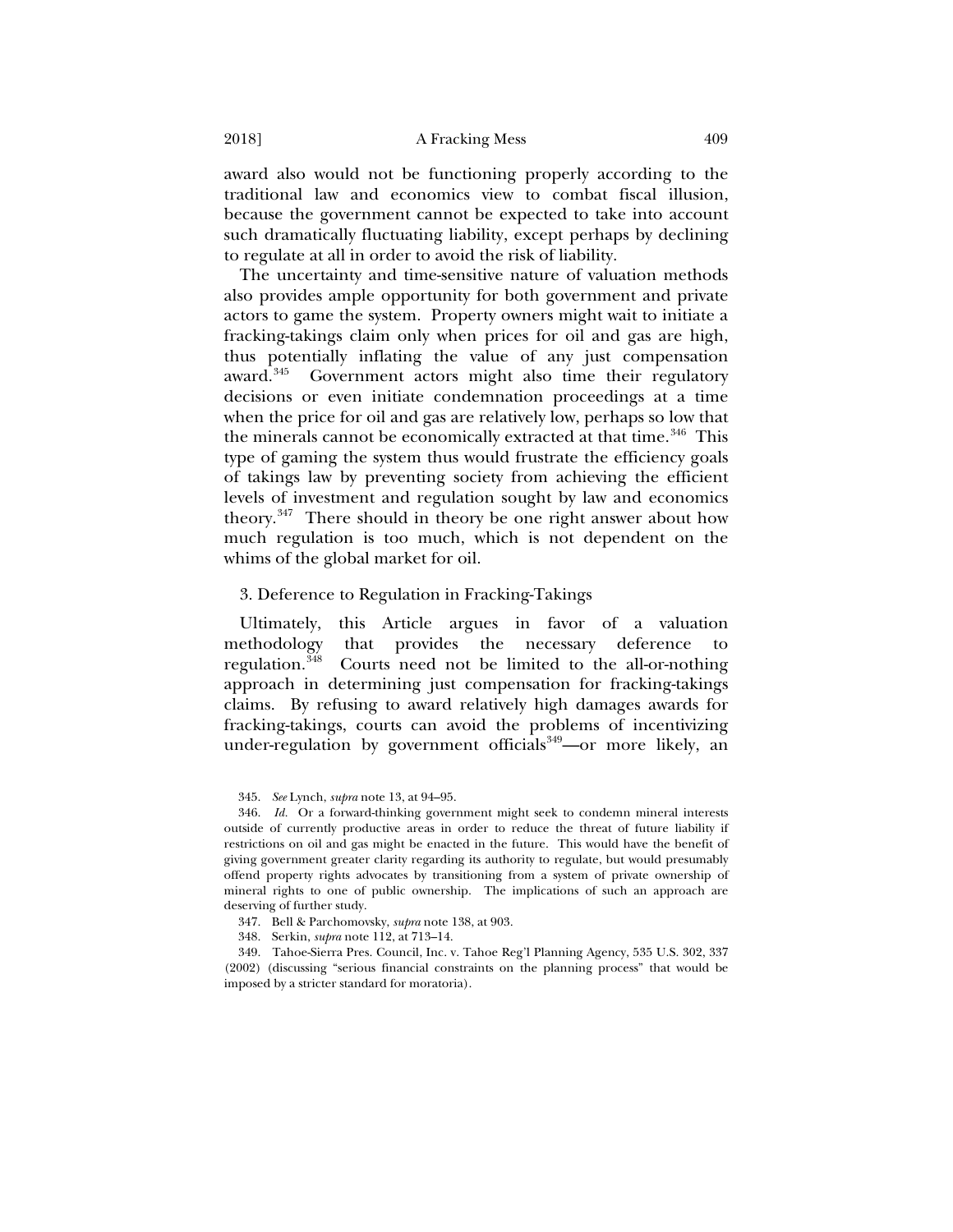utter lack of regulation on an industry which imposes numerous externalities on society. Additionally, courts should be hesitant to award high damages awards because of the ultimately temporary nature of any restriction on fracking. The oil and gas will always remain in the ground to be extracted in the future, when the regulation is lifted or new technology allows for extraction with less impacts on society. The only property interest that may be truly lost would be a mineral lease, yet those temporary rights to extract oil and gas were always inherently risky and regulation is but one cause why a lease may lapse.<sup>[350](#page-75-0)</sup>

How should courts faced with fracking-takings claims achieve this result, beyond simply finding no taking of private property?<sup>[351](#page-75-1)</sup> Many of Serkin's valuation mechanisms can and should be applied to fracking-takings claims in order to appropriately calibrate just compensation awards. This means that damages awards should force industry to internalize the costs of their business operations by factoring in the social cost of carbon and other measures of the impact that the oil and gas industry has on society, $352$  which would represent factoring in "[p]ermissible but [u]nenacted [r]egulations."[353](#page-75-3) Courts should also broadly take into account offsetting benefits of the regulation being challenged, such as the benefits to the surface from not having industrial development located in sensitive areas, the benefits of a comprehensive regulatory system that encourages orderly development of oil and gas while protecting public health, safety, and the environment, and impacts on other properties that might benefit from decreased supplies of oil and gas which may affect the local or regional price.[354](#page-75-4) These limitations would be particularly relevant where the property owner owns a fee simple estate that is not split into surface

<span id="page-75-0"></span>350. Changes in price, lack of capital, or other more attractive investment options could also result in a lapsed lease.

353. Serkin, *supra* not[e 112,](#page-23-0) at 692.

<span id="page-75-4"></span>354. *See* Serkin, *supra* not[e 112,](#page-23-0) at 694–96; *supra* Part IV.B.1.ii.

<span id="page-75-1"></span><sup>351.</sup> As I have argued previously, fracking-takings claims are unlikely to succeed. *See* Lynch, *supra* note [13,](#page-4-0) at 96–97. The issues raised in this Article only further support that conclusion. However, the goals of just compensation law can still be achieved by appropriately limiting a just compensation award and avoiding excessive damages.

<span id="page-75-3"></span><span id="page-75-2"></span><sup>352.</sup> *See, e.g.*, Richard L. Revesz et al., *Letter—The Social Cost of Carbon: A Global Imperative*, 11 REV. ENVTL. ECON. & POL'Y 172 (2017); *see als*o Peter Howard & Jason Schwartz, *Think Global: International Reciprocity as Justification for a Global Social Cost of Carbon*, 42 COLUM. J. ENVTL. L. 203, 210–21 (2017) (laying out history and development of the social cost of carbon metric).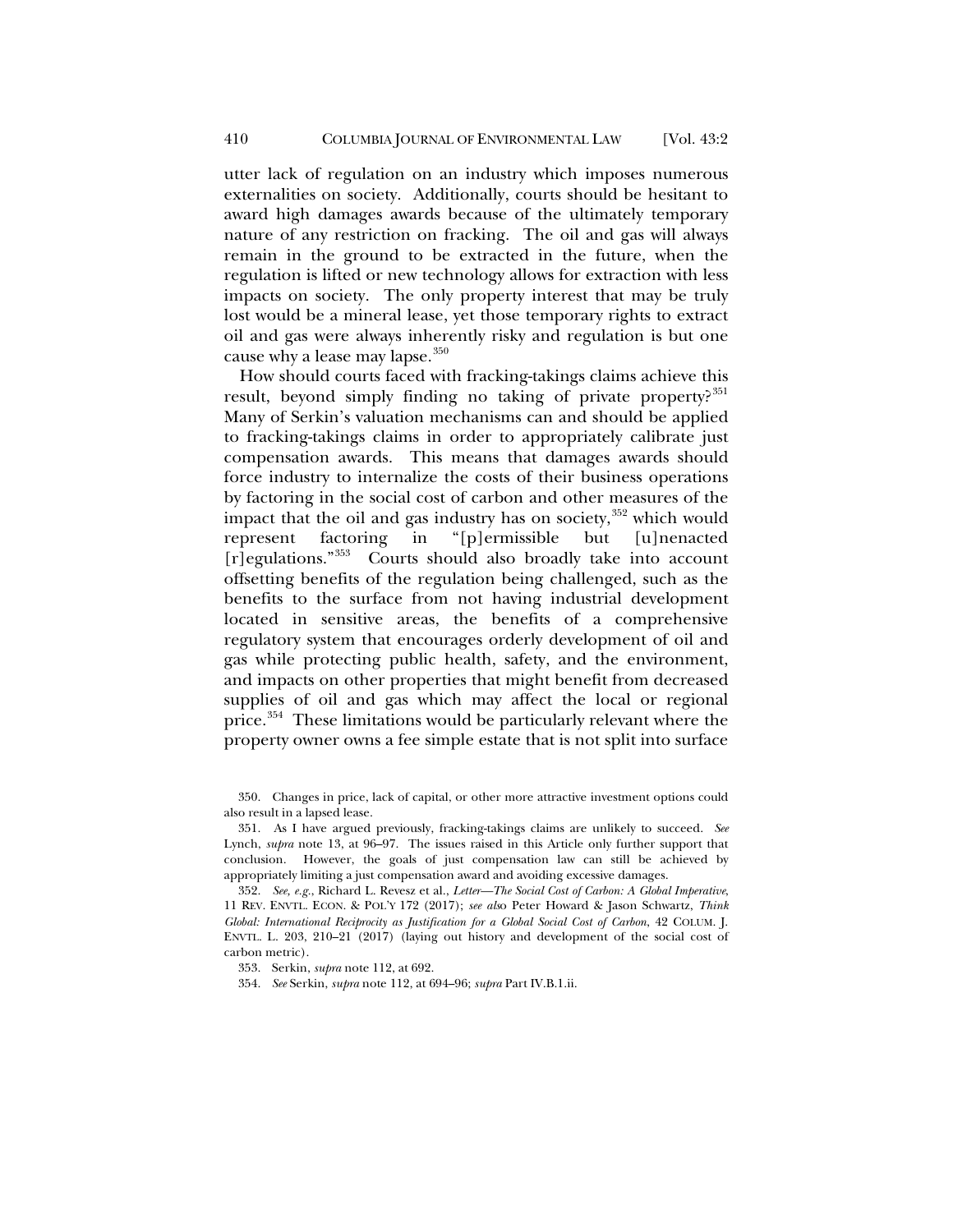and mineral estates, although such considerations might still apply to mineral interest owners or even leaseholders who own other leases as well.<sup>[355](#page-76-0)</sup>

Another way for courts to appropriately limit excessive frackingtakings awards would be to use measures to set an upper bound on any award. Thus, because fracking-takings claims are unlikely to involve a going concern due to the one-off nature of oil and gas extraction, courts would be justified in trying to determine an appropriate value for the property taken. But this valuation should not exceed the actual harm to the property owner in the form of actual expenses of acquiring a lease or applying for a permit.<sup>[356](#page-76-1)</sup> Calculations of lost profits are another way to put a limit on actual damages, and where the lost profits are less than the value of the property taken, it would be appropriate for courts to use this as an upper bound on a just compensation award.<sup>[357](#page-76-2)</sup> While using lost profits as a floor for just compensation awards would not be fair or efficient as discussed above, using it as a ceiling would provide another check for courts to ensure that seemingly logical economic measures were not misrepresenting the actual impact of a regulation on private property. The most difficult case here would likely be royalty owners, who conceivably would have a property interest whose entire value would be taken by a regulation. Yet even a nominal just compensation award would not necessarily run afoul of the fairness and efficiency criteria because the transfer of royalty interests on the market would be inherently speculative and uncertain.

## 4. Against Hostility to Regulation in Fracking-Takings

Of course it must be recognized that the approach to valuing fracking-takings claims discussed earlier in this Part might offend

<span id="page-76-0"></span><sup>355.</sup> Consideration of the value on other leases or mineral interests might not be appropriate in determining whether a taking had occurred at all, but nothing prevents courts from considering this information in determining what compensation is required in the interests of fairness and efficiency.

<span id="page-76-1"></span><sup>356.</sup> *See, e.g.*, Corrigan v. City of Scottsdale, 720 P.2d 513, 519 (Ariz. 1986). Actual damages might even be zero if a property owner attempts to bring a taking claim without making any investment in the property. Although the United States Supreme Court has held that lack of investment is not a bar to finding a taking, it would be appropriately considered in valuing just compensation, and the lack of investment could justify a nominal award.

<span id="page-76-2"></span><sup>357.</sup> *See* Wade, *supra* not[e 109,](#page-22-0) at 140 (noting that fair market value calculation inflated just compensation award where regulation's impact on profitability of a farm was relatively minor).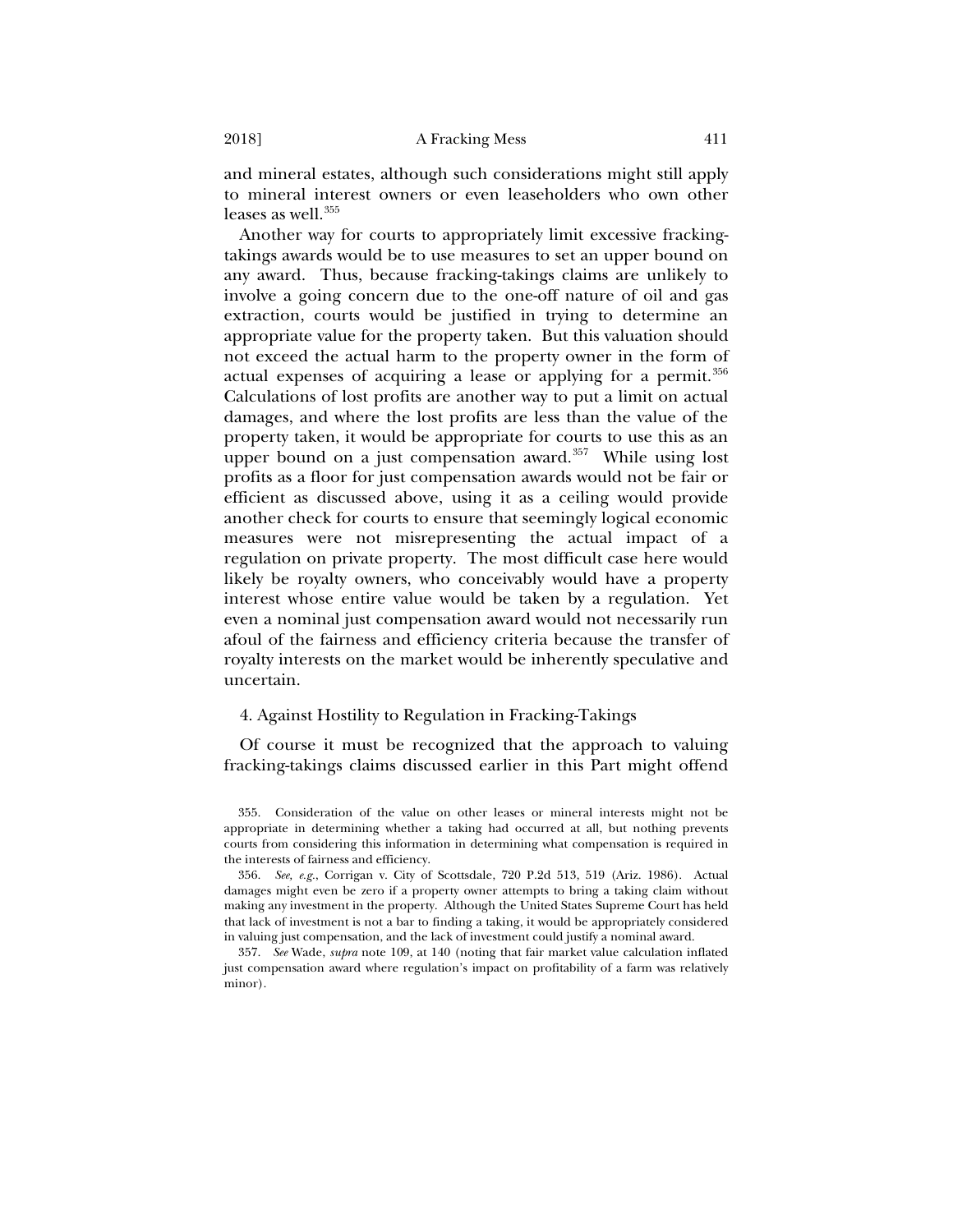advocates of a strong property rights movement or other theories requiring high compensation.<sup>[358](#page-77-0)</sup> Yet for the reasons discussed previously and in this Part, hostility to regulation of oil and gas would prevent government from correcting market failures caused by the externalities of extracting oil and gas through fracking and would unfairly require the public to pay for protection of its health and safety. The right of the public to health and safety should not be held hostage by the astronomical value of oil and gas that can be produced with modern fracking technology. As a result, high compensation awards for takings of oil and gas rights should be limited to cases of actual physical takings through eminent domain or to regulatory takings claims involving bad faith on the part of regulators.[359](#page-77-1) The acknowledged goal of the property rights movement is to reduce government regulations on private property. Yet this goal not only lacks the nuance of a calibrated just compensation system that can better achieve the goals of fairness and efficiency, but it also largely cuts out any role for the political process to play by making regulation cost-prohibitive.<sup>360</sup> The property rights movement would also represent a dramatic departure from our legal tradition by relying "on a radical premise that has never been part of our law or tradition: that a private property owner has the absolute right to the greatest possible profit from that property, regardless of the consequences of the proposed use on other individuals or the public generally."[361](#page-77-3) It also serves to reinforce existing distributions of wealth, which may not themselves be fair or which may run afoul of truly objective measures of just compensation from the perspective of the property owner and not

<span id="page-77-1"></span>359. Serkin, *supra* not[e 112,](#page-23-0) at 710 (noting that courts usually compensate for regulatory blight explicitly only after finding bad faith on part of the government).

<span id="page-77-0"></span><sup>358.</sup> *See* EPSTEIN, *supra* note [2](#page-1-0) (laying out the property rights argument in great detail and force); FRIED, *supra* not[e 163,](#page-32-0) at 183 (describing the "aggressive" and "radical" property rights movement and how it would lead to "much less regulation"); Serkin, *supra* note [112,](#page-23-0) at 708–13.

<span id="page-77-2"></span><sup>360.</sup> *See, e.g.*, James E. Krier, *Takings from Freund to Fischel*, 84 GEO. L.J. 1895 (1996) (reviewing WILLIAM A. FISCHEL, REGULATORY TAKINGS: LAW, ECONOMICS, AND POLITICS (1995)).

<span id="page-77-3"></span><sup>361.</sup> Gerald Torres, *Taking and Giving: Police Power, Public Value, and Private Right*, 26 ENVTL. L. 1, 4 (1996) (quoting *Environment Regulations and Property Rights, 1995: Oversight Hearings on Proposals to Supplement the Legal Framework for Private Property Interests, with Primary Emphasis on the Operation of Federal Environmental Laws Before the Senate Comm. on Environment and Public Works*, 104th Cong. (1995) (testimony of John R. Schmidt, Associate Attorney, Department of Justice), available at 1995 WL 379304, at \*2).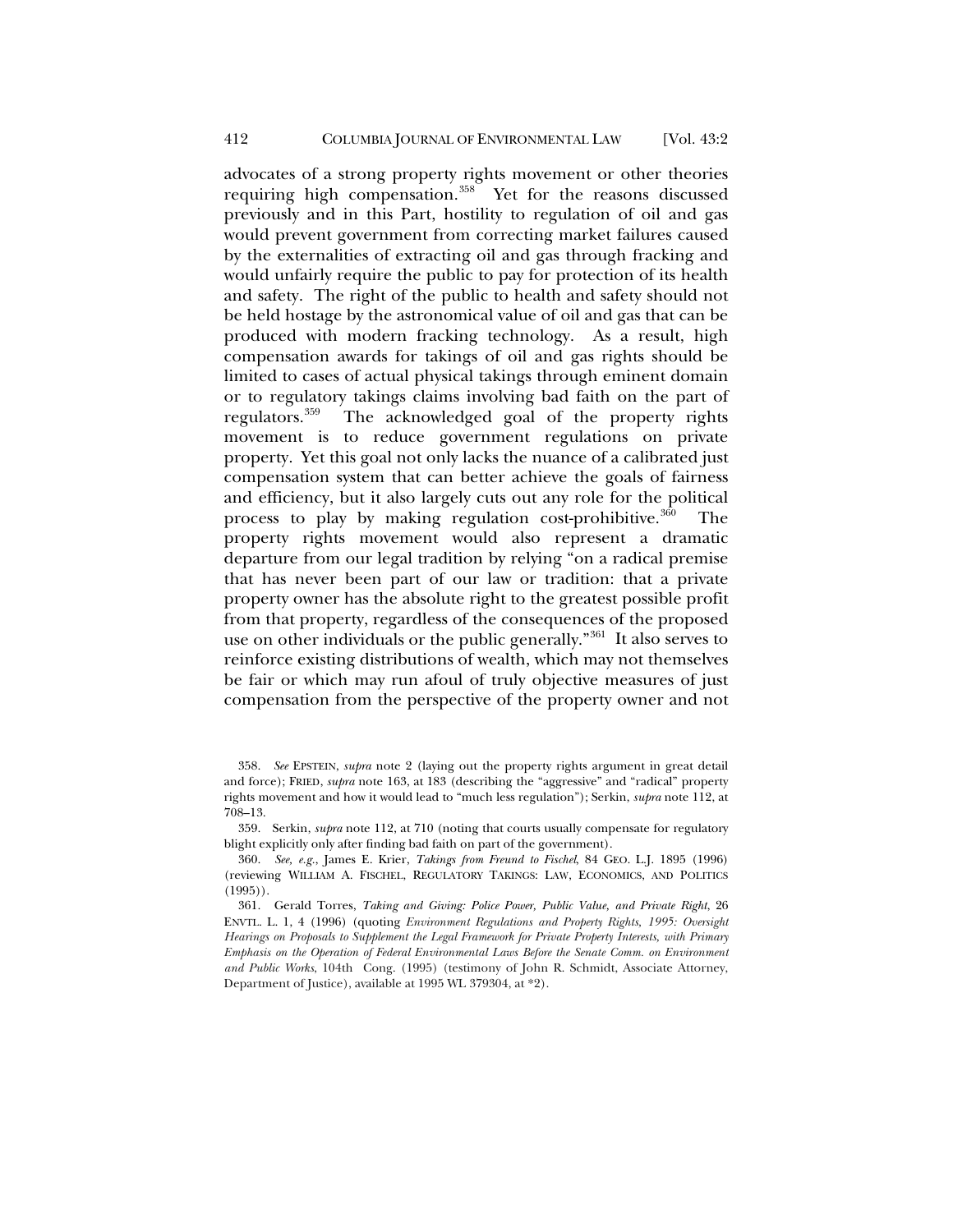the property itself. $362$  For all these reasons, the property rights movement bears quite a burden to show that its preferred legal regime would better achieve the goals of fairness and efficiency, a burden which it has not carried. Thus, the United States Supreme Court has thus far rejected attempts to develop this radical agenda, $363$  and it has been right to do so.

Limited or nominal just compensation awards for frackingtakings claims would encourage government regulation of fracking, or at least create more room for it. While there may be some concern that just compensation awards which are too low would encourage over-regulation, there is little empirical support for the idea that the oil and gas industry is over-regulated. Quite the contrary, if reductions in potential takings liability did result in overregulation, the financial incentives at play in the extraction of oil and gas mean that such over-regulation can be expected to be addressed through political processes without the need to resort to constitutional protection under the Takings Clause.

Limited or nominal just compensation for fracking-takings claims is therefore appropriate in light of the systematic and anecdotal evidence that high takings awards deter government regulation.<sup>[364](#page-78-2)</sup> When government officials believe that mineral rights holders have a "right" to extract oil and gas, regardless of the impacts on the surrounding community, then society as a whole is made worse off due to under-regulation of fracking. Especially for an activity like fracking that is so potentially harmful on its surrounding community (and indeed the climate of the entire planet), courts should not risk deterring regulation which would predictably result in the oil and gas industry imposing externalities on society, which would be unfair to the public as well as economically inefficient.

A strong property rights approach which is hostile to regulation of fracking would lead to undesirable results. Many of the conflicts between fracking and local communities reflect the reality that

<span id="page-78-0"></span><sup>362.</sup> *See* Wyman, *supra* note [3,](#page-1-1) at 284; *see also* THOMAS PIKETTY, CAPITAL IN THE TWENTY-FIRST CENTURY (Arthur Goldman trans., 2014). A full discussion of the problems associated with wealth and income inequality is beyond the scope of this Article, but takings law should at a minimum not further increase inequality, and it may be useful as a tool for reducing inequality. *Cf.* Treanor, *supra* note [2,](#page-1-0) at 847 (discussing Madison's understanding that "government had to be free to advance some economic interests at the expense of others without incurring the obligation to make whole those who were injured").

<span id="page-78-1"></span><sup>363.</sup> *See* Lazarus, *supra* not[e 165,](#page-33-0) at 823.

<span id="page-78-2"></span><sup>364.</sup> Echeverria & Hansen-Young, *supra* not[e 148,](#page-30-0) at 444.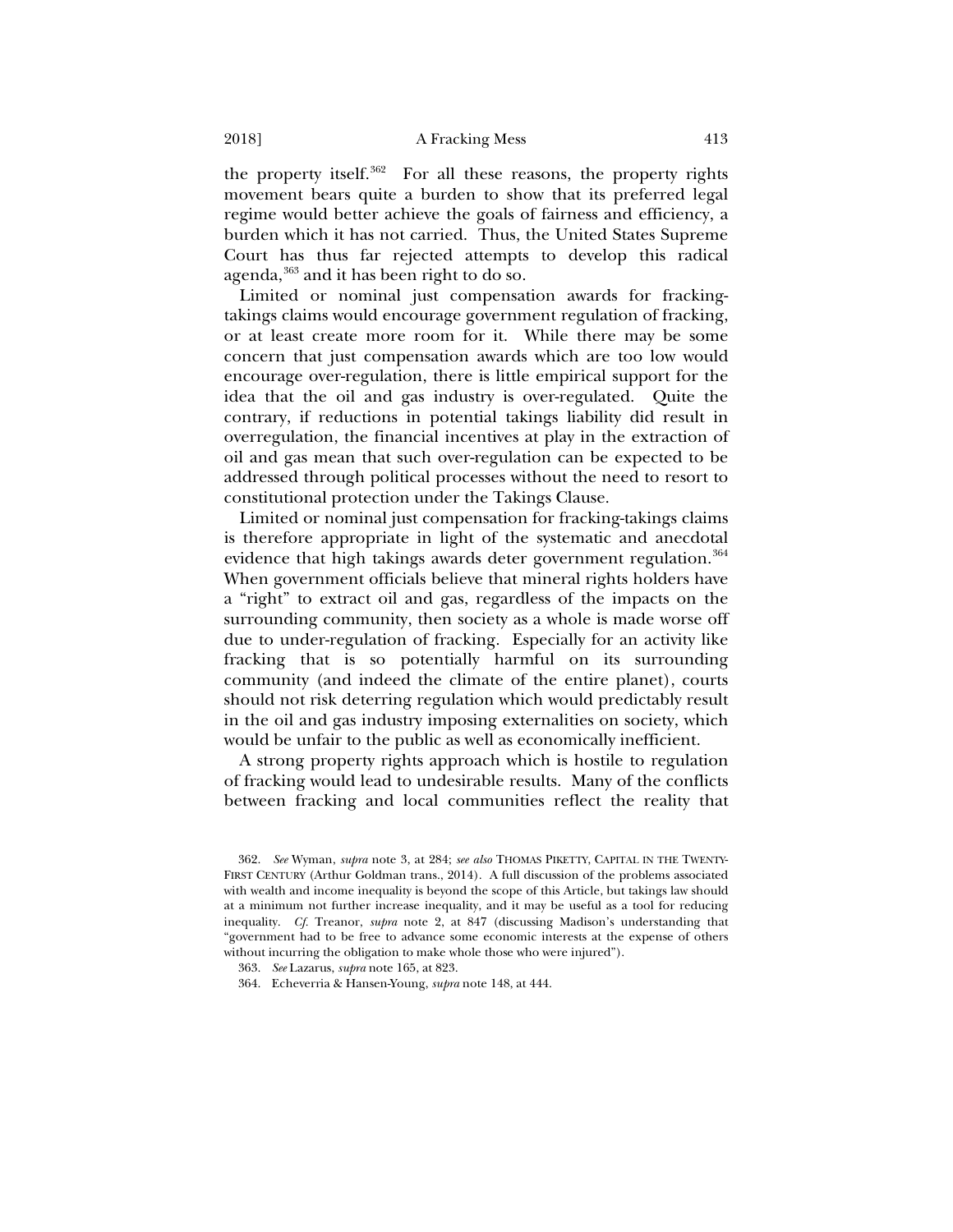fracking is very disruptive and potentially harmful to its neighbors. Thus, if the high cost of potential takings claims deters reasonable regulation of fracking, then the oil and gas industry will continue to impose these externalities on the surrounding community. Such harms include noise and light pollution, toxic air pollution, increased heavy truck traffic on local roads, and safety concerns related to explosions or other inevitable accidents, to name but a few.[365](#page-79-0) Instead, deference to regulators is appropriate in this situation, and other mechanisms besides constitutionally-required compensation awards, such as the political process, are available to ensure that regulators do not overreach. Showing such deference and avoiding hostility to regulation therefore requires valuation methods which reduce both the uncertainty around the calculations and the overall amount of compensation.

## V. CONCLUSION

The nature of oil and gas rights as property are different in many key respects from a fee simple interest in land. Oil and gas rights allow for the one-time extraction of the resource from the land, and may be severed from the land or leased to oil and gas companies for development. The treatment of oil and gas also varies from state to state. In some states, such as New York and California, the property owner does not own oil and gas until it is extracted, while in other states such as Texas, the property owner is considered to own the minerals in place. This implies that just compensation for regulations on fracking might differ from state to state based on its view of oil and gas as property.

The issue of how to value just compensation when a taking has occurred has received relatively less attention from scholars and courts than the question of whether or not a taking occurred. Yet many of the same considerations inform both of those key questions in takings doctrine. The major theories behind just compensation are fairness and efficiency. Fairness and efficiency both suggest that just compensation should be carefully calibrated on a case-by-case basis. Thus, the most common methods for valuing just compensation, fair market value and rental value, should be adjusted in fracking-takings claims in order to avoid

<span id="page-79-0"></span><sup>365.</sup> For a more detailed discussion of the negative impacts of fracking, see Lynch, *supra* note [13,](#page-4-1) at 43–45.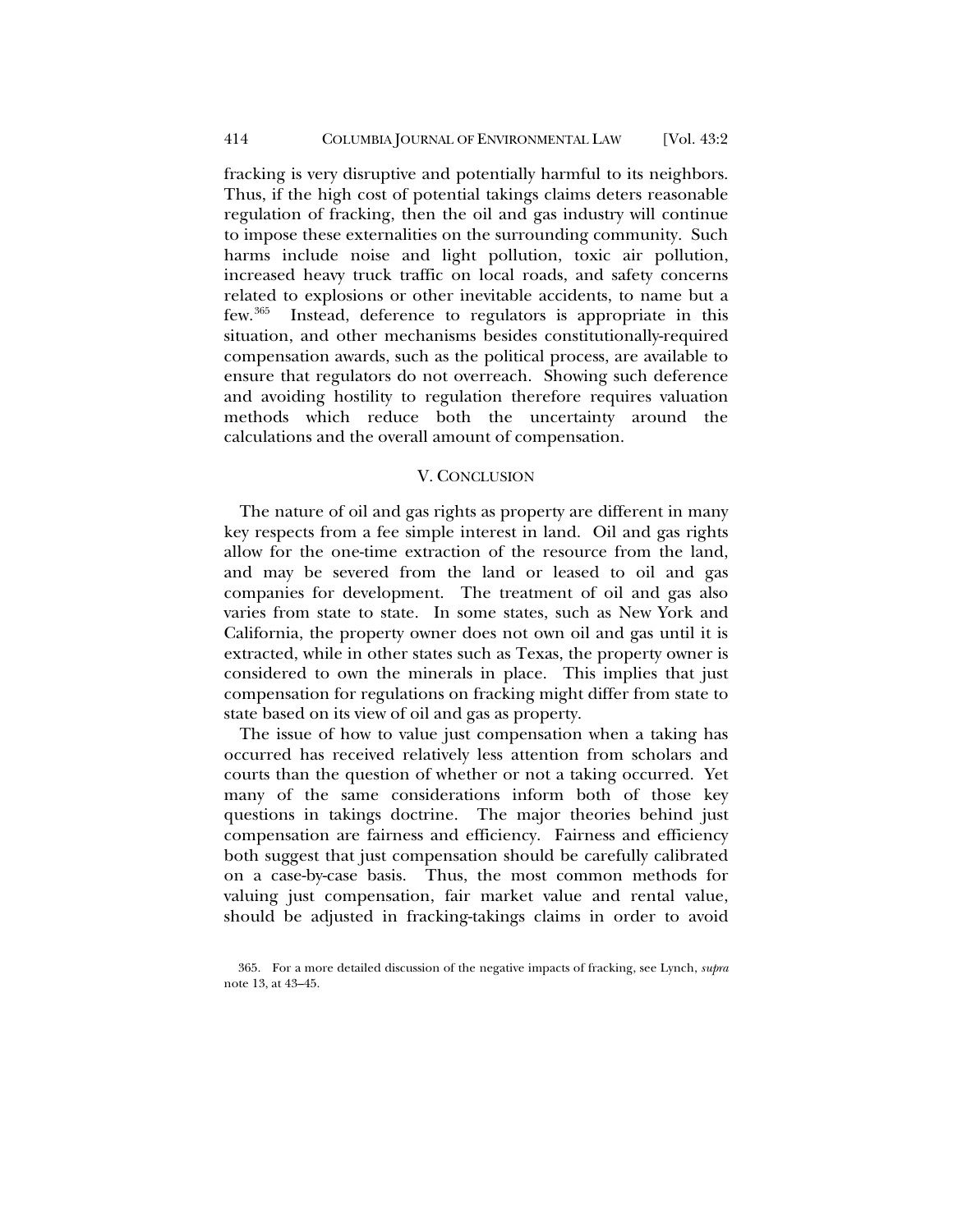## 2018] A Fracking Mess 415

unfair or inefficient compensation. This conclusion flows from the fact that fracking-takings claims are regulatory and not physical takings; that regulation of fracking indefinitely delays extraction of oil and gas rather than denying ongoing use of property; and that the scheme for regulating fracking creates numerous offsetting benefits which might reduce the value of just compensation.

Applying valuation methods to fracking-takings claims reveals several difficulties in properly determining just compensation. Fairness concerns would be implicated if compensation for a taking would amount to a windfall, would not take account of the offsetting benefits of regulation, or would eliminate the risk of oil and gas development for the property owner. Efficiency concerns would also be implicated by the large uncertainty associated determining the value of oil and gas in the ground. Uncertainty affects every stage of the valuation calculation, including the amount of oil and gas which can be extracted, the cost of extraction, and the highly volatile market price for the resource. The uncertainly combined with the large absolute value of oil and gas can be expected to unduly inhibit government regulation of oil and gas. Reality bears out this expectation, as restrictions on oil and gas based on public health and safety concerns are rare and minimal. Just compensation for fracking-takings claims should therefore be limited on the low side to allow appropriate deference to regulation which is often necessary to address the serious externalities associated with oil and gas development.

Ultimately, the numerous problems in valuing fracking-takings discussed in this Article suggest that courts should take an extremely cautious approach in deciding fracking-takings claims. If courts do not heed this advice and nevertheless find that fracking bans amount to a taking of private property, then it is imperative for courts to employ theoretically supportable valuation methods that are consistent with the underlying rationales of fairness and efficiency. Courts should also employ valuation mechanisms to calibrate just compensation awards, avoiding the perils of an all-ornothing approach that either denies compensation entirely or awards astronomical takings liability on government, potentially devastating public coffers. Therefore, courts should not allow for awards based on lost profits which are not only highly speculative, but which also create a potential for double-compensation of property owners who might be able to extract oil and gas in the